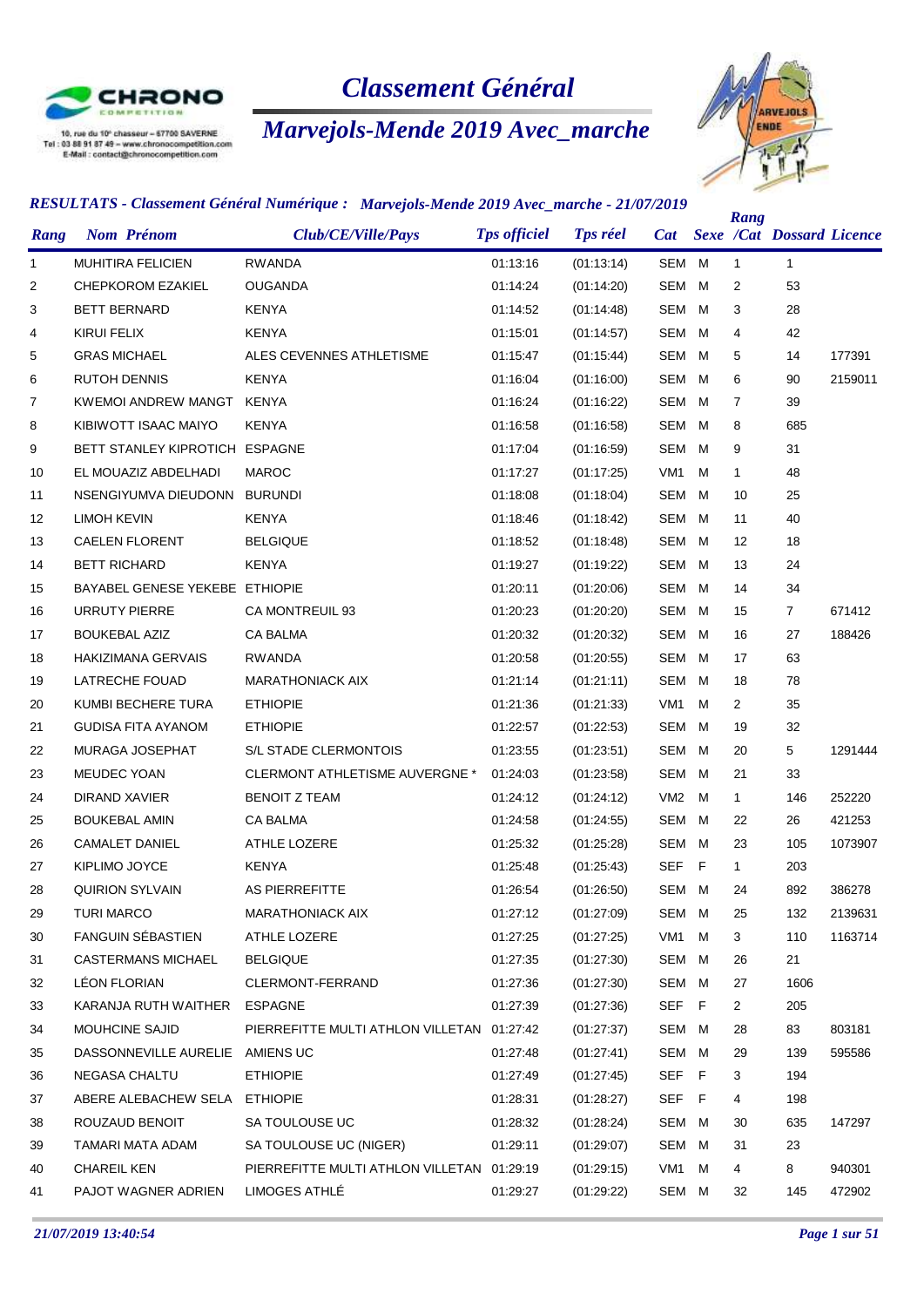| Rang | <b>Nom Prénom</b>          | Club/CE/Ville/Pays                    | <b>Tps officiel</b> | <b>Tps réel</b> | <b>Cat</b>      |   | Rang           | <b>Sexe /Cat Dossard Licence</b> |         |
|------|----------------------------|---------------------------------------|---------------------|-----------------|-----------------|---|----------------|----------------------------------|---------|
| 42   | <b>MUNYUTU SIMON</b>       | <b>CA BALMA</b>                       | 01:29:36            | (01:29:32)      | VM <sub>1</sub> | M | 5              | 3                                |         |
| 43   | LEGUEVAQUE BAPTISTE        | <b>CA BALMA</b>                       | 01:29:40            | (01:29:32)      | SEM             | м | 33             | 479                              | 1610169 |
| 44   | <b>GACOIN FLORIAN</b>      | CA BALMA                              | 01:29:40            | (01:29:35)      | SEM             | м | 34             | 144                              | 1950604 |
| 45   | AKAOUCH MOHAMMED           | AS PIERREFITTE                        | 01:29:49            | (01:29:45)      | SEM             | м | 35             | 891                              | 1753971 |
| 46   | <b>GUO ZHONGRUI</b>        | CHINE - GHIZOU                        | 01:29:57            | (01:29:53)      | SEM             | м | 36             | 30                               |         |
| 47   | <b>FUALDES TEDDY</b>       | <b>TEAM PIF</b>                       | 01:30:02            | (01:29:55)      | SEM             | м | 37             | 803                              |         |
| 48   | <b>GAILLARD ANTHONY</b>    | <b>ATHLE LOZERE</b>                   | 01:30:13            | (01:30:10)      | SEM             | м | 38             | 100                              | 1111471 |
| 49   | <b>KSOUDA NOAMEN</b>       | <b>MARATHONIACK AIX</b>               | 01:30:21            | (01:30:17)      | VM <sub>1</sub> | м | 6              | 133                              | 779493  |
| 50   | <b>SPENNATO RICHARD</b>    | CA BALMA                              | 01:30:37            | (01:30:34)      | VM <sub>1</sub> | м | $\overline{7}$ | 92                               | 1852734 |
| 51   | <b>HUANG YONGZHEM</b>      | CHINE - GHIZOU                        | 01:30:39            | (01:30:37)      | JEM             | м | 1              | 29                               |         |
| 52   | TETYANA VERNYGOR           | <b>UKRAINE</b>                        | 01:30:45            | (01:30:42)      | <b>SEF</b>      | F | 5              | 213                              |         |
| 53   | VAYSSIÉ QUENTIN            | ATHLE LOZERE                          | 01:30:53            | (01:30:48)      | SEM             | M | 39             | 103                              | 1981660 |
| 54   | DOUTART MÉLANIE            | AMIENS UC                             | 01:30:57            | (01:30:57)      | <b>SEF</b>      | F | 6              | 183                              | 1676555 |
| 55   | <b>SAGNES MATHILDE</b>     | MONTAUBAN ATHLETISME                  | 01:30:59            | (01:30:54)      | <b>SEF</b>      | F | $\overline{7}$ | 180                              | 1263179 |
| 56   | <b>ESPINASSE JEAN</b>      | <b>ASVEL VILLEURBANNE*</b>            | 01:31:10            | (01:31:01)      | SEM             | м | 40             | 1997                             | 123255  |
| 57   | <b>TALON ADRIEN</b>        | S/L ATHLETISME CLUB COURNON D         | 01:31:37            | (01:31:24)      | JEM             | м | 2              | 1479                             | 1641720 |
| 58   | <b>CONDON JEROME</b>       | <b>AC2A ALES</b>                      | 01:31:42            | (01:31:36)      | SEM             | м | 41             | 143                              | 1004888 |
| 59   | <b>HUBERT TONY</b>         | PIERREFITTE MULTI ATHLON VILLETAN     | 01:31:51            | (01:31:46)      | SEM             | м | 42             | 82                               | 1266870 |
| 60   | <b>CAU QUENTIN</b>         | <b>MARATHONIACK AIX</b>               | 01:32:09            | (01:32:09)      | SEM             | м | 43             | 130                              | 740985  |
| 61   | DUMONTIER DAMIEN           | <b>VMT</b>                            | 01:32:18            | (01:32:03)      | SEM             | м | 44             | 1055                             |         |
| 62   | <b>BOUVET ADRIEN</b>       | <b>RUN AND FREEDOM</b>                | 01:32:52            | (01:32:49)      | SEM             | м | 45             | 2177                             | 688440  |
| 63   | <b>MEKONNEN ADANECH</b>    | <b>ETHIOPIE</b>                       | 01:32:57            | (01:32:53)      | <b>SEF</b>      | F | 8              | 196                              |         |
| 64   | <b>TARAS SALO</b>          | <b>UKRAINE</b>                        | 01:32:58            | (01:32:53)      | SEM             | M | 46             | 72                               |         |
| 65   | BOHACHYNSKYI OLEKSAN       | <b>UKRAINE</b>                        | 01:32:59            | (01:32:53)      | SEM             | м | 47             | 123                              |         |
| 66   | <b>CUTILLAS SYLVAIN</b>    | CA BALMA                              | 01:33:00            | (01:32:53)      | SEM             | м | 48             | 457                              | 1650890 |
| 67   | PELLET GUILHEM             | <b>PARIS</b>                          | 01:33:37            | (01:33:30)      | SEM             | м | 49             | 2010                             |         |
| 68   | <b>HANS NICOLAS</b>        | BPBO31                                | 01:33:46            | (01:33:40)      | SEM             | м | 50             | 1907                             | T307938 |
| 69   | LUCAT STEEVE               | <b>MONTANGES</b>                      | 01:33:52            | (01:33:46)      | SEM             | M | 51             | 339                              |         |
| 70   | <b>MARRE NICOLAS</b>       | SALTA BARTAS                          | 01:34:14            | (01:34:05)      | VM1             | M | 8              | 882                              | 1993208 |
| 71   | <b>BUGEAUD SEBASTIEN</b>   | ALES CEVENNES ATHLETISME              | 01:34:20            | (01.34.10)      | VM <sub>1</sub> | м | 9              | 751                              | 988728  |
| 72   | <b>QUARESMA STEPHANE</b>   | <b>ENTENTE POITIERS ATHLE 86</b>      | 01:34:20            | (01:34:10)      | VM1             | м | 10             | 526                              | 460813  |
| 73   | LOYAN DAMIEN               | FONTAINE LA MALLET                    | 01:34:35            | (01:34:32)      | SEM             | м | 52             | 138                              |         |
| 74   | <b>GRABOWSKI DAVID</b>     | ARROS DE NAY                          | 01:34:43            | (01:34:36)      | VM1             | м | 11             | 918                              |         |
| 75   | <b>JUST EMMANUEL</b>       | ATHLE LOZERE                          | 01:34:46            | (01:34:40)      | VM2             | м | 2              | 141                              | 1705810 |
| 76   | PASTOROVA PETRA            | REPUBLIQUE TCHEQUE                    | 01:34:51            | (01:34:46)      | VF1             | F | $\mathbf{1}$   | 211                              |         |
| 77   | <b>CAMBOULIVES ALINE</b>   | ST JULIEN EN GENEVOIS                 | 01:35:04            | (01:35:01)      | VF1             | F | 2              | 181                              | 1113520 |
| 78   | <b>BEIS BENOIT</b>         | SAVIGNY SUR ORGE                      | 01:35:15            | (01.35.11)      | VM <sub>1</sub> | м | 12             | 560                              |         |
| 79   | CHURANOVA RADKA            | REPUBLIQUE TCHEQUE                    | 01:35:28            | (01:35:23)      | VF1             | F | 3              | 210                              |         |
| 80   | <b>FOURMENT CHRISTOPHE</b> | MENERBES RUNNING                      | 01:35:31            | (01:35:23)      | VM <sub>1</sub> | м | 13             | 505                              |         |
| 81   | <b>CHASTEL DIDIER</b>      | AC ONDAINE FIRMINY                    | 01:35:49            | (01:35:43)      | VM1             | м | 14             | 135                              | 343559  |
| 82   | RUBIO EDOUARD              | ATHLE LOZERE                          | 01:35:52            | (01:35:46)      | SEM             | м | 53             | 101                              | 121442  |
| 83   | <b>JERONOH MERCYLINE</b>   | <b>KENYA</b>                          | 01:36:02            | (01:35:57)      | <b>SEF</b>      | F | 9              | 201                              |         |
| 84   | ROCANIERES PIERRE          | <b>BEZIERS CHEMINOTS ATHLETISME M</b> | 01:36:09            | (01:35:59)      | SEM M           |   | 54             | 857                              | 115638  |
| 85   | <b>GERMAIN FLORENT</b>     | LES RUNNERS DU 19                     | 01:36:39            | (01:36:32)      | SEM             | м | 55             | 94                               |         |
| 86   | DUCOROY JEAN-LUC           | RIBERAL AC                            | 01:36:48            | (01:36:40)      | VM1             | м | 15             | 155                              | 429671  |
| 87   | <b>FADI VINCENT</b>        | ASPTT CLERMONT ATHLETISME             | 01:36:50            | (01:36:45)      | SEM             | м | 56             | 150                              | 404145  |
| 88   | <b>GIULIANO SIMON</b>      | SA TOULOUSE UC                        | 01:37:11            | (01:37:03)      | SEM M           |   | 57             | 632                              | 1239330 |
|      |                            |                                       |                     |                 |                 |   |                |                                  |         |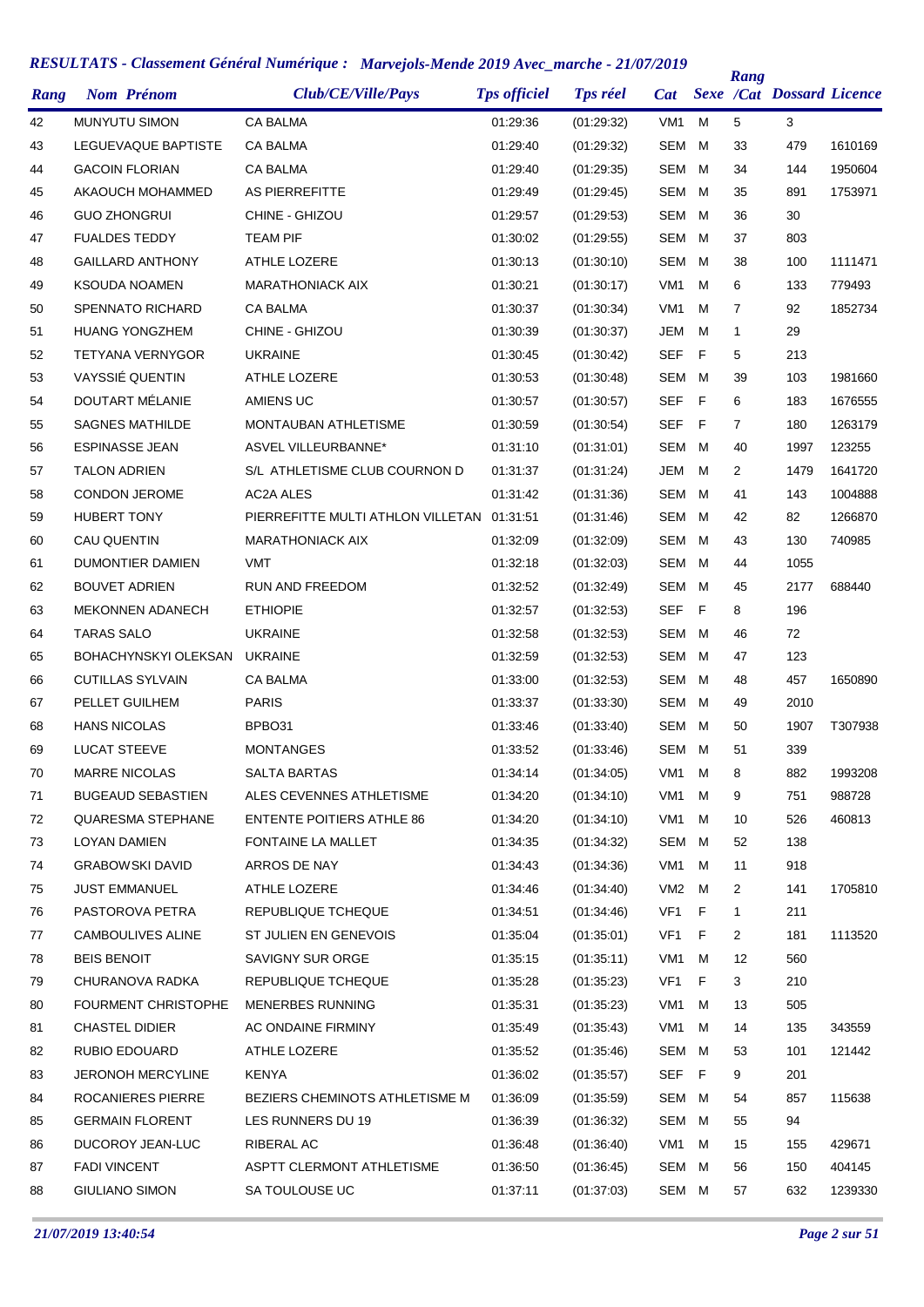| Rang | <b>Nom Prénom</b>           | Club/CE/Ville/Pays                         | <b>Tps officiel</b> | <b>Tps réel</b> | Cat             |   | Rang | <b>Sexe /Cat Dossard Licence</b> |         |
|------|-----------------------------|--------------------------------------------|---------------------|-----------------|-----------------|---|------|----------------------------------|---------|
| 89   | KATHAMBI BETTY MURUN        | <b>KENYA</b>                               | 01:37:27            | (01:37:22)      | <b>SEF</b>      | F | 10   | 218                              |         |
| 90   | ELFILALI MUSTAFA            | PIERREFITTE MULTI ATHLON VILLETAN 01:37:36 |                     | (01:37:36)      | VM <sub>2</sub> | M | 3    | 81                               | 480563  |
| 91   | KAMINKOVA PETRA             | REPUBLIQUE TCHEQUE                         | 01:37:51            | (01:37:46)      | VF <sub>1</sub> | F | 4    | 208                              |         |
| 92   | <b>MARCHAND MICHAEL</b>     | <b>PARIS</b>                               | 01:38:02            | (01:37:41)      | SEM             | м | 58   | 284                              |         |
| 93   | <b>TAILLAND PHILIPPE</b>    | <b>FRANCE</b>                              | 01:38:08            | (01:37:59)      | SEM             | м | 59   | 1064                             |         |
| 94   | <b>BENVEGNU VICTOR</b>      | SA TOULOUSE UC                             | 01:38:33            | (01:38:24)      | <b>SEM</b>      | M | 60   | 810                              |         |
| 95   | SZYMKIEWICZ ARTHUR          | <b>POLOGNE</b>                             | 01:38:45            | (01:38:40)      | SEM             | м | 61   | 22                               |         |
| 96   | <b>MOULIN ANNE</b>          | <b>ATHLE LOZERE</b>                        | 01:39:02            | (01:38:57)      | SEF             | F | 11   | 200                              | 537929  |
| 97   | <b>RIXTE DANIEL</b>         | SKI CLUB MARGERIDE LOZERE                  | 01:39:10            | (01:39:04)      | VM <sub>2</sub> | м | 4    | 158                              |         |
| 98   | <b>MORA FRANCOIS</b>        | TRACKS ATHLE LISLE JOURDAIN 32             | 01:39:19            | (01:39:12)      | <b>SEM</b>      | M | 62   | 1607                             | 1863868 |
| 99   | <b>ARAGON DAN</b>           | MILLAU                                     | 01:39:25            | (01:39:18)      | <b>SEM</b>      | M | 63   | 1058                             |         |
| 100  | PARIS RÉMI                  | LES FURETS D'EIFFAGE                       | 01:39:29            | (01:39:08)      | <b>SEM</b>      | м | 64   | 595                              |         |
| 101  | <b>LABIT YANN</b>           | CA BALMA                                   | 01:39:37            | (01:39:29)      | VM <sub>1</sub> | м | 16   | 1045                             | 284966  |
| 102  | MAGNOULOUX CEDRIC           | <b>FAC ANDREZIEUX</b>                      | 01:40:06            | (01:39:59)      | VM <sub>1</sub> | м | 17   | 1672                             | 1732494 |
| 103  | PRETOT SVETLANA             | NANCY ATHLETISME METROPOLE                 | 01:40:23            | (01.40.17)      | VF <sub>1</sub> | F | 5    | 184                              | 705622  |
| 104  | <b>WELDIN CEDRIC</b>        | <b>ROCHEGUDE</b>                           | 01:40:38            | (01:40:28)      | VM <sub>1</sub> | м | 18   | 1702                             |         |
| 105  | <b>BIELOVOL VITALII</b>     | <b>UKRAINE</b>                             | 01:40:44            | (01:40:41)      | VM <sub>1</sub> | м | 19   | 121                              |         |
| 106  | <b>MARCHUK SERGEI</b>       | <b>UKRAINE</b>                             | 01:40:46            | (01:40:46)      | SEM             | м | 65   | 70                               |         |
| 107  | <b>BIELOVOL TETYANA</b>     | <b>UKRAINE</b>                             | 01:40:47            | (01:40:42)      | VF <sub>2</sub> | F | 1    | 215                              |         |
| 108  | SINÉ THIBAULT               | <b>COURIR A BEAUCAIRE</b>                  | 01:40:56            | (01:40:41)      | SEM             | м | 66   | 848                              | 324274  |
| 109  | <b>MONTI CEDRIC</b>         | <b>ENTENTE NIMES ATHLETISME</b>            | 01:41:19            | (01:41:11)      | VM <sub>1</sub> | м | 20   | 460                              | 411670  |
| 110  | ALDEBERT VINCENT            | <b>CSAMA</b>                               | 01:41:26            | (01:41:17)      | VM <sub>1</sub> | м | 21   | 2054                             | 763689  |
| 111  | RADKO MARIIA                | <b>UKRAINE</b>                             | 01:41:26            | (01:41:20)      | <b>SEF</b>      | F | 12   | 214                              |         |
| 112  | <b>FOURNIER LEA</b>         | <b>ROCHEGUDE</b>                           | 01:41:39            | (01:41:29)      | SEF             | F | 13   | 3272                             |         |
| 113  | SOLIGNAC YANNICK            | ATHLE LOZERE                               | 01:41:51            | (01.41.43)      | SEM             | м | 67   | 129                              | 1981228 |
| 114  | ROUBY ANTOINE               | <b>MONTPELLIER</b>                         | 01:41:51            | (01:41:41)      | SEM             | м | 68   | 1963                             |         |
| 115  | <b>GEVAUDAN FREDERIC</b>    | LANTRIAC                                   | 01:42:02            |                 | VM <sub>1</sub> | м | 22   | 701                              |         |
| 116  | <b>BROSSARD NICOLAS</b>     | <b>VCAN FIRMI</b>                          | 01:42:11            | (01:41:50)      | VM1             | м | 23   | 1967                             |         |
|      |                             |                                            |                     | (01:42:03)      |                 |   |      |                                  |         |
| 117  | GILAIN SEBASTIEN            | VIE LE COMTE<br><b>SOUDAN</b>              | 01:42:18            | (01:42:06)      | VM1             | M | 24   | 475                              |         |
| 118  | ADAM DAOUD                  |                                            | 01:42:18            | (01:42:13)      | SEM             | м | 69   | 2015                             |         |
| 119  | CIBRARIO-RUSCAT THOMA NOVES |                                            | 01:42:27            | (01:42:19)      | SEM             | м | 70   | 309                              |         |
| 120  | <b>HERACLIDE DAVID</b>      | AC EVIAN                                   | 01:42:34            | (01.42:17)      | VM <sub>2</sub> | м | 5    | 1542                             | 1192422 |
| 121  | <b>CAMPS JULIEN</b>         | <b>CLAPIERS</b>                            | 01:42:36            | (01:42:23)      | SEM             | м | 71   | 269                              |         |
| 122  | <b>JEPKOECH MUTAI NELLY</b> | <b>KENYA</b>                               | 01:42:44            | (01:42:40)      | <b>SEF</b>      | F | 14   | 204                              |         |
| 123  | <b>HEBRARD JEAN PAUL</b>    | AS ROMAGNAT                                | 01:43:06            | (01.42.53)      | VM <sub>3</sub> | м | 1    | 2098                             | 979992  |
| 124  | SANCHEZ MATHIEU             | CA SAINT-GIRONS                            | 01:43:06            | (01:42:52)      | SEM             | м | 72   | 307                              | 628544  |
| 125  | MAGNE LUDOVIC               | <b>MASSIAC</b>                             | 01:43:22            | (01.43.03)      | SEM             | M | 73   | 1067                             |         |
| 126  | CHAHLAOUI KARIM             | PIERREFITTE MULTI ATHLON VILLETAN          | 01:43:24            | (01:43:18)      | SEM             | м | 74   | 740                              | 1541342 |
| 127  | <b>DUBOIS SERGE</b>         | <b>VELAY ATHLETISME</b>                    | 01:43:25            | (01:43:18)      | VM <sub>2</sub> | м | 6    | 852                              | 1508632 |
| 128  | <b>HOARAU JEAN</b>          | LES FOULEES DU LORIOT                      | 01:43:26            | (01:43:11)      | SEM             | м | 75   | 393                              |         |
| 129  | SEVENE JEROME               | MENDE                                      | 01:43:30            | (01:43:19)      | SEM             | M | 76   | 965                              |         |
| 130  | <b>BRASSEUR ROMAIN</b>      | <b>LIMOGES</b>                             | 01:43:30            | (01:43:18)      | SEM             | м | 77   | 1523                             |         |
| 131  | <b>BLAMPAIN LIONEL</b>      | <b>ES THAON</b>                            | 01:43:40            | (01:43:30)      | VM <sub>2</sub> | M | 7    | 558                              | 1118394 |
| 132  | SENTUCQ QUENTIN             | TEAM PIF CAPDENAC                          | 01:43:42            | (01:43:34)      | SEM             | м | 78   | 619                              |         |
| 133  | <b>GUIGON LAURENT</b>       | LES FOULEES SABRANAISES                    | 01:43:44            | (01:43:44)      | VM <sub>2</sub> | м | 8    | 120                              |         |
| 134  | JOSEPH STEPHANE             | KM 42.195 MARSEILLE                        | 01:43:46            | (01:43:38)      | VM <sub>1</sub> | м | 25   | 487                              |         |
| 135  | SOLIGNAC OLIVIER            | ATHLE LOZERE                               | 01:43:54            | (01:43:48)      | VM <sub>1</sub> | м | 26   | 111                              | 588983  |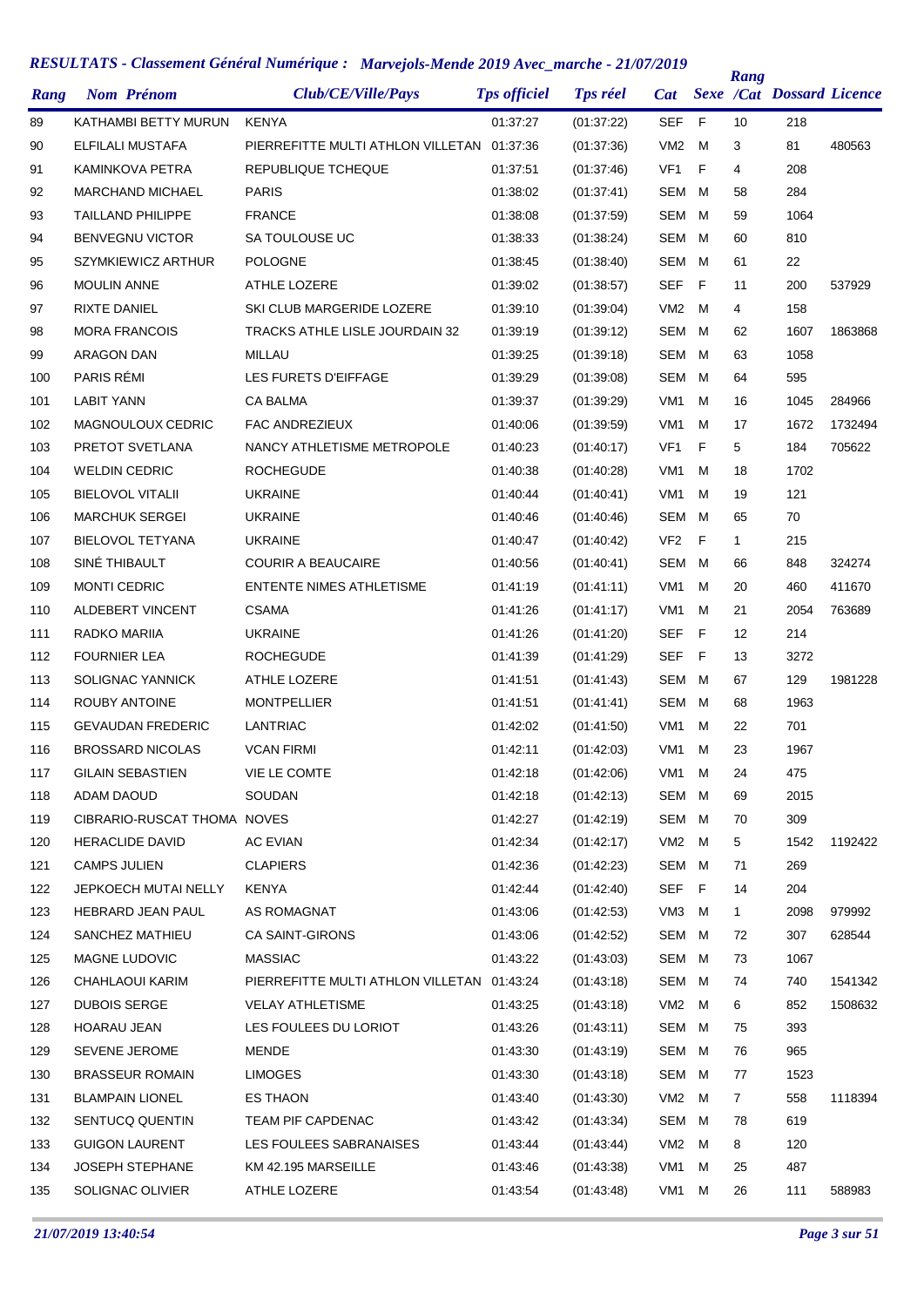| Rang | <b>Nom Prénom</b>          | Club/CE/Ville/Pays                | <b>Tps officiel</b> | <b>Tps réel</b> | <b>Cat</b>      |     | Rang         | <b>Sexe /Cat Dossard Licence</b> |         |
|------|----------------------------|-----------------------------------|---------------------|-----------------|-----------------|-----|--------------|----------------------------------|---------|
| 136  | <b>KLIMESOVA JANA</b>      | REPUBLIQUE TCHEQUE                | 01:44:10            | (01:44:04)      | VF <sub>1</sub> | F   | 6            | 209                              |         |
| 137  | <b>VEIRIER ANTHONY</b>     | <b>MENDE</b>                      | 01:44:17            | (01:43:46)      | <b>SEM</b>      | м   | 79           | 466                              |         |
| 138  | LOUBAT TOM                 | <b>MILLAU</b>                     | 01:44:24            | (01:44:17)      | <b>SEM</b>      | M   | 80           | 1057                             |         |
| 139  | CONORT JONATHAN            | <b>MONTREAL</b>                   | 01:44:25            | (01:44:19)      | <b>SEM</b>      | м   | 81           | 1913                             |         |
| 140  | FONTUGNE VIVIEN            | SAINT CHELY D'APCHER              | 01:44:38            | (01:44:32)      | <b>SEM</b>      | M   | 82           | 149                              |         |
| 141  | NEDELEC MATTHIEU           | <b>PARIS</b>                      | 01:44:41            | (01:43:40)      | <b>SEM</b>      | м   | 83           | 2108                             |         |
| 142  | <b>THOMAS THIBAULT</b>     | <b>MENDE</b>                      | 01:44:56            | (01:44:56)      | <b>SEM</b>      | M   | 84           | 828                              |         |
| 143  | AVOGADRI JORDAN            | AS ROMAGNAT                       | 01:44:56            | (01:44:43)      | <b>SEM</b>      | м   | 85           | 2120                             | 1980944 |
| 144  | <b>GACHES FRANCOIS</b>     | SO MILLAU                         | 01:45:00            | (01:44:52)      | VM <sub>2</sub> | м   | 9            | 1703                             | 1115564 |
| 145  | <b>MAILLARD EMMANUEL</b>   | CARQUEFOU AC                      | 01:45:00            | (01:44:56)      | VM <sub>1</sub> | M   | 27           | 134                              | 486006  |
| 146  | ZEGHAD GÉRARD              | <b>VAL D'ORGE ATHLETIC</b>        | 01:45:19            | (01:45:05)      | VM <sub>2</sub> | м   | 10           | 1658                             | 413703  |
| 147  | <b>FELGUEIRAS DUARTE</b>   | AUVERGNE TRAIL NATURE TEAM        | 01:45:20            | (01:44:58)      | <b>SEM</b>      | M   | 86           | 412                              | 1863065 |
| 148  | RIBEYRE CINDY              | <b>ASPTT CLERMONT ATHLETISME</b>  | 01:45:38            | (01:45:38)      | <b>SEF</b>      | E   | 15           | 230                              | 1653857 |
| 149  | MALLET GAÉTAN              | AS ROMAGNAT                       | 01:45:39            | (01:45:25)      | <b>SEM</b>      | M   | 87           | 2089                             | 1867792 |
| 150  | <b>NIEL LAURENT</b>        | <b>ASPTT CARPENTRAS</b>           | 01:46:00            | (01:45:45)      | SEM             | M   | 88           | 480                              | 4074234 |
| 151  | <b>ISRAEL SEBASTIEN</b>    | <b>MILLAU</b>                     | 01:46:04            | (01:45:53)      | VM <sub>1</sub> | M   | 28           | 2096                             |         |
| 152  | <b>GASPERIN ARNAUD</b>     | <b>ATHLE LOZERE</b>               | 01:46:18            | (01:46:01)      | SEM             | M   | 89           | 884                              | 1251421 |
| 153  | <b>GENTZIK JEAN-CLAUDE</b> | ATHLE ST JULIEN 74                | 01:46:21            | (01:46:11)      | VM <sub>3</sub> | M   | 2            | 834                              | 810627  |
| 154  | <b>BRISSARD GUILLAUME</b>  | <b>FRANCE</b>                     | 01:46:29            | (01:46:16)      | SEM             | M   | 90           | 1065                             |         |
| 155  | <b>BRUNO MICHEL</b>        | <b>CONFERIE DES GROGNARDS</b>     | 01:46:30            | (01:46:17)      | VM <sub>1</sub> | м   | 29           | 471                              |         |
| 156  | DEROUAULT JACKY            | <b>GRAND ANGOULEME ATHLETISME</b> | 01:46:32            | (01:45:56)      | VM <sub>2</sub> | м   | 11           | 645                              | 244929  |
| 157  | <b>CORNUEJOLS REMI</b>     | TRAIL ET MACADAM                  | 01:46:33            | (01:45:51)      | <b>SEM</b>      | м   | 91           | 341                              | 2153478 |
| 158  | DIRAN REMI                 | CARCASSONNE                       | 01:46:38            | (01:46:27)      | SEM             | M   | 92           | 403                              |         |
| 159  | <b>VIGNE ROMAIN</b>        | <b>COURIR A BEAUCAIRE</b>         | 01:46:39            | (01:46:29)      | SEM             | м   | 93           | 776                              | 1640086 |
| 160  | <b>SEGUY NICOLAS</b>       | <b>MENDE</b>                      | 01:46:44            | (01:46:32)      | SEM             | M   | 94           | 755                              |         |
| 161  | <b>DUPLAN THIERRY</b>      | LE PRE SAINT GERVAIS              | 01:46:45            | (01:45:52)      | SEM             | м   | 95           | 862                              |         |
| 162  | <b>ZHANG MI</b>            | CHINE - GHIZOU                    | 01:46:46            | (01:46:41)      | JEF             | F   | $\mathbf{1}$ | 190                              |         |
| 163  | ROUBINET BENJAMIN          | ENTENTE ATHLÉTIQUE RHÔNE VERCO    | 01:46:47            | (01:46:37)      | SEM M           |     | 96           | 1593                             | 1709294 |
| 164  | <b>GAMET DOMINIC</b>       | MJC PLAN-DE-CUQUES                | 01:46:50            | (01:46:36)      | SEM M           |     | 97           | 299                              | T307846 |
| 165  | POULAIN LUCIAN             | LA CIOTAT TRIATHLON               | 01:46:55            | (01:46:55)      | SEM             | M   | 98           | 1620                             |         |
| 166  | <b>GRANIER FLORIAN</b>     | ENTENTE NIMES ATHLETISME          | 01:47:00            | (01:46:52)      | VM1             | м   | 30           | 1482                             | 2074409 |
| 167  | <b>CHARLES LUCAS</b>       | CDM AVANT MONCADA                 | 01:47:02            | (01.46.53)      | SEM             | M   | 99           | 697                              |         |
| 168  | <b>GONTIER LAURENT</b>     | <b>TOULOUSE</b>                   | 01:47:03            | (01:46:55)      | SEM M           |     | 100          | 255                              |         |
| 169  | JADOT JEROME               | <b>PARIS</b>                      | 01:47:04            | (01:46:40)      | SEM             | M   | 101          | 831                              |         |
| 170  | <b>VENS ANTOINE</b>        | ATHLE LOZERE                      | 01:47:15            | (01:47:10)      | SEM M           |     | 102          | 102                              | 1781110 |
| 171  | MUNYUTU MARTHA             | CA BALMA                          | 01:47:22            | (01:47:19)      | <b>SEF</b>      | F   | 16           | 182                              |         |
| 172  | MURA EVELYNE               | <b>MARATHONIACK AIX</b>           | 01:47:32            | (01:47:25)      | VF <sub>2</sub> | - F | 2            | 185                              | 426956  |
| 173  | <b>NOEL NICOLAS</b>        | COURIR À JUVIGNAC LES SONNEURS    | 01:47:35            | (01:47:17)      | VM <sub>1</sub> | м   | 31           | 1590                             |         |
| 174  | <b>GARCON MATHIAS</b>      | RUNNING FUN VERGEZOIS             | 01:47:37            | (01:47:17)      | VM1             | м   | 32           | 2070                             |         |
| 175  | POULARD BERNARD            | LAY                               | 01:47:43            | (01:47:38)      | VM3             | м   | 3            | 127                              |         |
| 176  | MAZOT TONY                 | ATHLE LOZERE                      | 01:47:49            | (01:47:32)      | SEM             | M   | 103          | 578                              | 2084662 |
| 177  | MIERECZKO MACIEK           | <b>POLOGNE</b>                    | 01:47:52            | (01:47:45)      | VM <sub>1</sub> | м   | 33           | 55                               |         |
| 178  | NOUAILLE-DEGORGE PAU       | ALLEMAGNE                         | 01:47:52            | (01:47:46)      | SEM             | M   | 104          | 15                               |         |
| 179  | LI CHAO                    | CHINE - GHIZOU                    | 01:47:57            | (01:47:53)      | SEF             | F   | 17           | 191                              |         |
| 180  | VIDAL VINCENT              | <b>ASSP VERGEZE</b>               | 01:47:59            | (01:47:23)      | SEM M           |     | 105          | 941                              | 2035880 |
| 181  | PISSOT BASTIEN             | ALBI                              | 01:48:00            | (01:46:50)      | SEM             | M   | 106          | 1655                             |         |
| 182  | MALAVAL FLORIAN            | NARBONNE                          | 01:48:02            | (01:47:43)      | SEM M           |     | 107          | 267                              |         |
|      |                            |                                   |                     |                 |                 |     |              |                                  |         |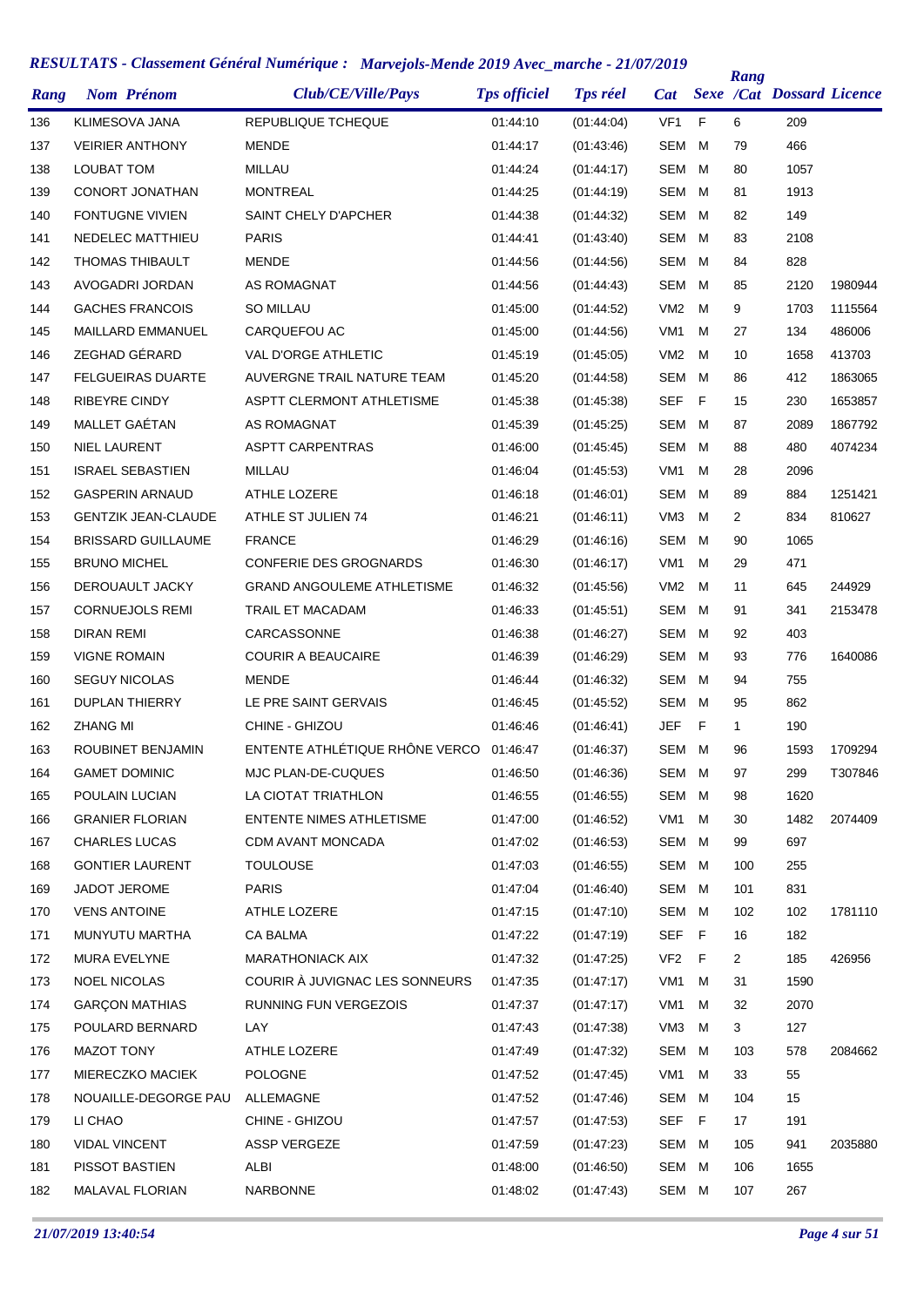| Rang | <b>Nom Prénom</b>           | Club/CE/Ville/Pays             | <b>Tps officiel</b> | <b>Tps réel</b> | Cat             |   | Rang | <b>Sexe /Cat Dossard Licence</b> |         |
|------|-----------------------------|--------------------------------|---------------------|-----------------|-----------------|---|------|----------------------------------|---------|
| 183  | <b>ASTRUC JEROME</b>        | <b>AUMONT AUBRAC</b>           | 01:48:06            | (01:47:22)      | SEM M           |   | 108  | 1724                             |         |
| 184  | <b>MARTINEZ BASTIEN</b>     | <b>SUSSARGUES</b>              | 01:48:10            | (01:48:00)      | <b>SEM</b>      | м | 109  | 816                              |         |
| 185  | <b>DUGARET FLORENT</b>      | <b>FOULEES SAUSSINOISES</b>    | 01:48:17            | (01:47:07)      | SEM             | M | 110  | 2190                             |         |
| 186  | PRIVAT PAUL                 | <b>BRANOUX LES TAILLADES</b>   | 01:48:19            | (01:47:48)      | <b>SEM</b>      | M | 111  | 1714                             |         |
| 187  | <b>GEORGES EMMANUEL</b>     | <b>SALTA BARTAS</b>            | 01:48:20            | (01:48:07)      | VM <sub>2</sub> | M | 12   | 581                              | 672787  |
| 188  | <b>MALLE PIERRE</b>         | MAGUELONE JOGGING              | 01:48:25            | (01.48.18)      | VM <sub>2</sub> | M | 13   | 1007                             | 708622  |
| 189  | <b>VALETTE JEROME</b>       | <b>ATHLE LOZERE</b>            | 01:48:25            | (01:48:16)      | VM <sub>1</sub> | м | 34   | 1825                             | 2161367 |
| 190  | <b>GAVINI JEAN</b>          | ATHLETIC COEUR DE FOND         | 01:48:25            | (01:47:47)      | VM1             | M | 35   | 1892                             | 1302534 |
| 191  | <b>BOUSQUET GATIEN</b>      | <b>CUSSET</b>                  | 01:48:26            | (01:48:04)      | <b>SEM</b>      | M | 112  | 2149                             |         |
| 192  | <b>LAPORTE VALENTIN</b>     | ALBARET SAINTE MARIE           | 01:48:32            | (01:48:25)      | <b>SEM</b>      | M | 113  | 849                              |         |
| 193  | <b>VERMONT JOSEPH</b>       | <b>ATHLE LOZERE</b>            | 01:48:32            | (01:48:25)      | VM <sub>3</sub> | M | 4    | 455                              | 990952  |
| 194  | <b>GORBAN IRÈNE</b>         | KM 42.195 MARSEILLE            | 01:48:33            | (01:48:28)      | SEF             | F | 18   | 220                              |         |
| 195  | LOPES ROGER                 | GAP                            | 01:48:35            | (01:48:27)      | VM <sub>3</sub> | M | 5    | 585                              |         |
| 196  | <b>BOULADE LIONEL</b>       | <b>GRAULHET</b>                | 01:48:40            | (01:47:46)      | <b>SEM</b>      | M | 114  | 1509                             |         |
| 197  | COUSTOU MATHIEU             | <b>DREAM TEAM</b>              | 01:48:52            | (01:48:12)      | SEM             | M | 115  | 2137                             |         |
| 198  | <b>GARCIA RICHARD</b>       | RIBERAL AC                     | 01:48:55            | (01:48:06)      | VM <sub>2</sub> | M | 14   | 522                              | 1474710 |
| 199  | <b>PALMIER NICOLAS</b>      | <b>ESCLANEDES</b>              | 01:48:59            | (01:48:37)      | <b>SEM</b>      | M | 116  | 377                              |         |
| 200  | <b>TEISSEIRE MAXIME</b>     | <b>FRANCE</b>                  | 01:49:05            | (01:48:54)      | <b>SEM</b>      | M | 117  | 1076                             |         |
| 201  | ROQUART STEPHANE            | <b>NIMES</b>                   | 01:49:07            | (01:49:00)      | VM <sub>1</sub> | M | 36   | 783                              |         |
| 202  | ROUGE JEAN                  | SA TOULOUSE UC                 | 01:49:09            | (01:49:03)      | JEM             | м | 3    | 1031                             | 1985564 |
| 203  | <b>BARBOTTE ANTHONY</b>     | ASPH / COURIR À FABRÈGUES      | 01:49:16            | (01:48:40)      | SEM             | M | 118  | 524                              | B38344C |
| 204  | PETITJEAN THIERRY           | SURESNES PASSION ATHLE MARATHO | 01:49:19            | (01:48:58)      | VM <sub>2</sub> | м | 15   | 1569                             | 1766340 |
| 205  | <b>JUMIN PHILIPPE</b>       | LES RUNNERS DU 19              | 01:49:22            | (01:48:30)      | SEM             | M | 119  | 820                              |         |
| 206  | <b>GRANCHAMP EDDY</b>       | PRIVAS RHONE VALLEE RUNNING    | 01:49:40            | (01:48:43)      | SEM             | M | 120  | 1581                             | 1761313 |
| 207  | <b>CAMPOS GASPAR ANTONI</b> | <b>PORTUGAL</b>                | 01:49:40            | (01:49:25)      | VM2             | M | 16   | 464                              |         |
| 208  | POP PETRU-IULIAN            | <b>ROUMANIE</b>                | 01:49:41            | (01:49:35)      | JEM             | м | 4    | 58                               |         |
| 209  | <b>BENOIT FABIEN</b>        | SAINT-CHRISTOL AC              | 01:49:42            | (01:49:22)      | SEM             | M | 121  | 582                              | 1814691 |
| 210  | AUGUSTIN MATTHIEU           | <b>CULTURES</b>                | 01:49:47            | (01.49.33)      | SEM M           |   | 122  | 850                              |         |
| 211  | <b>VELAY NICOLAS</b>        | COURIR À JUVIGNAC LES SONNEURS | 01:49:59            | (01:48:43)      | SEM M           |   | 123  | 1683                             |         |
| 212  | TILET RÉMY                  | CHEYLARD (LE)                  | 01:49:59            | (01:49:47)      | JEM             | м | 5    | 921                              |         |
| 213  | JUBAULT JEAN-CLAUDE         | <b>ASPHALTE GUIPEL</b>         | 01:50:00            | (01:49:43)      | VM1             | м | 37   | 1693                             | 660906  |
| 214  | ROCHAT SEBASTIEN            | VALENSOLE                      | 01:50:04            | (01:49:20)      | VM1             | м | 38   | 556                              |         |
| 215  | <b>ROCANIERES ERIC</b>      | BEZIERS CHEMINOTS ATHLETISME M | 01:50:08            | (01:49:55)      | VM2             | M | 17   | 391                              | 119688  |
| 216  | <b>BARD JEROME</b>          | POZESPORT                      | 01:50:10            | (01:49:44)      | VM2             | M | 18   | 1044                             |         |
| 217  | PAULHE NILS                 | <b>CLERMONT FERRAND</b>        | 01:50:13            | (01:50:13)      | SEM             | M | 124  | 917                              |         |
| 218  | <b>FABRE LIONEL</b>         | NOTRE DAME DE LA ROUVIERE      | 01:50:15            | (01:50:02)      | VM1             | м | 39   | 1779                             |         |
| 219  | VACARDA VLADIMIR            | REPUBLIQUE TCHEQUE             | 01:50:19            | (01.50.15)      | VM3             | м | 6    | 56                               |         |
| 220  | <b>CLOUX JEAN</b>           | <b>ACN ANDUZE</b>              | 01:50:24            | (01:50:18)      | SEM             | м | 125  | 152                              | 1073690 |
| 221  | CAPOT JÉRÔME                | <b>BERMUDES</b>                | 01:50:26            | (01:49:45)      | VM1             | м | 40   | 349                              |         |
| 222  | <b>GALABRUN SYLVAIN</b>     | <b>ST AUNES</b>                | 01:50:38            | (01:50:27)      | SEM             | м | 126  | 811                              |         |
| 223  | <b>SEGUIN LAURENT</b>       | <b>MENDE</b>                   | 01:50:38            | (01:50:30)      | VM <sub>1</sub> | м | 41   | 895                              |         |
| 224  | MANOUELIDES CHRISTOP        | <b>MARSEILLE</b>               | 01:50:43            | (01:50:36)      | VM <sub>1</sub> | м | 42   | 140                              |         |
| 225  | <b>DURAND CHRISTIAN</b>     | <b>MC NIMES</b>                | 01:50:45            | (01:50:15)      | VM <sub>3</sub> | м | 7    | 318                              | 2171006 |
| 226  | <b>MOLINES WALTER</b>       | JOGGING NARBONNE MONTPLAISIR   | 01:50:46            | (01:49:57)      | SEM             | м | 127  | 537                              |         |
| 227  | <b>BOBAND HUGO</b>          | <b>MASSY</b>                   | 01:50:47            | (01:50:32)      | JEM             | M | 6    | 1050                             |         |
| 228  | PEREIRA FERNANDO            | <b>USM MONTARGIS</b>           | 01:50:48            | (01:50:43)      | VM <sub>1</sub> | м | 43   | 375                              | 1133457 |
| 229  | BOYER SÉBASTIEN             | <b>TOUROULIS</b>               | 01:50:51            | (01:50:39)      | SEM M           |   | 128  | 2105                             |         |
|      |                             |                                |                     |                 |                 |   |      |                                  |         |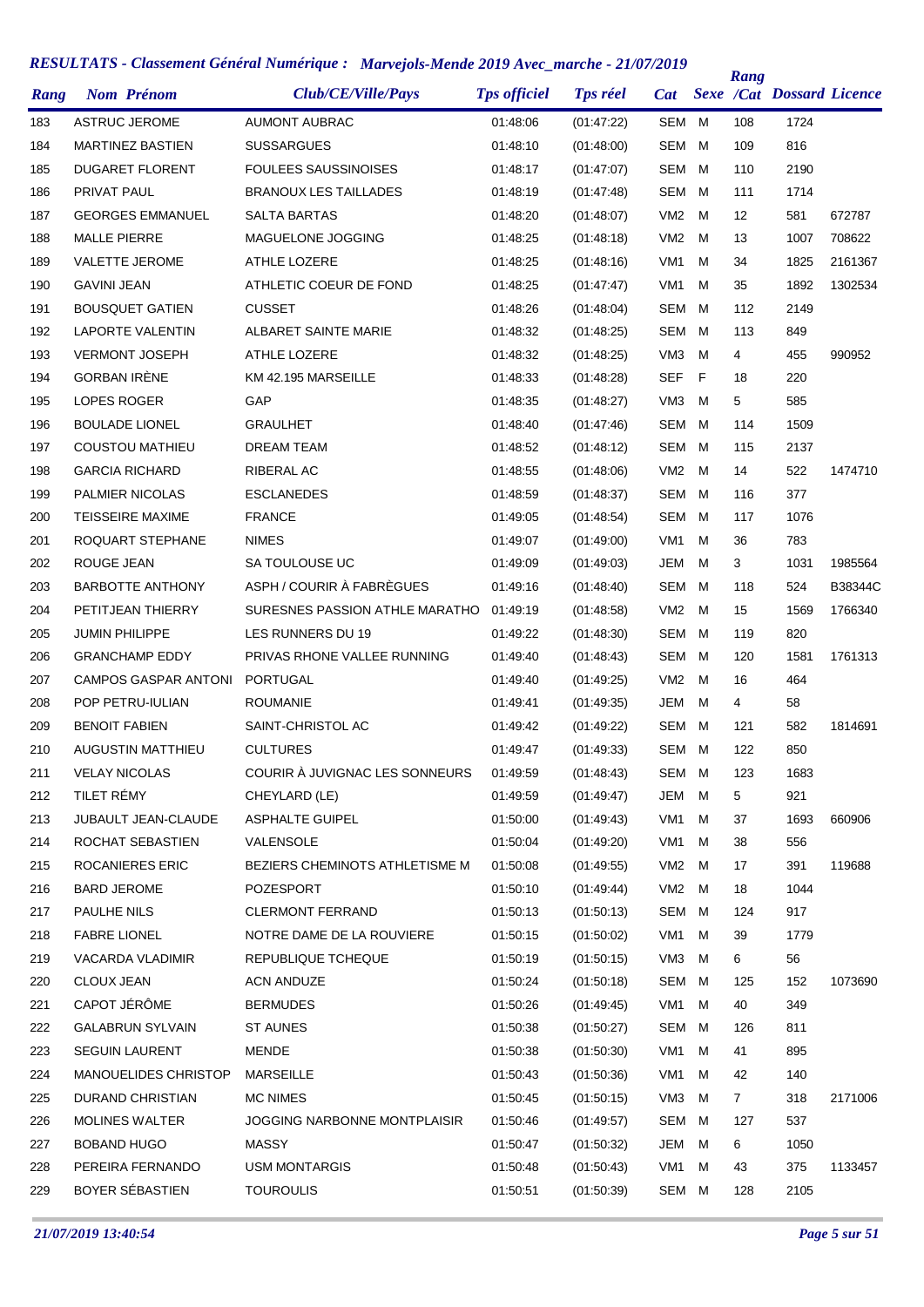| SEM M<br><b>GOMES ALVES ALFREDO</b><br><b>BALSIEGES</b><br>01:50:53<br>(01:50:10)<br>129<br>1922<br>230<br>346<br>231<br>MORIN CHRISTOPHE<br>COULOMMIERS BRIE ATHLETISME<br>01:50:54<br>(01:50:36)<br>SEM<br>M<br>130<br>1762503<br>LOHIER CHRISTOPHE<br><b>MENDE</b><br><b>SEM</b><br>938<br>232<br>01:51:01<br>(01:50:51)<br>M<br>131<br>233<br><b>MOURGUES LOUIS ANTOI</b><br><b>PONTGIBAUD</b><br>JEM<br>7<br>1847<br>01:51:02<br>(01:50:33)<br>M<br>MALLEBRERA JÉRÔME<br>234<br><b>STGILLES</b><br>VM <sub>1</sub><br>м<br>521<br>01:51:06<br>(01:50:38)<br>44<br>1551<br>235<br>DE ROQUETTE THIBAUT<br><b>TOULOUSE</b><br>(01:50:22)<br>VM <sub>1</sub><br>01:51:06<br>M<br>45<br>SKI CLUB GOURDIÉGES<br>2082<br>DELCHER JULIEN<br><b>SEM</b><br>236<br>01:51:12<br>(01:51:00)<br>M<br>132<br><b>BARON BENOIT</b><br><b>PARIS</b><br>237<br><b>SEM</b><br>509<br>01:51:15<br>(01:50:40)<br>M<br>133<br>2994<br>238<br><b>GAMBAROTTO ANNE</b><br><b>COURIR A BEAUCAIRE</b><br>01:51:17<br>(01:51:07)<br><b>SEF</b><br>- F<br>19<br>1850719<br>239<br>FRANÇOIS FLORENT<br><b>MOUGINS</b><br><b>SEM</b><br>2094<br>01:51:25<br>(01:50:40)<br>M<br>134<br><b>VENS NICOLAS</b><br><b>ATHLE LOZERE</b><br>01:51:29<br><b>SEM</b><br>135<br>107<br>240<br>(01:51:23)<br>M<br>241<br>DZEBAN OLEKSANDRA<br><b>UKRAINE</b><br>01:51:38<br>SEF<br>F<br>20<br>216<br>(01:51:33)<br>242<br><b>DEMUS ARNAUD</b><br>MONTPELLIER ATHLETIC RUNNING C<br>01:51:46<br>VM <sub>1</sub><br>M<br>1623<br>2113429<br>(01:51:37)<br>46<br>243<br><b>LECLERE FRANCOIS</b><br><b>CA BALMA</b><br>VM <sub>1</sub><br>439<br>700648<br>01:51:46<br>(01:51:38)<br>M<br>47<br><b>TOULOUSE</b><br>01:51:53<br>SEM<br>1584<br>244<br>PERCHERON BENJAMIN<br>(01:51:25)<br>M<br>136<br>PIERREFITTE MULTI ATHLON VILLETAN<br>245<br><b>MMADI SAADI IBRAHIM</b><br><b>SEM</b><br>M<br>137<br>741<br>1388106<br>01:51:54<br>(01:51:48)<br><b>GRANDGIRARD EMMA</b><br>SA TOULOUSE UC<br><b>SEF</b><br>- F<br>21<br>3030<br>137880<br>246<br>01:51:54<br>(01:51:34)<br><b>NABET FRANCK</b><br><b>REIMS TRIATHLON</b><br>01:51:55<br>(01:51:37)<br>VM <sub>2</sub><br>19<br>785<br>A09984C<br>247<br>M<br><b>TOLLANCE HUGO</b><br>ELAN CHEVILLY-LARUE<br>01:51:59<br>(01:51:28)<br>SEM<br>M<br>138<br>1670<br>1108876<br>248<br>529<br>249<br><b>DUMOULIN AXEL</b><br><b>DAGNEUX</b><br>01:52:01<br>(01:51:38)<br>SEM<br>M<br>139<br>ROBERT MAXIME<br><b>SOLAIZE</b><br>SEM<br>760<br>250<br>01:52:05<br>(01:51:43)<br>M<br>140<br>251<br><b>KRAWEZUK SEBASTIEN</b><br>VIC-LA-GARDIOLE<br>01:52:09<br>(01:51:57)<br>VM1<br>м<br>48<br>1611<br>252<br><b>LANDRY GUILLAUME</b><br><b>MOULINS</b><br>01:52:10<br>(01:51:23)<br>VM <sub>1</sub><br>м<br>1552<br>49<br>253<br>DAUDE ANTHONY<br><b>ATHLE LOZERE</b><br>01:52:14<br>(01:51:49)<br><b>SEM</b><br>1837<br>2168609<br>M<br>141<br><b>BUGEAUD ELIANE</b><br>ALES CEVENNES ATHLETISME<br>01:52:16<br>(01:52:10)<br><b>SEF</b><br>-F<br>22<br>228<br>113968<br>254<br>255<br><b>JOLY MICHEL</b><br><b>PASS RUNNING</b><br>01:52:17<br>(01:52:05)<br>VM1<br>M<br>50<br>258<br>T307196<br>ESCARBASSIERE SANDRIN ASPTT CLERMONT ATHLETISME<br>01:52:19<br>(01:52:12)<br>VF1<br>F<br>$\overline{7}$<br>3224<br>1210679<br>256<br>CHARBONNIER JEAN-CLA<br>ST SYMPHORIEN DE THENIERE<br>2046<br>257<br>01:52:25<br>(01:52:15)<br>VM2<br>M<br>20<br>258<br>LEFEBVRE DENIS<br><b>MONTAUD</b><br>01:52:25<br>(01:51:46)<br>SEM M<br>142<br>2077<br><b>VINCENT DAVID</b><br><b>ASAD MONTELIMAR</b><br>01:52:27<br>VM <sub>1</sub><br>м<br>555<br>710301<br>259<br>(01:52:03)<br>51<br><b>BONNEMAYRE LEO</b><br><b>SALTA BARTAS</b><br>JEM<br>8<br>690<br>2134422<br>260<br>01:52:27<br>(01:52:16)<br>M<br><b>BOUGUESSA SAID</b><br>CAMN VILLEURBANNE<br>01:52:30<br>(01:52:21)<br>VM2<br>M<br>21<br>858<br>1155502<br>261<br><b>TOUZARD MARC</b><br>SEM<br>262<br><b>ESPALION</b><br>01:52:32<br>(01:51:36)<br>M<br>143<br>2122<br>PASCAL JEROME<br><b>FLORAC</b><br>933<br>263<br>01:52:35<br>(01.52.24)<br>VM1<br>M<br>52<br><b>GROLLEMUND SIMON</b><br>LOZERE SPORT NATURE<br>SEM<br>910<br>264<br>01:52:36<br>(01:52:05)<br>M<br>144<br><b>GOSSELIN OLIVIER</b><br>AAA DU LYONNAIS<br>431<br>2163781<br>265<br>01:52:38<br>(01:52:24)<br>VM1<br>M<br>53<br><b>CANCE EVELYNE</b><br>S/L ATHLETIC CLUB MONTPELLIER<br>VF <sub>1</sub><br>F<br>266<br>01:52:50<br>(01.52.12)<br>8<br>3414<br>2155375<br><b>LACROIX FREDERIC</b><br><b>ACN ANDUZE</b><br>VM <sub>2</sub><br>151<br>156036<br>01:52:51<br>(01:52:45)<br>M<br>22<br>267<br>PECOUT NICOLAS<br>POM'SY<br>VM1<br>м<br>1080325<br>268<br>01:52:54<br>(01:52:22)<br>54<br>1918<br><b>DESCOT PATRICK</b><br><b>MARATHONIACK AIX</b><br>(01:52:49)<br>VM <sub>2</sub><br>131<br>269<br>01:52:55<br>м<br>23<br>1671750<br>AIX EN PROVENCE<br>VM1<br>916<br><b>CHAPTAL FREDERIC</b><br>01:52:58<br>(01:52:14)<br>M<br>55<br>270<br>LUCHAIRE FLORIAN<br><b>FABREGUES</b><br>SEM<br>1995<br>01:53:03<br>(01:52:33)<br>M<br>145<br>271<br><b>DECAYEUX ERIC</b><br>MILLAU<br>(01:52:47)<br>VM1<br>1989<br>272<br>01:53:04<br>M<br>56<br><b>BOUDIER LÉONARD</b><br>SAINT-MAXIMIN-LA-SAINTE-BAUME<br>SEM<br>2125<br>273<br>01:53:07<br>(01:52:04)<br>M<br>146<br><b>FOLCHER MANUEL</b><br>VM1<br>1712<br><b>ROUSSON</b><br>01:53:11<br>(01:52:55)<br>M<br>57<br>274<br><b>MARTY LAURENT</b><br><b>VEDAS ENDURANCE</b><br>01:53:11<br>(01:53:02)<br>SEM<br>777<br>275<br>M<br>147<br><b>BONNAL DAVID</b><br><b>MONTECINAN</b><br>01:53:12<br>(01:53:04)<br>VM2 M<br>756<br>276<br>24 | Rang | <b>Nom Prénom</b> | Club/CE/Ville/Pays | <b>Tps officiel</b> | <b>Tps réel</b> | Cat | Rang | <b>Sexe /Cat Dossard Licence</b> |  |
|-------------------------------------------------------------------------------------------------------------------------------------------------------------------------------------------------------------------------------------------------------------------------------------------------------------------------------------------------------------------------------------------------------------------------------------------------------------------------------------------------------------------------------------------------------------------------------------------------------------------------------------------------------------------------------------------------------------------------------------------------------------------------------------------------------------------------------------------------------------------------------------------------------------------------------------------------------------------------------------------------------------------------------------------------------------------------------------------------------------------------------------------------------------------------------------------------------------------------------------------------------------------------------------------------------------------------------------------------------------------------------------------------------------------------------------------------------------------------------------------------------------------------------------------------------------------------------------------------------------------------------------------------------------------------------------------------------------------------------------------------------------------------------------------------------------------------------------------------------------------------------------------------------------------------------------------------------------------------------------------------------------------------------------------------------------------------------------------------------------------------------------------------------------------------------------------------------------------------------------------------------------------------------------------------------------------------------------------------------------------------------------------------------------------------------------------------------------------------------------------------------------------------------------------------------------------------------------------------------------------------------------------------------------------------------------------------------------------------------------------------------------------------------------------------------------------------------------------------------------------------------------------------------------------------------------------------------------------------------------------------------------------------------------------------------------------------------------------------------------------------------------------------------------------------------------------------------------------------------------------------------------------------------------------------------------------------------------------------------------------------------------------------------------------------------------------------------------------------------------------------------------------------------------------------------------------------------------------------------------------------------------------------------------------------------------------------------------------------------------------------------------------------------------------------------------------------------------------------------------------------------------------------------------------------------------------------------------------------------------------------------------------------------------------------------------------------------------------------------------------------------------------------------------------------------------------------------------------------------------------------------------------------------------------------------------------------------------------------------------------------------------------------------------------------------------------------------------------------------------------------------------------------------------------------------------------------------------------------------------------------------------------------------------------------------------------------------------------------------------------------------------------------------------------------------------------------------------------------------------------------------------------------------------------------------------------------------------------------------------------------------------------------------------------------------------------------------------------------------------------------------------------------------------------------------------------------------------------------------------------------------------------------------------------------------------------------------------------------------------------------------------------------------------------------------------------------------------------------------------------------------------------------------------------|------|-------------------|--------------------|---------------------|-----------------|-----|------|----------------------------------|--|
|                                                                                                                                                                                                                                                                                                                                                                                                                                                                                                                                                                                                                                                                                                                                                                                                                                                                                                                                                                                                                                                                                                                                                                                                                                                                                                                                                                                                                                                                                                                                                                                                                                                                                                                                                                                                                                                                                                                                                                                                                                                                                                                                                                                                                                                                                                                                                                                                                                                                                                                                                                                                                                                                                                                                                                                                                                                                                                                                                                                                                                                                                                                                                                                                                                                                                                                                                                                                                                                                                                                                                                                                                                                                                                                                                                                                                                                                                                                                                                                                                                                                                                                                                                                                                                                                                                                                                                                                                                                                                                                                                                                                                                                                                                                                                                                                                                                                                                                                                                                                                                                                                                                                                                                                                                                                                                                                                                                                                                                                                                                                           |      |                   |                    |                     |                 |     |      |                                  |  |
|                                                                                                                                                                                                                                                                                                                                                                                                                                                                                                                                                                                                                                                                                                                                                                                                                                                                                                                                                                                                                                                                                                                                                                                                                                                                                                                                                                                                                                                                                                                                                                                                                                                                                                                                                                                                                                                                                                                                                                                                                                                                                                                                                                                                                                                                                                                                                                                                                                                                                                                                                                                                                                                                                                                                                                                                                                                                                                                                                                                                                                                                                                                                                                                                                                                                                                                                                                                                                                                                                                                                                                                                                                                                                                                                                                                                                                                                                                                                                                                                                                                                                                                                                                                                                                                                                                                                                                                                                                                                                                                                                                                                                                                                                                                                                                                                                                                                                                                                                                                                                                                                                                                                                                                                                                                                                                                                                                                                                                                                                                                                           |      |                   |                    |                     |                 |     |      |                                  |  |
|                                                                                                                                                                                                                                                                                                                                                                                                                                                                                                                                                                                                                                                                                                                                                                                                                                                                                                                                                                                                                                                                                                                                                                                                                                                                                                                                                                                                                                                                                                                                                                                                                                                                                                                                                                                                                                                                                                                                                                                                                                                                                                                                                                                                                                                                                                                                                                                                                                                                                                                                                                                                                                                                                                                                                                                                                                                                                                                                                                                                                                                                                                                                                                                                                                                                                                                                                                                                                                                                                                                                                                                                                                                                                                                                                                                                                                                                                                                                                                                                                                                                                                                                                                                                                                                                                                                                                                                                                                                                                                                                                                                                                                                                                                                                                                                                                                                                                                                                                                                                                                                                                                                                                                                                                                                                                                                                                                                                                                                                                                                                           |      |                   |                    |                     |                 |     |      |                                  |  |
|                                                                                                                                                                                                                                                                                                                                                                                                                                                                                                                                                                                                                                                                                                                                                                                                                                                                                                                                                                                                                                                                                                                                                                                                                                                                                                                                                                                                                                                                                                                                                                                                                                                                                                                                                                                                                                                                                                                                                                                                                                                                                                                                                                                                                                                                                                                                                                                                                                                                                                                                                                                                                                                                                                                                                                                                                                                                                                                                                                                                                                                                                                                                                                                                                                                                                                                                                                                                                                                                                                                                                                                                                                                                                                                                                                                                                                                                                                                                                                                                                                                                                                                                                                                                                                                                                                                                                                                                                                                                                                                                                                                                                                                                                                                                                                                                                                                                                                                                                                                                                                                                                                                                                                                                                                                                                                                                                                                                                                                                                                                                           |      |                   |                    |                     |                 |     |      |                                  |  |
|                                                                                                                                                                                                                                                                                                                                                                                                                                                                                                                                                                                                                                                                                                                                                                                                                                                                                                                                                                                                                                                                                                                                                                                                                                                                                                                                                                                                                                                                                                                                                                                                                                                                                                                                                                                                                                                                                                                                                                                                                                                                                                                                                                                                                                                                                                                                                                                                                                                                                                                                                                                                                                                                                                                                                                                                                                                                                                                                                                                                                                                                                                                                                                                                                                                                                                                                                                                                                                                                                                                                                                                                                                                                                                                                                                                                                                                                                                                                                                                                                                                                                                                                                                                                                                                                                                                                                                                                                                                                                                                                                                                                                                                                                                                                                                                                                                                                                                                                                                                                                                                                                                                                                                                                                                                                                                                                                                                                                                                                                                                                           |      |                   |                    |                     |                 |     |      |                                  |  |
|                                                                                                                                                                                                                                                                                                                                                                                                                                                                                                                                                                                                                                                                                                                                                                                                                                                                                                                                                                                                                                                                                                                                                                                                                                                                                                                                                                                                                                                                                                                                                                                                                                                                                                                                                                                                                                                                                                                                                                                                                                                                                                                                                                                                                                                                                                                                                                                                                                                                                                                                                                                                                                                                                                                                                                                                                                                                                                                                                                                                                                                                                                                                                                                                                                                                                                                                                                                                                                                                                                                                                                                                                                                                                                                                                                                                                                                                                                                                                                                                                                                                                                                                                                                                                                                                                                                                                                                                                                                                                                                                                                                                                                                                                                                                                                                                                                                                                                                                                                                                                                                                                                                                                                                                                                                                                                                                                                                                                                                                                                                                           |      |                   |                    |                     |                 |     |      |                                  |  |
|                                                                                                                                                                                                                                                                                                                                                                                                                                                                                                                                                                                                                                                                                                                                                                                                                                                                                                                                                                                                                                                                                                                                                                                                                                                                                                                                                                                                                                                                                                                                                                                                                                                                                                                                                                                                                                                                                                                                                                                                                                                                                                                                                                                                                                                                                                                                                                                                                                                                                                                                                                                                                                                                                                                                                                                                                                                                                                                                                                                                                                                                                                                                                                                                                                                                                                                                                                                                                                                                                                                                                                                                                                                                                                                                                                                                                                                                                                                                                                                                                                                                                                                                                                                                                                                                                                                                                                                                                                                                                                                                                                                                                                                                                                                                                                                                                                                                                                                                                                                                                                                                                                                                                                                                                                                                                                                                                                                                                                                                                                                                           |      |                   |                    |                     |                 |     |      |                                  |  |
|                                                                                                                                                                                                                                                                                                                                                                                                                                                                                                                                                                                                                                                                                                                                                                                                                                                                                                                                                                                                                                                                                                                                                                                                                                                                                                                                                                                                                                                                                                                                                                                                                                                                                                                                                                                                                                                                                                                                                                                                                                                                                                                                                                                                                                                                                                                                                                                                                                                                                                                                                                                                                                                                                                                                                                                                                                                                                                                                                                                                                                                                                                                                                                                                                                                                                                                                                                                                                                                                                                                                                                                                                                                                                                                                                                                                                                                                                                                                                                                                                                                                                                                                                                                                                                                                                                                                                                                                                                                                                                                                                                                                                                                                                                                                                                                                                                                                                                                                                                                                                                                                                                                                                                                                                                                                                                                                                                                                                                                                                                                                           |      |                   |                    |                     |                 |     |      |                                  |  |
|                                                                                                                                                                                                                                                                                                                                                                                                                                                                                                                                                                                                                                                                                                                                                                                                                                                                                                                                                                                                                                                                                                                                                                                                                                                                                                                                                                                                                                                                                                                                                                                                                                                                                                                                                                                                                                                                                                                                                                                                                                                                                                                                                                                                                                                                                                                                                                                                                                                                                                                                                                                                                                                                                                                                                                                                                                                                                                                                                                                                                                                                                                                                                                                                                                                                                                                                                                                                                                                                                                                                                                                                                                                                                                                                                                                                                                                                                                                                                                                                                                                                                                                                                                                                                                                                                                                                                                                                                                                                                                                                                                                                                                                                                                                                                                                                                                                                                                                                                                                                                                                                                                                                                                                                                                                                                                                                                                                                                                                                                                                                           |      |                   |                    |                     |                 |     |      |                                  |  |
|                                                                                                                                                                                                                                                                                                                                                                                                                                                                                                                                                                                                                                                                                                                                                                                                                                                                                                                                                                                                                                                                                                                                                                                                                                                                                                                                                                                                                                                                                                                                                                                                                                                                                                                                                                                                                                                                                                                                                                                                                                                                                                                                                                                                                                                                                                                                                                                                                                                                                                                                                                                                                                                                                                                                                                                                                                                                                                                                                                                                                                                                                                                                                                                                                                                                                                                                                                                                                                                                                                                                                                                                                                                                                                                                                                                                                                                                                                                                                                                                                                                                                                                                                                                                                                                                                                                                                                                                                                                                                                                                                                                                                                                                                                                                                                                                                                                                                                                                                                                                                                                                                                                                                                                                                                                                                                                                                                                                                                                                                                                                           |      |                   |                    |                     |                 |     |      |                                  |  |
|                                                                                                                                                                                                                                                                                                                                                                                                                                                                                                                                                                                                                                                                                                                                                                                                                                                                                                                                                                                                                                                                                                                                                                                                                                                                                                                                                                                                                                                                                                                                                                                                                                                                                                                                                                                                                                                                                                                                                                                                                                                                                                                                                                                                                                                                                                                                                                                                                                                                                                                                                                                                                                                                                                                                                                                                                                                                                                                                                                                                                                                                                                                                                                                                                                                                                                                                                                                                                                                                                                                                                                                                                                                                                                                                                                                                                                                                                                                                                                                                                                                                                                                                                                                                                                                                                                                                                                                                                                                                                                                                                                                                                                                                                                                                                                                                                                                                                                                                                                                                                                                                                                                                                                                                                                                                                                                                                                                                                                                                                                                                           |      |                   |                    |                     |                 |     |      |                                  |  |
|                                                                                                                                                                                                                                                                                                                                                                                                                                                                                                                                                                                                                                                                                                                                                                                                                                                                                                                                                                                                                                                                                                                                                                                                                                                                                                                                                                                                                                                                                                                                                                                                                                                                                                                                                                                                                                                                                                                                                                                                                                                                                                                                                                                                                                                                                                                                                                                                                                                                                                                                                                                                                                                                                                                                                                                                                                                                                                                                                                                                                                                                                                                                                                                                                                                                                                                                                                                                                                                                                                                                                                                                                                                                                                                                                                                                                                                                                                                                                                                                                                                                                                                                                                                                                                                                                                                                                                                                                                                                                                                                                                                                                                                                                                                                                                                                                                                                                                                                                                                                                                                                                                                                                                                                                                                                                                                                                                                                                                                                                                                                           |      |                   |                    |                     |                 |     |      |                                  |  |
|                                                                                                                                                                                                                                                                                                                                                                                                                                                                                                                                                                                                                                                                                                                                                                                                                                                                                                                                                                                                                                                                                                                                                                                                                                                                                                                                                                                                                                                                                                                                                                                                                                                                                                                                                                                                                                                                                                                                                                                                                                                                                                                                                                                                                                                                                                                                                                                                                                                                                                                                                                                                                                                                                                                                                                                                                                                                                                                                                                                                                                                                                                                                                                                                                                                                                                                                                                                                                                                                                                                                                                                                                                                                                                                                                                                                                                                                                                                                                                                                                                                                                                                                                                                                                                                                                                                                                                                                                                                                                                                                                                                                                                                                                                                                                                                                                                                                                                                                                                                                                                                                                                                                                                                                                                                                                                                                                                                                                                                                                                                                           |      |                   |                    |                     |                 |     |      |                                  |  |
|                                                                                                                                                                                                                                                                                                                                                                                                                                                                                                                                                                                                                                                                                                                                                                                                                                                                                                                                                                                                                                                                                                                                                                                                                                                                                                                                                                                                                                                                                                                                                                                                                                                                                                                                                                                                                                                                                                                                                                                                                                                                                                                                                                                                                                                                                                                                                                                                                                                                                                                                                                                                                                                                                                                                                                                                                                                                                                                                                                                                                                                                                                                                                                                                                                                                                                                                                                                                                                                                                                                                                                                                                                                                                                                                                                                                                                                                                                                                                                                                                                                                                                                                                                                                                                                                                                                                                                                                                                                                                                                                                                                                                                                                                                                                                                                                                                                                                                                                                                                                                                                                                                                                                                                                                                                                                                                                                                                                                                                                                                                                           |      |                   |                    |                     |                 |     |      |                                  |  |
|                                                                                                                                                                                                                                                                                                                                                                                                                                                                                                                                                                                                                                                                                                                                                                                                                                                                                                                                                                                                                                                                                                                                                                                                                                                                                                                                                                                                                                                                                                                                                                                                                                                                                                                                                                                                                                                                                                                                                                                                                                                                                                                                                                                                                                                                                                                                                                                                                                                                                                                                                                                                                                                                                                                                                                                                                                                                                                                                                                                                                                                                                                                                                                                                                                                                                                                                                                                                                                                                                                                                                                                                                                                                                                                                                                                                                                                                                                                                                                                                                                                                                                                                                                                                                                                                                                                                                                                                                                                                                                                                                                                                                                                                                                                                                                                                                                                                                                                                                                                                                                                                                                                                                                                                                                                                                                                                                                                                                                                                                                                                           |      |                   |                    |                     |                 |     |      |                                  |  |
|                                                                                                                                                                                                                                                                                                                                                                                                                                                                                                                                                                                                                                                                                                                                                                                                                                                                                                                                                                                                                                                                                                                                                                                                                                                                                                                                                                                                                                                                                                                                                                                                                                                                                                                                                                                                                                                                                                                                                                                                                                                                                                                                                                                                                                                                                                                                                                                                                                                                                                                                                                                                                                                                                                                                                                                                                                                                                                                                                                                                                                                                                                                                                                                                                                                                                                                                                                                                                                                                                                                                                                                                                                                                                                                                                                                                                                                                                                                                                                                                                                                                                                                                                                                                                                                                                                                                                                                                                                                                                                                                                                                                                                                                                                                                                                                                                                                                                                                                                                                                                                                                                                                                                                                                                                                                                                                                                                                                                                                                                                                                           |      |                   |                    |                     |                 |     |      |                                  |  |
|                                                                                                                                                                                                                                                                                                                                                                                                                                                                                                                                                                                                                                                                                                                                                                                                                                                                                                                                                                                                                                                                                                                                                                                                                                                                                                                                                                                                                                                                                                                                                                                                                                                                                                                                                                                                                                                                                                                                                                                                                                                                                                                                                                                                                                                                                                                                                                                                                                                                                                                                                                                                                                                                                                                                                                                                                                                                                                                                                                                                                                                                                                                                                                                                                                                                                                                                                                                                                                                                                                                                                                                                                                                                                                                                                                                                                                                                                                                                                                                                                                                                                                                                                                                                                                                                                                                                                                                                                                                                                                                                                                                                                                                                                                                                                                                                                                                                                                                                                                                                                                                                                                                                                                                                                                                                                                                                                                                                                                                                                                                                           |      |                   |                    |                     |                 |     |      |                                  |  |
|                                                                                                                                                                                                                                                                                                                                                                                                                                                                                                                                                                                                                                                                                                                                                                                                                                                                                                                                                                                                                                                                                                                                                                                                                                                                                                                                                                                                                                                                                                                                                                                                                                                                                                                                                                                                                                                                                                                                                                                                                                                                                                                                                                                                                                                                                                                                                                                                                                                                                                                                                                                                                                                                                                                                                                                                                                                                                                                                                                                                                                                                                                                                                                                                                                                                                                                                                                                                                                                                                                                                                                                                                                                                                                                                                                                                                                                                                                                                                                                                                                                                                                                                                                                                                                                                                                                                                                                                                                                                                                                                                                                                                                                                                                                                                                                                                                                                                                                                                                                                                                                                                                                                                                                                                                                                                                                                                                                                                                                                                                                                           |      |                   |                    |                     |                 |     |      |                                  |  |
|                                                                                                                                                                                                                                                                                                                                                                                                                                                                                                                                                                                                                                                                                                                                                                                                                                                                                                                                                                                                                                                                                                                                                                                                                                                                                                                                                                                                                                                                                                                                                                                                                                                                                                                                                                                                                                                                                                                                                                                                                                                                                                                                                                                                                                                                                                                                                                                                                                                                                                                                                                                                                                                                                                                                                                                                                                                                                                                                                                                                                                                                                                                                                                                                                                                                                                                                                                                                                                                                                                                                                                                                                                                                                                                                                                                                                                                                                                                                                                                                                                                                                                                                                                                                                                                                                                                                                                                                                                                                                                                                                                                                                                                                                                                                                                                                                                                                                                                                                                                                                                                                                                                                                                                                                                                                                                                                                                                                                                                                                                                                           |      |                   |                    |                     |                 |     |      |                                  |  |
|                                                                                                                                                                                                                                                                                                                                                                                                                                                                                                                                                                                                                                                                                                                                                                                                                                                                                                                                                                                                                                                                                                                                                                                                                                                                                                                                                                                                                                                                                                                                                                                                                                                                                                                                                                                                                                                                                                                                                                                                                                                                                                                                                                                                                                                                                                                                                                                                                                                                                                                                                                                                                                                                                                                                                                                                                                                                                                                                                                                                                                                                                                                                                                                                                                                                                                                                                                                                                                                                                                                                                                                                                                                                                                                                                                                                                                                                                                                                                                                                                                                                                                                                                                                                                                                                                                                                                                                                                                                                                                                                                                                                                                                                                                                                                                                                                                                                                                                                                                                                                                                                                                                                                                                                                                                                                                                                                                                                                                                                                                                                           |      |                   |                    |                     |                 |     |      |                                  |  |
|                                                                                                                                                                                                                                                                                                                                                                                                                                                                                                                                                                                                                                                                                                                                                                                                                                                                                                                                                                                                                                                                                                                                                                                                                                                                                                                                                                                                                                                                                                                                                                                                                                                                                                                                                                                                                                                                                                                                                                                                                                                                                                                                                                                                                                                                                                                                                                                                                                                                                                                                                                                                                                                                                                                                                                                                                                                                                                                                                                                                                                                                                                                                                                                                                                                                                                                                                                                                                                                                                                                                                                                                                                                                                                                                                                                                                                                                                                                                                                                                                                                                                                                                                                                                                                                                                                                                                                                                                                                                                                                                                                                                                                                                                                                                                                                                                                                                                                                                                                                                                                                                                                                                                                                                                                                                                                                                                                                                                                                                                                                                           |      |                   |                    |                     |                 |     |      |                                  |  |
|                                                                                                                                                                                                                                                                                                                                                                                                                                                                                                                                                                                                                                                                                                                                                                                                                                                                                                                                                                                                                                                                                                                                                                                                                                                                                                                                                                                                                                                                                                                                                                                                                                                                                                                                                                                                                                                                                                                                                                                                                                                                                                                                                                                                                                                                                                                                                                                                                                                                                                                                                                                                                                                                                                                                                                                                                                                                                                                                                                                                                                                                                                                                                                                                                                                                                                                                                                                                                                                                                                                                                                                                                                                                                                                                                                                                                                                                                                                                                                                                                                                                                                                                                                                                                                                                                                                                                                                                                                                                                                                                                                                                                                                                                                                                                                                                                                                                                                                                                                                                                                                                                                                                                                                                                                                                                                                                                                                                                                                                                                                                           |      |                   |                    |                     |                 |     |      |                                  |  |
|                                                                                                                                                                                                                                                                                                                                                                                                                                                                                                                                                                                                                                                                                                                                                                                                                                                                                                                                                                                                                                                                                                                                                                                                                                                                                                                                                                                                                                                                                                                                                                                                                                                                                                                                                                                                                                                                                                                                                                                                                                                                                                                                                                                                                                                                                                                                                                                                                                                                                                                                                                                                                                                                                                                                                                                                                                                                                                                                                                                                                                                                                                                                                                                                                                                                                                                                                                                                                                                                                                                                                                                                                                                                                                                                                                                                                                                                                                                                                                                                                                                                                                                                                                                                                                                                                                                                                                                                                                                                                                                                                                                                                                                                                                                                                                                                                                                                                                                                                                                                                                                                                                                                                                                                                                                                                                                                                                                                                                                                                                                                           |      |                   |                    |                     |                 |     |      |                                  |  |
|                                                                                                                                                                                                                                                                                                                                                                                                                                                                                                                                                                                                                                                                                                                                                                                                                                                                                                                                                                                                                                                                                                                                                                                                                                                                                                                                                                                                                                                                                                                                                                                                                                                                                                                                                                                                                                                                                                                                                                                                                                                                                                                                                                                                                                                                                                                                                                                                                                                                                                                                                                                                                                                                                                                                                                                                                                                                                                                                                                                                                                                                                                                                                                                                                                                                                                                                                                                                                                                                                                                                                                                                                                                                                                                                                                                                                                                                                                                                                                                                                                                                                                                                                                                                                                                                                                                                                                                                                                                                                                                                                                                                                                                                                                                                                                                                                                                                                                                                                                                                                                                                                                                                                                                                                                                                                                                                                                                                                                                                                                                                           |      |                   |                    |                     |                 |     |      |                                  |  |
|                                                                                                                                                                                                                                                                                                                                                                                                                                                                                                                                                                                                                                                                                                                                                                                                                                                                                                                                                                                                                                                                                                                                                                                                                                                                                                                                                                                                                                                                                                                                                                                                                                                                                                                                                                                                                                                                                                                                                                                                                                                                                                                                                                                                                                                                                                                                                                                                                                                                                                                                                                                                                                                                                                                                                                                                                                                                                                                                                                                                                                                                                                                                                                                                                                                                                                                                                                                                                                                                                                                                                                                                                                                                                                                                                                                                                                                                                                                                                                                                                                                                                                                                                                                                                                                                                                                                                                                                                                                                                                                                                                                                                                                                                                                                                                                                                                                                                                                                                                                                                                                                                                                                                                                                                                                                                                                                                                                                                                                                                                                                           |      |                   |                    |                     |                 |     |      |                                  |  |
|                                                                                                                                                                                                                                                                                                                                                                                                                                                                                                                                                                                                                                                                                                                                                                                                                                                                                                                                                                                                                                                                                                                                                                                                                                                                                                                                                                                                                                                                                                                                                                                                                                                                                                                                                                                                                                                                                                                                                                                                                                                                                                                                                                                                                                                                                                                                                                                                                                                                                                                                                                                                                                                                                                                                                                                                                                                                                                                                                                                                                                                                                                                                                                                                                                                                                                                                                                                                                                                                                                                                                                                                                                                                                                                                                                                                                                                                                                                                                                                                                                                                                                                                                                                                                                                                                                                                                                                                                                                                                                                                                                                                                                                                                                                                                                                                                                                                                                                                                                                                                                                                                                                                                                                                                                                                                                                                                                                                                                                                                                                                           |      |                   |                    |                     |                 |     |      |                                  |  |
|                                                                                                                                                                                                                                                                                                                                                                                                                                                                                                                                                                                                                                                                                                                                                                                                                                                                                                                                                                                                                                                                                                                                                                                                                                                                                                                                                                                                                                                                                                                                                                                                                                                                                                                                                                                                                                                                                                                                                                                                                                                                                                                                                                                                                                                                                                                                                                                                                                                                                                                                                                                                                                                                                                                                                                                                                                                                                                                                                                                                                                                                                                                                                                                                                                                                                                                                                                                                                                                                                                                                                                                                                                                                                                                                                                                                                                                                                                                                                                                                                                                                                                                                                                                                                                                                                                                                                                                                                                                                                                                                                                                                                                                                                                                                                                                                                                                                                                                                                                                                                                                                                                                                                                                                                                                                                                                                                                                                                                                                                                                                           |      |                   |                    |                     |                 |     |      |                                  |  |
|                                                                                                                                                                                                                                                                                                                                                                                                                                                                                                                                                                                                                                                                                                                                                                                                                                                                                                                                                                                                                                                                                                                                                                                                                                                                                                                                                                                                                                                                                                                                                                                                                                                                                                                                                                                                                                                                                                                                                                                                                                                                                                                                                                                                                                                                                                                                                                                                                                                                                                                                                                                                                                                                                                                                                                                                                                                                                                                                                                                                                                                                                                                                                                                                                                                                                                                                                                                                                                                                                                                                                                                                                                                                                                                                                                                                                                                                                                                                                                                                                                                                                                                                                                                                                                                                                                                                                                                                                                                                                                                                                                                                                                                                                                                                                                                                                                                                                                                                                                                                                                                                                                                                                                                                                                                                                                                                                                                                                                                                                                                                           |      |                   |                    |                     |                 |     |      |                                  |  |
|                                                                                                                                                                                                                                                                                                                                                                                                                                                                                                                                                                                                                                                                                                                                                                                                                                                                                                                                                                                                                                                                                                                                                                                                                                                                                                                                                                                                                                                                                                                                                                                                                                                                                                                                                                                                                                                                                                                                                                                                                                                                                                                                                                                                                                                                                                                                                                                                                                                                                                                                                                                                                                                                                                                                                                                                                                                                                                                                                                                                                                                                                                                                                                                                                                                                                                                                                                                                                                                                                                                                                                                                                                                                                                                                                                                                                                                                                                                                                                                                                                                                                                                                                                                                                                                                                                                                                                                                                                                                                                                                                                                                                                                                                                                                                                                                                                                                                                                                                                                                                                                                                                                                                                                                                                                                                                                                                                                                                                                                                                                                           |      |                   |                    |                     |                 |     |      |                                  |  |
|                                                                                                                                                                                                                                                                                                                                                                                                                                                                                                                                                                                                                                                                                                                                                                                                                                                                                                                                                                                                                                                                                                                                                                                                                                                                                                                                                                                                                                                                                                                                                                                                                                                                                                                                                                                                                                                                                                                                                                                                                                                                                                                                                                                                                                                                                                                                                                                                                                                                                                                                                                                                                                                                                                                                                                                                                                                                                                                                                                                                                                                                                                                                                                                                                                                                                                                                                                                                                                                                                                                                                                                                                                                                                                                                                                                                                                                                                                                                                                                                                                                                                                                                                                                                                                                                                                                                                                                                                                                                                                                                                                                                                                                                                                                                                                                                                                                                                                                                                                                                                                                                                                                                                                                                                                                                                                                                                                                                                                                                                                                                           |      |                   |                    |                     |                 |     |      |                                  |  |
|                                                                                                                                                                                                                                                                                                                                                                                                                                                                                                                                                                                                                                                                                                                                                                                                                                                                                                                                                                                                                                                                                                                                                                                                                                                                                                                                                                                                                                                                                                                                                                                                                                                                                                                                                                                                                                                                                                                                                                                                                                                                                                                                                                                                                                                                                                                                                                                                                                                                                                                                                                                                                                                                                                                                                                                                                                                                                                                                                                                                                                                                                                                                                                                                                                                                                                                                                                                                                                                                                                                                                                                                                                                                                                                                                                                                                                                                                                                                                                                                                                                                                                                                                                                                                                                                                                                                                                                                                                                                                                                                                                                                                                                                                                                                                                                                                                                                                                                                                                                                                                                                                                                                                                                                                                                                                                                                                                                                                                                                                                                                           |      |                   |                    |                     |                 |     |      |                                  |  |
|                                                                                                                                                                                                                                                                                                                                                                                                                                                                                                                                                                                                                                                                                                                                                                                                                                                                                                                                                                                                                                                                                                                                                                                                                                                                                                                                                                                                                                                                                                                                                                                                                                                                                                                                                                                                                                                                                                                                                                                                                                                                                                                                                                                                                                                                                                                                                                                                                                                                                                                                                                                                                                                                                                                                                                                                                                                                                                                                                                                                                                                                                                                                                                                                                                                                                                                                                                                                                                                                                                                                                                                                                                                                                                                                                                                                                                                                                                                                                                                                                                                                                                                                                                                                                                                                                                                                                                                                                                                                                                                                                                                                                                                                                                                                                                                                                                                                                                                                                                                                                                                                                                                                                                                                                                                                                                                                                                                                                                                                                                                                           |      |                   |                    |                     |                 |     |      |                                  |  |
|                                                                                                                                                                                                                                                                                                                                                                                                                                                                                                                                                                                                                                                                                                                                                                                                                                                                                                                                                                                                                                                                                                                                                                                                                                                                                                                                                                                                                                                                                                                                                                                                                                                                                                                                                                                                                                                                                                                                                                                                                                                                                                                                                                                                                                                                                                                                                                                                                                                                                                                                                                                                                                                                                                                                                                                                                                                                                                                                                                                                                                                                                                                                                                                                                                                                                                                                                                                                                                                                                                                                                                                                                                                                                                                                                                                                                                                                                                                                                                                                                                                                                                                                                                                                                                                                                                                                                                                                                                                                                                                                                                                                                                                                                                                                                                                                                                                                                                                                                                                                                                                                                                                                                                                                                                                                                                                                                                                                                                                                                                                                           |      |                   |                    |                     |                 |     |      |                                  |  |
|                                                                                                                                                                                                                                                                                                                                                                                                                                                                                                                                                                                                                                                                                                                                                                                                                                                                                                                                                                                                                                                                                                                                                                                                                                                                                                                                                                                                                                                                                                                                                                                                                                                                                                                                                                                                                                                                                                                                                                                                                                                                                                                                                                                                                                                                                                                                                                                                                                                                                                                                                                                                                                                                                                                                                                                                                                                                                                                                                                                                                                                                                                                                                                                                                                                                                                                                                                                                                                                                                                                                                                                                                                                                                                                                                                                                                                                                                                                                                                                                                                                                                                                                                                                                                                                                                                                                                                                                                                                                                                                                                                                                                                                                                                                                                                                                                                                                                                                                                                                                                                                                                                                                                                                                                                                                                                                                                                                                                                                                                                                                           |      |                   |                    |                     |                 |     |      |                                  |  |
|                                                                                                                                                                                                                                                                                                                                                                                                                                                                                                                                                                                                                                                                                                                                                                                                                                                                                                                                                                                                                                                                                                                                                                                                                                                                                                                                                                                                                                                                                                                                                                                                                                                                                                                                                                                                                                                                                                                                                                                                                                                                                                                                                                                                                                                                                                                                                                                                                                                                                                                                                                                                                                                                                                                                                                                                                                                                                                                                                                                                                                                                                                                                                                                                                                                                                                                                                                                                                                                                                                                                                                                                                                                                                                                                                                                                                                                                                                                                                                                                                                                                                                                                                                                                                                                                                                                                                                                                                                                                                                                                                                                                                                                                                                                                                                                                                                                                                                                                                                                                                                                                                                                                                                                                                                                                                                                                                                                                                                                                                                                                           |      |                   |                    |                     |                 |     |      |                                  |  |
|                                                                                                                                                                                                                                                                                                                                                                                                                                                                                                                                                                                                                                                                                                                                                                                                                                                                                                                                                                                                                                                                                                                                                                                                                                                                                                                                                                                                                                                                                                                                                                                                                                                                                                                                                                                                                                                                                                                                                                                                                                                                                                                                                                                                                                                                                                                                                                                                                                                                                                                                                                                                                                                                                                                                                                                                                                                                                                                                                                                                                                                                                                                                                                                                                                                                                                                                                                                                                                                                                                                                                                                                                                                                                                                                                                                                                                                                                                                                                                                                                                                                                                                                                                                                                                                                                                                                                                                                                                                                                                                                                                                                                                                                                                                                                                                                                                                                                                                                                                                                                                                                                                                                                                                                                                                                                                                                                                                                                                                                                                                                           |      |                   |                    |                     |                 |     |      |                                  |  |
|                                                                                                                                                                                                                                                                                                                                                                                                                                                                                                                                                                                                                                                                                                                                                                                                                                                                                                                                                                                                                                                                                                                                                                                                                                                                                                                                                                                                                                                                                                                                                                                                                                                                                                                                                                                                                                                                                                                                                                                                                                                                                                                                                                                                                                                                                                                                                                                                                                                                                                                                                                                                                                                                                                                                                                                                                                                                                                                                                                                                                                                                                                                                                                                                                                                                                                                                                                                                                                                                                                                                                                                                                                                                                                                                                                                                                                                                                                                                                                                                                                                                                                                                                                                                                                                                                                                                                                                                                                                                                                                                                                                                                                                                                                                                                                                                                                                                                                                                                                                                                                                                                                                                                                                                                                                                                                                                                                                                                                                                                                                                           |      |                   |                    |                     |                 |     |      |                                  |  |
|                                                                                                                                                                                                                                                                                                                                                                                                                                                                                                                                                                                                                                                                                                                                                                                                                                                                                                                                                                                                                                                                                                                                                                                                                                                                                                                                                                                                                                                                                                                                                                                                                                                                                                                                                                                                                                                                                                                                                                                                                                                                                                                                                                                                                                                                                                                                                                                                                                                                                                                                                                                                                                                                                                                                                                                                                                                                                                                                                                                                                                                                                                                                                                                                                                                                                                                                                                                                                                                                                                                                                                                                                                                                                                                                                                                                                                                                                                                                                                                                                                                                                                                                                                                                                                                                                                                                                                                                                                                                                                                                                                                                                                                                                                                                                                                                                                                                                                                                                                                                                                                                                                                                                                                                                                                                                                                                                                                                                                                                                                                                           |      |                   |                    |                     |                 |     |      |                                  |  |
|                                                                                                                                                                                                                                                                                                                                                                                                                                                                                                                                                                                                                                                                                                                                                                                                                                                                                                                                                                                                                                                                                                                                                                                                                                                                                                                                                                                                                                                                                                                                                                                                                                                                                                                                                                                                                                                                                                                                                                                                                                                                                                                                                                                                                                                                                                                                                                                                                                                                                                                                                                                                                                                                                                                                                                                                                                                                                                                                                                                                                                                                                                                                                                                                                                                                                                                                                                                                                                                                                                                                                                                                                                                                                                                                                                                                                                                                                                                                                                                                                                                                                                                                                                                                                                                                                                                                                                                                                                                                                                                                                                                                                                                                                                                                                                                                                                                                                                                                                                                                                                                                                                                                                                                                                                                                                                                                                                                                                                                                                                                                           |      |                   |                    |                     |                 |     |      |                                  |  |
|                                                                                                                                                                                                                                                                                                                                                                                                                                                                                                                                                                                                                                                                                                                                                                                                                                                                                                                                                                                                                                                                                                                                                                                                                                                                                                                                                                                                                                                                                                                                                                                                                                                                                                                                                                                                                                                                                                                                                                                                                                                                                                                                                                                                                                                                                                                                                                                                                                                                                                                                                                                                                                                                                                                                                                                                                                                                                                                                                                                                                                                                                                                                                                                                                                                                                                                                                                                                                                                                                                                                                                                                                                                                                                                                                                                                                                                                                                                                                                                                                                                                                                                                                                                                                                                                                                                                                                                                                                                                                                                                                                                                                                                                                                                                                                                                                                                                                                                                                                                                                                                                                                                                                                                                                                                                                                                                                                                                                                                                                                                                           |      |                   |                    |                     |                 |     |      |                                  |  |
|                                                                                                                                                                                                                                                                                                                                                                                                                                                                                                                                                                                                                                                                                                                                                                                                                                                                                                                                                                                                                                                                                                                                                                                                                                                                                                                                                                                                                                                                                                                                                                                                                                                                                                                                                                                                                                                                                                                                                                                                                                                                                                                                                                                                                                                                                                                                                                                                                                                                                                                                                                                                                                                                                                                                                                                                                                                                                                                                                                                                                                                                                                                                                                                                                                                                                                                                                                                                                                                                                                                                                                                                                                                                                                                                                                                                                                                                                                                                                                                                                                                                                                                                                                                                                                                                                                                                                                                                                                                                                                                                                                                                                                                                                                                                                                                                                                                                                                                                                                                                                                                                                                                                                                                                                                                                                                                                                                                                                                                                                                                                           |      |                   |                    |                     |                 |     |      |                                  |  |
|                                                                                                                                                                                                                                                                                                                                                                                                                                                                                                                                                                                                                                                                                                                                                                                                                                                                                                                                                                                                                                                                                                                                                                                                                                                                                                                                                                                                                                                                                                                                                                                                                                                                                                                                                                                                                                                                                                                                                                                                                                                                                                                                                                                                                                                                                                                                                                                                                                                                                                                                                                                                                                                                                                                                                                                                                                                                                                                                                                                                                                                                                                                                                                                                                                                                                                                                                                                                                                                                                                                                                                                                                                                                                                                                                                                                                                                                                                                                                                                                                                                                                                                                                                                                                                                                                                                                                                                                                                                                                                                                                                                                                                                                                                                                                                                                                                                                                                                                                                                                                                                                                                                                                                                                                                                                                                                                                                                                                                                                                                                                           |      |                   |                    |                     |                 |     |      |                                  |  |
|                                                                                                                                                                                                                                                                                                                                                                                                                                                                                                                                                                                                                                                                                                                                                                                                                                                                                                                                                                                                                                                                                                                                                                                                                                                                                                                                                                                                                                                                                                                                                                                                                                                                                                                                                                                                                                                                                                                                                                                                                                                                                                                                                                                                                                                                                                                                                                                                                                                                                                                                                                                                                                                                                                                                                                                                                                                                                                                                                                                                                                                                                                                                                                                                                                                                                                                                                                                                                                                                                                                                                                                                                                                                                                                                                                                                                                                                                                                                                                                                                                                                                                                                                                                                                                                                                                                                                                                                                                                                                                                                                                                                                                                                                                                                                                                                                                                                                                                                                                                                                                                                                                                                                                                                                                                                                                                                                                                                                                                                                                                                           |      |                   |                    |                     |                 |     |      |                                  |  |
|                                                                                                                                                                                                                                                                                                                                                                                                                                                                                                                                                                                                                                                                                                                                                                                                                                                                                                                                                                                                                                                                                                                                                                                                                                                                                                                                                                                                                                                                                                                                                                                                                                                                                                                                                                                                                                                                                                                                                                                                                                                                                                                                                                                                                                                                                                                                                                                                                                                                                                                                                                                                                                                                                                                                                                                                                                                                                                                                                                                                                                                                                                                                                                                                                                                                                                                                                                                                                                                                                                                                                                                                                                                                                                                                                                                                                                                                                                                                                                                                                                                                                                                                                                                                                                                                                                                                                                                                                                                                                                                                                                                                                                                                                                                                                                                                                                                                                                                                                                                                                                                                                                                                                                                                                                                                                                                                                                                                                                                                                                                                           |      |                   |                    |                     |                 |     |      |                                  |  |
|                                                                                                                                                                                                                                                                                                                                                                                                                                                                                                                                                                                                                                                                                                                                                                                                                                                                                                                                                                                                                                                                                                                                                                                                                                                                                                                                                                                                                                                                                                                                                                                                                                                                                                                                                                                                                                                                                                                                                                                                                                                                                                                                                                                                                                                                                                                                                                                                                                                                                                                                                                                                                                                                                                                                                                                                                                                                                                                                                                                                                                                                                                                                                                                                                                                                                                                                                                                                                                                                                                                                                                                                                                                                                                                                                                                                                                                                                                                                                                                                                                                                                                                                                                                                                                                                                                                                                                                                                                                                                                                                                                                                                                                                                                                                                                                                                                                                                                                                                                                                                                                                                                                                                                                                                                                                                                                                                                                                                                                                                                                                           |      |                   |                    |                     |                 |     |      |                                  |  |
|                                                                                                                                                                                                                                                                                                                                                                                                                                                                                                                                                                                                                                                                                                                                                                                                                                                                                                                                                                                                                                                                                                                                                                                                                                                                                                                                                                                                                                                                                                                                                                                                                                                                                                                                                                                                                                                                                                                                                                                                                                                                                                                                                                                                                                                                                                                                                                                                                                                                                                                                                                                                                                                                                                                                                                                                                                                                                                                                                                                                                                                                                                                                                                                                                                                                                                                                                                                                                                                                                                                                                                                                                                                                                                                                                                                                                                                                                                                                                                                                                                                                                                                                                                                                                                                                                                                                                                                                                                                                                                                                                                                                                                                                                                                                                                                                                                                                                                                                                                                                                                                                                                                                                                                                                                                                                                                                                                                                                                                                                                                                           |      |                   |                    |                     |                 |     |      |                                  |  |
|                                                                                                                                                                                                                                                                                                                                                                                                                                                                                                                                                                                                                                                                                                                                                                                                                                                                                                                                                                                                                                                                                                                                                                                                                                                                                                                                                                                                                                                                                                                                                                                                                                                                                                                                                                                                                                                                                                                                                                                                                                                                                                                                                                                                                                                                                                                                                                                                                                                                                                                                                                                                                                                                                                                                                                                                                                                                                                                                                                                                                                                                                                                                                                                                                                                                                                                                                                                                                                                                                                                                                                                                                                                                                                                                                                                                                                                                                                                                                                                                                                                                                                                                                                                                                                                                                                                                                                                                                                                                                                                                                                                                                                                                                                                                                                                                                                                                                                                                                                                                                                                                                                                                                                                                                                                                                                                                                                                                                                                                                                                                           |      |                   |                    |                     |                 |     |      |                                  |  |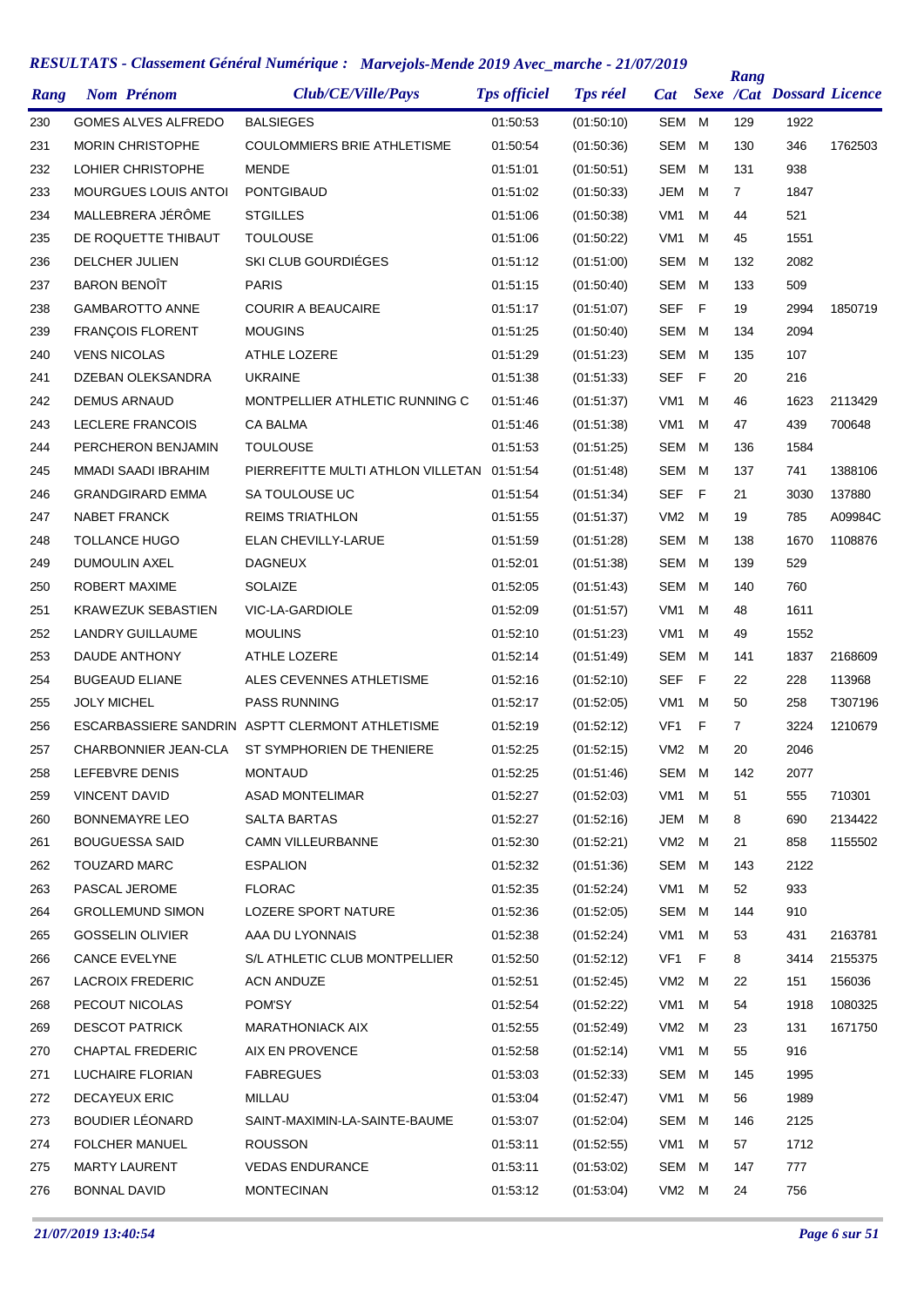| Rang | <b>Nom Prénom</b>          | Club/CE/Ville/Pays                         | <b>Tps officiel</b> | <b>Tps réel</b> | <b>Cat</b>      |    | Rang | <b>Sexe /Cat Dossard Licence</b> |                |
|------|----------------------------|--------------------------------------------|---------------------|-----------------|-----------------|----|------|----------------------------------|----------------|
| 277  | <b>GULDEMANN WILFRIED</b>  | LE PUY TRIATHLON                           | 01:53:16            | (01:52:54)      | <b>SEM</b>      | м  | 148  | 2090                             | 0280497        |
| 278  | <b>GULDEMANN EMERICK</b>   | CHADRAC                                    | 01:53:16            | (01:52:55)      | <b>SEM</b>      | M  | 149  | 1952                             |                |
| 279  | <b>DELHON JONATHAN</b>     | <b>ATHLE LOZERE</b>                        | 01:53:18            | (01:53:11)      | <b>SEM</b>      | м  | 150  | 128                              | 1387037        |
| 280  | THIEBAULT CHARLES          | PIERREFITTE MULTI ATHLON VILLETAN 01:53:25 |                     | (01:53:19)      | <b>SEM</b>      | M  | 151  | 732                              | 1713663        |
| 281  | <b>VOVILIER XAVIER</b>     | <b>CA BALMA</b>                            | 01:53:30            | (01:53:21)      | <b>SEM</b>      | м  | 152  | 440                              | 2161647        |
| 282  | SAMMARTANO FRANCK          | <b>VO2 TRIATHLON</b>                       | 01:53:35            | (01:53:35)      | VM <sub>1</sub> | M  | 58   | 2141                             | <b>B34970C</b> |
| 283  | ORCEL DAVID                | <b>ACN ANDUZE</b>                          | 01:53:38            | (01:53:32)      | VM <sub>1</sub> | M  | 59   | 1875                             | 1054133        |
| 284  | <b>DUMAS FLORENT</b>       | SAINT GERMAIN LAPRADE                      | 01:53:41            | (01:52:55)      | VM <sub>1</sub> | м  | 60   | 1858                             |                |
| 285  | <b>CLAUZEL YVES</b>        | <b>MARSILLARGUES</b>                       | 01:53:47            | (01:53:42)      | VM <sub>2</sub> | M  | 25   | 955                              |                |
| 286  | <b>JACQUERAY SEVERINE</b>  | PIERREFITTE MULTI ATHLON VILLETAN 01:53:48 |                     | (01:53:42)      | VF <sub>1</sub> | F  | 9    | 227                              | 1093671        |
| 287  | <b>BONNAL JULIEN</b>       | RIEUTORT DE RANDON                         | 01:54:02            | (01:53:49)      | JEM             | м  | 9    | 764                              |                |
| 288  | <b>CRUVEILLER LILIAN</b>   | SAINT JEAN DE VALERISCLE                   | 01:54:03            | (01:53:12)      | <b>SEM</b>      | м  | 153  | 1890                             |                |
| 289  | RIEUTORD JEAN-MICHEL       | SAINT-CHRISTOL AC                          | 01:54:05            | (01:53:59)      | VM <sub>2</sub> | M  | 26   | 153                              | 211942         |
| 290  | PRIEUR BENJAMIN            | <b>ANTRENAS</b>                            | 01:54:19            | (01:53:50)      | <b>SEM</b>      | м  | 154  | 1011                             |                |
| 291  | <b>CEBE ERIC</b>           | <b>ISPAGNAC</b>                            | 01:54:25            | (01:53:36)      | VM <sub>1</sub> | M  | 61   | 673                              |                |
| 292  | <b>REILHAN FLORIAN</b>     | <b>CAMPRIEU</b>                            | 01:54:26            | (01:53:37)      | <b>SEM</b>      | м  | 155  | 805                              |                |
| 293  | BARRY JEAN-JACQUES         | POM'SY                                     | 01:54:26            | (01:53:56)      | VM <sub>2</sub> | M  | 27   | 2068                             | 1758851        |
| 294  | <b>ILUCA VALETIN-SOLIN</b> | <b>ROUMANIE</b>                            | 01:54:27            | (01:54:22)      | JEM             | м  | 10   | 59                               |                |
| 295  | <b>BONNAL MICHEL</b>       | RIEUTORT DE RANDON                         | 01:54:28            | (01:54:16)      | VM <sub>2</sub> | м  | 28   | 763                              |                |
| 296  | <b>DELGADO MANUEL</b>      | LES FURETS D'EIFFAGE                       | 01:54:28            | (01:54:20)      | VM <sub>2</sub> | м  | 29   | 590                              |                |
| 297  | <b>SEBIE MAXIME</b>        | SURESNES PASSION ATHLE MARATHO             | 01:54:33            | (01:54:12)      | SEM             | м  | 156  | 926                              | 642282         |
| 298  | <b>DUMONT FRANCK</b>       | LES SALELLES                               | 01:54:34            | (01:54:20)      | VM <sub>1</sub> | M  | 62   | 1019                             |                |
| 299  | <b>TICHIT CHRISTOPHE</b>   | <b>AC LACAUNE</b>                          | 01:54:34            | (01:54:09)      | VM <sub>1</sub> | M  | 63   | 1605                             | 1843521        |
| 300  | <b>GADOT STEPHANE</b>      | <b>MOISSAC</b>                             | 01:54:37            | (01:54:24)      | VM <sub>2</sub> | M  | 30   | 2084                             |                |
| 301  | POCHON GUY                 | <b>GIEN ATHLE MARATHON</b>                 | 01:54:37            | (01.54.20)      | VM <sub>2</sub> | м  | 31   | 1504                             | 761269         |
| 302  | <b>GUERRIER FREDERIC</b>   | LE VIGEN                                   | 01:54:42            | (01:54:25)      | VM <sub>1</sub> | M  | 64   | 1582                             |                |
| 303  | <b>BREGOU MAURICE</b>      | <b>BAHREIN</b>                             | 01:54:47            | (01:54:22)      | VM <sub>2</sub> | м  | 32   | 854                              |                |
| 304  | <b>BRECHET CYRIL</b>       | <b>BLAVIGNAC</b>                           | 01:54:49            | (01.54.26)      | SEM             | M  | 157  | 1047                             |                |
| 305  | <b>GUERMAZ KAMEL</b>       | LA GRAND COMBE                             | 01:54:50            | (01:54:09)      | VM1 M           |    | 65   | 325                              |                |
| 306  | KYRYLLOVA OLEKSANDRA       | <b>UKRAINE</b>                             | 01:54:55            | (01.54.51)      | <b>SEF</b>      | F  | 23   | 223                              |                |
| 307  | LABYRE ALEXANDRE           | SO MILLAU                                  | 01:54:56            | (01:54:07)      | SEM             | M  | 158  | 1689                             | 287119         |
| 308  | <b>TOUZE PAUL</b>          | LES DAHUS DU RHONE                         | 01:55:00            | (01:54:42)      | VM <sub>2</sub> | м  | 33   | 637                              |                |
| 309  | <b>CHABANON OLIVIER</b>    | ATHLE LOZERE                               | 01:55:04            | (01:54:54)      | VM1             | м  | 66   | 1840                             | 2135001        |
| 310  | <b>DESMERCIERES FRANCK</b> | LIMAGNE ATHLETE ENDURANCE                  | 01:55:06            | (01.54.44)      | VM1             | м  | 67   | 663                              | 2141011        |
| 311  | AUGÉ PHILIPPE              | <b>FRESNES</b>                             | 01:55:09            | (01.54.49)      | VM <sub>1</sub> | м  | 68   | 2053                             |                |
| 312  | <b>BENOI SYLVAIN</b>       | <b>AS EFFIAT</b>                           | 01:55:10            | (01:54:56)      | VM1             | м  | 69   | 1579                             |                |
| 313  | <b>BOUSSAGUET MICHEL</b>   | ALES CEVENNES ATHLETISME                   | 01:55:10            | (01:54:35)      | VM3             | м  | 8    | 1797                             | 746140         |
| 314  | LE LAY PAUL                | AC GIGOUZAC SAINT GERMAIN                  | 01:55:11            | (01:54:56)      | VM <sub>2</sub> | М  | 34   | 444                              | 1041733        |
| 315  | FAURET FRÉDÉRIC            | SAINT ETIENNE                              | 01:55:12            | (01:54:19)      | VM1             | м  | 70   | 2183                             |                |
| 316  | <b>JESANG JOTUNE</b>       | <b>KENYA</b>                               | 01:55:12            | (01:55:08)      | SEF             | F  | 24   | 202                              |                |
| 317  | PISSEAU JEAN-LOUIS         | <b>CSM SULLYLOIS</b>                       | 01:55:19            | (01:55:03)      | VM <sub>2</sub> | M  | 35   | 463                              | 1702642        |
| 318  | <b>VINCI ALEX</b>          | <b>LORMONT</b>                             | 01:55:20            | (01:55:20)      | SEM             | М  | 159  | 1854                             |                |
| 319  | <b>REVEL NADINE</b>        | GAP                                        | 01:55:21            | (01:55:21)      | VF <sub>1</sub> | F. | 10   | 2914                             |                |
| 320  | <b>FERRER MICHEL</b>       | COURIR EN UZÈGE                            | 01:55:25            | (01:54:55)      | VM <sub>1</sub> | м  | 71   | 817                              |                |
| 321  | FILLIERE HERVÉ             | DEPARTEMENT DE LA LOZERE                   | 01:55:28            | (01:54:22)      | VM1             | м  | 72   | 535                              |                |
| 322  | <b>DEMEY MICKAEL</b>       | SAINT FLORENT SUR AUZONNET                 | 01:55:31            | (01:54:39)      | SEM             | м  | 160  | 1856                             |                |
| 323  | SOLIOT ERIC                | <b>COURIR A CUSSET</b>                     | 01:55:37            | (01:55:21)      | VM2 M           |    | 36   | 768                              | 1847508        |
|      |                            |                                            |                     |                 |                 |    |      |                                  |                |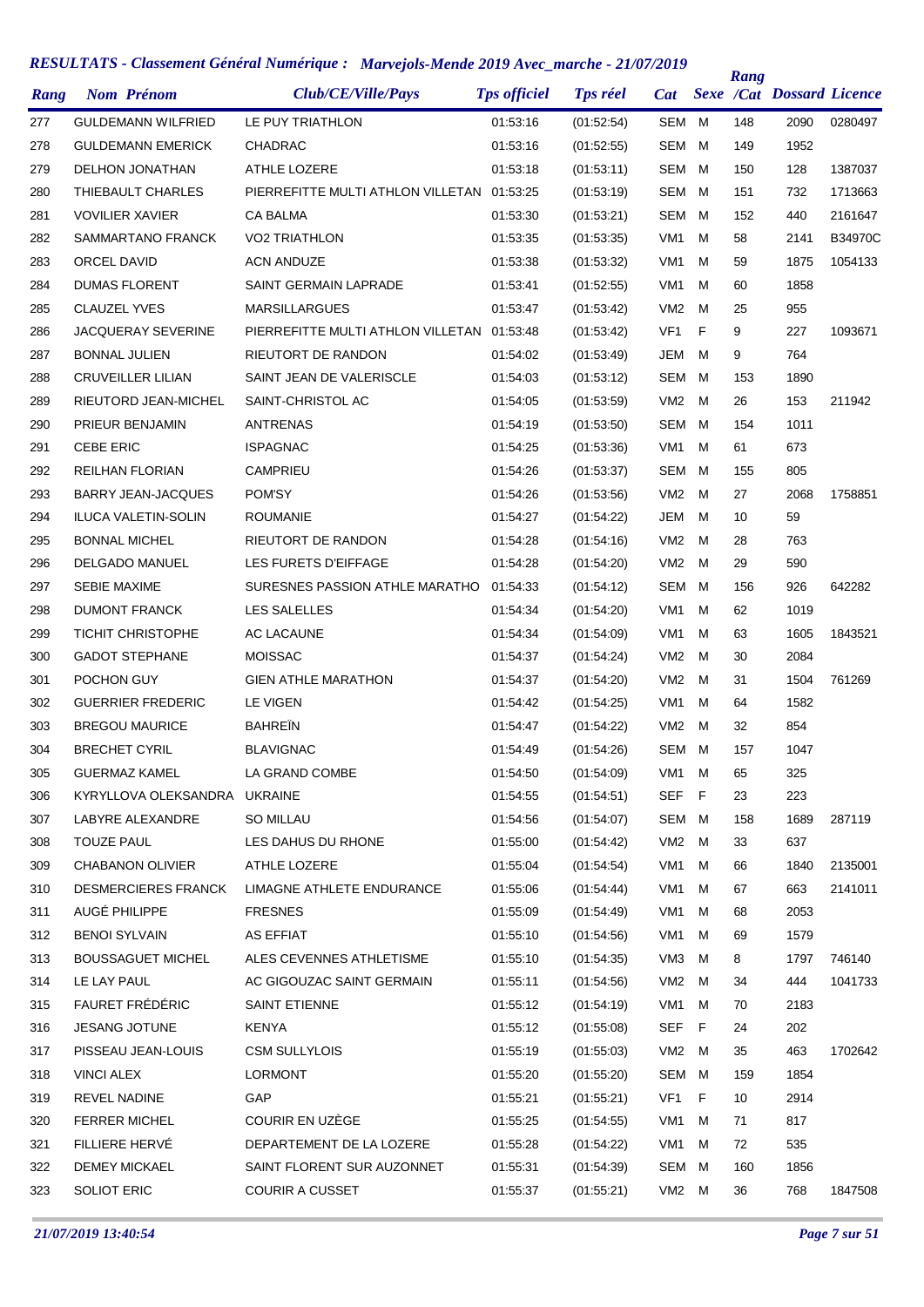| Rang | <b>Nom Prénom</b>                       | Club/CE/Ville/Pays                 | <b>Tps officiel</b> | <b>Tps réel</b> | <b>Cat</b>      |     | Rang | <b>Sexe /Cat Dossard Licence</b> |         |
|------|-----------------------------------------|------------------------------------|---------------------|-----------------|-----------------|-----|------|----------------------------------|---------|
| 324  | <b>MONTANER JEREMY</b>                  | ATHLE LOZERE                       | 01:55:41            | (01.55.23)      | <b>SEM</b>      | м   | 161  | 577                              | 1601650 |
| 325  | ROUX DAVID                              | MAGUELONE JOGGING                  | 01:55:44            | (01:55:37)      | VM <sub>1</sub> | м   | 73   | 1471                             | 1572560 |
| 326  | <b>DALMAIS MATHIEU</b>                  | <b>YERRES</b>                      | 01:55:52            | (01:55:18)      | SEM             | м   | 162  | 944                              |         |
| 327  | BORYSIUK OLENA                          | <b>UKRAINE</b>                     | 01:55:54            | (01:55:41)      | <b>SEF</b>      | F   | 25   | 3010                             |         |
| 328  | <b>GAY OLIVIER</b>                      | AS EFFIAT                          | 01:55:54            | (01:55:41)      | VM <sub>1</sub> | м   | 74   | 1604                             | 063_961 |
| 329  | <b>LAGET MICHEL</b>                     | <b>TEAM RABALAIRE</b>              | 01:56:01            | (01:55:45)      | VM <sub>1</sub> | м   | 75   | 1705                             |         |
| 330  | PEGORIER BENOIT                         | MILLAU                             | 01:56:13            | (01:55:54)      | <b>SEM</b>      | м   | 163  | 1760                             |         |
| 331  | <b>CASTANO ALEXANDRE</b>                | AATAC                              | 01:56:14            | (01:56:05)      | VM <sub>1</sub> | м   | 76   | 1562                             | 1223711 |
| 332  | PONSONNAILLE GUILLAUM CSA BA 115 ORANGE |                                    | 01:56:14            | (01:55:58)      | <b>SEM</b>      | м   | 164  | 1949                             |         |
| 333  | DESBUREAUX CHRISTIAN                    | <b>RUMBA</b>                       | 01:56:25            | (01:55:33)      | VM <sub>1</sub> | м   | 77   | 1860                             | 1312483 |
| 334  | <b>MAURIN PIERRE</b>                    | <b>MENDE</b>                       | 01:56:26            | (01:56:15)      | SEM             | м   | 165  | 844                              |         |
| 335  | <b>DELPUECH SAMUEL</b>                  | <b>TEAM RABALAIRES</b>             | 01:56:26            | (01.56.10)      | VM <sub>1</sub> | м   | 78   | 450                              |         |
| 336  | <b>MALLEYS OLIVIER</b>                  | <b>COURIR EN EMBLAVEZ</b>          | 01:56:26            | (01.56.07)      | VM <sub>1</sub> | м   | 79   | 2017                             | 683405  |
| 337  | <b>TICHIT YVES</b>                      | ATHLE LOZERE                       | 01:56:33            | (01:56:18)      | VM <sub>2</sub> | м   | 37   | 1826                             | 931162  |
| 338  | <b>CARRIERE NICOLAS</b>                 | <b>MASSEGROS CAUSSES GORGES</b>    | 01:56:36            | (01:56:01)      | JEM             | м   | 11   | 2182                             |         |
| 339  | <b>BRENET MATHIEU</b>                   | <b>CHASTEL NOUVEL</b>              | 01:56:36            | (01:55:46)      | VM <sub>1</sub> | м   | 80   | 951                              |         |
| 340  | <b>GUY STÉPHANE</b>                     | AC GIGOUZAC SAINT GERMAIN          | 01:56:40            | (01:56:25)      | VM <sub>1</sub> | м   | 81   | 1868                             | 1516965 |
| 341  | ROUZAIRE CEDRIC                         | ATHLE LOZERE                       | 01:56:40            | (01:56:24)      | SEM             | м   | 166  | 445                              | 2066454 |
| 342  | PREVOST FRANÇOIS                        | MENDE                              | 01:56:41            | (01:55:42)      | VM <sub>1</sub> | м   | 82   | 271                              |         |
| 343  | <b>MILLON YVES</b>                      | <b>BAILLARGUES</b>                 | 01:56:46            | (01:56:46)      | VM <sub>2</sub> | м   | 38   | 797                              |         |
| 344  | <b>MARTINEZ CHRISTOPHE</b>              | MENTAL2CURLY                       | 01:56:47            | (01:56:21)      | SEM             | м   | 167  | 293                              |         |
| 345  | SANCHE LAURENT                          | <b>ACN ANDUZE</b>                  | 01:56:48            | (01:56:38)      | VM <sub>2</sub> | м   | 39   | 1677                             | 122990  |
| 346  | RAULOT REMI                             | <b>TOULON</b>                      | 01:56:50            | (01:56:03)      | SEM             | м   | 168  | 1944                             |         |
| 347  | <b>MICHEL MANON</b>                     | <b>COULOMMIERS BRIE ATHLETISME</b> | 01:56:55            | (01:56:36)      | SEF             | F   | 26   | 2902                             | 1869953 |
| 348  | ROUTIER PHILIPPE                        | SETE                               | 01:56:56            | (01:56:45)      | VM <sub>2</sub> | м   | 40   | 1022                             |         |
| 349  | CASTELL JEROME                          | <b>BADAROUX</b>                    | 01:57:07            | (01:56:47)      | VM <sub>1</sub> | м   | 83   | 676                              |         |
| 350  | <b>BESSIERE VINCENT</b>                 | LE BUISSON                         | 01:57:10            | (01:56:22)      | SEM             | м   | 169  | 2151                             |         |
| 351  | <b>DURAND YANNICK</b>                   | ALBI                               | 01:57:13            | (01:56:33)      | SEM             | м   | 170  | 515                              |         |
| 352  | <b>RENON SYLVIA</b>                     | <b>COURIR A CUSSET</b>             | 01:57:16            | (01:56:52)      | VF1             | - F | 11   | 3296                             | 216193  |
| 353  | <b>HREBICEK MÉLANIE</b>                 | <b>HREBICEK</b>                    | 01:57:25            | (01:56:40)      | <b>SEF</b>      | - F | 27   | 3379                             |         |
| 354  | VABRE HUGO                              | <b>CENTRE 2 ROUES</b>              | 01:57:29            | (01:56:14)      | SEM M           |     | 171  | 1647                             |         |
| 355  | CANTOURNET SYLVAIN                      | VEZAC                              | 01:57:36            | (01:56:27)      | SEM             | м   | 172  | 1468                             |         |
| 356  | <b>BRASLERET FABRICE</b>                | <b>AILLONCOURTTOUJOURS</b>         | 01:57:42            | (01:57:18)      | VM1             | м   | 84   | 557                              |         |
| 357  | <b>BARDOU ANTOINE</b>                   | SAINT CHELY DAPCHER                | 01:57:45            | (01:57:38)      | SEM             | м   | 173  | 2146                             |         |
| 358  | <b>GODIN ERIC</b>                       | CA LANGOGNE                        | 01:57:46            | (01:57:36)      | VM <sub>2</sub> | м   | 41   | 648                              | 1107263 |
| 359  | <b>BOUSQUET BERNARD</b>                 | <b>COURIR A CUSSET</b>             | 01:57:51            | (01:57:27)      | VM <sub>2</sub> | м   | 42   | 1777                             | 003015  |
| 360  | LOPEZ OLIVIER                           | LES COUREURS FOUS DE SERIGNAN      | 01:57:56            | (01.57.29)      | SEM             | M   | 174  | 1510                             |         |
| 361  | <b>MANCA BRUNO</b>                      | ALES CEVENNES ATHLETISME           | 01:57:56            | (01:57:44)      | VM <sub>2</sub> | м   | 43   | 1849                             | 1316988 |
| 362  | ALFOS JULIEN                            | <b>TAM MONTADY</b>                 | 01:57:57            | (01:57:10)      | SEM             | М   | 175  | 427                              |         |
| 363  | RULLIERE NORBERT                        | <b>BOZOULS</b>                     | 01:57:58            | (01:57:48)      | VM <sub>2</sub> | м   | 44   | 2078                             |         |
| 364  | <b>DUBININ SERGEY</b>                   | <b>UKRAINE</b>                     | 01:58:08            | (01:58:02)      | SEM             | M   | 176  | 122                              |         |
| 365  | <b>DESVAUX FREDERIC</b>                 | <b>IZON</b>                        | 01:58:13            | (01:57:40)      | VM1             | м   | 85   | 530                              |         |
| 366  | CHENET LUDOVIC                          | LE PUY EN VELAY                    | 01:58:17            | (01:58:09)      | VM1             | м   | 86   | 688                              |         |
| 367  | CHAZALMARTIN YANNICK                    | <b>PARIS</b>                       | 01:58:19            | (01:57:24)      | SEM             | м   | 177  | 813                              |         |
| 368  | <b>CAPIN JEREMY</b>                     | <b>NUS</b>                         | 01:58:19            | (01:57:26)      | SEM             | M   | 178  | 1784                             |         |
| 369  | <b>MADRIERES DAVID</b>                  | ATHLE LOZERE                       | 01:58:21            | (01:58:07)      | VM1             | м   | 87   | 1833                             |         |
| 370  | FERCHICHI MOHAMED                       | <b>ISSY LES MOULINEAUX</b>         | 01:58:21            | (01:58:21)      | VM3             | M   | 9    | 876                              |         |
|      |                                         |                                    |                     |                 |                 |     |      |                                  |         |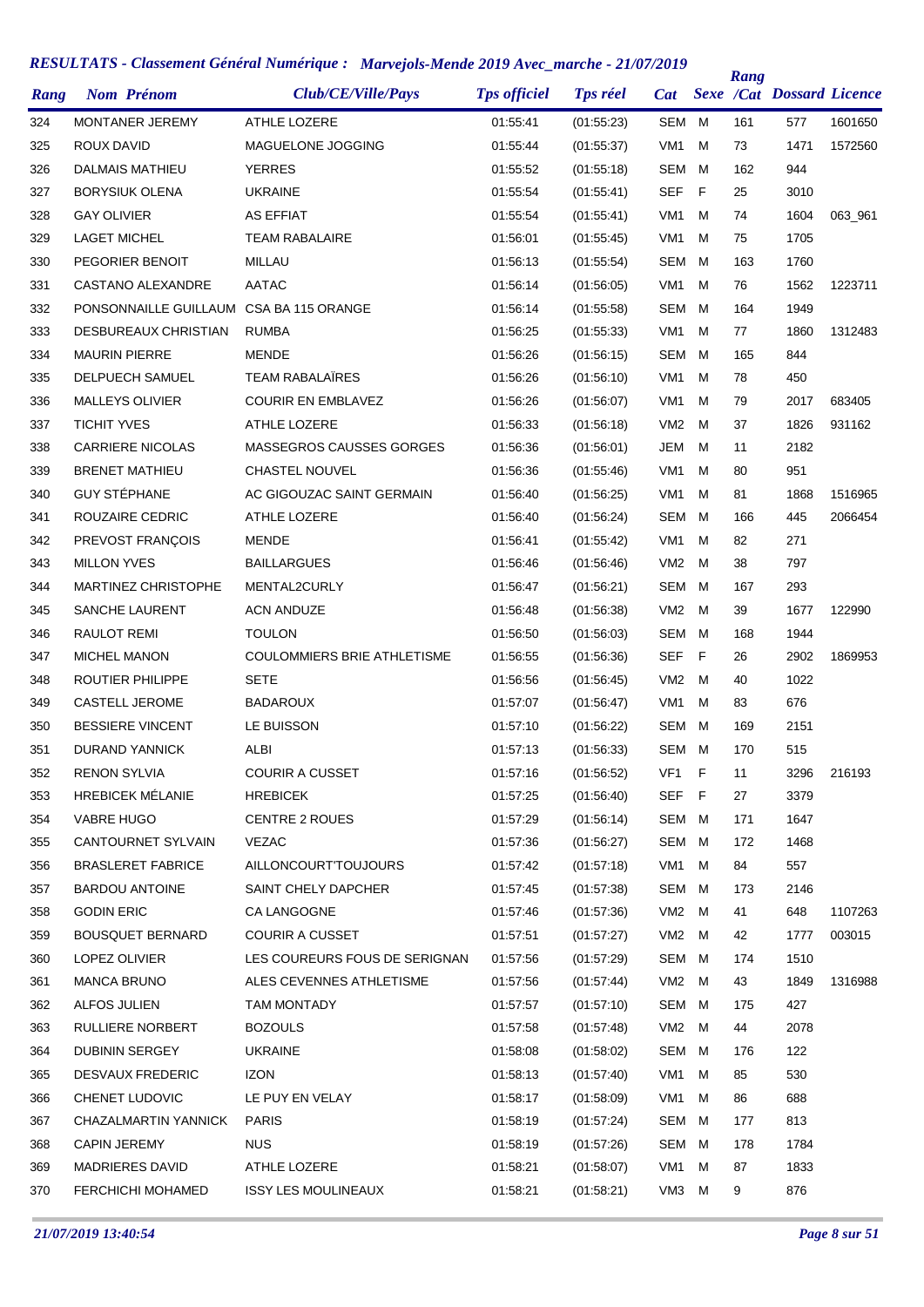| Rang | <b>Nom Prénom</b>           | Club/CE/Ville/Pays                    | <b>Tps officiel</b> | <b>Tps réel</b> | <b>Cat</b>      |   | Rang | <b>Sexe /Cat Dossard Licence</b> |          |
|------|-----------------------------|---------------------------------------|---------------------|-----------------|-----------------|---|------|----------------------------------|----------|
| 371  | <b>CHASTEL SIMON</b>        | <b>CHAROLS SPORT LOISIRS</b>          | 01:58:27            | (01:58:27)      | SEM             | M | 179  | 1461                             |          |
| 372  | <b>AGUILHON YANNICK</b>     | <b>MENDE</b>                          | 01:58:32            | (01:58:20)      | VM <sub>1</sub> | м | 88   | 795                              |          |
| 373  | <b>DOMINGUES DANIEL</b>     | ATHLE LOZERE                          | 01:58:33            | (01:58:08)      | VM <sub>1</sub> | м | 89   | 2030                             | 1944341  |
| 374  | <b>MOULIN GEORGES</b>       | <b>CLUB ATHLETIC BRIOUDE</b>          | 01:58:35            | (01:58:24)      | VM <sub>3</sub> | M | 10   | 1572                             | 498890   |
| 375  | PIERSON PAUL                | LANGRES                               | 01:58:36            | (01:58:09)      | SEM             | M | 180  | 725                              |          |
| 376  | <b>CLEMENTE STEPHANE</b>    | BEZIERS CHEMINOTS ATHLETISME M        | 01:58:38            | (01:57:45)      | VM <sub>1</sub> | M | 90   | 489                              | 1863389  |
| 377  | <b>CARTIER GRÉGORY</b>      | <b>DARDILLY</b>                       | 01:58:40            | (01:57:47)      | VM <sub>1</sub> | м | 91   | 281                              |          |
| 378  | HINTERSTEIN REMI            | <b>ACN ANDUZE</b>                     | 01.58:44            | (01:58:30)      | SEM             | M | 181  | 778                              |          |
| 379  | <b>BEZEL FABIEN</b>         | <b>SAINT CHAPTES</b>                  | 01:58:46            | (01:58:16)      | VM <sub>1</sub> | м | 92   | 1499                             |          |
| 380  | <b>BOUSQUET PASCAL</b>      | <b>TOURNON RHONE</b>                  | 01:58:48            | (01:58:30)      | SEM             | M | 182  | 946                              |          |
| 381  | <b>MAZZOCHI REMI</b>        | CHATEAURENARD                         | 01:58:48            | (01:58:01)      | VM <sub>2</sub> | м | 45   | 1494                             |          |
| 382  | <b>CHAZALMARTIN OLIVIER</b> | SAINT GEORGES-LES-BAILLARGEAUX        | 01:58:48            | (01:57:43)      | SEM             | M | 183  | 319                              |          |
| 383  | PEYRE ADRIEN                | <b>BARBENTANE</b>                     | 01:58:49            | (01:58:30)      | SEM             | M | 184  | 1598                             |          |
| 384  | <b>GAUCHER PATRICK</b>      | AS BOLOGNE                            | 01:58:51            | (01:58:04)      | VM <sub>2</sub> | M | 46   | 287                              | 1274246  |
| 385  | <b>THIMONIER FREDERIC</b>   | <b>CAL CHARLIEU</b>                   | 01:58:52            | (01:58:41)      | VM <sub>2</sub> | м | 47   | 409                              |          |
| 386  | <b>BERMEO ANDRES</b>        | <b>COURNONSEC</b>                     | 01:58:54            | (01:58:45)      | SEM             | M | 185  | 1068                             |          |
| 387  | MOROSAN ALEXNDRU-MIH        | <b>ROUMANIE</b>                       | 01:58:56            | (01:58:27)      | <b>JEM</b>      | M | 12   | 60                               |          |
| 388  | LOYAN CHRISTIAN             | SABRAN                                | 01:58:59            | (01:58:59)      | VM <sub>3</sub> | м | 11   | 137                              |          |
| 389  | <b>SERENO GERARD</b>        | <b>QUI VIENT COURIR?</b>              | 01:59:04            | (01:58:00)      | VM <sub>2</sub> | м | 48   | 416                              |          |
| 390  | <b>MOGET FREDERIC</b>       | ULTRA MARATHON FRANCE                 | 01:59:13            | (01:59:02)      | VM1             | M | 93   | 1632                             | 1969780  |
| 391  | <b>MENDES ALICE</b>         | ADIDAS RUNNERS PARIS                  | 01:59:16            | (01:58:56)      | VF <sub>1</sub> | F | 12   | 2800                             | 1862461  |
| 392  | PRIORE CEDRIC               | <b>POUSSAN</b>                        | 01:59:17            | (01:59:17)      | SEM             | M | 186  | 869                              |          |
| 393  | <b>RICHARD BASTIEN</b>      | <b>MAISONS ALFORT</b>                 | 01:59:19            | (01:58:26)      | SEM             | M | 187  | 843                              |          |
| 394  | <b>MERIC PHILIPPE</b>       | MONTBELIARD MARATHON                  | 01:59:19            | (01:59:19)      | VM <sub>2</sub> | м | 49   | 665                              |          |
|      | <b>BOISSIERE ALEXANDRE</b>  | <b>APCH BRIVE</b>                     | 01:59:28            |                 | SEM             | M | 188  | 355                              |          |
| 395  |                             |                                       |                     | (01:59:05)      |                 | м | 94   |                                  |          |
| 396  | <b>BRUNEL LUC</b>           | ATHLE NIMES 30                        | 01:59:29            | (01:59:14)      | VM1             |   |      | 1051                             | 126170   |
| 397  | ORLANDINI CHRISTOPHE        | LA GRAND COMBE                        | 01:59:30            | (01:59:18)      | SEM             | M | 189  | 963                              |          |
| 398  | ALLEMAND GERALD             | LANGOGNE                              | 01:59:31            | (01:59:31)      | VM1             | M | 95   | 1866                             |          |
| 399  | <b>BELAYGUES BENOIT</b>     | <b>DURENQUE</b>                       | 01:59:33            | (01:59:23)      | VM1 M           |   | 96   | 2042                             |          |
| 400  | <b>DUBOIS OLIVIER</b>       | <b>DUBOIS</b>                         | 01:59:40            | (01.59.20)      | VM1             | м | 97   | 790                              |          |
| 401  | PAGES FABIAN                | <b>FLOIRAC</b>                        | 01:59:41            | (01:59:14)      | VM1             | М | 98   | 2127                             |          |
| 402  | <b>BERTRAND NICOLAS</b>     | SOH                                   | 01:59:42            | (01:59:34)      | VM1             | M | 99   | 2113                             | 1700883  |
| 403  | RAGAZZI ALEXANDRE           | <b>BEZIERS CHEMINOTS ATHLETISME M</b> | 01:59:43            | (01.59.43)      | SEM M           |   | 190  | 1678                             | 2065300  |
| 404  | <b>CEBELIEU GAETAN</b>      | <b>NIMES</b>                          | 01:59:44            | (01.59.12)      | SEM M           |   | 191  | 784                              |          |
| 405  | <b>FOURDRINIER SYLVIE</b>   | S/L ATHLETIC CLUB MONTPELLIER         | 01:59:44            | (01.59.38)      | VF3 F           |   | 1    | 224                              | 467288   |
| 406  | MOLINIER DAMIEN             | <b>QUINT FONSEGRIVES</b>              | 01:59:49            | (01:58:42)      | SEM M           |   | 192  | 1663                             |          |
| 407  | <b>GRANGIE CHRISTOPHE</b>   | COUREURS DE FOND DE CASTRES           | 01:59:58            | (01.59.05)      | SEM M           |   | 193  | 745                              |          |
| 408  | <b>MARCON THIERRY</b>       | <b>RIVIERE SUR TARN</b>               | 02:00:03            | (01:59:01)      | VM1             | M | 100  | 2169                             |          |
| 409  | <b>LANDIER GREGORI</b>      | SAINT PAUL ET VALMALLE                | 02:00:06            | (01:59:45)      | VM1             | М | 101  | 443                              |          |
| 410  | NETCHAEVA SVETLANA          | <b>RUSSIE</b>                         | 02:00:07            | (01:59:59)      | VF <sub>2</sub> | F | 3    | 212                              |          |
| 411  | LARGIER DAVID               | <b>PUYLAURENS</b>                     | 02:00:08            | (01:59:55)      | SEM M           |   | 194  | 2080                             |          |
| 412  | <b>DELMAS MATTHIEU</b>      | <b>BALSIEGES</b>                      | 02:00:10            | (01:59:58)      | SEM             | M | 195  | 615                              |          |
| 413  | <b>GIANI MICHEL</b>         | TEAM 13                               | 02:00:11            | (01:59:26)      | VM <sub>2</sub> | M | 50   | 336                              | T 307506 |
| 414  | <b>BOURSAUD FRANCK</b>      | <b>BOUSSAC RUNNING</b>                | 02:00:19            | (01:59:43)      | VM <sub>2</sub> | M | 51   | 871                              | 1560635  |
| 415  | MICHEL ARNAUD               | ADIDAS RUNNERS PARIS                  | 02:00:20            | (01:59:26)      | VM2             | M | 52   | 832                              |          |
| 416  | DELTOUR CHRISTOPHE          | <b>ESPRIT NATURE</b>                  | 02:00:21            | (01:59:44)      | VM1             | м | 102  | 2052                             |          |
| 417  | ROURE JEAN CHARLES          | CAVAL PERTUIS                         | 02:00:22            | (02:00:07)      | VM1             | M | 103  | 1874                             |          |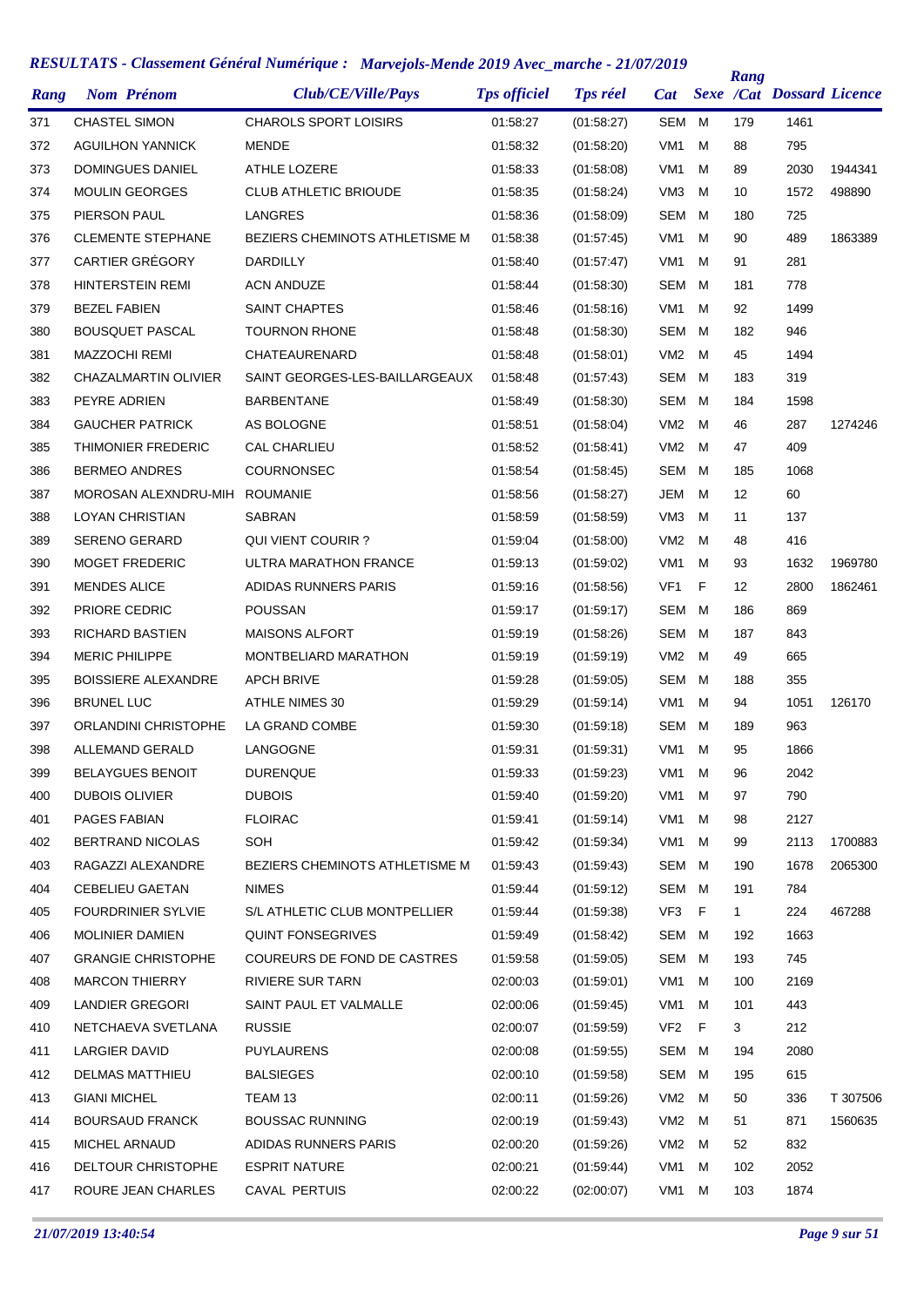| Rang | <b>Nom Prénom</b>        | Club/CE/Ville/Pays                         | <b>Tps officiel</b> | <b>Tps réel</b> | <b>Cat</b>      |     | Rang | <b>Sexe /Cat Dossard Licence</b> |          |
|------|--------------------------|--------------------------------------------|---------------------|-----------------|-----------------|-----|------|----------------------------------|----------|
| 418  | YACOUBI RIM              | PIERREFITTE MULTI ATHLON VILLETAN 02:00:25 |                     | (02:00:20)      | VF <sub>1</sub> | F   | 13   | 189                              | 361549   |
| 419  | NUNEZ ROMERO SEBASTI     | <b>GIVORS</b>                              | 02:00:27            | (02:00:22)      | VM <sub>1</sub> | м   | 104  | 1726                             |          |
| 420  | <b>PROUX PASCAL</b>      | <b>CLUB OLYMPIQUE BAYONNAIS</b>            | 02:00:30            | (01:59:53)      | VM <sub>2</sub> | м   | 53   | 1456                             |          |
| 421  | RAMANANJOHARY DERA       | <b>UCCV</b>                                | 02:00:36            | (02:00:09)      | VM <sub>1</sub> | м   | 105  | 2175                             | 003-9502 |
| 422  | COLBERT LOÏC             | <b>CAF ANNEVY</b>                          | 02:00:36            | (01:59:49)      | <b>SEM</b>      | м   | 196  | 812                              | 7400201  |
| 423  | <b>TUZET LORENE</b>      | ATHLE LOZERE                               | 02:00:36            | (02:00:01)      | <b>SEF</b>      | F   | 28   | 2964                             | 1848403  |
| 424  | <b>SARTRE CYRIL</b>      | AS ROMAGNAT                                | 02:00:39            | (02:00:22)      | VM <sub>1</sub> | м   | 106  | 2129                             | 1960639  |
| 425  | <b>BOUREZ PIERRE</b>     | <b>THIVERNY</b>                            | 02:00:42            | (02:00:31)      | <b>SEM</b>      | M   | 197  | 394                              |          |
| 426  | <b>CARRAT MATTHIEU</b>   | <b>FONS</b>                                | 02:00:50            | (02:00:40)      | <b>SEM</b>      | м   | 198  | 704                              |          |
| 427  | <b>BOUGOURZI HAIDER</b>  | AATAC                                      | 02:00:51            | (01:59:55)      | <b>SEM</b>      | м   | 199  | 623                              | 2170462  |
| 428  | <b>THOMAS LAURENT</b>    | COUREUR DE FONDS VILLENEUVE                | 02:00:53            | (01:59:44)      | VM <sub>1</sub> | м   | 107  | 1982                             |          |
| 429  | HANRARD SEBASTIEN        | CLUB ATHLETIQUE QUEVILLAIS COURO 02:00:54  |                     | (02:00:38)      | VM <sub>1</sub> | м   | 108  | 308                              | 2092109  |
| 430  | MEJEAN FRÉDÉRIC          | <b>CLAPIERS</b>                            | 02:01:01            | (02:00:07)      | <b>SEM</b>      | м   | 200  | 274                              |          |
| 431  | <b>CLAVREUIL PIERRE</b>  | SALON-DE-PROVENCE                          | 02:01:08            | (02:00:08)      | <b>SEM</b>      | м   | 201  | 1486                             |          |
| 432  | MARTINEAU STÉPHANE       | LES FURETS D'EIFFAGE                       | 02:01:09            | (02:00:47)      | VM <sub>1</sub> | м   | 109  | 594                              |          |
| 433  | LAFFONT JACQUES          | <b>VEDAS ENDURANCE</b>                     | 02:01:12            | (02:00:54)      | VM <sub>2</sub> | м   | 54   | 718                              |          |
| 434  | <b>BOUYER JONATHAN</b>   | 12.COM                                     | 02:01:12            | (02:00:55)      | <b>SEM</b>      | м   | 202  | 1637                             |          |
| 435  | <b>LIMONGI MICHEL</b>    | SPIRIDON CLUB LANGUEDOC                    | 02:01:15            | (02:01:06)      | <b>SEM</b>      | м   | 203  | 1812                             |          |
| 436  | PERBET PIERRE            | ARSAC EN VELAY                             | 02:01:16            | (02:00:36)      | <b>SEM</b>      | м   | 204  | 628                              |          |
| 437  | <b>VOLKOV PETER</b>      | <b>RUSSIE</b>                              | 02:01:31            | (02:01:22)      | SEM             | м   | 205  | 61                               |          |
| 438  | <b>PISANI PIERRE</b>     | <b>CAHORS</b>                              | 02:01:32            | (02:01:07)      | SEM             | M   | 206  | 1496                             |          |
| 439  | POLLONI SÉBASTIEN        | <b>NONETTE</b>                             | 02:01:33            | (02:00:34)      | VM <sub>1</sub> | м   | 110  | 2159                             |          |
| 440  | <b>GIRARD PIERRE</b>     | <b>CHEZENEUVE</b>                          | 02:01:37            | (02:00:53)      | VM <sub>2</sub> | м   | 55   | 932                              |          |
| 441  | <b>FARNIER JEROME</b>    | ARSAC EN VELAY                             | 02:01:37            | (02:00:53)      | VM <sub>1</sub> | м   | 111  | 627                              |          |
| 442  | MAZERAND FREDERIC        | <b>BALSIEGES</b>                           | 02:01:38            | (02:01:04)      | VM <sub>1</sub> | м   | 112  | 477                              |          |
| 443  | ROCHES JEREMY            | <b>ESCLANEDES</b>                          | 02:01:40            | (02:00:59)      | <b>SEM</b>      | м   | 207  | 2138                             |          |
| 444  | <b>NURIT CEDRIC</b>      | <b>MARVEJOLS</b>                           | 02:01:42            | (02:01:31)      | SEM             | M   | 208  | 2130                             |          |
| 445  | <b>SEURAT PEGGY</b>      | DIJON/QUETIGNY                             | 02:01:42            | (02:01:13)      | SEF             | - F | 29   | 3035                             |          |
| 446  | <b>MIQUEL BASTIEN</b>    | ASA MAISONS ALFORT                         | 02:01:46            | (02:01:27)      | SEM M           |     | 209  | 2142                             | 1241580  |
| 447  | <b>MAGNE PHILIPPE</b>    | SKI CLUB DE GOURDIEGES                     | 02:01:48            | (02:01:36)      | SEM             | м   | 210  | 2073                             |          |
| 448  | <b>GOURON MICHEL</b>     | <b>MONTPELLIER</b>                         | 02:01:50            | (02:01:13)      | VM <sub>2</sub> | м   | 56   | 2102                             |          |
| 449  | THIÉBAUT ANTOINE         | LEROUXEL COUVERTURE                        | 02:01:53            | (02:00:37)      | SEM             | м   | 211  | 2064                             |          |
| 450  | <b>DANCE THIERRY</b>     | FORRESTGUMP34                              | 02:01:54            | (02:01:16)      | VM <sub>2</sub> | м   | 57   | 806                              |          |
| 451  | <b>DUBUISSON FLORIAN</b> | <b>OPENIUM</b>                             | 02:01:57            | (02:00:59)      | SEM             | м   | 212  | 826                              |          |
| 452  | <b>NURIT JEROME</b>      | SOUAL                                      | 02:01:59            | (02:01:12)      | VM1             | м   | 113  | 925                              |          |
| 453  | <b>MARTÍN FRANCK</b>     | SAINT ÉTIENNE DU GRES                      | 02:02:00            | (02:01:40)      | VM1             | м   | 114  | 1679                             |          |
| 454  | BELANGER JEAN-YVES       | <b>BELANGER</b>                            | 02:02:00            | (02:00:39)      | VM1             | м   | 115  | 1719                             |          |
| 455  | <b>FAYARD LIONEL</b>     | COACHJEANJEAN.COM                          | 02:02:00            | (02:01:49)      | VM <sub>2</sub> | м   | 58   | 1673                             |          |
| 456  | ADIANTE MÉLANIE          | <b>JOGGING NARBONNE MONTPLAISIR</b>        | 02:02:01            | (02:02:00)      | SEF F           |     | 30   | 2905                             |          |
| 457  | CHABAUD GILLES           | <b>JOGGERS VICHYSSOIS</b>                  | 02:02:03            | (02:02:02)      | VM <sub>2</sub> | м   | 59   | 2109                             |          |
| 458  | <b>GAUDRY NICOLAS</b>    | CHAUMEILS DETENTE 48                       | 02:02:03            | (02:01:32)      | VM1             | м   | 116  | 303                              |          |
| 459  | <b>MULOT FABIEN</b>      | <b>ACFA</b>                                | 02:02:03            | (02:01:50)      | VM1             | м   | 117  | 3410                             |          |
| 460  | ROGGE THÉO               | <b>PARIS</b>                               | 02:02:07            | (02:01:32)      | SEM             | M   | 213  | 949                              |          |
| 461  | MAUDUIT MAVELLE          | <b>MARATHONIACK AIX</b>                    | 02:02:08            | (02:02:01)      | SEF             | F   | 31   | 231                              | 1035315  |
| 462  | CATUSSE JEAN CLAUDE      | SAINT-MARTIN-DE-LENNE                      | 02:02:11            | (02:01:56)      | VM3             | M   | 12   | 1966                             |          |
| 463  | <b>CONSTANT KÉVIN</b>    | CARDIOCOLLÈGUES 48                         | 02:02:11            | (02:01:18)      | SEM             | м   | 214  | 956                              |          |
| 464  | ZAGHOUANI ABDALLAH       | COURIR EN UZÈGE                            | 02:02:12            | (02:01:43)      | VM2 M           |     | 60   | 511                              |          |
|      |                          |                                            |                     |                 |                 |     |      |                                  |          |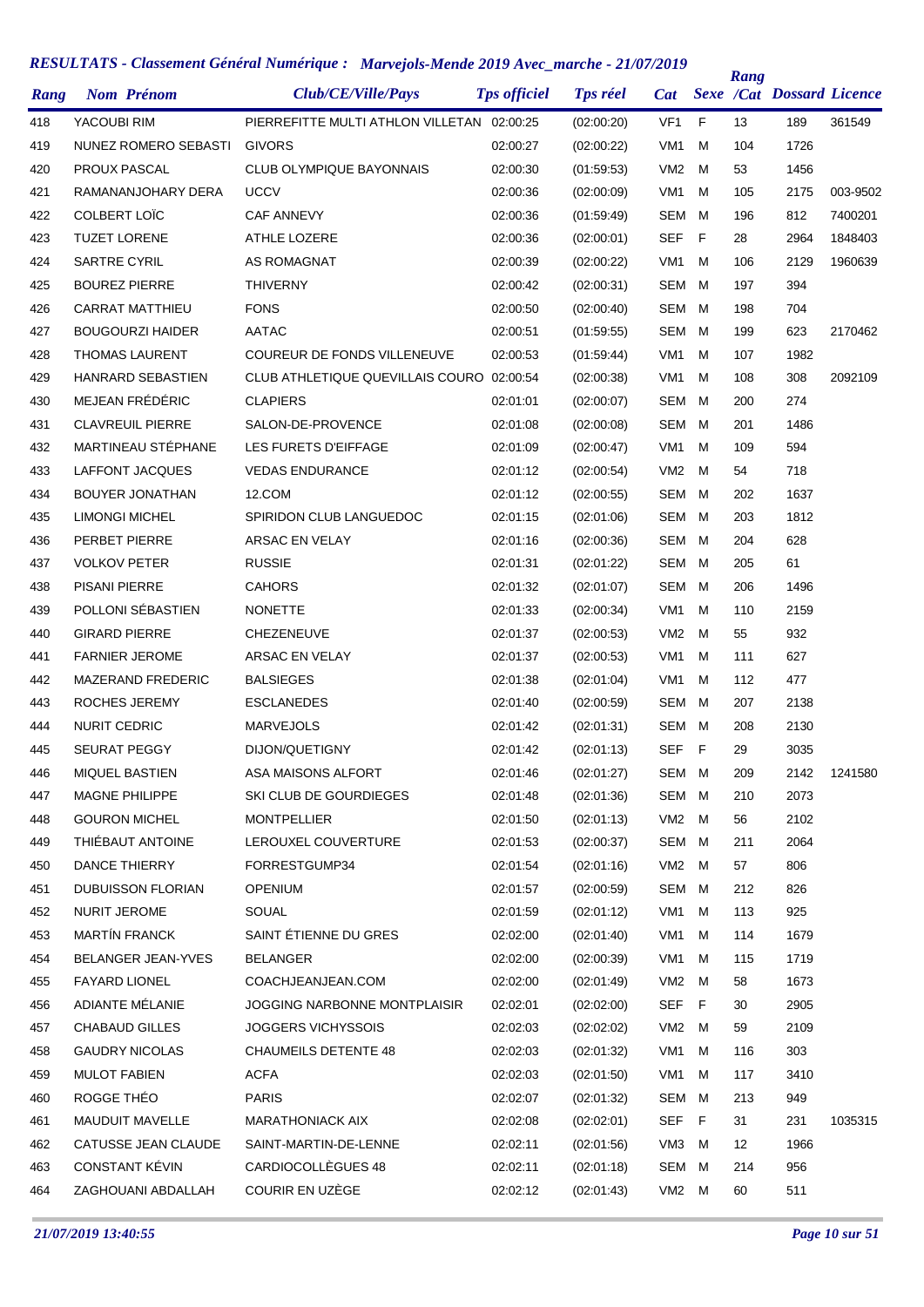| Rang | <b>Nom Prénom</b>                      | Club/CE/Ville/Pays                             | <b>Tps officiel</b> | <b>Tps réel</b> | <b>Cat</b>      |   | Rang | <b>Sexe /Cat Dossard Licence</b> |          |
|------|----------------------------------------|------------------------------------------------|---------------------|-----------------|-----------------|---|------|----------------------------------|----------|
| 465  | PELAT CEDRIC                           | NOTRE DAME DE LA ROUVIERE                      | 02:02:16            | (02:02:00)      | <b>SEM</b>      | м | 215  | 1735                             |          |
| 466  | <b>SEGUY JEAN-MARC</b>                 | SPORT NAT PAYS ST-FLOUR                        | 02:02:18            | (02:02:00)      | VM <sub>3</sub> | м | 13   | 1651                             | 238513   |
| 467  | <b>AURAND FREDERIC</b>                 | <b>CSAMA</b>                                   | 02:02:18            | (02:02:10)      | VM <sub>1</sub> | м | 118  | 1960                             | 1955949  |
| 468  | LALLOUCHE MICKAEL                      | <b>ALES</b>                                    | 02:02:19            | (02:02:03)      | <b>SEM</b>      | м | 216  | 438                              |          |
| 469  | SCHÄFER DAVID                          | <b>MIRAMAS</b>                                 | 02:02:19            | (02:01:53)      | VM <sub>1</sub> | м | 119  | 280                              |          |
| 470  | DARTY OLIVIER                          | <b>FONS</b>                                    | 02:02:23            | (02:01:44)      | VM <sub>1</sub> | м | 120  | 2076                             |          |
| 471  | <b>GOUTET OLIVIER</b>                  | <b>OPENIUM</b>                                 | 02:02:25            | (02:01:28)      | <b>SEM</b>      | м | 217  | 822                              |          |
| 472  | SIDIROPOULOS NICOLAS                   | <b>VILLEFORT</b>                               | 02:02:27            | (02:02:19)      | JEM             | м | 13   | 1899                             |          |
| 473  | HUCTEAU ÉRIC                           | <b>ACN ANDUZE</b>                              | 02:02:29            | (02:01:46)      | VM <sub>1</sub> | м | 121  | 2060                             | 2164012  |
| 474  | <b>BERTRAND CELINE</b>                 | ALES CEVENNES ATHLETISME                       | 02:02:30            | (02:01:26)      | <b>SEF</b>      | F | 32   | 3446                             | 435925   |
| 475  | <b>TARDIEU SEBASTIEN</b>               | <b>SEBAZAC</b>                                 | 02:02:31            | (02:01:20)      | VM <sub>1</sub> | м | 122  | 2112                             |          |
| 476  | <b>BODINO FRANCK</b>                   | <b>NEVERS</b>                                  | 02:02:36            | (02:02:17)      | VM <sub>1</sub> | м | 123  | 1956                             |          |
| 477  | PONGE GREGORY                          | <b>AATAC</b>                                   | 02:02:38            | (02:01:56)      | VM <sub>1</sub> | м | 124  | 1063                             |          |
| 478  | <b>GORIN PASCAL</b>                    | LES FURETS D'EIFFAGE                           | 02:02:41            | (02:02:33)      | VM <sub>2</sub> | м | 61   | 591                              |          |
| 479  | POMMEPUY SERGE                         | <b>VAL D'ORGE ATHLETIC</b>                     | 02:02:44            | (02:02:28)      | VM <sub>2</sub> | м | 62   | 1656                             | 234888   |
| 480  | <b>LANFRAY ANTHONY</b>                 | <b>ASSAPP</b>                                  | 02:02:46            | (02:01:39)      | SEM             | м | 218  | 1976                             |          |
| 481  | <b>NEGLIAD DENIS</b>                   | <b>RUSSIE</b>                                  | 02:02:46            | (02:02:38)      | <b>SEM</b>      | м | 219  | 661                              |          |
| 482  |                                        | CALDESAIGUES FREDERIC ALES CEVENNES ATHLETISME | 02:02:50            | (02:02:18)      | VM1             | м | 125  | 1981                             | 1410033  |
| 483  | <b>BONNEMAYRE CHRISTOP</b>             | <b>SALTA BARTAS</b>                            | 02:02:54            | (02:02:33)      | VM <sub>1</sub> | м | 126  | 689                              | 1612740  |
| 484  | RAYNALDY CLAUDE                        | <b>BEZIERS</b>                                 | 02:02:56            | (02:02:13)      | VM1             | м | 127  | 1723                             |          |
| 485  | <b>FERHAT ALI</b>                      | <b>ATHLE LOZERE</b>                            | 02:02:59            | (02:02:40)      | VM <sub>1</sub> | м | 128  | 759                              | 1550671  |
| 486  | <b>NOUET LAURE</b>                     | <b>ATHLE LOZERE</b>                            | 02:03:00            | (02:02:45)      | VF1             | F | 14   | 3304                             | 1429314  |
| 487  | MINODIER NOÉMIE                        | <b>CAMN</b>                                    | 02:03:01            | (02:02:52)      | SEF             | F | 33   | 3388                             | 2076968- |
| 488  | <b>BESSE ROMAN</b>                     | <b>GREZES</b>                                  | 02:03:06            | (02:02:14)      | JEM             | м | 14   | 2055                             |          |
| 489  | <b>FONVIEILLE CEDRIC</b>               | PIERRE FABRE                                   | 02:03:10            | (02:02:23)      | VM <sub>1</sub> | м | 129  | 295                              |          |
| 490  | BEAUMEVIEILLE ANTHONY CLERMONT FERRAND |                                                | 02:03:10            | (02:02:15)      | <b>SEM</b>      | м | 220  | 1056                             |          |
| 491  | LAPORTE STEPHANE                       | <b>BEAUMONT</b>                                | 02:03:11            | (02:02:52)      | VM <sub>1</sub> | м | 130  | 2005                             |          |
| 492  | VENTRÉ CÉDRIC                          | <b>UA SOCIETE GENERALE</b>                     | 02:03:12            | (02:02:47)      | VM1             | м | 131  | 343                              | 107515   |
| 493  | <b>CARON STEPHANE</b>                  | COULOMMIERS BRIE ATHLETISME                    | 02:03:14            | (02:02:31)      | VM1             | M | 132  | 809                              | 808078   |
| 494  | DAVY ALEXANDRE                         | LES COUREURS DE FONDS DE MORLH                 | 02:03:19            | (02:02:14)      | VM1             | м | 133  | 1964                             |          |
| 495  | THEURET PHILIPPE                       | <b>LES MAILLYS</b>                             | 02:03:22            | (02:02:40)      | VM1             | м | 134  | 710                              |          |
| 496  | <b>GUEDON OLIVIER</b>                  | RIVES DU TARN RUNNING                          | 02:03:30            | (02:03:30)      | VM1             | м | 135  | 2144                             |          |
| 497  | ROUANET NADÈGE                         | ASEAT/LES COUREURS FOUS DE SERI                | 02:03:36            | (02:03:10)      | VF1             | F | 15   | 3295                             |          |
| 498  | <b>MOULET ROMAIN</b>                   | <b>TOULOUSE</b>                                | 02:03:38            | (02:03:01)      | SEM             | м | 221  | 833                              |          |
| 499  | LACLAU JEROME                          | DES COUREURS EN BETON                          | 02:03:39            | (02:02:32)      | VM1             | м | 136  | 1754                             |          |
| 500  | FAGES JOËL                             | ATHLE LOZERE                                   | 02:03:42            | (02:03:27)      | VM3             | м | 14   | 579                              | 1161057  |
| 501  | ALIBERT LUCIEN                         | ATHLE LOZERE                                   | 02:03:43            | (02:03:20)      | SEM             | м | 222  | 580                              | 1437809  |
| 502  | <b>GELY PATRICE</b>                    | ATHLE LOZERE                                   | 02:03:46            | (02:03:13)      | VM1             | м | 137  | 748                              | 1903807  |
| 503  | <b>JAUNATRE PHILIPPE</b>               | <b>DONZERE</b>                                 | 02:03:47            | (02:03:01)      | VM <sub>2</sub> | м | 63   | 1460                             |          |
| 504  | VILLETON JÉRÔME                        | SAINT-PAUL-TROIS-CHÂTEAUX                      | 02:03:49            | (02:03:42)      | SEM             | м | 223  | 517                              |          |
| 505  | <b>LARIVIERE PHILIPPE</b>              | RAMONVILLE ST AGNE                             | 02:03:54            | (02:03:09)      | VM <sub>2</sub> | м | 64   | 1747                             |          |
| 506  | MANSUY LAURENT                         | LES GROLES TROTTEURS DU MINERV                 | 02:04:00            | (02:03:09)      | VM1             | м | 138  | 314                              |          |
| 507  | FERNANDEZ LOÏC                         | SAINT JEAN DE VEDAS                            | 02:04:03            | (02:03:37)      | SEM             | м | 224  | 1931                             |          |
| 508  | SERVOZ LAURENT                         | SAINT-CHAMOND                                  | 02:04:07            | (02:03:45)      | VM <sub>2</sub> | м | 65   | 1519                             |          |
| 509  | JONQUET JEAN-BAPTISTE                  | VILLEJUIF                                      | 02:04:11            | (02:04:00)      | SEM M           |   | 225  | 804                              |          |
| 510  | THERY JEROME                           | MONTELIMAR TRIATHLON                           | 02:04:15            | (02:03:45)      | VM1             | м | 139  | 640                              | A17167C  |
| 511  | RAULOT PIERRE-YVES                     | <b>CESTAS</b>                                  | 02:04:25            | (02:03:37)      | VM1             | М | 140  | 684                              |          |
|      |                                        |                                                |                     |                 |                 |   |      |                                  |          |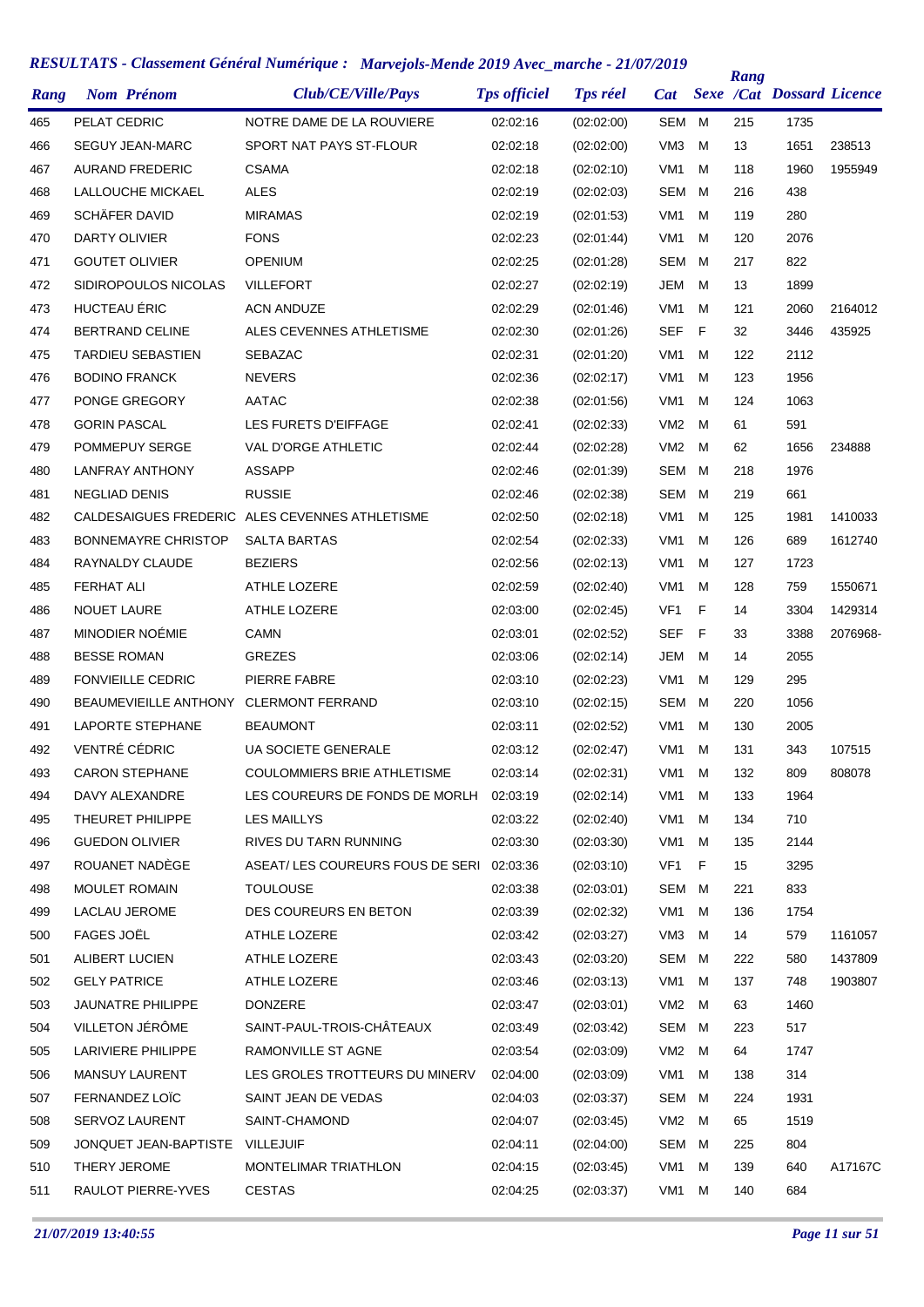| Rang | <b>Nom Prénom</b>                  | Club/CE/Ville/Pays              | <b>Tps officiel</b> | <b>Tps réel</b> | <b>Cat</b>      |   | Rang         | <b>Sexe /Cat Dossard Licence</b> |         |
|------|------------------------------------|---------------------------------|---------------------|-----------------|-----------------|---|--------------|----------------------------------|---------|
| 512  | <b>DECATOR LUCIEN</b>              | KM 42.195 MARSEILLE             | 02:04:27            | (02:04:22)      | VM2             | м | 66           | 298                              | T308168 |
| 513  | LE FUR LOIC                        | <b>CA LISIEUX</b>               | 02:04:30            | (02:03:25)      | VM <sub>1</sub> | M | 141          | 1728                             | 108668  |
| 514  | <b>MAGNOL JEAN</b>                 | SOLON ATHLETC ACADEMY           | 02:04:32            | (02:03:51)      | SEM             | м | 226          | 1545                             | 1311692 |
| 515  | THEATE JOEL                        | SOUCIEU EN JARREST              | 02:04:36            | (02:04:04)      | VM <sub>1</sub> | м | 142          | 1641                             |         |
| 516  | REYNIER SÉBASTIEN                  | <b>AUBAGNE</b>                  | 02:04:42            | (02:04:25)      | SEM             | м | 227          | 326                              |         |
| 517  | <b>GUICHET CHRISTOPHE</b>          | MJC PLAN DE CUQUES              | 02:04:53            | (02:04:07)      | VM <sub>1</sub> | м | 143          | 300                              | T307351 |
| 518  | JALAGUIER GUILHEM                  | REMIRE-MONTJOLY                 | 02:04:57            | (02:04:35)      | SEM             | м | 228          | 1685                             |         |
| 519  | PINARD DANIEL                      | <b>VERRIÈRES</b>                | 02:05:01            | (02:04:05)      | VM <sub>1</sub> | м | 144          | 961                              |         |
| 520  | <b>BOILEAU REMI</b>                | VAUVERT                         | 02:05:07            | (02:04:39)      | VM <sub>3</sub> | м | 15           | 1645                             |         |
| 521  | <b>BOUVIER MICHEL</b>              | <b>AUBIERE</b>                  | 02:05:08            | (02:04:46)      | VM <sub>1</sub> | м | 145          | 664                              |         |
| 522  | <b>FABIE JEROME</b>                | <b>FRANCE</b>                   | 02:05:09            | (02:04:57)      | SEM             | M | 229          | 1060                             |         |
| 523  | <b>JOURDA ALEXIANE</b>             | LES GAZELLES A VOS TROUSSES     | 02:05:10            | (02:04:42)      | SEF             | F | 34           | 3256                             |         |
| 524  | <b>MAHAUT PATRICE</b>              | <b>BOUSSAC RUNNING</b>          | 02:05:11            | (02:04:37)      | VM <sub>2</sub> | M | 67           | 1749                             | 133375  |
| 525  | <b>ARTIGAS PHILIPPE</b>            | <b>ASSOCIATION LES MOUFLONS</b> | 02:05:16            | (02:05:01)      | VM <sub>2</sub> | M | 68           | 583                              |         |
| 526  | <b>JACQUES YOHAN</b>               | <b>RIBENNES</b>                 | 02:05:18            | (02:05:06)      | SEM             | M | 230          | 1014                             |         |
| 527  | <b>SIBRA FRANCK</b>                | JOGGING CLUB SEYSSOIS           | 02:05:21            | (02:04:17)      | VM <sub>2</sub> | м | 69           | 1527                             |         |
| 528  | PAGEAULT CHRISTIAN                 | <b>PAGEAULT</b>                 | 02:05:24            | (02:04:23)      | VM <sub>1</sub> | м | 146          | 350                              |         |
| 529  | <b>BRILHAUT LAURENT</b>            | ATHLE LOZERE                    | 02:05:25            | (02:05:07)      | VM <sub>1</sub> | м | 147          | 1824                             | 1436380 |
| 530  | <b>BRILHAULT XAVIER</b>            | <b>ATHLE LOZERE</b>             | 02:05:25            | (02:05:07)      | VM <sub>1</sub> | м | 148          | 1841                             | 2037983 |
| 531  | PLANCHE SIMON                      | LIMAGNE ATHLETE ENDURANCE       | 02:05:27            | (02:04:53)      | SEM             | м | 231          | 1599                             | 1654207 |
| 532  | <b>GLAIZAUD PATRICK</b>            | LES FURETS DES COLLINES         | 02:05:31            | (02:05:05)      | VM1             | м | 149          | 434                              |         |
| 533  | <b>HENRION MICHAEL</b>             | LIFETRI                         | 02:05:32            | (02:04:53)      | VM <sub>1</sub> | м | 150          | 2186                             |         |
| 534  | <b>DENYS DUBINKO</b>               | <b>UKRAINE</b>                  | 02:05:36            | (02:05:24)      | SEM             | м | 232          | 838                              |         |
| 535  | <b>COLOMB FABIEN</b>               | <b>BADAROUX</b>                 | 02:05:37            | (02:05:04)      | VM1             | м | 151          | 379                              |         |
| 536  | <b>GRAS MATHILDE</b>               | LA CANOURGUE                    | 02:05:37            | (02:04:22)      | <b>SEF</b>      | F | 35           | 3234                             |         |
| 537  | <b>HOSZMAN BRUNO</b>               | <b>PARIS</b>                    | 02:05:38            | (02:05:26)      | VM <sub>2</sub> | м | 70           | 1588                             |         |
| 538  | DECULLIER EVELYNE                  | <b>CHASSIEU ATHLE</b>           | 02:05:39            | (02:05:11)      | VF <sub>1</sub> | F | 16           | 2815                             | 718012  |
| 539  | <b>CLAVERIE TRISTAN</b>            | <b>AMIENS</b>                   | 02:05:39            | (02:04:45)      | SEM             | M | 233          | 261                              |         |
| 540  | <b>CINQUE HUGO</b>                 | <b>MONTPELLIER</b>              | 02:05:42            | (02:05:19)      | SEM M           |   | 234          | 1636                             |         |
| 541  | <b>SCANU BASTIEN</b>               | <b>LYON</b>                     | 02:05:45            | (02:05:19)      | SEM             | м | 235          | 1741                             |         |
| 542  | <b>CALMELS GILLES</b>              | CASTELNAU DE MONTMIRAL          | 02:05:49            | (02:04:36)      | VM <sub>2</sub> | м | 71           | 1671                             |         |
| 543  | <b>BLAZY CLAUDE</b>                | NIEUDAN                         | 02:05:55            | (02:05:13)      | VM3             | м | 16           | 2083                             |         |
| 544  | <b>CHAILLOU GERALD</b>             | <b>MARSEILLE</b>                | 02:05:56            | (02:05:39)      | VM1             | м | 152          | 324                              |         |
| 545  | <b>BOURGOIN PATRICE</b>            | ALLIANCE FORM LE CLUB           | 02:05:57            | (02:04:51)      | VM <sub>2</sub> | м | 72           | 641                              | 1945931 |
| 546  | <b>VAURS MATHIEU</b>               | <b>BRETENOUX</b>                | 02:05:58            | (02:04:58)      | SEM             | M | 236          | 413                              |         |
| 547  | <b>GILLES LOUIS</b>                | AC SAINT REMY                   | 02:05:58            | (02:05:46)      | VM4             | м | $\mathbf{1}$ | 855                              |         |
| 548  | <b>LATIL YAN</b>                   | <b>MENDE</b>                    | 02:05:59            | (02:04:34)      | SEM M           |   | 237          | 553                              |         |
| 549  | RAPHANEL BENOIT                    | <b>RIOM</b>                     | 02:06:02            | (02:05:48)      | SEM             | м | 238          | 1654                             |         |
| 550  | PERRET PHILIPPE                    | <b>MENDE</b>                    | 02:06:04            | (02:05:30)      | VM <sub>2</sub> | м | 73           | 935                              |         |
| 551  | <b>DUCRET THIERRY</b>              | <b>COMBAILLAUX</b>              | 02:06:05            | (02:05:25)      | VM <sub>2</sub> | м | 74           | 2168                             |         |
| 552  | <b>TEISSEDRE FRANCK</b>            | AC CELLOIS                      | 02:06:06            | (02:05:48)      | VM <sub>2</sub> | M | 75           | 856                              | 806362  |
| 553  | PALMIER JEROME                     | <b>SALTA BARTAS</b>             | 02:06:07            | (02:05:48)      | VM1             | м | 153          | 668                              | 1669398 |
| 554  | PRIEUR BENOIT                      | MENDE RUN AND BIKE              | 02:06:09            | (02:05:55)      | VM1             | м | 154          | 561                              |         |
| 555  | MEISSONNIER JEAN-MARC ATHLE LOZERE |                                 | 02:06:15            | (02:05:46)      | VM <sub>2</sub> | м | 76           | 1832                             | 2084675 |
| 556  | DOMEIZEL FABIEN                    | SAINT ALBAN SUR LIMAGNOLE       | 02:06:15            | (02:05:42)      | SEM M           |   | 239          | 1763                             |         |
| 557  | <b>BERNARD THOMAS</b>              | <b>BOURG SUR COLAGNE</b>        | 02:06:15            | (02:05:49)      | SEM             | м | 240          | 1933                             |         |
| 558  | DUNY PHILIPPE                      | <b>VERSAILLES</b>               | 02:06:18            | (02:05:50)      | VM2 M           |   | 77           | 953                              |         |
|      |                                    |                                 |                     |                 |                 |   |              |                                  |         |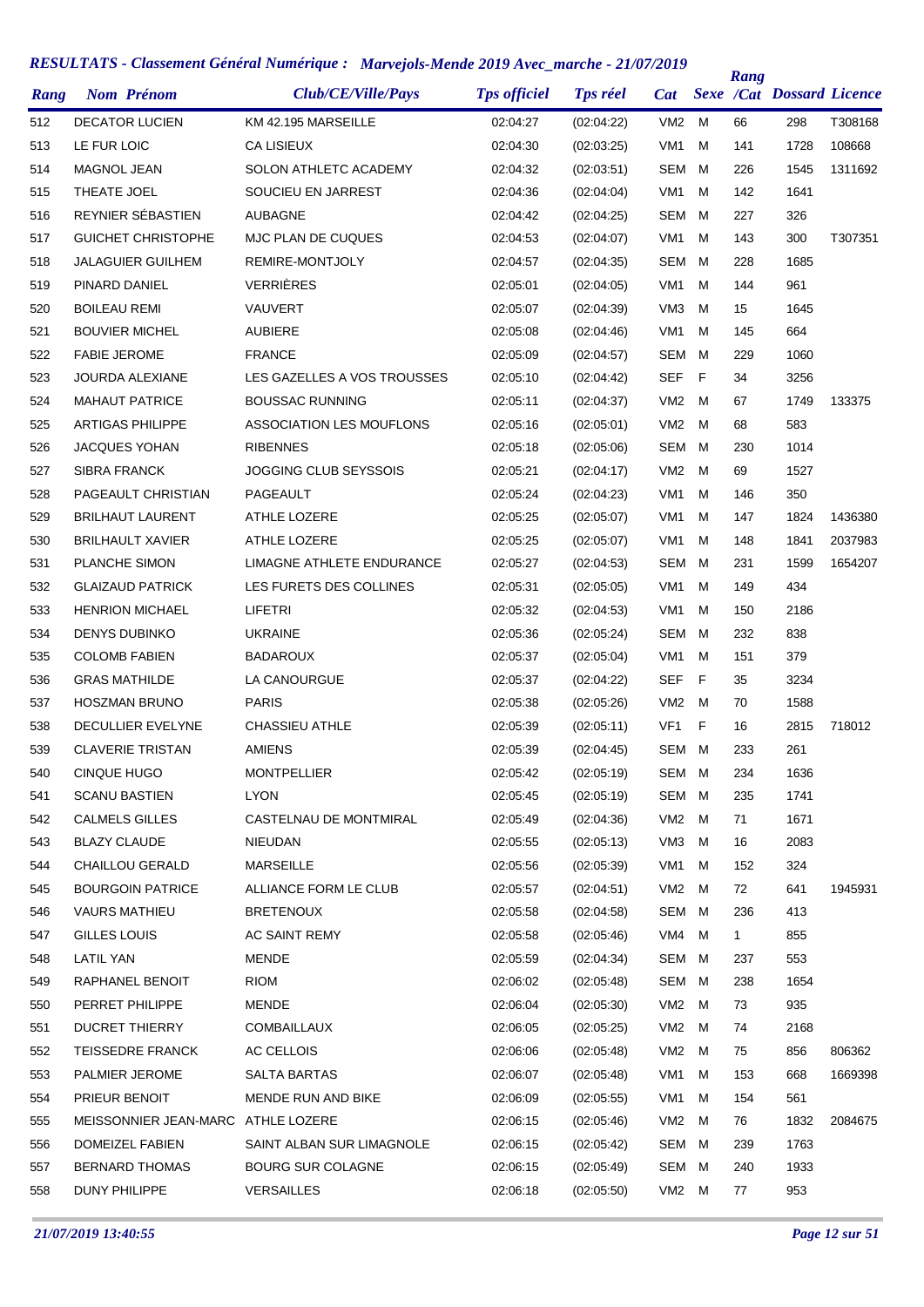| Rang | <b>Nom Prénom</b>             | Club/CE/Ville/Pays               | <b>Tps officiel</b> | <b>Tps réel</b> | <b>Cat</b>      |   | Rang | <b>Sexe /Cat Dossard Licence</b> |         |
|------|-------------------------------|----------------------------------|---------------------|-----------------|-----------------|---|------|----------------------------------|---------|
| 559  | <b>DUNY AYMERIC</b>           | <b>VERSAILLES</b>                | 02:06:18            | (02:05:49)      | SEM             | M | 241  | 954                              |         |
| 560  | <b>GARCIA FABIEN</b>          | SAINT-CLEMENT-DE-RIVIERE         | 02:06:23            | (02:05:56)      | SEM             | м | 242  | 2079                             |         |
| 561  | ETIENNE NATHANAEL             | <b>TEAM BIASSES</b>              | 02:06:23            | (02:06:07)      | SEM             | M | 243  | 436                              |         |
| 562  | <b>MARTINOL LIONEL</b>        | <b>CA BALMA</b>                  | 02:06:26            | (02:06:06)      | SEM             | M | 244  | 897                              | 1848394 |
| 563  | <b>FARGIER JEAN-PIERRE</b>    | <b>ACN ANDUZE</b>                | 02:06:30            | (02:06:24)      | VM <sub>2</sub> | M | 78   | 2145                             | 1063299 |
| 564  | <b>VALLES MARIE</b>           | ATHLE LOZERE                     | 02:06:31            | (02:06:31)      | VF <sub>1</sub> | F | 17   | 2894                             | 2061635 |
| 565  | <b>MONTMALIER FRANCK</b>      | ONET LE CHATEAU                  | 02:06:35            | (02:06:35)      | VM <sub>1</sub> | м | 155  | 2198                             |         |
| 566  | <b>AMIAND THIERRY</b>         | <b>NANTES</b>                    | 02:06:36            | (02:05:48)      | VM <sub>1</sub> | M | 156  | 2001                             |         |
| 567  | <b>BOUANICHE SIMON</b>        | CHÂTENAY-MALABRY                 | 02:06:38            | (02:05:38)      | SEM             | M | 245  | 1648                             |         |
| 568  | DALLE YOAN                    | <b>CHASTEL NOUVEL</b>            | 02:06:39            | (02:06:04)      | <b>SEM</b>      | M | 246  | 893                              |         |
| 569  | EL MOULI ZOUHAIR              | MIREVAL                          | 02:06:42            | (02:06:27)      | VM <sub>3</sub> | M | 17   | 913                              |         |
| 570  | RAPINAT BRUNO                 | <b>AMICALE 34</b>                | 02:06:42            | (02:05:58)      | VM <sub>1</sub> | M | 157  | 1695                             |         |
| 571  | ROUSSET JEAN-PAUL             | <b>LIMAGNE ATHLETE ENDURANCE</b> | 02:06:45            | (02:05:54)      | VM <sub>2</sub> | M | 79   | 705                              | 1226534 |
| 572  | AMARGER RENAUD                | <b>SAINT MANDE</b>               | 02:06:58            | (02:06:23)      | SEM             | M | 247  | 934                              |         |
| 573  | <b>BRUN JEHAN-BERNHARD</b>    | <b>MONTREUIL</b>                 | 02:07:00            | (02:05:35)      | SEM             | M | 248  | 456                              |         |
| 574  | DEKKERS RENÉ                  | PAYS-BAS                         | 02:07:01            | (02:06:24)      | SEM             | M | 249  | 256                              |         |
| 575  | <b>CHAVERNAC PATRICK</b>      | MILLAU                           | 02:07:03            | (02:06:49)      | VM <sub>2</sub> | M | 80   | 492                              |         |
| 576  | <b>MARTINEZ FLORENT</b>       | <b>JOGGING CLUB SEYSSOIS</b>     | 02:07:04            | (02:06:02)      | VM1             | M | 158  | 1528                             |         |
| 577  | PICARD YVELISE                | <b>ESPACE ET COURSE CEBAZAT</b>  | 02:07:12            | (02:06:42)      | VF <sub>3</sub> | F | 2    | 3328                             |         |
| 578  | <b>DELORT GERARD</b>          | <b>XVE ATHLETIC CLUB</b>         | 02:07:15            | (02:07:03)      | VM4             | M | 2    | 1012                             | 384446  |
| 579  | <b>MAZEL STEPHANE</b>         | <b>GIGEAN</b>                    | 02:07:17            | (02:06:30)      | VM <sub>1</sub> | M | 159  | 1039                             |         |
| 580  | <b>MOULIN BENOIT</b>          | DREAM TEAM MANKO                 | 02:07:18            | (02:06:39)      | SEM             | м | 250  | 2189                             |         |
| 581  | <b>BORDJIHANE SAID</b>        | JOGGING CLUB SEYSSOIS            | 02:07:19            | (02:06:15)      | VM <sub>2</sub> | M | 81   | 1539                             |         |
| 582  | CARABASSE JEAN-CHRIST TEAM 12 |                                  | 02:07:19            | (02:07:19)      | VM <sub>3</sub> | м | 18   | 2016                             | 2071397 |
| 583  | <b>CABANEL GILLES</b>         | <b>AVIGNON</b>                   | 02:07:25            | (02:06:15)      | VM <sub>2</sub> | M | 82   | 2154                             |         |
| 584  | <b>CAJEAN PHILIPPE</b>        | <b>REDERIEN CAP SIZUN</b>        | 02:07:29            | (02:07:29)      | VM <sub>2</sub> | м | 83   | 839                              |         |
| 585  | <b>GOMEZ FLORIENT</b>         | <b>FRANCE</b>                    | 02:07:37            | (02:07:16)      | SEM             | M | 251  | 1077                             |         |
| 586  | <b>MARTIN THIBAULT</b>        | <b>BEAUMONT</b>                  | 02:07:38            | (02:06:49)      | SEM             | M | 252  | 451                              |         |
| 587  | <b>BORREL ELIAN</b>           | <b>FC MARGERIDE</b>              | 02:07:43            | (02:07:30)      | SEM M           |   | 253  | 1699                             |         |
| 588  | ARONOFF EMMANUEL              | FC LAMALOU LES BAINS             | 02:07:44            | (02:06:43)      | VM2             | M | 84   | 1668                             |         |
| 589  | <b>EYMARD GILLES</b>          | <b>CLUB ATHLETIC BRIOUDE</b>     | 02:07:45            | (02:07:27)      | VM2             | M | 85   | 2012                             | 1319010 |
| 590  | <b>VELAY FREDERIC</b>         | COURIR À JUVIGNAC LES SONNEURS   | 02:07:47            | (02:06:31)      | VM1             | M | 160  | 1682                             |         |
| 591  | LAPORTE VALENTIN              | <b>RONCHIN</b>                   | 02:07:49            | (02:06:19)      | SEM             | M | 254  | 1034                             |         |
| 592  | ROUGEYRES ALAIN               | LES GROLES TROTTEURS DU MINERV   | 02:07:49            | (02:06:58)      | VM2             | M | 86   | 735                              |         |
| 593  | BROS ALAIN                    | <b>VAL D'ARCOMIE</b>             | 02:07:49            | (02:07:38)      | VM2             | M | 87   | 2171                             |         |
| 594  | KRAMARIUK OLEKSANDR           | <b>UKRAINE</b>                   | 02:07:50            | (02:07:35)      | SEM             | M | 255  | 156                              |         |
| 595  | <b>BECUWE GREGORY</b>         | 12.COM                           | 02:07:53            | (02:07:30)      | VM1             | M | 161  | 520                              |         |
| 596  | ALCOUFFE MAUD                 | LES FURETS D'EIFFAGE             | 02:07:54            | (02:07:24)      | SEF             | F | 36   | 2931                             |         |
| 597  | AVRILLEAU ALLAN               | <b>VEDAS ENDURANCE</b>           | 02:07:55            | (02:07:38)      | SEM M           |   | 256  | 2021                             |         |
| 598  | <b>BARATEAU ALAIN</b>         | <b>CHOUSSY</b>                   | 02:07:57            | (02:06:45)      | VM2             | M | 88   | 1789                             |         |
| 599  | <b>ENCINAS DAMIEN</b>         | LOZERE SPORT NATURE              | 02:07:59            | (02:07:50)      | SEM M           |   | 257  | 709                              |         |
| 600  | <b>MEUNIER ISABEL</b>         | <b>COURIR A CUSSET</b>           | 02:08:02            | (02:07:47)      | VF1             | F | 18   | 2993                             | 1338667 |
| 601  | ARGENSON THIBAUD              | <b>ALES</b>                      | 02:08:09            | (02:07:54)      | SEM             | M | 258  | 430                              |         |
| 602  | ARNAL JOËL                    | ATHLETIC CLUB SAINT AFFRICAIN    | 02:08:15            | (02:07:53)      | VM3             | м | 19   | 1776                             | 721401  |
| 603  | OLPHAND JEAN-NOËL             | GRESI' COURANT LE VERSOUD        | 02:08:17            | (02:07:31)      | VM2             | M | 89   | 1819                             | 1418356 |
| 604  | ABARKI ABDELKARIM             | BOXING CLUB DE MARVEJOLS         | 02:08:20            | (02:08:20)      | VM1             | м | 162  | 2092                             |         |
| 605  | <b>GENTILE JEAN-LOUIS</b>     | <b>MONTPELLIER</b>               | 02:08:22            | (02:08:06)      | VM2 M           |   | 90   | 1480                             |         |
|      |                               |                                  |                     |                 |                 |   |      |                                  |         |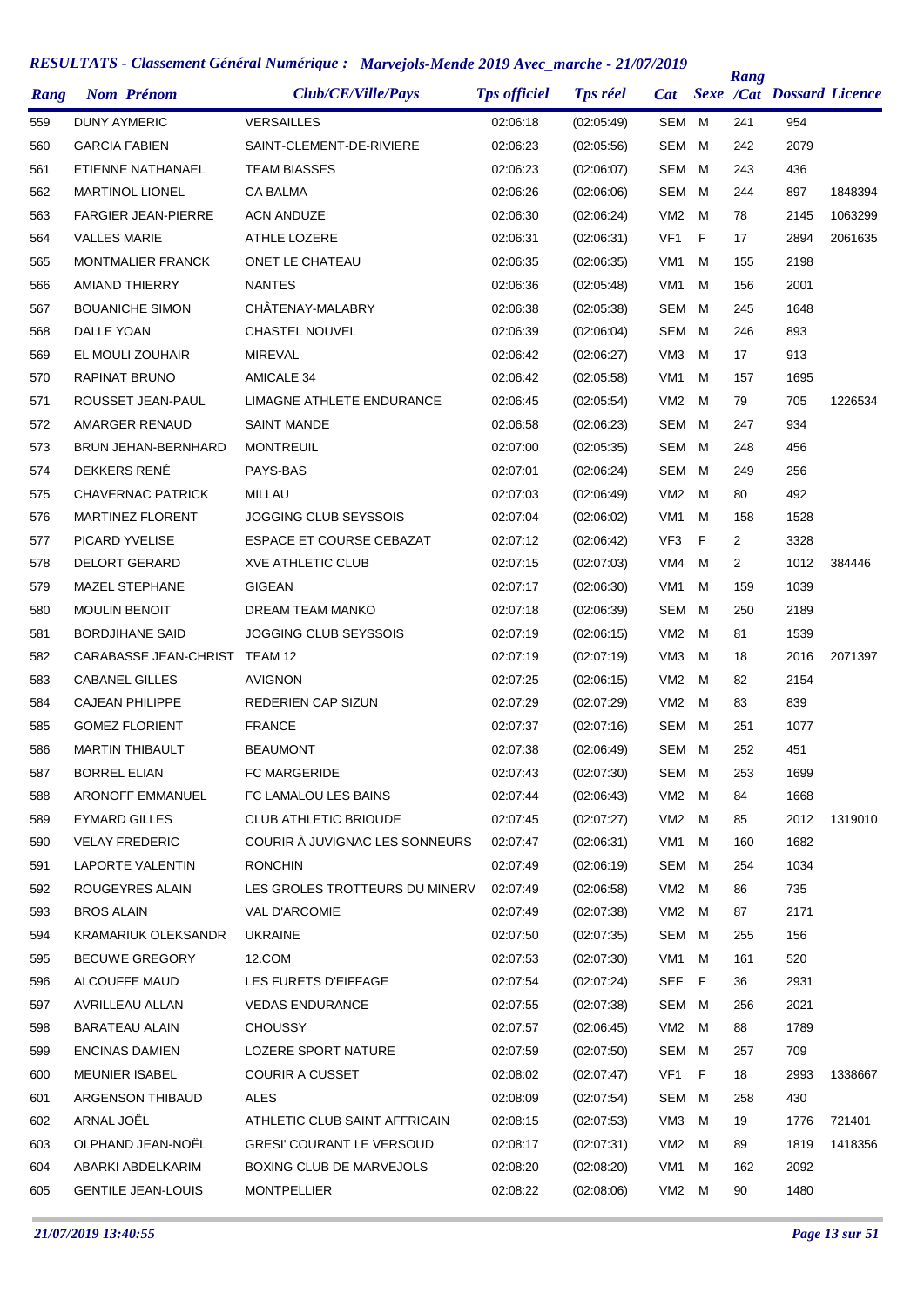|      |                      |                           | KESULIAIS - Classement General Numerique : Marvejois-Mende 2019 Avec_marche - 21/0//2019 |                     |                 |                 |     | Rang         |                           |         |
|------|----------------------|---------------------------|------------------------------------------------------------------------------------------|---------------------|-----------------|-----------------|-----|--------------|---------------------------|---------|
| Rang |                      | <b>Nom Prénom</b>         | Club/CE/Ville/Pays                                                                       | <b>Tps officiel</b> | <b>Tps réel</b> | <b>Cat</b>      |     |              | Sexe /Cat Dossard Licence |         |
| 606  |                      | AFFORTIT VALENTIN         | <b>MILHAUD</b>                                                                           | 02:08:26            | (02:07:06)      | SEM             | м   | 259          | 712                       |         |
| 607  |                      | ROBERT HUGUETTE           | AFA FEYZIN VENISSIEUX                                                                    | 02:08:29            | (02:08:07)      | VF <sub>2</sub> | F   | 4            | 2990                      | 1789586 |
| 608  | <b>BONY EMILIE</b>   |                           | <b>TRAIL DES RUTHENES</b>                                                                | 02:08:32            | (02:07:59)      | <b>SEF</b>      | - F | 37           | 3387                      |         |
| 609  |                      | <b>VARENNE PASCAL</b>     | <b>NIORT</b>                                                                             | 02:08:37            | (02:08:22)      | VM <sub>2</sub> | м   | 91           | 1020                      |         |
| 610  |                      | <b>BRUEL PATRICK</b>      | <b>BADAROUX</b>                                                                          | 02:08:45            | (02:08:25)      | VM1             | м   | 163          | 868                       |         |
| 611  |                      | <b>ROBIN RAPHAEL</b>      | CANET                                                                                    | 02:08:49            | (02:08:02)      | SEM             | м   | 260          | 788                       |         |
| 612  |                      | LAMBERT CHRISTOPHE        | <b>LES PEINTURES</b>                                                                     | 02:08:50            | (02:07:52)      | VM1             | м   | 164          | 1586                      |         |
| 613  |                      | <b>MEISSONNIER ERIC</b>   | FOYER LA COLAGNE                                                                         | 02:08:50            | (02:08:09)      | VM <sub>2</sub> | м   | 92           | 2194                      |         |
| 614  |                      | ROSSIGNOL CORINNE         | LES GAZELLES A VOS TROUSSES                                                              | 02:08:51            | (02:08:22)      | VF1             | F   | 19           | 3308                      |         |
| 615  | ROUX MICHEL          |                           | <b>ST GILLES</b>                                                                         | 02:08:54            | (02:08:40)      | VM <sub>3</sub> | м   | 20           | 1026                      |         |
| 616  |                      | <b>BARBOTIN LAURENT</b>   | <b>ONCFS</b>                                                                             | 02:08:55            | (02:08:39)      | VM <sub>2</sub> | м   | 93           | 559                       |         |
| 617  |                      | AVRILLEAU JEAN-YVES       | <b>VEDAS ENDURANCE</b>                                                                   | 02:08:56            | (02:08:38)      | VM <sub>2</sub> | м   | 94           | 2022                      |         |
| 618  |                      | PICARD MAURICE            | <b>ESPACE ET COURSE CEBAZAT</b>                                                          | 02:08:58            | (02:08:27)      | VM <sub>3</sub> | м   | 21           | 1906                      |         |
| 619  | <b>SENST JEROME</b>  |                           | <b>MENDE</b>                                                                             | 02:09:00            | (02:08:23)      | VM <sub>2</sub> | м   | 95           | 909                       |         |
| 620  | ATGER LUC            |                           | <b>ALTIER</b>                                                                            | 02:09:05            | (02:08:10)      | VM <sub>2</sub> | м   | 96           | 1970                      |         |
| 621  |                      | RIVIEYRAN JACQUES         | SENOUILLAC                                                                               | 02:09:08            | (02:08:51)      | VM4             | м   | 3            | 304                       |         |
| 622  |                      | <b>BOULARD YANNICK</b>    | <b>ATHLE LOZERE</b>                                                                      | 02:09:08            | (02:08:37)      | VM <sub>1</sub> | м   | 165          | 1842                      | 1409254 |
| 623  |                      | LAPORTE RICHARD           | <b>ANTONY</b>                                                                            | 02:09:10            | (02:08:55)      | <b>SEM</b>      | м   | 261          | 2029                      |         |
| 624  |                      | PORTES THIERRY            | <b>NASBINALS</b>                                                                         | 02:09:11            | (02:08:14)      | VM <sub>2</sub> | м   | 97           | 1016                      |         |
| 625  |                      | VIGNAL LUDOVIC            | LAPALUD                                                                                  | 02:09:12            | (02:08:17)      | <b>SEM</b>      | м   | 262          | 410                       |         |
| 626  |                      | MENGUAL XAVIER            | MONTGISCARD                                                                              | 02:09:16            | (02:09:16)      | VM <sub>2</sub> | м   | 98           | 1725                      |         |
| 627  | OBIOL JOSÉ           |                           | <b>RAMBOUILLET</b>                                                                       | 02:09:17            | (02:08:54)      | VM4             | м   | 4            | 2051                      |         |
| 628  |                      | <b>HERNANDEZ PHILIPPE</b> | MAGUELONE JOGGING                                                                        | 02:09:19            | (02:08:19)      | VM <sub>1</sub> | м   | 166          | 2074                      |         |
| 629  |                      | <b>MOTTIN PATRICK</b>     | <b>MONTLHERY</b>                                                                         | 02:09:23            | (02:09:10)      | VM <sub>3</sub> | м   | 22           | 616                       |         |
| 630  |                      | PONTHUS JEAN-LUC          | ATHLE CALADE VAL DE SAONE *                                                              | 02:09:23            | (02:09:14)      | VM <sub>2</sub> | м   | 99           | 447                       | 721145  |
| 631  |                      | <b>GIRMA CORENTIN</b>     | <b>LYON</b>                                                                              | 02:09:25            | (02:09:12)      | JEM             | м   | 15           | 1713                      |         |
| 632  | <b>GIRMA CÉDRIC</b>  |                           | VALS-PRES-LE-PUY                                                                         | 02:09:25            | (02:08:23)      | VM <sub>1</sub> | м   | 167          | 1780                      |         |
| 633  | ROMI SÉVERINE        |                           | <b>CASTRES ATHLETISME</b>                                                                | 02:09:27            | (02:08:35)      | VF <sub>2</sub> | F   | 5            | 3213                      | 2070393 |
| 634  |                      | PACCHIANA SEBASTIEN       | ASPTT CARPENTRAS                                                                         | 02:09:27            | (02:09:10)      | SEM M           |     | 263          | 636                       | 4064902 |
| 635  |                      | LATELLA SEBASTIEN         | LES GROLES TROTTEURS DU MINERV                                                           | 02:09:31            | (02:08:38)      | VM1             | М   | 168          | 736                       |         |
| 636  |                      | <b>BAFFIE CLÉMENT</b>     | ANTONY                                                                                   | 02:09:36            | (02:09:25)      | SEM M           |     | 264          | 829                       |         |
| 637  |                      | MALAVAL ADRIEN            | LA CANOURGUE                                                                             | 02:09:38            | (02:09:16)      | SEM             | м   | 265          | 1803                      |         |
| 638  |                      | LE LOUARNE HERVÉ          | EBATY                                                                                    | 02:09:40            | (02:09:07)      | VM2             | M   | 100          | 2143                      |         |
| 639  | <b>LANDAIS ANETH</b> |                           | <b>ASPHALTE 94</b>                                                                       | 02:09:41            | (02:09:12)      | VF <sub>2</sub> | - F | 6            | 2952                      | 1369118 |
| 640  |                      | PEYRE NICOLAS             | <b>TAIN L'HERMITAGE</b>                                                                  | 02:09:42            | (02:09:23)      | SEM M           |     | 266          | 945                       |         |
| 641  |                      | BERRUYER BRUNO            | <b>ARLES</b>                                                                             | 02:09:43            | (02:09:32)      | VM2             | м   | 101          | 1878                      |         |
| 642  |                      | BERRUYER DENIS            | ALBA-LA-ROMAINE                                                                          | 02:09:44            | (02:09:32)      | SEM M           |     | 267          | 1633                      |         |
| 643  | <b>FERET GILBERT</b> |                           | <b>COURIR CLUB AIGUES MORTES</b>                                                         | 02:09:46            | (02:09:15)      | VM3             | М   | 23           | 1541                      |         |
| 644  |                      | <b>FASSONI CLEMENT</b>    | SETE                                                                                     | 02:09:53            | (02:09:18)      | SEM M           |     | 268          | 1549                      |         |
| 645  |                      | <b>CONDOU PIERRE</b>      | <b>TORCY</b>                                                                             | 02:09:54            | (02:09:38)      | SEM M           |     | 269          | 2147                      |         |
| 646  |                      | POURCHER PERRINE          | ATHLE LOZERE                                                                             | 02:09:55            | (02:09:48)      | SEF F           |     | 38           | 2999                      | 2082810 |
| 647  | ROZIERE ALAIN        |                           | ATHLE LOZERE                                                                             | 02:09:55            | (02:09:36)      | VM3             | M   | 24           | 1827                      | 941898  |
| 648  |                      | <b>LEGAY BRIGITTE</b>     | CLERMONT-FERRAND                                                                         | 02:09:57            | (02:09:33)      | VF <sub>2</sub> | -F  | $\mathbf{7}$ | 3325                      |         |
| 649  |                      | MOPPERT YOUNES            | CHANAC                                                                                   | 02:09:59            | (02:09:47)      | JEM             | M   | 16           | 936                       |         |
| 650  | <b>NEGRE ALAIN</b>   |                           | <b>MARVEJOLS</b>                                                                         | 02:10:05            | (02:09:51)      | VM2             | M   | 102          | 1018                      |         |
| 651  |                      | MONTANT VINCENT           | <b>QUI VIENT COURIR?</b>                                                                 | 02:10:07            | (02:08:57)      | SEM             | M   | 270          | 1631                      |         |
| 652  |                      | SOUBEIRAN JEAN LUC        | SOUBEIRAN                                                                                | 02:10:08            | (02:09:00)      | VM2 M           |     | 103          | 634                       |         |
|      |                      |                           |                                                                                          |                     |                 |                 |     |              |                           |         |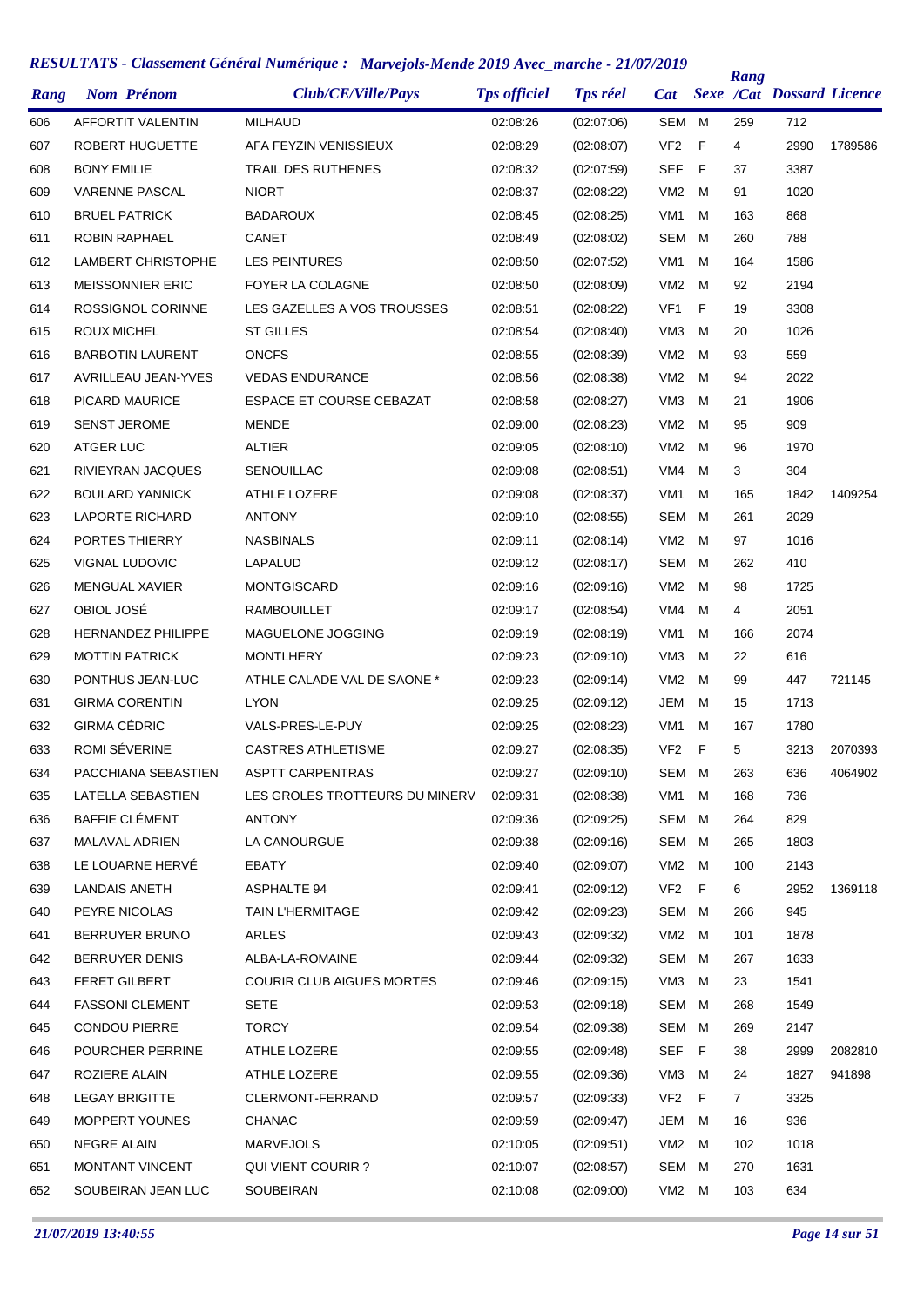|      |                            | KESULIAIS • Classement General Numerique : Marvejots-Menae 2019 Avec_marche • 21/07/2019 |                     |                 |                 |   | Rang |                           |         |
|------|----------------------------|------------------------------------------------------------------------------------------|---------------------|-----------------|-----------------|---|------|---------------------------|---------|
| Rang | <b>Nom Prénom</b>          | Club/CE/Ville/Pays                                                                       | <b>Tps officiel</b> | <b>Tps réel</b> | <b>Cat</b>      |   |      | Sexe /Cat Dossard Licence |         |
| 653  | RONTES OLIVIER             | SA TOULOUSE UC                                                                           | 02:10:09            | (02:08:35)      | VM <sub>2</sub> | м | 104  | 1520                      | 1974559 |
| 654  | ANDRE NICOLAS              | <b>ACN ANDUZE</b>                                                                        | 02:10:15            | (02:09:55)      | VM <sub>1</sub> | м | 169  | 1684                      | 1463517 |
| 655  | PEIGNE BENOIT              | <b>ARLES ATHLETISME</b>                                                                  | 02:10:16            | (02:10:16)      | VM2             | м | 105  | 639                       | 1847565 |
| 656  | <b>ROUSSEL SABINE</b>      | SAINT HILAIRE DE BRETHMAS                                                                | 02:10:17            | (02:09:44)      | VF <sub>1</sub> | F | 20   | 3402                      |         |
| 657  | KHAMHOME ALEXANDRE         | LES FURETS D'EIFFAGE                                                                     | 02:10:17            | (02:10:01)      | VM <sub>1</sub> | м | 170  | 592                       |         |
| 658  | ALBOUY FREDERIC            | <b>BASSAN</b>                                                                            | 02:10:18            | (02:09:31)      | VM <sub>1</sub> | м | 171  | 786                       |         |
| 659  | SIARDET JEROME             | <b>JACOU</b>                                                                             | 02:10:21            | (02:10:21)      | SEM             | м | 271  | 1515                      |         |
| 660  | PACTOLE JEAN PIERRE        | <b>ALSG ATHLETISME</b>                                                                   | 02:10:24            | (02:09:56)      | VM <sub>3</sub> | М | 25   | 1025                      |         |
| 661  | <b>CABIROL ARNAUD</b>      | AGEN                                                                                     | 02:10:24            | (02:09:55)      | SEM             | м | 272  | 1580                      |         |
| 662  | <b>BESSEDE YVAN</b>        | <b>FLORAC</b>                                                                            | 02:10:27            | (02:09:27)      | <b>SEM</b>      | м | 273  | 429                       |         |
| 663  | <b>FLEURIOT FRANCOIS</b>   | FIGEAC ATHLETISME CLUB                                                                   | 02:10:29            | (02:09:55)      | VM <sub>1</sub> | м | 172  | 1785                      | 1783677 |
| 664  | PASSALACQUA YVES           | PEROLS FOOTING                                                                           | 02:10:29            | (02:09:03)      | VM <sub>3</sub> | М | 26   | 458                       | 1982588 |
| 665  | <b>DUBIEN NICOLAS</b>      | <b>BOULOGNE BILLANCOURT</b>                                                              | 02:10:30            | (02:10:02)      | SEM             | м | 274  | 928                       |         |
| 666  | <b>RISSOAN MATHIEU</b>     | <b>MENDE</b>                                                                             | 02:10:32            | (02:09:38)      | SEM             | м | 275  | 781                       |         |
| 667  | SAADI FARIDA               | PIERREFITTE MULTI ATHLON VILLETAN                                                        | 02:10:33            | (02:10:27)      | VF <sub>1</sub> | F | 21   | 2980                      | 1923910 |
| 668  | <b>RUIZ EMMANUEL</b>       | <b>ACN ANDUZE</b>                                                                        | 02:10:34            | (02:10:23)      | SEM             | м | 276  | 696                       | 1652639 |
| 669  | <b>GRANON DIDIER</b>       | <b>GRAU DU ROI (LE)</b>                                                                  | 02:10:35            | (02:09:32)      | VM <sub>2</sub> | м | 106  | 1041                      |         |
| 670  | DEHEZ CHRISTIAN            | PERPEZAC LE BLANC                                                                        | 02:10:37            | (02:10:16)      | VM <sub>3</sub> | М | 27   | 1775                      |         |
| 671  | CHAZALMARTIN SAMUEL        | <b>MARVEJOLS</b>                                                                         | 02:10:38            | (02:10:13)      | VM <sub>1</sub> | м | 173  | 2019                      |         |
| 672  | POUTRAIN DAVID             | <b>USCA LESCURE</b>                                                                      | 02:10:44            | (02:10:29)      | VM <sub>1</sub> | М | 174  | 1991                      | 418413  |
| 673  | <b>BRIEU STÉPHANE</b>      | VERGEZE                                                                                  | 02:10:46            | (02:09:52)      | <b>SEM</b>      | м | 277  | 253                       |         |
| 674  | TRABACH SÉBASTIEN          | AS BOLOGNE                                                                               | 02:10:48            | (02:10:11)      | VM <sub>1</sub> | м | 175  | 1644                      | 1031112 |
| 675  | <b>CROCIANI EMMANUELLE</b> | <b>ALES</b>                                                                              | 02:10:48            | (02:10:20)      | VF <sub>1</sub> | F | 22   | 3411                      |         |
| 676  | AMENDOLA GILLES            | ST JEAN DE CUCULLES                                                                      | 02:10:50            | (02:10:20)      | VM <sub>2</sub> | М | 107  | 652                       |         |
| 677  | <b>GAZAGNES THIERRY</b>    | TOUROULIS 12 ONET LE CHATEAU                                                             | 02:10:51            | (02:09:37)      | VM <sub>2</sub> | м | 108  | 1618                      |         |
| 678  | <b>GRAZZINI ROMEO</b>      | <b>SCO SAINTE MARGUERITE</b>                                                             | 02:10:52            | (02:10:35)      | VM <sub>1</sub> | М | 176  | 321                       | 1004570 |
| 679  | VIDAL DELPHINE             | <b>FOULEES SEVERAGAISES</b>                                                              | 02:10:53            | (02:09:59)      | <b>SEF</b>      | F | 39   | 2962                      |         |
| 680  | <b>VALAT CLAUDE</b>        | <b>COURIR A FABREGUES</b>                                                                | 02:10:57            | (02:10:03)      | VM3             | M | 28   | 1844                      |         |
| 681  | <b>BOUTONNET VINCENT</b>   | ABREST                                                                                   | 02:11:04            | (02:10:18)      | VM1             | M | 177  | 789                       |         |
| 682  | <b>DISDIER CAMILLE</b>     | SPIRIDON CAZUR                                                                           | 02:11:04            | (02:10:34)      | VM <sub>2</sub> | M | 109  | 472                       |         |
| 683  | SPITALERI JEROME           | <b>ASPTT VALENCE</b>                                                                     | 02:11:07            | (02:10:58)      | VM1             | M | 178  | 378                       | 1653793 |
| 684  | VILPOUX DOMINIQUE          | CEBAZAT                                                                                  | 02:11:07            | (02:10:07)      | VM3             | м | 29   | 1817                      |         |
| 685  | <b>SLABY PATRICK</b>       | <b>BERNIS</b>                                                                            | 02:11:11            | (02:10:41)      | VM2             | M | 110  | 404                       |         |
| 686  | <b>FOISSAC LAURENT</b>     | <b>KIWIS</b>                                                                             | 02:11:13            | (02:10:56)      | VM2             | м | 111  | 2040                      |         |
| 687  | CAUX RAPHAEL               | ORANGE                                                                                   | 02:11:15            | (02:10:26)      | SEM M           |   | 278  | 597                       |         |
| 688  | <b>JEAN STEPHANE</b>       | <b>LES KIWIS</b>                                                                         | 02:11:20            | (02:10:25)      | VM1             | м | 179  | 1900                      |         |
| 689  | <b>JAMOIS SEBASTIEN</b>    | BEZIERS CHEMINOTS ATHLETISME M                                                           | 02:11:23            | (02:10:52)      | VM2             | M | 112  | 2174                      | 1099540 |
| 690  | <b>BOUSQUET FRANCIS</b>    | ST AFRIQUE                                                                               | 02:11:23            | (02:10:47)      | VM2             | M | 113  | 2153                      |         |
| 691  | <b>BONNEFOY SANDRINE</b>   | <b>COURIR A CUSSET</b>                                                                   | 02:11:24            | (02:11:09)      | VF1             | F | 23   | 2991                      | 1037023 |
| 692  | PROUHEZE JOEL              | CHASTEL NOUVEL                                                                           | 02:11:25            | (02:10:55)      | VM3             | М | 30   | 845                       |         |
| 693  | <b>MEYRUEIX HERVE</b>      | ST ETIENNE DU VALDONNEZ                                                                  | 02:11:26            | (02:11:16)      | VM1             | м | 180  | 584                       |         |
| 694  | ALLAL EL HADI              | ALGERIE                                                                                  | 02:11:26            | (02:10:49)      | SEM             | M | 279  | 769                       |         |
| 695  | <b>GARCIA PEDRO</b>        | <b>BASSAN</b>                                                                            | 02:11:28            | (02:10:41)      | VM2 M           |   | 114  | 787                       |         |
| 696  | BONNEFOY JEAN-PIERRE       | ASCET 48                                                                                 | 02:11:30            | (02:11:30)      | VM <sub>2</sub> | м | 115  | 753                       |         |
| 697  | ROUSSET JEAN-CLAUDE        | FREE RUN / A3 TOURS                                                                      | 02:11:34            | (02:10:25)      | VM2             | M | 116  | 1546                      |         |
|      | CARAMEL JULIE              | ATHLE LOZERE                                                                             | 02:11:37            | (02:11:25)      |                 |   | 40   | 3367                      | 509078  |
| 698  |                            |                                                                                          |                     |                 | SEF F           |   |      |                           |         |
| 699  | SABOUR ALEXANDRE           | <b>PARIS</b>                                                                             | 02:11:45            | (02:11:17)      | SEM M           |   | 280  | 613                       |         |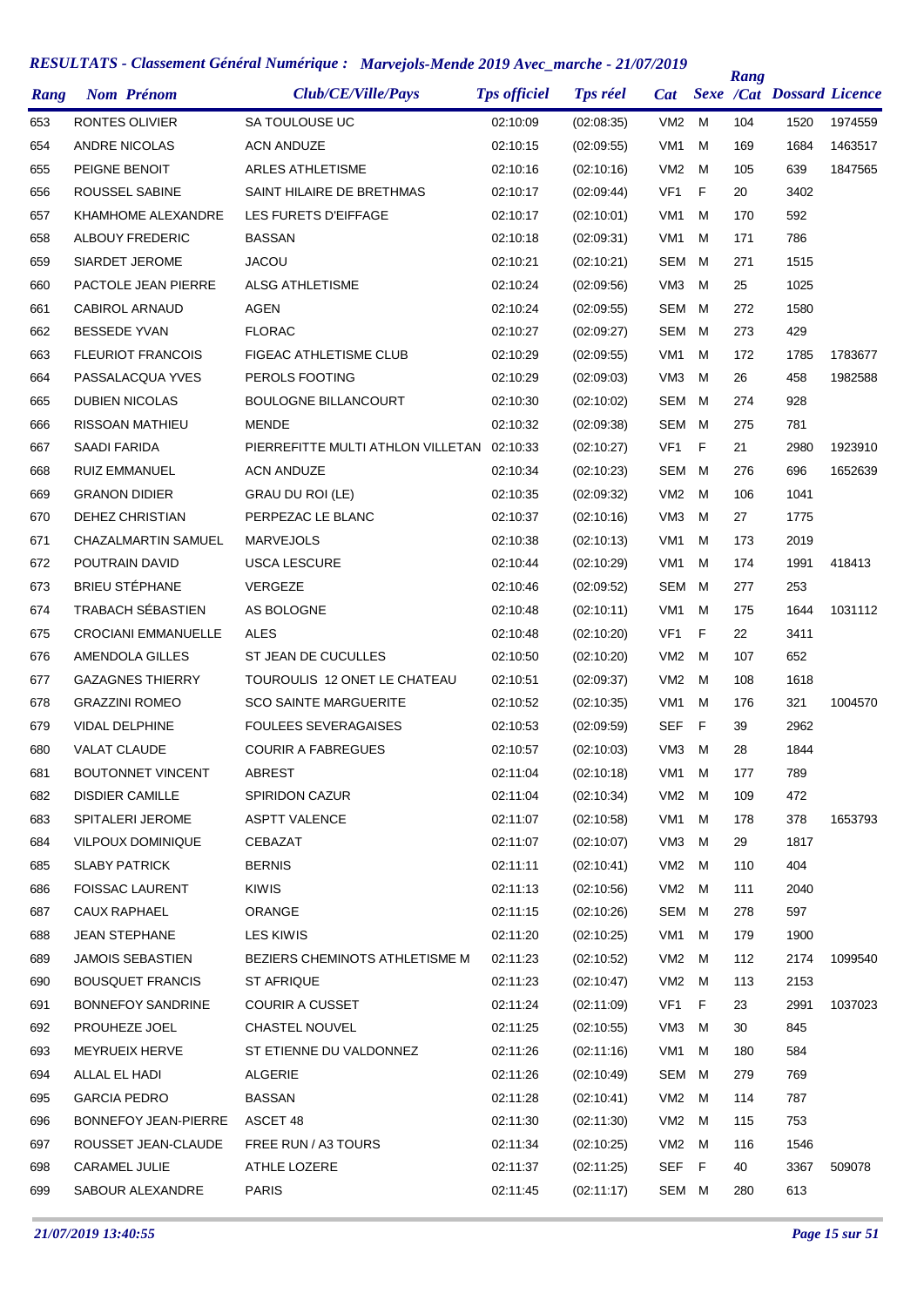| Rang | <b>Nom Prénom</b>            | Club/CE/Ville/Pays              | <b>Tps officiel</b> | <b>Tps réel</b> | <b>Cat</b>      |     | Rang | <b>Sexe /Cat Dossard Licence</b> |         |
|------|------------------------------|---------------------------------|---------------------|-----------------|-----------------|-----|------|----------------------------------|---------|
| 700  | <b>BERNAD JOSE</b>           | SPIRIDON CLUB LANGUEDOC         | 02:11:45            | (02:11:25)      | VM2             | м   | 117  | 531                              |         |
| 701  | MEMBRAT XAVIER               | ALES CEVENNES ATHLETISME        | 02:11:50            | (02:11:17)      | VM <sub>2</sub> | м   | 118  | 1974                             | 1269681 |
| 702  | <b>ALET HUGO</b>             | <b>CHANAC</b>                   | 02:11:51            | (02:11:05)      | SEM             | м   | 281  | 1802                             |         |
| 703  | <b>GUAIRAUD LAURENT</b>      | <b>ACPA</b>                     | 02:11:52            | (02:11:34)      | VM <sub>2</sub> | м   | 119  | 1061                             |         |
| 704  | <b>BREUIL JONATHAN</b>       | CAHORS                          | 02:11:54            | (02:11:10)      | <b>SEM</b>      | м   | 282  | 1801                             |         |
| 705  | <b>MARECHAL CHRISTIAN</b>    | TESSOUALLE (LA)                 | 02:11:54            | (02:11:34)      | VM <sub>1</sub> | м   | 181  | 907                              |         |
| 706  | <b>FALCON PHILIPPE</b>       | DEFIMAN TRIATHLON PEZENAS       | 02:11:58            | (02:11:08)      | VM <sub>1</sub> | м   | 182  | 1037                             |         |
| 707  | PENSIER GUILLAUME            | <b>ASPHALTE 94</b>              | 02:12:02            | (02:11:32)      | VM <sub>2</sub> | м   | 120  | 681                              | 1737144 |
| 708  | <b>PUGNIERE MARC</b>         | ALES CEVENNES ATHLETISME        | 02:12:07            | (02:11:36)      | VM <sub>3</sub> | м   | 31   | 2000                             | 1133185 |
| 709  | <b>NORMAND GUILLAUME</b>     | ST GELY DU FESC                 | 02:12:08            | (02:11:14)      | SEM             | м   | 283  | 2062                             |         |
| 710  | <b>GAUETIER GABRIEL</b>      | <b>FRANCE</b>                   | 02:12:11            | (02:11:08)      | SEM             | м   | 284  | 1075                             |         |
| 711  | <b>BONO CLAUDE</b>           | SAINT-CHRISTOL AC               | 02:12:13            | (02:11:56)      | VM4             | м   | 5    | 98                               | 1244654 |
| 712  | <b>TURC ALBAN</b>            | <b>TOULOUSE</b>                 | 02:12:13            | (02:11:28)      | SEM             | м   | 285  | 853                              |         |
| 713  | <b>MANTE DOMINIQUE</b>       | <b>GIEN ATHLE MARATHON</b>      | 02:12:13            | (02:11:58)      | VM <sub>3</sub> | м   | 32   | 459                              | 1401517 |
| 714  | <b>CUMINAL FLORIAN</b>       | ONET LE CHÂTEAU                 | 02:12:14            | (02:11:03)      | SEM             | м   | 286  | 1943                             |         |
| 715  | <b>CHARDON CHRISTOPHE</b>    | <b>MONSIEUR</b>                 | 02:12:16            | (02:11:08)      | VM <sub>2</sub> | м   | 121  | 1888                             |         |
| 716  | <b>ARMAND CLAUDE</b>         | <b>TOULOUSE</b>                 | 02:12:16            | (02:11:58)      | VM <sub>3</sub> | м   | 33   | 1046                             |         |
| 717  | <b>MEUNIER OLIVIER</b>       | ORLÉANS                         | 02:12:17            | (02:11:21)      | VM <sub>1</sub> | м   | 183  | 1481                             |         |
| 718  | ANDRIEU ESTELLE              | S/L ATHLE BRENS GAILLAC RUNNING | 02:12:18            | (02:11:28)      | JEF             | F   | 2    | 2828                             | 2081377 |
| 719  | PICHON FRANCK                | V. LES MAGUELONES               | 02:12:19            | (02:12:04)      | VM <sub>2</sub> | м   | 122  | 1792                             |         |
| 720  | RAGAZZI LAURA                | S/L ATHLETIC CLUB MONTPELLIER   | 02:12:21            | (02:11:44)      | <b>SEF</b>      | F   | 41   | 3265                             | 2164353 |
| 721  | PACIORA CHRISTIAN            | <b>JOUY SUR MORIN</b>           | 02:12:22            | (02:11:41)      | VM <sub>3</sub> | м   | 34   | 351                              |         |
| 722  | PICHON KATIA                 | <b>AC VIDAUBAN</b>              | 02:12:24            | (02:12:04)      | VF1             | F   | 24   | 3283                             | 1784129 |
| 723  | <b>GAUTIER JEAN-BAPTISTE</b> | <b>MARSILLARGUES</b>            | 02:12:25            | (02:12:25)      | VM <sub>2</sub> | м   | 123  | 352                              |         |
| 724  | <b>DIDON PIERRE</b>          | SAINT DOULCHARD RUNNING         | 02:12:27            | (02:11:16)      | VM <sub>3</sub> | м   | 35   | 2087                             |         |
| 725  | <b>ARFEUILLE JOEL</b>        | <b>CLERMONT-FERRAND</b>         | 02:12:29            | (02:12:12)      | VM <sub>1</sub> | м   | 184  | 2164                             |         |
| 726  | AGUILHON-BOISSIER PER        | MENDE                           | 02:12:31            | (02:12:18)      | VF1             | F   | 25   | 3000                             |         |
| 727  | VIEILLE-BLANCHARD NICO       | <b>FOURNETS-LUISANS</b>         | 02:12:33            | (02:11:36)      | SEM             | M   | 287  | 1924                             |         |
| 728  | <b>CONSTANT THIERRY</b>      | LES MARTRES DE VEYRE            | 02:12:33            | (02:12:12)      | VM3             | М   | 36   | 626                              |         |
| 729  | LAUZE HUGO                   | <b>MENDE</b>                    | 02:12:38            | (02:12:28)      | JEM             | м   | 17   | 846                              |         |
| 730  | <b>OBRECHT SEVERINE</b>      | <b>FOULEES SEVERAGAISES</b>     | 02:12:40            | (02:11:46)      | SEF             | - F | 42   | 2960                             |         |
| 731  | RABEL FRANCK                 | <b>COLOMBES</b>                 | 02:12:42            | (02:11:24)      | VM1             | м   | 185  | 1996                             |         |
| 732  | PORTEFAIX LAURENT            | COURNON D'AUVERGNE              | 02:12:42            | (02:12:31)      | VM1             | м   | 186  | 1968                             |         |
| 733  | <b>CHABERT LUCAS</b>         | MENDE                           | 02:12:44            | (02:12:31)      | SEM             | м   | 288  | 421                              |         |
| 734  | <b>MERIAU FRANÇOIS</b>       | ALLIANCE SPORTIVE BREVANNAISE   | 02:12:44            | (02:12:03)      | VM3             | м   | 37   | 1473                             | 1005111 |
| 735  | <b>GRASSIN PHILIPPE</b>      | S/L ATHLETIC CLUB MONTPELLIER   | 02:12:54            | (02:12:18)      | VM <sub>2</sub> | м   | 124  | 1845                             | 1411444 |
| 736  | LEFEVRE CATHY                | SAINT AMBROIX                   | 02:12:56            | (02:12:34)      | VF1             | F   | 26   | 2953                             |         |
| 737  | <b>FAVIER VIANEY</b>         | <b>GOUTRENS</b>                 | 02:12:57            | (02:12:35)      | VM <sub>2</sub> | м   | 125  | 1947                             |         |
| 738  | <b>REYES BERNARD</b>         | CAP AUBORDOISE                  | 02:12:58            | (02:11:58)      | VM1             | м   | 187  | 386                              |         |
| 739  | <b>COTINET PATRICK</b>       | <b>SAINT JULIEN</b>             | 02:12:58            | (02:12:06)      | VM <sub>2</sub> | м   | 126  | 1451                             |         |
| 740  | <b>EVRA CELINE</b>           | <b>BAGNOLS SUR CEZE</b>         | 02:12:59            | (02:12:41)      | SEF             | - F | 43   | 3346                             |         |
| 741  | <b>MAZOT FLORENT</b>         | <b>MILLAU</b>                   | 02:13:07            | (02:12:10)      | SEM             | м   | 289  | 958                              |         |
| 742  | <b>TORAL OLIVIER</b>         | <b>PUISSERGUIER</b>             | 02:13:13            | (02:12:41)      | VM1             | м   | 188  | 1474                             |         |
| 743  | ROBERT RÉGIS                 | <b>OZON COURIR</b>              | 02:13:14            | (02:12:53)      | VM <sub>2</sub> | м   | 127  | 731                              |         |
| 744  | YAKUSHEVA MARIA              | <b>RUSSIE</b>                   | 02:13:17            | (02:13:07)      | SEF F           |     | 44   | 2940                             |         |
| 745  | DE PINHO DYLAN               | CAP AUBORDOISE                  | 02:13:18            | (02:12:19)      | SEM             | М   | 290  | 698                              |         |
| 746  | BERTONE JEAN-SYLVAIN         | <b>BADAROUX</b>                 | 02:13:24            | (02:12:40)      | SEM M           |     | 291  | 859                              |         |
|      |                              |                                 |                     |                 |                 |     |      |                                  |         |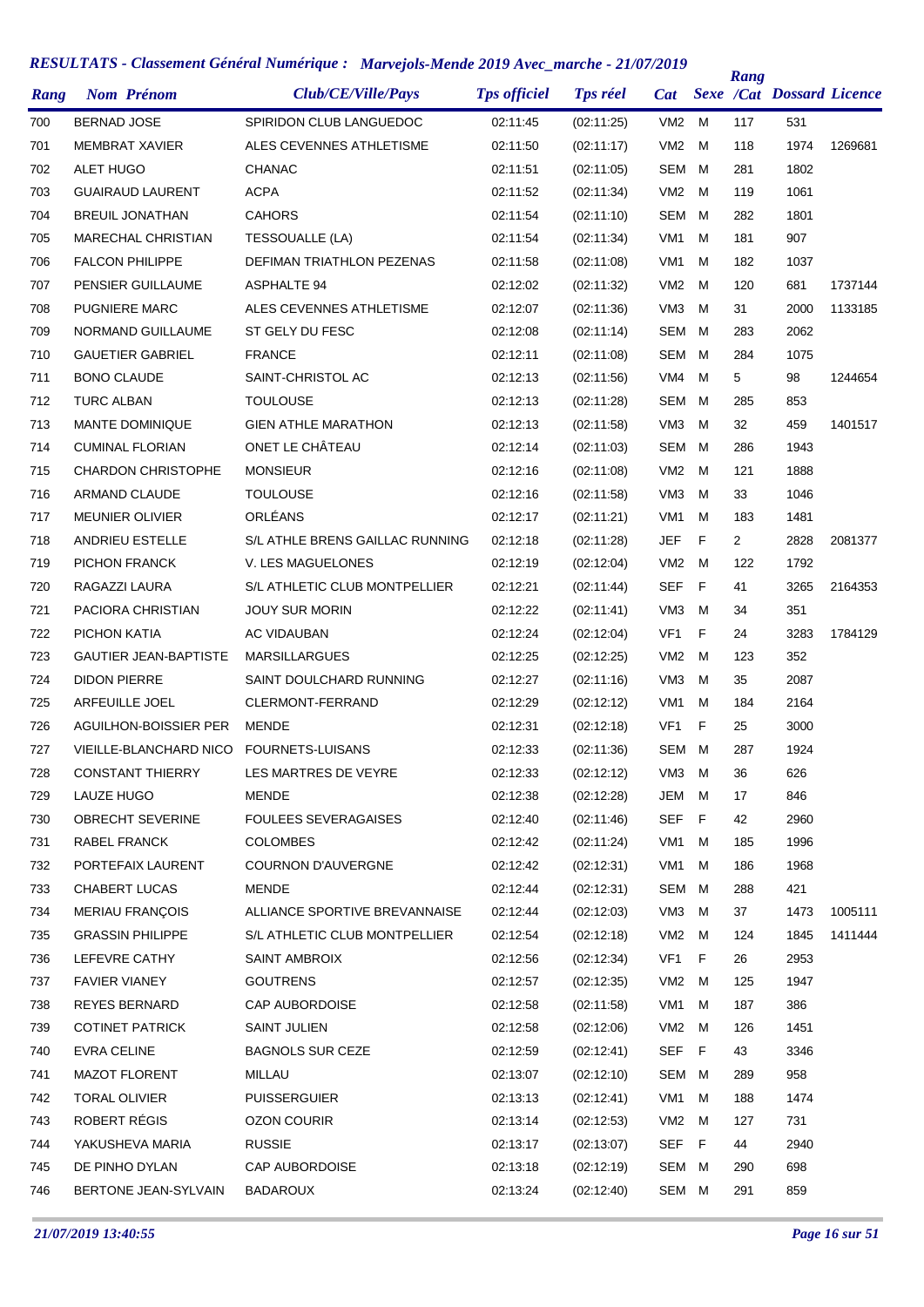|      |                                       | KESULIAIS • Classement General Numerique : Marvejots-Menae 2019 Avec_marche • 21/0//2019 |                     |                 |                 |             | Rang |                                  |         |
|------|---------------------------------------|------------------------------------------------------------------------------------------|---------------------|-----------------|-----------------|-------------|------|----------------------------------|---------|
| Rang | <b>Nom Prénom</b>                     | Club/CE/Ville/Pays                                                                       | <b>Tps officiel</b> | <b>Tps réel</b> | <b>Cat</b>      |             |      | <b>Sexe /Cat Dossard Licence</b> |         |
| 747  | <b>CHAIBI SANDRINE</b>                | <b>COURIR A VAUVERT</b>                                                                  | 02:13:24            | (02:12:54)      | VF <sub>1</sub> | F           | 27   | 2903                             |         |
| 748  | <b>NOEL SANDRA</b>                    | ATHLETIC CLUB SAINT AFFRICAIN                                                            | 02:13:28            | (02:13:07)      | VF <sub>1</sub> | F           | 28   | 3406                             | 1912902 |
| 749  | ZHEKOV ALEKSEI                        | <b>RUSSIE</b>                                                                            | 02:13:28            | (02:13:28)      | VM <sub>1</sub> | м           | 189  | 656                              |         |
| 750  | ROHMER JEAN-CLAUDE                    | <b>ZILLISHEIM</b>                                                                        | 02:13:31            | (02:12:34)      | VM4             | м           | 6    | 723                              |         |
| 751  | EID PAUL                              | <b>PARIS</b>                                                                             | 02:13:33            | (02:12:31)      | VM <sub>1</sub> | м           | 190  | 1455                             |         |
| 752  | <b>BERTRAND THIERRY</b>               | <b>CAP AUBORDOISE</b>                                                                    | 02:13:33            | (02:12:34)      | VM <sub>2</sub> | м           | 128  | 631                              |         |
| 753  | <b>BARRAL ANNE LISE</b>               | STADE RODEZ ATHLETISME*                                                                  | 02:13:35            | (02:13:09)      | VF <sub>1</sub> | F           | 29   | 2818                             | 2165762 |
| 754  | TRIBAUDAUT STEPHANE                   | JOGGING CLUB SEYSSOIS                                                                    | 02:13:35            | (02:12:30)      | VM <sub>1</sub> | м           | 191  | 1526                             |         |
| 755  | HERBRETEAU MICHEL                     | <b>GRAND RAID DE CAMARGUE</b>                                                            | 02:13:36            | (02:12:41)      | VM <sub>3</sub> | м           | 38   | 1951                             | 579276  |
| 756  | <b>HAMARD CHRISTOPHE</b>              | <b>RUNGIS</b>                                                                            | 02:13:38            | (02:12:37)      | <b>SEM</b>      | м           | 292  | 1736                             |         |
| 757  | DELEPLANCQUE PATRICE                  | DOMPIERRE SUR MER                                                                        | 02:13:39            | (02:13:06)      | VM <sub>2</sub> | м           | 129  | 494                              |         |
| 758  | LADOUES ALEXANDRE                     | <b>ENTENTE NIMES ATHLETISME</b>                                                          | 02:13:40            | (02:13:27)      | <b>SEM</b>      | м           | 293  | 2002                             | 1562997 |
| 759  | <b>BOUQUET MICHAEL</b>                | ATHLE LOZERE                                                                             | 02:13:41            | (02:13:19)      | VM <sub>1</sub> | м           | 192  | 2165                             | 1932412 |
| 760  | PELISSIER FABRICE                     | COACHJEANJEAN.COM                                                                        | 02:13:42            | (02:13:30)      | VM <sub>1</sub> | м           | 193  | 1716                             |         |
| 761  | <b>BISHOP PASCAL</b>                  | <b>SUISSE</b>                                                                            | 02:13:43            | (02:12:12)      | SEM             | м           | 294  | 1891                             |         |
| 762  | <b>JOURNAIX DOMINIQUE</b>             | <b>THIERS</b>                                                                            | 02:13:43            | (02:13:24)      | VM <sub>3</sub> | м           | 39   | 575                              |         |
| 763  | PORTE STEPHANE                        | FAC ANDREZIEUX                                                                           | 02:13:44            | (02:13:31)      | VM <sub>1</sub> | м           | 194  | 1704                             | 1059501 |
| 764  | <b>LOQUIN PATRICE</b>                 | AA ALLAUDIENNE                                                                           | 02:13:44            | (02:13:01)      | VM <sub>2</sub> | м           | 130  | 302                              | 1385172 |
| 765  | PICARD PHILIPPE                       | <b>FOULEE DE ST GERMAIN</b>                                                              | 02:13:45            | (02:12:58)      | VM <sub>2</sub> | м           | 131  | 1865                             |         |
| 766  | <b>GAUTHIER CHRISTOPHE</b>            | <b>MEAUVES</b>                                                                           | 02:13:48            | (02:13:33)      | VM <sub>2</sub> | м           | 132  | 331                              |         |
| 767  | SALAVERT FREDERIC                     | TULLE AC                                                                                 | 02:13:48            | (02:12:51)      | VM <sub>1</sub> | M           | 195  | 424                              | 1609520 |
| 768  | <b>GUIBERT GUILLAUME</b>              | <b>MONTPELLIER</b>                                                                       | 02:13:50            | (02:12:46)      | SEM             | м           | 295  | 2179                             |         |
| 769  | <b>CHEKIR ALEXANDRE</b>               | <b>MONTPELLIER</b>                                                                       | 02:13:54            | (02:13:01)      | JEM             | м           | 18   | 1761                             |         |
| 770  | <b>AUBRY ALAIN</b>                    | LE CHATELET EN BRIE ATHLETISME                                                           | 02:14:00            | (02:13:38)      | VM <sub>3</sub> | м           | 40   | 1639                             | 971769  |
| 771  | <b>TALON XAVIER</b>                   | AYDAT                                                                                    | 02:14:00            | (02:13:12)      | SEM             | м           | 296  | 1508                             |         |
| 772  | <b>FRAYSSE LAURENCE</b>               | <b>JACOU</b>                                                                             | 02:14:00            | (02:13:21)      | VF <sub>2</sub> | $\mathsf F$ | 8    | 3340                             |         |
| 773  | <b>MONTAGNON YANN</b>                 | <b>ROSIERES</b>                                                                          | 02:14:01            | (02:13:43)      | SEM             | M           | 297  | 411                              |         |
| 774  | LE BOUEDEC SANDRINE                   | <b>VOISINS LE BRETONNEUX</b>                                                             | 02:14:11            | (02:13:48)      | VF <sub>1</sub> | F           | 30   | 2834                             |         |
| 775  | LE BOUEDEC FABRICE                    | EA ST QUENTIN EN YVELINES                                                                | 02:14:12            | (02:13:48)      | VM2 M           |             | 133  | 337                              | 348607  |
| 776  | MARTINEZ HÉCTOR                       | <b>ESPAGNE</b>                                                                           | 02:14:14            | (02:13:46)      | SEM             | M           | 298  | 1894                             |         |
| 777  | VALLAT CÉDRIC                         | VILLEURBANNE                                                                             | 02:14:17            | (02:13:26)      | VM1             | M           | 196  | 441                              |         |
| 778  | CAMESCASSE STEPHANIE                  | BOUSSAC-BOURG                                                                            | 02:14:20            | (02:13:21)      | VF <sub>1</sub> | F           | 31   | 3303                             |         |
| 779  | <b>JULIEN MICHEL</b>                  | SAINTE RADEGONDE                                                                         | 02:14:22            | (02:13:07)      | VM3             | м           | 41   | 2048                             |         |
| 780  | SAUVEPLANE JEAN-MARIE ONET LE CHATEAU |                                                                                          | 02:14:23            | (02:14:13)      | VM3             | м           | 42   | 647                              |         |
| 781  | <b>DROIT FLORENCE</b>                 | <b>GIEN ATHLE MARATHON</b>                                                               | 02:14:25            | (02:14:08)      | VF <sub>1</sub> | F           | 32   | 3217                             | 1862476 |
| 782  | <b>CRESPIN BRUNO</b>                  | SPORT NATURE DE HAUTE LOZERE                                                             | 02:14:26            | (02:13:48)      | VM1             | м           | 197  | 1052                             |         |
| 783  | <b>CHAPUS SERGE</b>                   | <b>UA CARPENTRAS</b>                                                                     | 02:14:29            | (02:13:55)      | VM <sub>2</sub> | M           | 134  | 294                              | 106143  |
| 784  | PONT JEAN-MARC                        | <b>TEAM DARTY</b>                                                                        | 02:14:32            | (02:13:54)      | VM2             | M           | 135  | 1980                             |         |
| 785  | <b>COSTES PIERRE</b>                  | TOUROULIS ONET                                                                           | 02:14:39            | (02:14:39)      | VM2 M           |             | 136  | 1962                             |         |
| 786  | <b>FILOCHE JUSTINE</b>                | ST LAURENT LES BAINS                                                                     | 02:14:43            | (02:13:29)      | SEF             | - F         | 45   | 3019                             |         |
| 787  | SAHNOUNE FARID                        | LA TOUR DU PIN                                                                           | 02:14:43            | (02.14.43)      | VM2 M           |             | 137  | 2135                             |         |
| 788  | DELBERT CHRISTOPHE                    | PORTET ATHLETIC CLUB                                                                     | 02:14:49            | (02:13:53)      | VM2             | M           | 138  | 435                              |         |
| 789  | CHAPETIER DE RIBES ETIE MONTESQUIEU   |                                                                                          | 02:14:53            | (02:14:27)      | VM1             | м           | 198  | 905                              |         |
| 790  | <b>HIGONNET PATRICK</b>               | <b>ALAJM SAINT-GILLES</b>                                                                | 02:14:53            | (02:14:36)      | VM3             | м           | 43   | 1027                             | 487052  |
| 791  | DORES LIONEL                          | <b>CLAPIERS</b>                                                                          | 02:14:59            | (02.14.49)      | VM3             | м           | 44   | 425                              |         |
| 792  | ANDRE THOMAS                          | AATAC                                                                                    | 02:15:01            | (02:14:15)      | SEM             | M           | 299  | 1630                             | 2104134 |
| 793  | SIRJEAN JEAN-LUC                      | STE CROIX DE QUINTILLARGUES                                                              | 02:15:06            | (02:15:06)      | VM2 M           |             | 139  | 2004                             |         |
|      |                                       |                                                                                          |                     |                 |                 |             |      |                                  |         |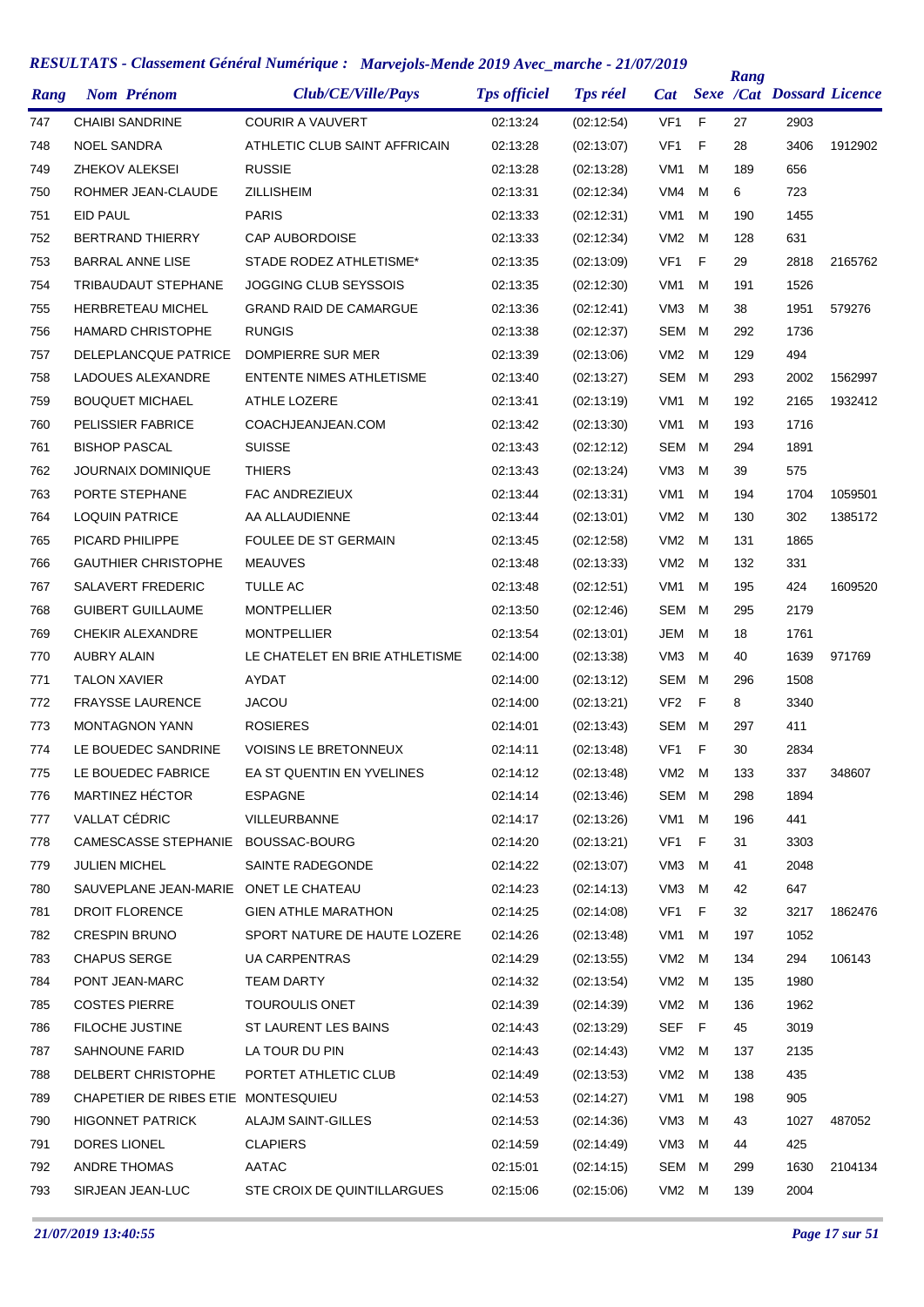| Rang | <b>Nom Prénom</b>           | Club/CE/Ville/Pays            | <b>Tps officiel</b> | <b>Tps réel</b> | <b>Cat</b>      |     | Rang | <b>Sexe /Cat Dossard Licence</b> |         |
|------|-----------------------------|-------------------------------|---------------------|-----------------|-----------------|-----|------|----------------------------------|---------|
| 794  | <b>FIEVET JEAN FRANCOIS</b> | <b>MIRANDE</b>                | 02:15:08            | (02:14:31)      | VM <sub>3</sub> | м   | 45   | 483                              |         |
| 795  | ROURE PATRICK               | RAMBOUILLET SPORTS ATHLETISME | 02:15:10            | (02:14:58)      | VM <sub>2</sub> | м   | 140  | 1893                             | 724417  |
| 796  | <b>BRACCO FLORIAN</b>       | <b>BOULOGNE BILLANCOURT</b>   | 02:15:12            | (02:14:05)      | SEM             | м   | 300  | 251                              |         |
| 797  | PEFFREDO GEOFFREY           | <b>MARVEJOLS</b>              | 02:15:13            | (02:15:03)      | SEM             | M   | 301  | 1990                             |         |
| 798  | <b>TUNNO MARC</b>           | <b>ROGNAC</b>                 | 02:15:13            | (02:14:56)      | VM <sub>2</sub> | м   | 141  | 2181                             |         |
| 799  | <b>BECHEMIL DOMINIQUE</b>   | <b>ASASPP</b>                 | 02:15:18            | (02:14:48)      | VM <sub>3</sub> | м   | 46   | 372                              |         |
| 800  | <b>MOULIN MARTIN</b>        | MILLAU                        | 02:15:18            | (02:14:28)      | SEM             | м   | 302  | 1610                             |         |
| 801  | <b>CHAMPETIER ARIANE</b>    | MONTESQUIEU DES ALBERES       | 02:15:20            | (02:14:55)      | VF <sub>1</sub> | F   | 33   | 2861                             |         |
| 802  | <b>SAVAJOLS GILLES</b>      | SAINT AMANS                   | 02:15:21            | (02:15:10)      | VM <sub>2</sub> | м   | 142  | 1743                             |         |
| 803  | PIETU LIONEL                | <b>VAL D'ORGE ATHLETIC</b>    | 02:15:22            | (02:15:22)      | VM <sub>2</sub> | M   | 143  | 1661                             | 106846  |
| 804  | ROBERT CHRISTOPHE           | <b>MENDE</b>                  | 02:15:27            | (02:15:00)      | VM <sub>2</sub> | м   | 144  | 674                              |         |
| 805  | <b>GOMEZ JUAN-CARLOS</b>    | LES DAHUS DU RHONE            | 02:15:36            | (02:15:07)      | VM <sub>2</sub> | м   | 145  | 625                              | 1289132 |
| 806  | PERALDO NICOLAS             | PARIS <sub>12</sub>           | 02:15:36            | (02:15:01)      | VM <sub>1</sub> | м   | 199  | 622                              |         |
| 807  | PRADEILLES VINCENT          | ATHLE LOZERE                  | 02:15:36            | (02:15:15)      | VM <sub>2</sub> | м   | 146  | 1828                             | 1161056 |
| 808  | PEZZO MICHAEL               | CHÂTEAUNEUF DE GADAGNE        | 02:15:40            | (02:14:38)      | VM <sub>1</sub> | м   | 200  | 313                              |         |
| 809  | <b>CHABANEL LAURENCE</b>    | <b>VELAY ATHLETISME</b>       | 02:15:40            | (02:15:13)      | VF <sub>1</sub> | F   | 34   | 3007                             | 2121762 |
| 810  | VASSEUR RÉMI                | LANGOGNE                      | 02:15:40            | (02:15:32)      | SEM             | M   | 303  | 1762                             |         |
| 811  | DE BRITO CAROLE             | <b>BOZSPORT NATURE</b>        | 02:15:40            | (02:15:11)      | VF <sub>1</sub> | F   | 35   | 2949                             | 012_998 |
| 812  | <b>GRANIER ALAIN</b>        | <b>NARBONNE</b>               | 02:15:41            | (02:15:17)      | VM <sub>3</sub> | M   | 47   | 1804                             |         |
| 813  | <b>VINCENT JULIEN</b>       | <b>GENILAC</b>                | 02:15:43            | (02:14:26)      | SEM             | м   | 304  | 802                              |         |
| 814  | <b>BARDY DAMIEN</b>         | <b>MERIGNAC</b>               | 02:15:44            | (02:14:21)      | VM <sub>1</sub> | м   | 201  | 362                              |         |
| 815  | <b>LANSON CHARLIE</b>       | <b>PESSAC</b>                 | 02:15:44            | (02:14:19)      | VM <sub>1</sub> | м   | 202  | 363                              |         |
| 816  | <b>MACHOT GEOFFRAY</b>      | TRENSEFARBLE                  | 02:15:44            | (02:14:57)      | SEM             | м   | 305  | 794                              |         |
| 817  | <b>SILVESTRI GERARD</b>     | <b>ORANGE</b>                 | 02:15:46            | (02:15:46)      | VM <sub>1</sub> | м   | 203  | 599                              |         |
| 818  | <b>DEFAYSSE HUGUES</b>      | ATHLETISME VALLEE DU GAPEAU   | 02:15:48            | (02:14:39)      | VM <sub>3</sub> | м   | 48   | 1815                             | 1839330 |
| 819  | LEDORZE JEREMY              | <b>MARVEJOLS</b>              | 02:15:50            | (02:15:38)      | SEM             | м   | 306  | 2132                             |         |
| 820  | <b>SCHREIBER FLORIANE</b>   | <b>MARATHONIACK AIX</b>       | 02:15:52            | (02:14:49)      | SEF             | F   | 46   | 221                              | 2074484 |
| 821  | <b>GIRARDEAU PASCAL</b>     | <b>QUI VIENT COURIR?</b>      | 02:15:52            | (02:14:43)      | VM2             | M   | 147  | 402                              |         |
| 822  | SOUSTELLE RÉMI              | <b>ATHLE LOZERE</b>           | 02:15:52            | (02:15:15)      | SEM M           |     | 307  | 108                              | 1409618 |
| 823  | SOUSTELLE CLAIRE            | ATHLE LOZERE                  | 02:15:53            | (02:15:16)      | VF <sub>1</sub> | F   | 36   | 2921                             | 1874760 |
| 824  | PETITJEAN ERIC              | MONTPELLIER SUR LEZ           | 02:15:57            | (02:15:34)      | VM1             | M   | 204  | 1568                             |         |
| 825  | <b>BILLARD PIERRE</b>       | SAINT JEAN DE SIXT            | 02:15:57            | (02:15:15)      | VM <sub>2</sub> | м   | 148  | 1609                             |         |
| 826  | <b>BULLONES RONAN</b>       | TEAM ALES AGGLO               | 02:16:04            | (02:16:04)      | VM1             | м   | 205  | 2148                             |         |
| 827  | <b>BOUCHARD LAURIE</b>      | 48200 - LES MONTS-VERTS       | 02:16:08            | (02:15:31)      | <b>SEF</b>      | F   | 47   | 3276                             |         |
| 828  | <b>MADI HAMZA</b>           | <b>MENDE</b>                  | 02:16:09            | (02:15:29)      | JEM M           |     | 19   | 886                              |         |
| 829  | DOUMERGUE LAURENT           | <b>PARIS</b>                  | 02:16:11            | (02:15:32)      | VM <sub>2</sub> | м   | 149  | 1867                             |         |
| 830  | <b>DELENNE DAMIEN</b>       | AUBORD                        | 02:16:12            | (02:15:25)      | VM1             | м   | 206  | 1744                             |         |
| 831  | OHREL YOANN                 | <b>MERIGNAC</b>               | 02:16:12            | (02:15:37)      | SEM             | M   | 308  | 495                              |         |
| 832  | <b>HERRGOTT RÉMY</b>        | <b>ENTZHEIM</b>               | 02:16:14            | (02:15:36)      | VM <sub>2</sub> | м   | 150  | 1748                             |         |
| 833  | MEYNE PHILIPPE              | <b>GARCHES</b>                | 02:16:14            | (02:15:38)      | VM3             | М   | 49   | 335                              |         |
| 834  | <b>HERRGOTT PIERRE</b>      | ATHLE LOZERE                  | 02:16:14            | (02:15:36)      | VM1             | м   | 207  | 1738                             | 1801472 |
| 835  | LAGACHE THIBAULT            | MONT SAINT AIGNAN             | 02:16:14            | (02:15:03)      | SEM             | м   | 309  | 2191                             |         |
| 836  | <b>ROUX GREGORY</b>         | CAP AUBORDOISE                | 02:16:15            | (02:15:15)      | VM1             | м   | 208  | 624                              |         |
| 837  | <b>HOYLE HELEN</b>          | BARNET AND DISTRICT AC        | 02:16:17            | (02:15:36)      | VF <sub>2</sub> | F   | 9    | 3005                             | 2774774 |
| 838  | <b>FAUBRY CATHY</b>         | ALBI                          | 02:16:19            | (02:15:55)      | SEF             | - F | 48   | 2897                             |         |
| 839  | NIQUE JULIEN                | ALBI                          | 02:16:19            | (02:15:55)      | SEM M           |     | 310  | 508                              |         |
| 840  | CALDESAIGUES MAGALIE        | ALES CEVENNES ATHLETISME      | 02:16:19            | (02:15:47)      | VF <sub>1</sub> | F   | 37   | 3363                             | 1379214 |
|      |                             |                               |                     |                 |                 |     |      |                                  |         |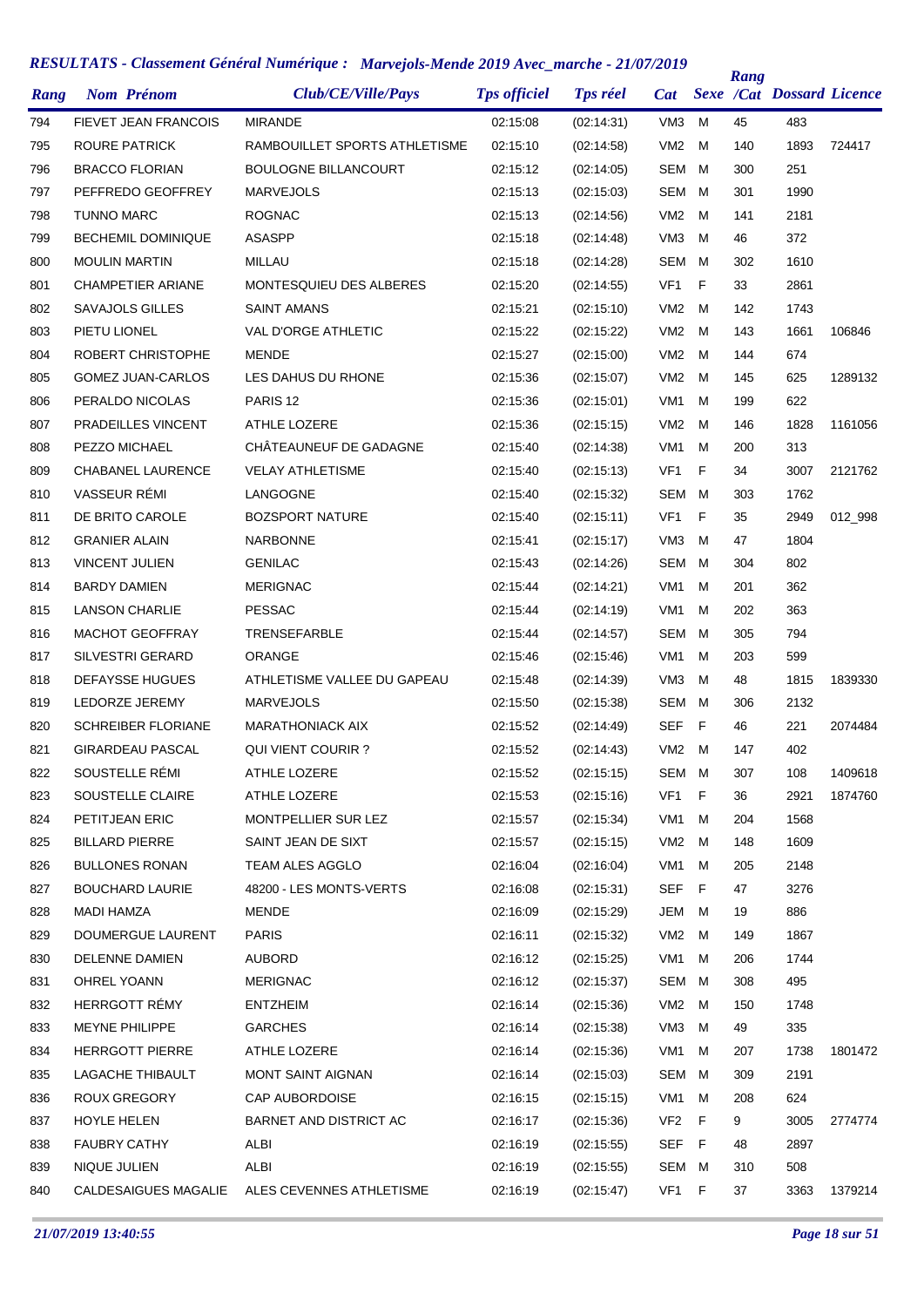| Rang | <b>Nom Prénom</b>           | Club/CE/Ville/Pays                               | <b>Tps officiel</b> | <b>Tps réel</b> | <b>Cat</b>      |     | Rang            | <b>Sexe /Cat Dossard Licence</b> |         |
|------|-----------------------------|--------------------------------------------------|---------------------|-----------------|-----------------|-----|-----------------|----------------------------------|---------|
| 841  | <b>BARTHELEMY MAURICE</b>   | <b>LANTRIAC</b>                                  | 02:16:26            | (02:16:26)      | VM4             | м   | $\overline{7}$  | 2023                             |         |
| 842  | <b>VEYRUNE JEAN-LUC</b>     | SAINT GELY DU FESC ATHLETISME                    | 02:16:28            | (02:16:02)      | VM <sub>2</sub> | м   | 151             | 1529                             | 1614921 |
| 843  | <b>GERMINAL ALEXANDRE</b>   | <b>ORANGE</b>                                    | 02:16:31            | (02:16:15)      | VM <sub>3</sub> | м   | 50              | 607                              |         |
| 844  | <b>MARCOT CYRIL</b>         | ORANGE                                           | 02:16:31            | (02:16:00)      | <b>SEM</b>      | м   | 311             | 606                              |         |
| 845  | <b>ROBERT KEVIN</b>         | SOLAIZE                                          | 02:16:34            | (02:16:14)      | <b>SEM</b>      | м   | 312             | 761                              |         |
| 846  | <b>BRUN CATHERINE</b>       | MAGUELONE JOGGING                                | 02:16:37            | (02:16:00)      | VF <sub>2</sub> | F   | 10              | 3205                             | 1670027 |
| 847  | ALDEBERT REMY               | <b>CSAMA</b>                                     | 02:16:38            | (02:15:53)      | VM <sub>1</sub> | м   | 209             | 1959                             | 2062891 |
| 848  | POULALION-DIDES SERGE       | MENDE                                            | 02:16:39            | (02:15:31)      | VM <sub>1</sub> | м   | 210             | 571                              |         |
| 849  | JARZINSKI RÉMI              | USCLAS D HERAULT                                 | 02:16:43            | (02:16:01)      | VM <sub>1</sub> | м   | 211             | 2163                             |         |
| 850  | <b>DELOR OLIVIER</b>        | <b>MONTRODAT</b>                                 | 02:16:46            | (02:15:56)      | <b>SEM</b>      | м   | 313             | 1028                             |         |
| 851  | <b>BROT DANIEL</b>          | SUISSE                                           | 02:16:48            | (02:16:47)      | VM <sub>3</sub> | м   | 51              | 2114                             | 1561    |
| 852  | <b>BONIOL CLEMENT</b>       | COURNONTERRAL - (34660)                          | 02:16:48            | (02:15:29)      | <b>SEM</b>      | м   | 314             | 1675                             |         |
| 853  | DUFOUR SÉBASTIEN            | S/L ATHLETISME CLUB COURNON D                    | 02:16:48            | (02:15:39)      | VM <sub>1</sub> | м   | 212             | 1904                             | 1760691 |
| 854  | <b>FOLCHER PATRICK</b>      | <b>GABRIAS</b>                                   | 02:16:50            | (02:16:05)      | VM <sub>2</sub> | м   | 152             | 948                              |         |
| 855  | <b>BENOIT ELODIE</b>        | OYEU                                             | 02:16:55            | (02:16:21)      | <b>SEF</b>      | F   | 49              | 3315                             |         |
| 856  | <b>FOURNIER JEAN-MICHEL</b> | <b>VALEO ASVA</b>                                | 02:16:55            | (02:16:15)      | VM <sub>3</sub> | м   | 52              | 1730                             |         |
| 857  | <b>HIGONNET NICOLE</b>      | ST GILLES                                        | 02:16:56            | (02:16:43)      | VF <sub>2</sub> | F   | 11              | 3442                             |         |
| 858  | FAURE JÉRÔME                | <b>PIGNAN</b>                                    | 02:16:59            | (02:16:48)      | <b>SEM</b>      | м   | 315             | 865                              |         |
| 859  | <b>CALMEL FAUSTINE</b>      | <b>PARIS</b>                                     | 02:16:59            | (02:16:35)      | SEF             | F   | 50              | 3008                             |         |
| 860  | <b>FAUBRY PAUL</b>          | <b>BANNE</b>                                     | 02:16:59            | (02:16:36)      | VM <sub>2</sub> | м   | 153             | 1756                             |         |
| 861  | PENCHINAT REMI              | <b>NIMES</b>                                     | 02:17:00            | (02:15:39)      | VM <sub>3</sub> | м   | 53              | 1863                             |         |
| 862  | DE CRUZ NADINE              | S/L ATHLETIC CLUB MONTPELLIER                    | 02:17:01            | (02:16:49)      | VF <sub>2</sub> | F   | 12 <sup>°</sup> | 2806                             | 1814620 |
| 863  | <b>GIMENO DAVID</b>         | <b>QUI VIENT COURIR?</b>                         | 02:17:02            | (02:15:53)      | VM <sub>2</sub> | м   | 154             | 397                              |         |
| 864  | <b>COIN JEAN MARC</b>       | <b>ACN ANDUZE</b>                                | 02:17:03            | (02:16:37)      | VM <sub>2</sub> | м   | 155             | 1911                             | 1450393 |
| 865  | <b>CONOTTE GEORGES</b>      | <b>PASS J'AIME COURIR</b>                        | 02:17:06            | (02:17:06)      | VM4             | м   | 8               | 1591                             | T309868 |
| 866  | <b>PAUC ROMUALD</b>         | ATHLE LOZERE                                     | 02:17:10            | (02:16:39)      | VM <sub>1</sub> | м   | 213             | 1920                             | 1621141 |
| 867  | PARMIGIANI IVAN             | CROCO D'AIRAIN NIMES TRIATHLON                   | 02:17:16            | (02:16:39)      | VM <sub>1</sub> | м   | 214             | 2123                             | A76537C |
| 868  | OWCZARCZAK PEYTAVI A        | <b>RUNNING 66</b>                                | 02:17:19            | (02:16:54)      | VF <sub>1</sub> | F   | 38              | 3034                             | 1893497 |
| 869  | <b>BERTHET JACQUES</b>      | <b>U.S.A TRIATHLON</b>                           | 02:17:19            | (02:16:58)      | VM3             | М   | 54              | 860                              | 2100285 |
| 870  | SOULIER JEAN-GUILLAUM       | CLERMONT-FERRAND                                 | 02:17:19            | (02:16:05)      | SEM             | М   | 316             | 2121                             |         |
| 871  | ALLE BERNARD                | LAMBESC                                          | 02:17:23            | (02:16:39)      | VM <sub>2</sub> | м   | 156             | 2199                             |         |
| 872  | <b>BUIGUES JEROME</b>       | <b>MONTPELLIER</b>                               | 02:17:25            | (02:16:17)      | VM1             | м   | 215             | 1497                             |         |
| 873  | <b>DEVIC TATIANA</b>        | AC LACAUNE                                       | 02:17:25            | (02:17:01)      | <b>SEF</b>      | - F | 51              | 3249                             |         |
| 874  | LIEGARD KARINE              | <b>COURIR AU FEMININ</b>                         | 02:17:26            | (02:16:20)      | VF1             | F   | 39              | 3026                             |         |
| 875  | DIAZ MARIE CARMEN           | PAULHAN                                          | 02:17:26            | (02:16:57)      | VF1             | F   | 40              | 3023                             |         |
| 876  | <b>BERTO ERIC</b>           | <b>NIMES</b>                                     | 02:17:26            | (02:17:05)      | VM2             | м   | 157             | 2034                             |         |
| 877  |                             | AYRINHAC JEAN - FRANCOI LES FOULEES SEVERAGAISES | 02:17:27            | (02:16:37)      | VM3             | м   | 55              | 772                              |         |
| 878  | NAVARRO LAURENT             | LE TEIL                                          | 02:17:33            | (02:16:42)      | VM1             | м   | 216             | 1715                             |         |
| 879  | <b>CHASTANG FRANCOIS</b>    | <b>AUMONT AUBRAC</b>                             | 02:17:34            | (02:16:33)      | VM <sub>2</sub> | м   | 158             | 2133                             |         |
| 880  | MASSE JEAN-YVES             | KM 42.195 MARSEILLE                              | 02:17:35            | (02:16:49)      | VM <sub>2</sub> | м   | 159             | 305                              | 204564  |
| 881  | <b>DELOR FABRICE</b>        | <b>CHASTEL NOUVEL</b>                            | 02:17:37            | (02:17:02)      | SEM             | M   | 317             | 414                              |         |
| 882  | <b>MYOUX CHRISTIAN</b>      | <b>CSE ADISSEO COMMENTRY</b>                     | 02:17:37            | (02:16:54)      | VM <sub>2</sub> | м   | 160             | 1574                             |         |
| 883  | <b>HUGON CLAUDE</b>         | <b>MENDE</b>                                     | 02:17:38            | (02:17:00)      | VM <sub>2</sub> | м   | 161             | 883                              |         |
| 884  | <b>TERPAN CLAUDE</b>        | CHANOS-CURSON                                    | 02:17:38            | (02:17:08)      | VM3             | м   | 56              | 330                              |         |
| 885  | <b>BALIVET DIDIER</b>       | <b>NIORT</b>                                     | 02:17:38            | (02:17:14)      | VM1             | м   | 217             | 1043                             |         |
| 886  | <b>VERHULST SEBASTIEN</b>   | <b>SAINT LAURE</b>                               | 02:17:38            | (02:16:32)      | SEM             | м   | 318             | 564                              |         |
| 887  | <b>BALIVET LAURENCE</b>     | <b>NIORT</b>                                     | 02:17:39            | (02:17:39)      | VF <sub>1</sub> | - F | 41              | 3445                             |         |
|      |                             |                                                  |                     |                 |                 |     |                 |                                  |         |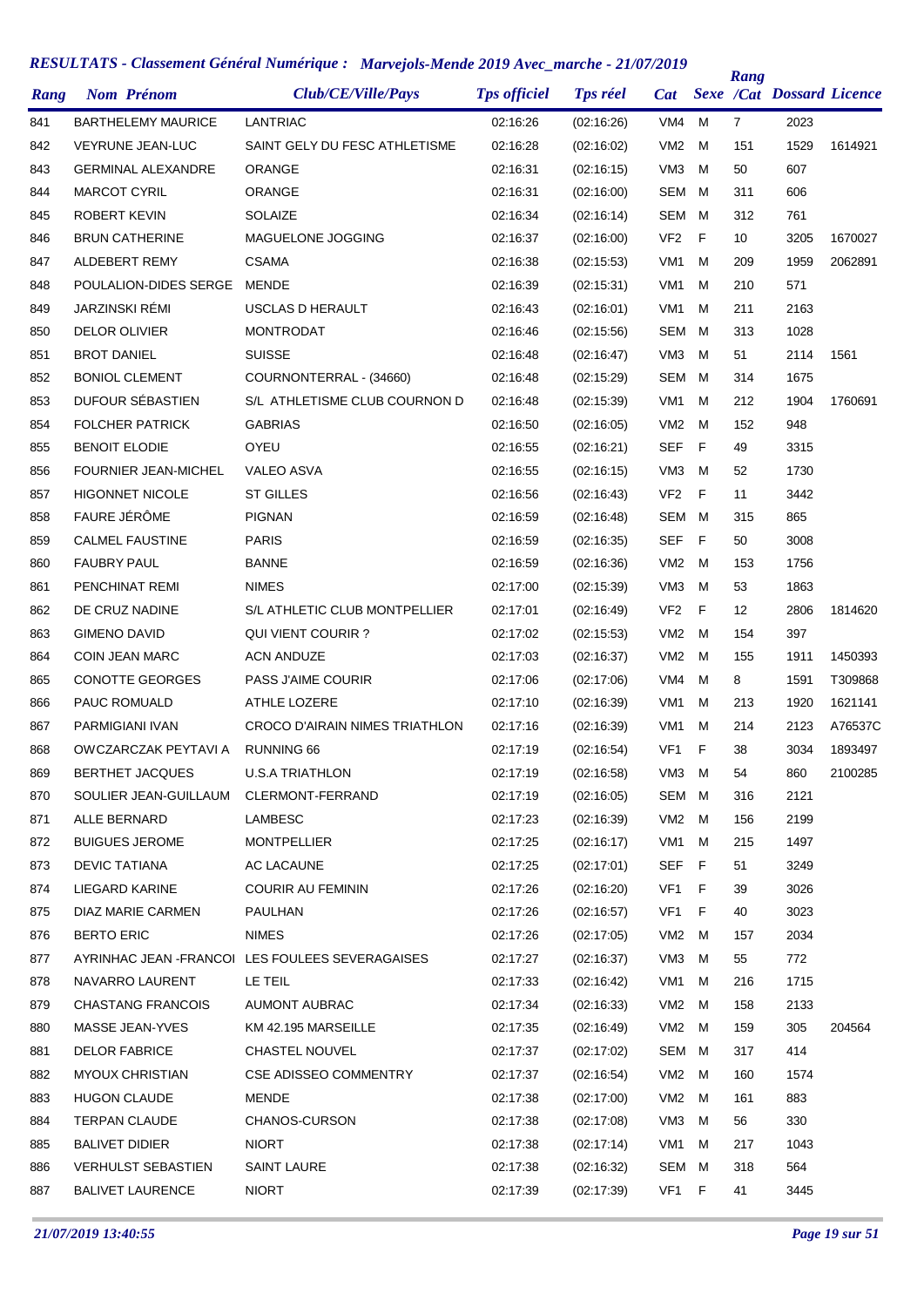| Rang | <b>Nom Prénom</b>           | Club/CE/Ville/Pays               | <b>Tps officiel</b> | <b>Tps réel</b> | Cat             |    | Rang | <b>Sexe /Cat Dossard Licence</b> |         |
|------|-----------------------------|----------------------------------|---------------------|-----------------|-----------------|----|------|----------------------------------|---------|
| 888  | LAROUSSERIE DAVID           | <b>MONTREUIL</b>                 | 02:17:40            | (02:16:58)      | VM <sub>1</sub> | м  | 218  | 1932                             |         |
| 889  | <b>DUBOIS THOMAS</b>        | <b>SUZOY</b>                     | 02:17:44            | (02:16:47)      | JEM             | М  | 20   | 960                              |         |
| 890  | <b>VILA LAURENT</b>         | <b>MONTPELLIER</b>               | 02:17:45            | (02:16:26)      | VM <sub>1</sub> | м  | 219  | 291                              |         |
| 891  | <b>BECARD PIERRE</b>        | <b>CUSSET</b>                    | 02:17:45            | (02:17:30)      | VM <sub>2</sub> | M  | 162  | 2007                             |         |
| 892  | <b>LAZIER PIERRE</b>        | <b>LAJO</b>                      | 02:17:46            | (02:17:15)      | VM <sub>3</sub> | M  | 57   | 2155                             |         |
| 893  | <b>MUNCK LIONEL</b>         | <b>FR'ANSE</b>                   | 02:17:48            | (02:16:41)      | VM <sub>2</sub> | M  | 163  | 1717                             |         |
| 894  | <b>BLANC CLAUDIE</b>        | <b>BELMONT</b>                   | 02:17:48            | (02:17:03)      | VF <sub>1</sub> | F  | 42   | 2918                             |         |
| 895  | <b>CHAUVIER JEAN-PIERRE</b> | <b>BELGIQUE</b>                  | 02:17:50            | (02:17:12)      | VM <sub>2</sub> | M  | 164  | 818                              |         |
| 896  | NICOLAS SYLVAIN             | <b>POULX</b>                     | 02:17:52            | (02:17:10)      | VM <sub>1</sub> | м  | 220  | 1596                             |         |
| 897  | SOUCHAUD DANIEL             | ULTRAMICAL 86                    | 02:17:52            | (02:17:19)      | VM4             | M  | 9    | 878                              |         |
| 898  | <b>VILLARET DALILA</b>      | <b>COURIR CLUB AIGUES MORTES</b> | 02:17:52            | (02:17:23)      | VF <sub>1</sub> | F  | 43   | 3225                             |         |
| 899  | PRAT MICHEL                 | AC ONDAINE FIRMINY               | 02:17:54            | (02:17:34)      | VM <sub>3</sub> | M  | 58   | 1984                             | 249848  |
| 900  | ROUSSET HUGO                | <b>TOULOUSE</b>                  | 02:17:57            | (02:17:25)      | SEM             | M  | 319  | 1941                             |         |
| 901  | ROUSSET PATRICK             | LES DAHUS DU RHONE               | 02:17:58            | (02:17:26)      | VM <sub>3</sub> | M  | 59   | 620                              | 963862  |
| 902  | MICHEL JULIE                | <b>OULLINS</b>                   | 02:17:58            | (02:17:39)      | <b>SEF</b>      | F  | 52   | 2965                             |         |
| 903  | <b>BENGHALIA ALBERT</b>     | <b>FIRMINY</b>                   | 02:17:59            | (02:17:24)      | VM <sub>2</sub> | M  | 165  | 563                              |         |
| 904  | FAUCHER FÉLIX               | LE CENDRE                        | 02:17:59            | (02:17:09)      | SEM             | M  | 320  | 311                              |         |
| 905  | <b>HAMARD CEDRIC</b>        | <b>RUNGIS</b>                    | 02:18:02            | (02:17:00)      | SEM             | M  | 321  | 1751                             |         |
| 906  | <b>BRUN STEPHANIE</b>       | <b>ACN ANDUZE</b>                | 02:18:03            | (02:16:42)      | VF1             | F  | 44   | 3337                             | 1787771 |
| 907  | MARCO GÉRARD                | UNION PERPIGNAN ATHLE 66         | 02:18:03            | (02:18:03)      | VM <sub>3</sub> | M  | 60   | 263                              | 254181  |
| 908  | <b>COLETTE CHRISTELLE</b>   | RUNNING 66                       | 02:18:05            | (02:17:28)      | VF <sub>2</sub> | -F | 13   | 2969                             | 1569279 |
| 909  | <b>FANDARD ARNAUD</b>       | ASSOCIATION TRAIL DES RUTHÈNES   | 02:18:06            | (02:16:59)      | SEM             | м  | 322  | 2170                             |         |
| 910  | <b>HAMIDOU AMINE</b>        | ROUTE 109                        | 02:18:07            | (02:17:27)      | VM <sub>2</sub> | M  | 166  | 2059                             |         |
| 911  | DAUDÉ JEAN MARC             | FOULÉES VERTES DE LALO           | 02:18:10            | (02:16:48)      | VM <sub>2</sub> | M  | 167  | 2085                             |         |
| 912  | <b>DELVILLE YANNICK</b>     | SEVERAC LE CHATEAU               | 02:18:14            | (02:16:57)      | SEM             | M  | 323  | 2116                             |         |
| 913  | DI ROSA WILFRIED            | <b>NIMES</b>                     | 02:18:15            | (02:17:32)      | VM1             | м  | 221  | 796                              |         |
| 914  | <b>COGNON PIERRE</b>        | VALLABREGUES                     | 02:18:17            | (02:17:07)      | SEM             | M  | 324  | 283                              |         |
| 915  | <b>JAKUBCZYK HIERONIM</b>   | <b>BAGARD</b>                    | 02:18:23            | (02:17:20)      | VM2             | M  | 168  | 2097                             |         |
| 916  | LEVY JEFF                   | <b>AUTERIVE</b>                  | 02:18:24            | (02:18:09)      | VM1 M           |    | 222  | 527                              |         |
| 917  | PEKOTO LUIS                 | <b>MENDE</b>                     | 02:18:27            | (02:17:48)      | SEM M           |    | 325  | 889                              |         |
| 918  | <b>BERNARD SOPHIE</b>       | ST LAURENT D AIGOUZE             | 02:18:28            | (02:17:26)      | VF1             | F  | 45   | 2841                             |         |
| 919  | ANDRE HERVÉ                 | <b>ALES</b>                      | 02:18:30            | (02:17:11)      | VM2             | M  | 169  | 1008                             |         |
| 920  | PLANES DAVID                | ATHLE LOZERE                     | 02:18:31            | (02:17:49)      | VM1             | M  | 223  | 1831                             | 519900  |
| 921  | PILLON DIDIER               | ENTENTE ATHLETIQUE BRESSANNE     | 02:18:33            | (02:17:17)      | VM2             | M  | 170  | 1688                             | 602234  |
| 922  | COIN ALEXANDRE              | <b>ACN ANDUZE</b>                | 02:18:37            | (02:18:12)      | SEM             | M  | 326  | 1910                             | 1448320 |
| 923  | <b>NARCE HERVE</b>          | FREE RUN / A3 TOURS              | 02:18:37            | (02:17:26)      | VM2             | M  | 171  | 1476                             |         |
| 924  | <b>GATEL YANNICK</b>        | JOGGING CASTELNAU                | 02:18:38            | (02:17:40)      | VM <sub>2</sub> | M  | 172  | 1005                             | 2071273 |
| 925  | LACOUR PHILIPPE             | <b>GRESI' COURANT LE VERSOUD</b> | 02:18:41            | (02:17:53)      | VM2             | M  | 173  | 1457                             | 1395725 |
| 926  | <b>BOURSAUD CHRISTELLE</b>  | <b>BOUSSAC RUNNING</b>           | 02:18:41            | (02:18:06)      | VF <sub>1</sub> | F  | 46   | 3016                             | 0239925 |
| 927  | <b>ANGELI PATRICK</b>       | AS CAVAILLON                     | 02:18:45            | (02:17:59)      | VM3             | м  | 61   | 670                              | 1609895 |
| 928  | PORLIANI HUGUES             | <b>FRANCE</b>                    | 02:18:47            | (02:17:32)      | VM2             | M  | 174  | 1030                             |         |
| 929  | DAUDÉ BENJAMIN              | <b>PARIS</b>                     | 02:18:49            | (02:17:43)      | SEM             | M  | 327  | 2176                             |         |
| 930  | <b>DARCHIS MORGANE</b>      | TEAM PIF CAPDENAC                | 02:18:52            | (02:18:30)      | JEF             | F  | 3    | 3230                             |         |
| 931  | DAURIAT DOMINIQUE           | <b>ACFA</b>                      | 02:18:53            | (02:18:02)      | VM3             | м  | 62   | 469                              |         |
| 932  | PALACIN NICOLAS             | <b>LYON</b>                      | 02:18:54            | (02:18:00)      | SEM             | M  | 328  | 1478                             |         |
| 933  | ROMERO DIDIER               | TAM MONTADY                      | 02:18:56            | (02:18:20)      | VM2             | м  | 175  | 1576                             |         |
| 934  | <b>GIMALAC LEA</b>          | <b>BOZOULS</b>                   | 02:18:59            | (02:17:52)      | SEF F           |    | 53   | 3361                             |         |
|      |                             |                                  |                     |                 |                 |    |      |                                  |         |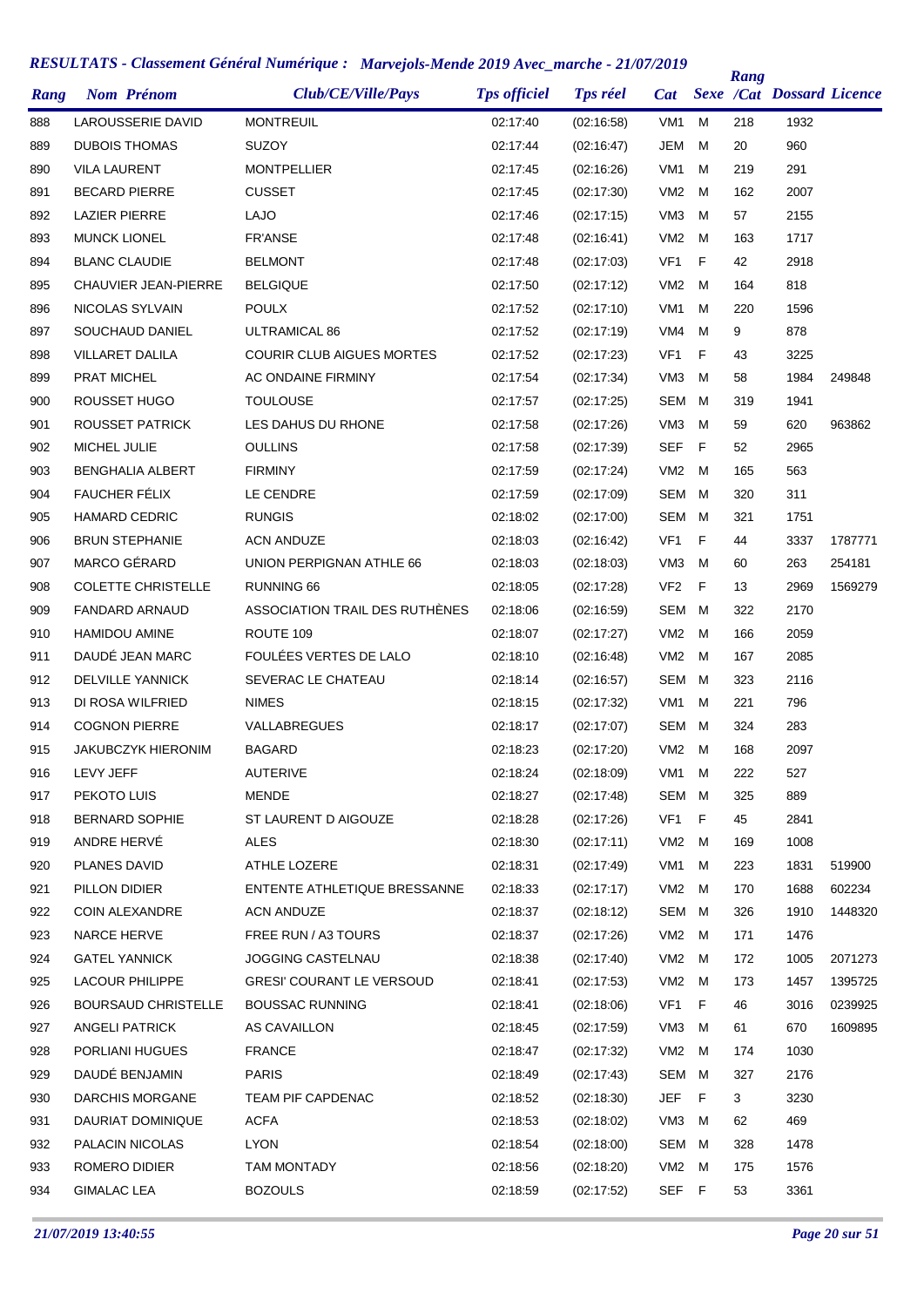| Rang |                       | <b>Nom Prénom</b>                 | Club/CE/Ville/Pays                  | <b>Tps officiel</b> | <b>Tps réel</b> | <b>Cat</b>      |   | Rang | <b>Sexe /Cat Dossard Licence</b> |         |
|------|-----------------------|-----------------------------------|-------------------------------------|---------------------|-----------------|-----------------|---|------|----------------------------------|---------|
| 935  |                       | <b>CLERGEAU SEBASTIEN</b>         | <b>CANADA</b>                       | 02:19:09            | (02:18:03)      | SEM             | М | 329  | 2075                             |         |
| 936  |                       | PICCOLI BENOÎT                    | <b>FLORAC TROIS RIVIERES</b>        | 02:19:13            | (02:18:24)      | SEM             | M | 330  | 507                              |         |
| 937  |                       | <b>MASSIMI PIERRE ANDRE</b>       | <b>MARSEILLE</b>                    | 02:19:16            | (02:18:58)      | VM <sub>1</sub> | м | 224  | 323                              |         |
| 938  | <b>GARRIC MARIE</b>   |                                   | <b>TOULOUSE</b>                     | 02:19:16            | (02:18:35)      | <b>SEF</b>      | F | 54   | 2901                             |         |
| 939  |                       | ROISIN SOLENE                     | <b>FRANCE</b>                       | 02:19:18            | (02:18:03)      | <b>SEF</b>      | F | 55   | 3453                             |         |
| 940  |                       | <b>SCHEIDECKER ANTONIN</b>        | <b>MENDE</b>                        | 02:19:18            | (02:18:27)      | JEM             | м | 21   | 931                              |         |
| 941  |                       | <b>BERGERON MICKAEL</b>           | <b>CLARENSAC</b>                    | 02:19:20            | (02:19:05)      | SEM             | м | 331  | 437                              |         |
| 942  | <b>COLET CEDRIC</b>   |                                   | <b>JOGGING NARBONNE MONTPLAISIR</b> | 02:19:20            | (02:18:08)      | SEM             | M | 332  | 540                              |         |
| 943  |                       | <b>GRENIER ANTOINE</b>            | <b>PARIS</b>                        | 02:19:21            | (02:18:59)      | SEM             | M | 333  | 1038                             |         |
| 944  | <b>ROMME CYRIL</b>    |                                   | SAINT ANDRE CAPCEZE                 | 02:19:26            | (02:18:11)      | SEM             | M | 334  | 448                              |         |
| 945  |                       | <b>FRANC CHRISTINE</b>            | <b>BOZOULS</b>                      | 02:19:26            | (02:18:56)      | VF <sub>2</sub> | F | 14   | 3381                             |         |
| 946  | <b>MILESI MICKAEL</b> |                                   | LONS ATHLE 39                       | 02:19:29            | (02:18:26)      | VM1             | м | 225  | 2126                             | 2066503 |
| 947  |                       | <b>HEBRARD AYMERIC</b>            | <b>FLORAC</b>                       | 02:19:30            | (02:19:30)      | <b>SEM</b>      | м | 335  | 793                              |         |
| 948  |                       | <b>GAVRISHIN VIACHESLAV</b>       | <b>RUSSIE</b>                       | 02:19:34            | (02:19:26)      | VM1             | м | 226  | 655                              |         |
| 949  |                       | DURAND MARIE-LAURE                | <b>CE CONDAT</b>                    | 02:19:35            | (02:18:59)      | VF <sub>1</sub> | F | 47   | 2983                             |         |
| 950  |                       | <b>DELORD PHILIPPE</b>            | <b>CG CONDAT</b>                    | 02:19:35            | (02:19:00)      | VM1             | M | 227  | 738                              |         |
| 951  |                       | <b>FOURNIER OLIVIA</b>            | LE PUY EN VELAY                     | 02:19:38            | (02:18:38)      | <b>SEF</b>      | F | 56   | 2995                             |         |
| 952  |                       | FOURNIER MICHEL HENRI             | LE PUY EN VELAY                     | 02:19:38            | (02:19:38)      | VM <sub>3</sub> | м | 63   | 780                              |         |
| 953  |                       | <b>GUENNOL BERNARD</b>            | <b>TOULON</b>                       | 02:19:44            | (02:18:41)      | VM <sub>3</sub> | м | 64   | 942                              |         |
| 954  | <b>LACAN DANIEL</b>   |                                   | CO VOIE DE L ECIR                   | 02:19:45            | (02:19:14)      | VM <sub>3</sub> | M | 65   | 2032                             | 1104013 |
| 955  |                       | COCHET PIERRE-GUILLAU             | <b>CORMEILLES EN PARISIS</b>        | 02:19:45            | (02:18:41)      | SEM             | M | 336  | 1615                             |         |
| 956  |                       | LAMBERT GUILLAUME                 | BELLERIVE SUR ALLIER                | 02:19:47            | (02:19:24)      | SEM             | M | 337  | 677                              |         |
| 957  |                       | PERRADIN REGIS                    | SAINT DENIS LES BOURG               | 02:19:48            | (02:18:32)      | VM <sub>3</sub> | M | 66   | 1694                             |         |
| 958  |                       | PASCAL BÉATRICE                   | <b>COURIR A VAUVERT</b>             | 02:19:48            | (02:19:17)      | VF <sub>1</sub> | F | 48   | 2808                             |         |
| 959  | <b>CROZAT MARC</b>    |                                   | <b>MENDE</b>                        | 02:19:49            | (02:19:40)      | VM <sub>2</sub> | M | 176  | 799                              |         |
| 960  |                       | <b>CROZAT OCEANE</b>              | ATHLE LOZERE                        | 02:19:49            | (02:19:10)      | <b>SEF</b>      | F | 57   | 3028                             | 117538  |
| 961  |                       | ANFOUSSI ALEX                     | <b>TEAM CELR</b>                    | 02:19:49            | (02:18:18)      | VM <sub>2</sub> | M | 177  | 807                              |         |
| 962  | <b>BONNAT GUY</b>     |                                   | SAINT DENIS RANDO ET CYCLO          | 02:19:53            | (02:18:37)      | VM <sub>3</sub> | M | 67   | 1883                             |         |
| 963  |                       | FABRE FRANÇOIS-XAVIER CARCASSONNE |                                     | 02:19:53            | (02:19:38)      | VM3 M           |   | 68   | 1870                             |         |
| 964  | PRAT CLÉMENT          |                                   | LE COTEAU                           | 02:19:54            | (02:19:26)      | SEM M           |   | 338  | 2192                             |         |
| 965  | <b>CASES MAGALI</b>   |                                   | SAINT GERMAIN LAPRADE               | 02:19:54            | (02:19:09)      | SEF F           |   | 58   | 3311                             |         |
| 966  |                       | <b>BENIGAUD THIERRY</b>           | LA CHAPELLE HUGON                   | 02:19:55            | (02:19:04)      | VM2 M           |   | 178  | 390                              |         |
| 967  |                       | <b>LUCOT QUENTIN</b>              | <b>HYERES</b>                       | 02:19:55            | (02:18:38)      | SEM M           |   | 339  | 265                              |         |
| 968  | LUCOT DANIEL          |                                   | LONDAIS ATHLETIC MEDITERRANEEN      | 02:19:57            | (02:18:41)      | VM2 M           |   | 179  | 368                              | 1870195 |
| 969  |                       | COQUENET DOMINIQUE                | <b>ALAJM SAINT-GILLES</b>           | 02:19:59            | (02:18:40)      | VM3             | M | 69   | 2038                             | 623939  |
| 970  | <b>HUGON DIDIER</b>   |                                   | LA SALLE PRUNET                     | 02:20:00            | (02:19:50)      | VM3 M           |   | 70   | 1853                             |         |
| 971  | LOUVRIEE MAX          |                                   | LES BIPEDES DE LA VAUNAGE           | 02:20:00            | (02:20:00)      | VM3 M           |   | 71   | 1926                             |         |
| 972  |                       | MOYA RAPHAEL                      | BIPEDES DE LA VAUNAGE               | 02:20:00            | (02:20:00)      | VM3             | M | 72   | 1879                             |         |
| 973  |                       | AUGER RODOLPHE                    | VAL D'ORGE ATHLETIC                 | 02:20:02            | (02:19:40)      | VM1             | M | 228  | 1659                             | 2007835 |
| 974  |                       | <b>CHAMBON MICHEL</b>             | VALS PRES LE PUY                    | 02:20:02            | (02:19:35)      | VM3             | M | 73   | 1062                             |         |
| 975  |                       | NEVEUX PHILIPPE                   | NAINVILLE LES ROCHES                | 02:20:04            | (02:19:31)      | VM2 M           |   | 180  | 1746                             |         |
| 976  |                       | PINTAUD PHILLIPE                  | <b>FRANCE</b>                       | 02:20:05            | (02:19:26)      | VM3             | M | 74   | 1072                             |         |
| 977  |                       | <b>FALCON GENEVIEVE</b>           | ALIGNAN DU VENT                     | 02:20:08            | (02:19:12)      | VF1 F           |   | 49   | 3444                             |         |
| 978  |                       | CHARMET JEAN YVES                 | TREVES                              | 02:20:10            | (02:19:33)      | VM3             | M | 75   | 547                              |         |
| 979  | <b>FOUCHET AXEL</b>   |                                   | SOISY-SOUS-MONTMORENCY              | 02:20:12            | (02:19:11)      | SEM M           |   | 340  | 2086                             |         |
| 980  |                       | <b>VARLET SAMUEL</b>              | LATTES                              | 02:20:15            | (02:19:00)      | SEM M           |   | 341  | 1617                             |         |
| 981  | <b>CIULLI ELODIE</b>  |                                   | MAISONS ALFORT                      | 02:20:16            | (02:19:24)      | SEF F           |   | 59   | 2895                             |         |
|      |                       |                                   |                                     |                     |                 |                 |   |      |                                  |         |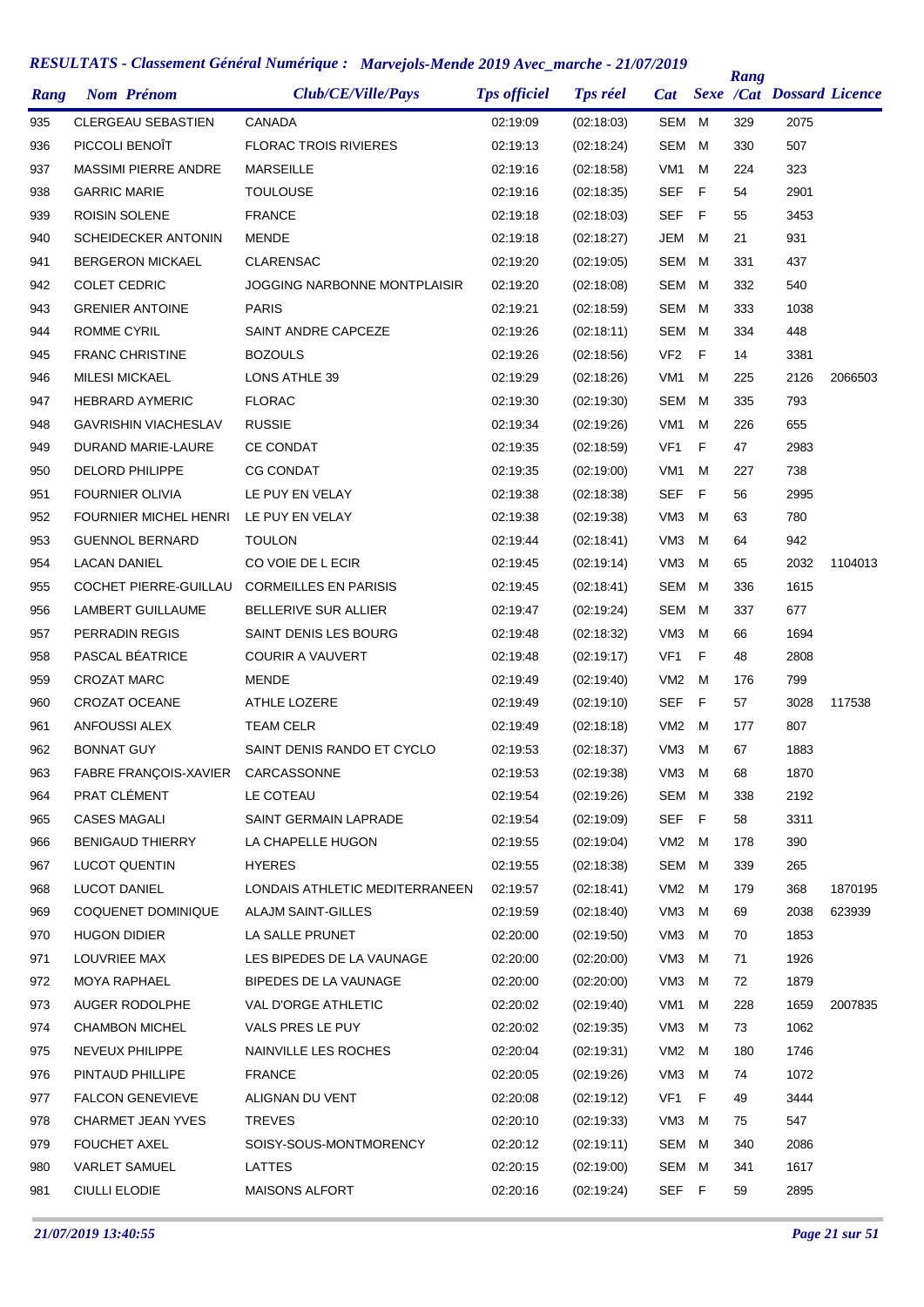| Rang | <b>Nom Prénom</b>                 | Club/CE/Ville/Pays                | <b>Tps officiel</b> | <b>Tps réel</b> | <b>Cat</b>      |   | Rang | <b>Sexe /Cat Dossard Licence</b> |         |
|------|-----------------------------------|-----------------------------------|---------------------|-----------------|-----------------|---|------|----------------------------------|---------|
| 982  | <b>JEANCEL DENIS</b>              | <b>VEDAS ENDURANCE</b>            | 02:20:20            | (02:20:03)      | VM2             | м | 181  | 722                              |         |
| 983  | <b>ROUSSET THIERRY</b>            | <b>VEDAS ENDURANCE</b>            | 02:20:20            | (02:20:02)      | VM <sub>2</sub> | M | 182  | 612                              |         |
| 984  | <b>FELGEIROLLES REMI</b>          | ALES CEVENNES ATHLETISME          | 02:20:25            | (02:19:53)      | VM <sub>3</sub> | м | 76   | 1798                             | 170976  |
| 985  | <b>LACAS FLORIAN</b>              | <b>CHASTEL NOUVEL</b>             | 02:20:32            | (02:19:31)      | <b>SEM</b>      | м | 342  | 875                              |         |
| 986  | <b>FERNANDES DUARTE</b>           | ATHLE SANTE LOISIRS ST PRIEST     | 02:20:33            | (02:19:47)      | VM <sub>2</sub> | м | 183  | 525                              | 1080658 |
| 987  | <b>NURIT JORIS</b>                | <b>COURNON</b>                    | 02:20:34            | (02:19:38)      | VM <sub>1</sub> | M | 229  | 1053                             |         |
| 988  | <b>MEMBRAT SANDRINE</b>           | ALES CEVENNES ATHLETISME          | 02:20:37            | (02:20:03)      | VF <sub>2</sub> | F | 15   | 3360                             | 1313822 |
| 989  | <b>PALMADE PIERRE</b>             | CANOURGUE (LA)                    | 02:20:38            | (02:20:17)      | <b>SEM</b>      | м | 343  | 1015                             |         |
| 990  | <b>AUTALE DANIEL</b>              | <b>VOLVIC</b>                     | 02:20:40            | (02:20:14)      | VM <sub>2</sub> | м | 184  | 1612                             |         |
| 991  | PICARD ARNAUD                     | RÉUNION (LA)                      | 02:20:43            | (02:20:00)      | VM <sub>1</sub> | м | 230  | 1513                             |         |
| 992  | <b>MAUZAC NATHALIE</b>            | NIMES RUNNING                     | 02:20:46            | (02:20:04)      | VF1             | F | 50   | 2997                             | 1816450 |
| 993  | <b>DUBOIS EMILIE</b>              | <b>CLUB OLYMPIQUE BAYONNAIS</b>   | 02:20:51            | (02:20:15)      | VF <sub>1</sub> | F | 51   | 2810                             | 5552004 |
| 994  | PRICOPIE MARIAN                   | <b>FRANCE</b>                     | 02:20:56            | (02:20:56)      | <b>SEM</b>      | M | 344  | 1070                             |         |
| 995  | <b>VALLA NICOLAS</b>              | VAUVERT                           | 02:20:56            | (02:19:49)      | VM <sub>2</sub> | м | 185  | 275                              |         |
| 996  | <b>MOURGUES PHILIPPE</b>          | <b>VOLVIC</b>                     | 02:20:57            | (02:20:28)      | VM <sub>2</sub> | M | 186  | 1846                             |         |
| 997  | <b>BOSCOURNUT ERIC</b>            | <b>ASSOCIATION APCH</b>           | 02:21:00            | (02:20:37)      | VM <sub>2</sub> | M | 187  | 338                              |         |
| 998  | <b>JULIEN MARIE</b>               | ATHLE LOZERE                      | 02:21:02            | (02:20:32)      | <b>SEF</b>      | F | 60   | 2896                             | 1662969 |
| 999  | LENFANT LUDOVIC                   | <b>TOURNEFEUILLE</b>              | 02:21:05            | (02:19:53)      | VM <sub>1</sub> | м | 231  | 1500                             |         |
| 1000 | <b>BONIOL STEPHANE</b>            | COURNONTERRAL - (34660)           | 02:21:05            | (02:19:48)      | VM <sub>1</sub> | М | 232  | 1676                             |         |
| 1001 | <b>MACHEMIE FREDERIC</b>          | <b>VILLEDIEU</b>                  | 02:21:06            | (02:21:06)      | VM <sub>1</sub> | м | 233  | 1002                             |         |
| 1002 | RAYNAL MATTHIEU                   | 15320 - CHALIERS                  | 02:21:07            | (02:20:53)      | SEM             | м | 345  | 1004                             |         |
| 1003 | <b>DOUAIS RICHARD</b>             | <b>MC NIMES</b>                   | 02:21:07            | (02:19:55)      | VM <sub>2</sub> | м | 188  | 1925                             | 1953780 |
| 1004 | <b>JEANNIN SAMIA</b>              | <b>COURIR A CUSSET</b>            | 02:21:09            | (02:20:55)      | VF <sub>2</sub> | F | 16   | 2992                             | 1027635 |
| 1005 | <b>CHAPELLE THIBAUT</b>           | <b>CABRIES</b>                    | 02:21:09            | (02:19:56)      | SEM             | м | 346  | 1489                             |         |
| 1006 | <b>CAYOT YANN</b>                 | <b>ROYAT</b>                      | 02:21:09            | (02:20:32)      | SEM             | м | 347  | 912                              |         |
| 1007 | ROUJON LAURENT                    | <b>OPENIUM</b>                    | 02:21:11            | (02:21:11)      | VM <sub>1</sub> | м | 234  | 827                              |         |
| 1008 | <b>VITROLLES ADRIEN</b>           | AIX EN PROVENCE                   | 02:21:11            | (02:20:33)      | <b>SEM</b>      | м | 348  | 911                              |         |
| 1009 | <b>VOLKOV KONSTANTIN</b>          | <b>RUSSIE</b>                     | 02:21:16            | (02:21:06)      | SEM             | м | 349  | 660                              |         |
| 1010 | <b>GAILLARD CHRISTOPHE</b>        | FOYER LA COLAGNE                  | 02:21:16            | (02:20:35)      | SEM             | M | 350  | 2197                             |         |
| 1011 | DHERBECOURT YVES                  | BOURG-LA-REINE                    | 02:21:21            | (02:20:53)      | VM3             | м | 77   | 1921                             |         |
| 1012 | SACKO OUSSOUBI                    | MALI                              | 02:21:22            | (02:20:42)      | SEM             | м | 351  | 544                              |         |
| 1013 | <b>VEDRINES CEDRIC</b>            | VILLEURBANNE                      | 02:21:25            | (02:20:26)      | SEM             | м | 352  | 415                              |         |
| 1014 | DELACOUTE VINCENT                 | HUISSEAU SUR MAUVES               | 02:21:28            | (02:20:33)      | VM1             | м | 235  | 1484                             |         |
| 1015 | <b>WIESE MANUEL</b>               | <b>VAL D'ORGE ATHLETIC</b>        | 02:21:29            | (02:21:02)      | VM2             | м | 189  | 2072                             | 1334348 |
| 1016 | ANGOT GILLES                      | LE MONASTERE                      | 02:21:32            | (02:20:32)      | VM1             | м | 236  | 1531                             |         |
| 1017 | <b>GUEMAR FARID</b>               | SAINT-MARTIN DE VALGAGUES         | 02:21:32            | (02:20:49)      | VM2             | м | 190  | 516                              |         |
| 1018 | <b>FOURNERET BENJAMIN</b>         | LES RUNNERS DU 19                 | 02:21:32            | (02:20:40)      | SEM             | м | 353  | 1006                             |         |
| 1019 | DIAGANA FATOUMATA                 | PIERREFITTE MULTI ATHLON VILLETAN | 02:21:34            | (02:21:27)      | <b>SEF</b>      | F | 61   | 226                              | 214638  |
| 1020 | <b>BALLESTER THIERRY</b>          | LAURE                             | 02:21:35            | (02:20:42)      | VM <sub>2</sub> | м | 191  | 734                              |         |
| 1021 | <b>SOLER FRANCK</b>               | <b>MENDE</b>                      | 02:21:36            | (02:20:47)      | VM <sub>1</sub> | м | 237  | 567                              |         |
| 1022 | LAGLOIRE STEPHANE                 | ATHLE LOZERE                      | 02:21:39            | (02:21:11)      | VM1             | м | 238  | 1834                             | 1710793 |
| 1023 | DELTOUR JEAN-CHRISTOP AMC AUBAGNE |                                   | 02:21:41            | (02:20:31)      | VM <sub>2</sub> | м | 192  | 1901                             | 5560460 |
|      |                                   |                                   |                     |                 |                 |   |      |                                  |         |
| 1024 | MOLINIE JEAN-MARC                 | STADE RODEZ ATHLETISME*           | 02:21:42            | (02:20:35)      | VM1             | м | 239  | 2067                             | 1700252 |
| 1025 | <b>TIXIER MARINA</b>              | SAINTE VALIERE                    | 02:21:43            | (02:21:26)      | VF1             | F | 52   | 3348                             |         |
| 1026 | SAY NICOLAS                       | <b>MONTFRIN</b>                   | 02:21:45            | (02:21:08)      | VM <sub>1</sub> | M | 240  | 260                              |         |
| 1027 | PAUL PATRICK                      | ST MAURICE DE GOURDANS            | 02:21:45            | (02:21:00)      | VM <sub>3</sub> | М | 78   | 353                              |         |
| 1028 | ENGELVIN JEROME                   | BOURGS SUR COLAGNE                | 02:21:47            | (02:20:57)      | SEM             | M | 354  | 1737                             |         |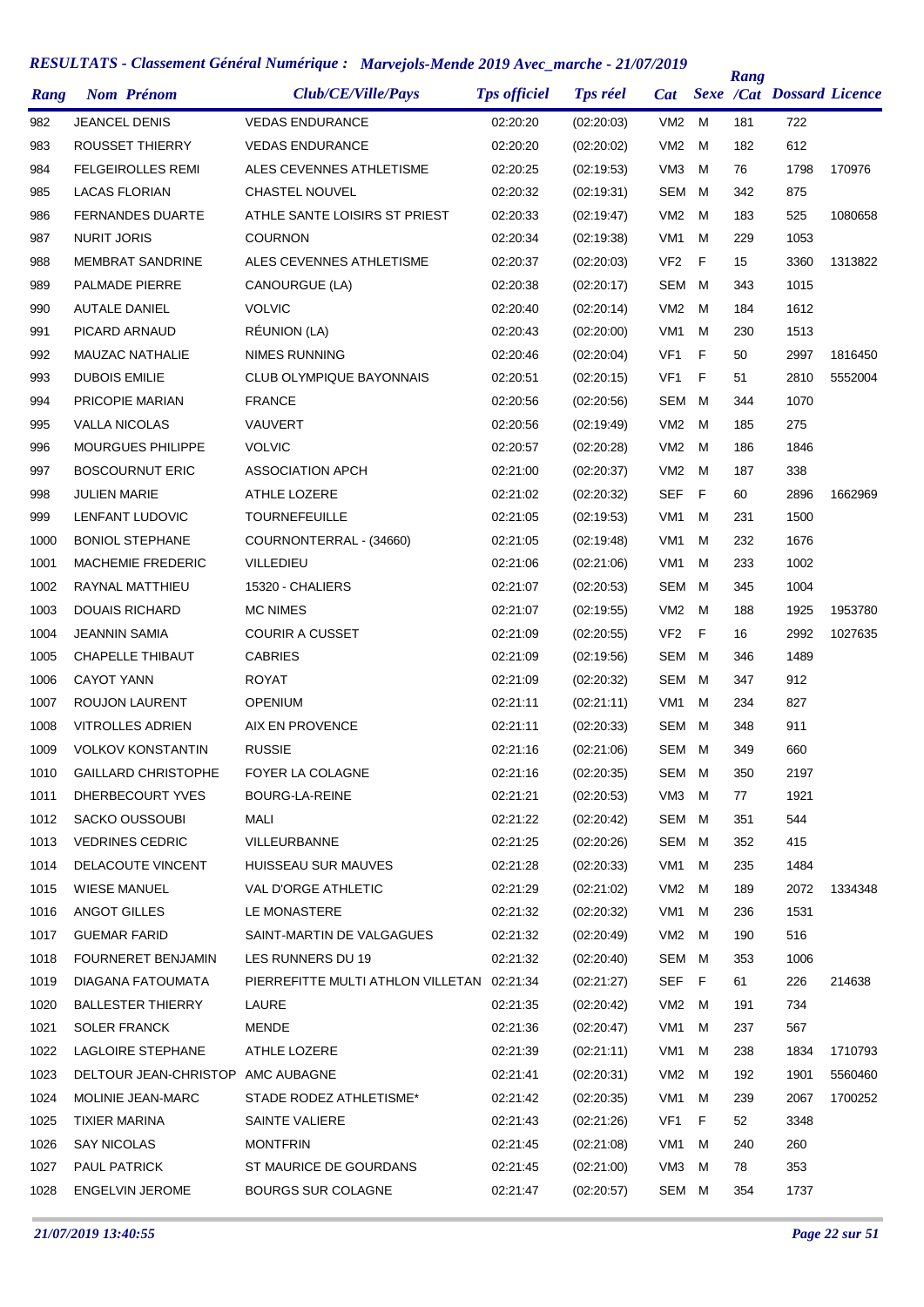| Rang | <b>Nom Prénom</b>                 | Club/CE/Ville/Pays               | <b>Tps officiel</b> | <b>Tps réel</b> | <b>Cat</b>      |    | Rang | <b>Sexe /Cat Dossard Licence</b> |         |
|------|-----------------------------------|----------------------------------|---------------------|-----------------|-----------------|----|------|----------------------------------|---------|
| 1029 | HARDOUIN THOUARD CAR AAEE EPERNON |                                  | 02:21:55            | (02:21:17)      | VF <sub>2</sub> | F  | 17   | 3013                             | 2151236 |
| 1030 | <b>METRA JULES</b>                | <b>CLAPIERS</b>                  | 02:22:01            | (02:21:38)      | JEM             | M  | 22   | 711                              |         |
| 1031 | <b>CHAUDESAYGUES ERIC</b>         | LES BIPEDES DE LA VAUNAGE        | 02:22:03            | (02:21:43)      | VM <sub>2</sub> | м  | 193  | 1554                             |         |
| 1032 | <b>ROUX AMELIE</b>                | LAMBESC                          | 02:22:05            | (02:21:20)      | <b>JEF</b>      | F  | 4    | 2846                             |         |
| 1033 | ROUX CHARLOTTE                    | <b>LAMBESC</b>                   | 02:22:05            | (02:21:20)      | JEF             | F  | 5    | 2847                             |         |
| 1034 | PERRIN ANTONY                     | ORANGE                           | 02:22:06            | (02:20:53)      | VM <sub>1</sub> | м  | 241  | 596                              |         |
| 1035 | <b>SERRES SOPHIE</b>              | ROCHEFORT SPORT ATHLETISME       | 02:22:07            | (02:20:47)      | SEF             | F  | 62   | 3395                             | 2146931 |
| 1036 | DEMAZEAU TOM                      | <b>MAUGUIO</b>                   | 02:22:08            | (02:21:14)      | SEM             | M  | 355  | 1662                             |         |
| 1037 | <b>VINCENTELLI MARTINE</b>        | <b>MANOSQUE</b>                  | 02:22:13            | (02:21:49)      | VF <sub>2</sub> | F  | 18   | 2870                             |         |
| 1038 | <b>ZVEREVA NINA</b>               | <b>RUSSIE</b>                    | 02:22:14            | (02:22:05)      | SEF             | F  | 63   | 2947                             |         |
| 1039 | <b>NOEL GERARD</b>                | LA BALME DE THUY                 | 02:22:15            | (02:21:36)      | VM <sub>2</sub> | M  | 194  | 1475                             |         |
| 1040 | TUÉRY ANDRÉ                       | <b>OLEMPS</b>                    | 02:22:18            | (02:21:10)      | VM <sub>3</sub> | м  | 79   | 1782                             |         |
| 1041 | <b>NURIT CHRISTIAN</b>            | ATHLETIC CLUB SAINT AFFRICAIN    | 02:22:19            | (02:21:58)      | VM <sub>3</sub> | м  | 80   | 842                              | 247508  |
| 1042 | EL HAGE INES                      | <b>ALES</b>                      | 02:22:20            | (02:21:59)      | VF <sub>1</sub> | F  | 53   | 2864                             |         |
| 1043 | <b>CARVALHO GABRIEL</b>           | MONTPELLIER ATHLETIC RUNNING C   | 02:22:20            | (02:21:31)      | SEM             | M  | 356  | 1718                             | 1784666 |
| 1044 | SAINT LEGER CHRISTINE             | <b>ATHLE LOZERE</b>              | 02:22:22            | (02:22:06)      | VF <sub>2</sub> | F  | 19   | 2926                             | 1158768 |
| 1045 | <b>BOUSQUET MARYLINE</b>          | JOGGING NARBONNE MONTPLAISIR     | 02:22:23            | (02:21:13)      | VF <sub>1</sub> | F  | 54   | 2908                             |         |
| 1046 | <b>FERREIRA MARTIN</b>            | <b>AUSSONNE</b>                  | 02:22:26            | (02:20:59)      | VM <sub>1</sub> | м  | 242  | 1634                             |         |
| 1047 | <b>COMBETTE PASCAL</b>            | <b>FRANCE</b>                    | 02:22:28            | (02:21:26)      | VM <sub>2</sub> | м  | 195  | 1066                             |         |
| 1048 | <b>THOMAS FRANCIS</b>             | <b>EXTRAPEDESTRES</b>            | 02:22:34            | (02:21:09)      | VM <sub>3</sub> | м  | 81   | 398                              |         |
| 1049 | <b>FONTENAY ERIC</b>              | <b>EXTRAPEDESTRES</b>            | 02:22:34            | (02:21:09)      | VM <sub>2</sub> | м  | 196  | 387                              |         |
| 1050 | <b>COPPOLA DANIELE</b>            | <b>EACC DOMPIERRE</b>            | 02:22:40            | (02:22:15)      | VF <sub>3</sub> | F  | 3    | 2911                             | 162264  |
| 1051 | CHALAND JÉRÔME                    | BILLÈRE ATHLÉTIC TRIATHLON       | 02:22:42            | (02:22:08)      | VM <sub>1</sub> | м  | 243  | 286                              | B40576C |
| 1052 | <b>COMBEAU SERGE</b>              | BROMONT-LAMOTHE                  | 02:22:46            | (02:22:25)      | VM <sub>2</sub> | м  | 197  | 1550                             |         |
| 1053 | LAGISQUET LAURENCE                | <b>ASEAT</b>                     | 02:22:48            | (02:21:20)      | VF <sub>1</sub> | F  | 55   | 3335                             |         |
| 1054 | THIDET BERTRAND                   | DES COUREURS EN BETON            | 02:22:53            | (02:21:44)      | VM <sub>1</sub> | м  | 244  | 1752                             |         |
| 1055 | DIOUDONNAT CHANTAL                | <b>VELAY ATHLETISME</b>          | 02:22:57            | (02:21:45)      | VF <sub>3</sub> | F  | 4    | 3342                             | 1524256 |
| 1056 | <b>FABRE THIERRY</b>              | SAINT MARTIN DE LA BRASQUE       | 02:22:58            | (02:21:39)      | VM <sub>2</sub> | M  | 198  | 716                              |         |
| 1057 | <b>MEUGNIER PATRICK</b>           | LE MONTCEL                       | 02:22:59            | (02:22:32)      | VM2             | M. | 199  | 1946                             |         |
| 1058 | LAURENS JACQUES                   | <b>LANUEJOLS</b>                 | 02:22:59            | (02:21:37)      | VM <sub>3</sub> | м  | 82   | 758                              |         |
| 1059 | DEGAND YOHAN                      | <b>SAINT CHAMOND</b>             | 02:22:59            | (02:22:05)      | VM <sub>1</sub> | м  | 245  | 2184                             |         |
| 1060 | <b>FOLCHER TOM</b>                | 9417                             | 02:23:03            | (02:21:46)      | SEM             | м  | 357  | 389                              |         |
| 1061 | <b>CHAPEYRON LOUIS</b>            | POM'SY                           | 02:23:04            | (02:23:04)      | VM2             | м  | 200  | 1887                             | 1660566 |
| 1062 | ZHELTIKOVA MARIYA                 | <b>RUSSIE</b>                    | 02:23:04            | (02:22:55)      | VF <sub>1</sub> | F  | 56   | 2945                             |         |
| 1063 | NOUHAUD ALEXANDRE                 | POM'SY                           | 02:23:05            | (02:22:36)      | VM <sub>1</sub> | м  | 246  | 1768                             | 1120662 |
| 1064 | SEGURA STÉPHANE                   | <b>ORANGE</b>                    | 02:23:06            | (02:22:16)      | VM2             | м  | 201  | 603                              |         |
| 1065 | JITNEAC LARISA                    | <b>BOISSY SAINT LEGER</b>        | 02:23:10            | (02:22:53)      | VF1             | F  | 57   | 2881                             |         |
| 1066 | NAPOLITANO CORINNE                | TOP COURIR MARSEILLE             | 02:23:12            | (02:22:52)      | VF <sub>2</sub> | F  | 20   | 3294                             | 47772   |
| 1067 | <b>NURIT NADIA</b>                | <b>NONETTE</b>                   | 02:23:14            | (02:22:19)      | VF <sub>1</sub> | F  | 58   | 3405                             |         |
| 1068 | OLLIVERO BENJAMIN                 | RUNNING CLUB BELLEGARDE          | 02:23:14            | (02:21:56)      | SEM             | м  | 358  | 1757                             |         |
| 1069 | THIROUIN JEAN-FRANCOIS DOURDAN    |                                  | 02:23:16            | (02:22:04)      | VM <sub>2</sub> | м  | 202  | 708                              |         |
| 1070 | ZIETEK JEROME                     | S/L ATHLETIC CLUB SALONAIS       | 02:23:18            | (02:22:12)      | VM <sub>1</sub> | м  | 247  | 340                              | 1477565 |
| 1071 | <b>BERNARD ALAIN</b>              | <b>RONCHIN</b>                   | 02:23:19            | (02:22:45)      | VM <sub>3</sub> | м  | 83   | 775                              |         |
| 1072 | <b>EVESQUE BERNARD</b>            | ALES CEVENNES ATHLETISME         | 02:23:24            | (02:22:49)      | VM3             | м  | 84   | 1813                             | 1363459 |
| 1073 | MEUZARD JEAN-PIERRE               | ASSOCIATION BEAUNE ATHLETISME 21 | 02:23:27            | (02:23:11)      | VM3             | м  | 85   | 586                              | 2025095 |
| 1074 | <b>ASSENS GILBERT</b>             | JOGGING NARBONNE MONTPLAISIR     | 02:23:27            | (02:22:16)      | VM <sub>1</sub> | м  | 248  | 539                              |         |
| 1075 | <b>BODEREAU VINCENT</b>           | <b>MUDAISON</b>                  | 02:23:31            | (02:22:20)      | VM2             | M  | 203  | 2158                             |         |
|      |                                   |                                  |                     |                 |                 |    |      |                                  |         |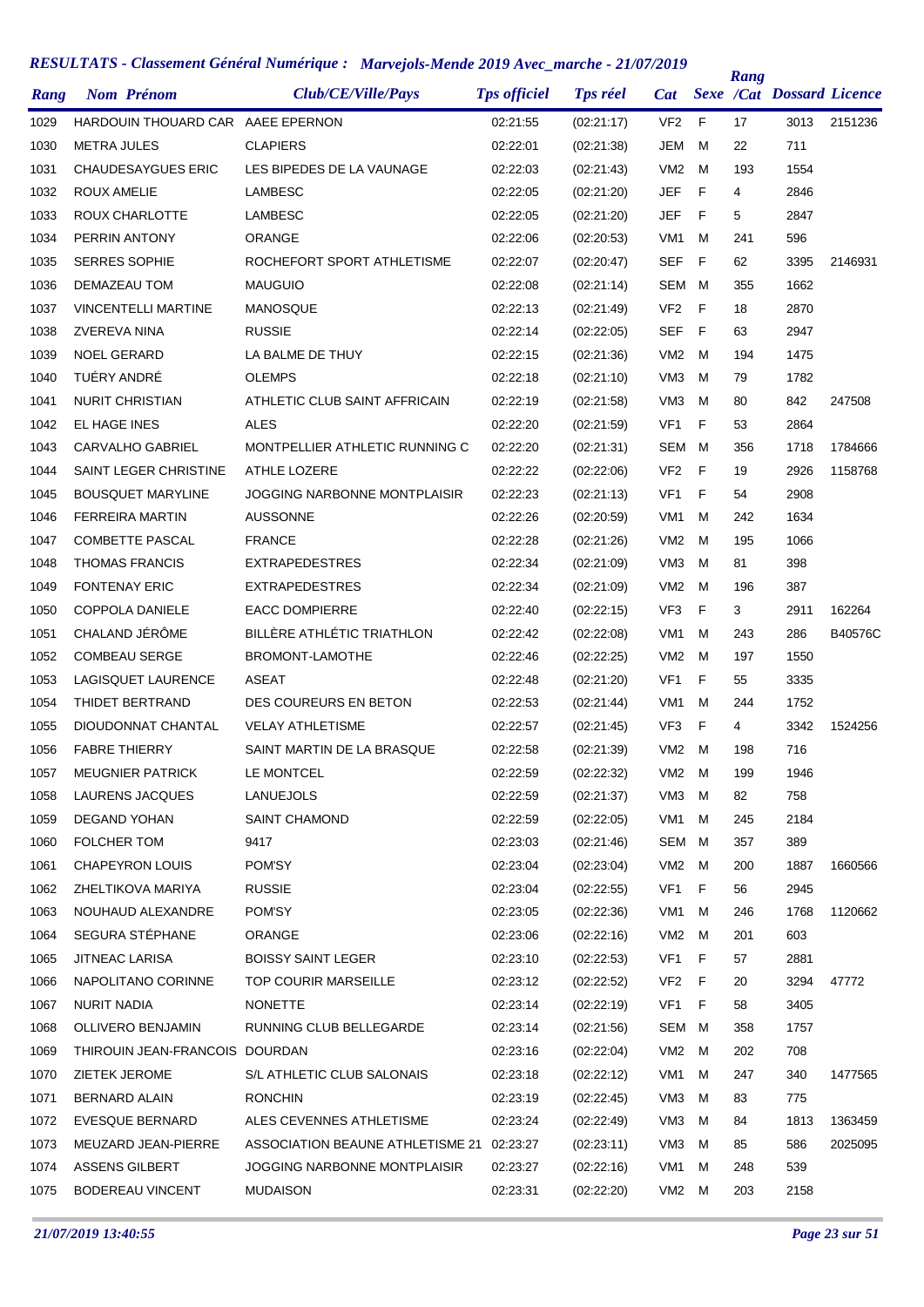| Rang | <b>Nom Prénom</b>           | Club/CE/Ville/Pays            | <b>Tps officiel</b> | <b>Tps réel</b> | <b>Cat</b>      |   | Rang | <b>Sexe /Cat Dossard Licence</b> |         |
|------|-----------------------------|-------------------------------|---------------------|-----------------|-----------------|---|------|----------------------------------|---------|
| 1076 | <b>VACHER YOLENE</b>        | <b>BOISSERON</b>              | 02:23:34            | (02:22:22)      | <b>SEF</b>      | F | 64   | 3449                             |         |
| 1077 | <b>CROIZE LAURENT</b>       | <b>MENDE</b>                  | 02:23:36            | (02:22:30)      | VM <sub>1</sub> | M | 249  | 890                              |         |
| 1078 | <b>COULOMB MATTHIAS</b>     | <b>BANASSAC CANILHAC</b>      | 02:23:42            | (02:22:47)      | <b>JEM</b>      | М | 23   | 1973                             |         |
| 1079 | <b>BERTOLINI JULIEN</b>     | <b>OMEXOM</b>                 | 02:23:44            | (02:23:03)      | <b>SEM</b>      | м | 359  | 2160                             |         |
| 1080 | AUDIGIER STEPHANE           | <b>LEZIGNAN CORBIERES</b>     | 02:23:44            | (02:22:16)      | VM <sub>1</sub> | м | 250  | 1491                             |         |
| 1081 | ROUDIL JEAN MARC            | LE BLEYMARD                   | 02:23:44            | (02:23:44)      | VM <sub>1</sub> | м | 251  | 903                              |         |
| 1082 | <b>TEISSIER DANIEL</b>      | <b>ST BAUZILE</b>             | 02:23:45            | (02:23:44)      | VM <sub>2</sub> | м | 204  | 902                              |         |
| 1083 | RENAUD BENJAMIN             | ST DENIS EN VAL               | 02:23:46            | (02:23:10)      | <b>SEM</b>      | м | 360  | 2008                             |         |
| 1084 | <b>SIMON SAMUEL</b>         | PETIT MARS                    | 02:23:47            | (02:22:34)      | <b>SEM</b>      | м | 361  | 454                              |         |
| 1085 | SOULIER EMMANUELLE          | <b>NIMES</b>                  | 02:23:50            | (02:22:46)      | VF <sub>1</sub> | F | 59   | 2899                             |         |
| 1086 | <b>BOUVIER SHAWN</b>        | <b>SAINT HIPPOLYTE</b>        | 02:23:51            | (02:23:25)      | <b>SEM</b>      | м | 362  | 1040                             |         |
| 1087 | PONTILLE NATHALIE           | <b>ORMA</b>                   | 02:23:55            | (02:23:04)      | VF <sub>1</sub> | F | 60   | 2868                             | 042_989 |
| 1088 | <b>FAVRE THIERRY</b>        | <b>COURIR A VAUVERT</b>       | 02:23:59            | (02:23:29)      | VM <sub>3</sub> | м | 86   | 692                              | 1673007 |
| 1089 | POUZOLLES BRUNO             | LES COUREURS FOUS DE SERIGNAN | 02:23:59            | (02:22:57)      | VM <sub>1</sub> | М | 252  | 1517                             |         |
| 1090 | <b>LIEGEOIS LAURENT</b>     | ARGELIERS                     | 02:24:00            | (02:22:56)      | VM <sub>1</sub> | М | 253  | 1669                             |         |
| 1091 | <b>LABORIE ELODIE</b>       | <b>ROUSSENNAC</b>             | 02:24:02            | (02:22:43)      | <b>SEF</b>      | F | 65   | 3317                             |         |
| 1092 | <b>LABORIE CYRIL</b>        | <b>ROUSSENNAC</b>             | 02:24:03            | (02:22:43)      | <b>SEM</b>      | м | 363  | 1054                             |         |
| 1093 | <b>TEISSIER CLAIRE</b>      | <b>VENDARGUES</b>             | 02:24:04            | (02:22:59)      | VF <sub>2</sub> | F | 21   | 3255                             |         |
| 1094 | <b>MARSEILHAN DENIS</b>     | <b>GONCELIN</b>               | 02:24:09            | (02:23:14)      | VM <sub>2</sub> | M | 205  | 296                              |         |
| 1095 | <b>SALVAN MATHILDE</b>      | <b>CASTRES</b>                | 02:24:11            | (02:23:18)      | <b>SEF</b>      | F | 66   | 3243                             |         |
| 1096 | <b>BOREL VIVIANE</b>        | <b>ACEP</b>                   | 02:24:12            | (02:24:05)      | VF4             | F | 1    | 229                              | 972609  |
| 1097 | ALIBERT BRUNO               | ST CLEMENT DE RIVIERE         | 02:24:12            | (02:23:25)      | VM <sub>3</sub> | м | 87   | 2200                             |         |
| 1098 | <b>VALETTE PASCAL</b>       | <b>PARIS</b>                  | 02:24:16            | (02:23:03)      | <b>SEM</b>      | м | 364  | 359                              |         |
| 1099 | <b>COUGOT GINA</b>          | LAVAUR ATHLETISME             | 02:24:17            | (02:23:14)      | VF1             | F | 61   | 3273                             | 2014740 |
| 1100 | <b>GUZMAN WILLIAM</b>       | KM 42.195 MARSEILLE           | 02:24:22            | (02:23:06)      | VM <sub>2</sub> | м | 206  | 486                              |         |
| 1101 | MOUSSA MAHAMAT SALEH BARJAC |                               | 02:24:25            | (02:23:05)      | SEF             | F | 67   | 2898                             |         |
| 1102 | <b>BOUILLAGUET ALAIN</b>    | <b>KM 19 BRANCEILLES</b>      | 02:24:27            | (02:23:15)      | VM <sub>3</sub> | м | 88   | 565                              | 1175490 |
| 1103 | <b>JALBERT ROLAND</b>       | <b>MORLAAPIEDS COURSE</b>     | 02:24:33            | (02:23:30)      | VM3             | M | 89   | 2088                             |         |
| 1104 | <b>MUNCK TRISTAN</b>        | S/L CGF MULHOUSE              | 02:24:34            | (02:23:45)      | SEM             | M | 365  | 1664                             | 2155298 |
| 1105 | JAFFRE SÉBASTIEN            | <b>MONTRODAT</b>              | 02:24:35            | (02:23:45)      | VM <sub>1</sub> | м | 254  | 2166                             |         |
| 1106 | <b>DUMAS FREDERIC</b>       | LA GRANDE MOTTE               | 02:24:39            | (02:24:13)      | VM1             | М | 255  | 1928                             |         |
| 1107 | <b>VILLETON MICHEL</b>      | ATHLE LOZERE                  | 02:24:42            | (02:24:36)      | VM3             | М | 90   | 136                              | 263786  |
| 1108 | VILLETON JOCELYNE           | ATHLE LOZERE                  | 02:24:43            | (02:24:35)      | VF3             | F | 5    | 225                              | 263785  |
| 1109 | APAIX FRÉDÉRIC              | FR ANSE                       | 02:24:44            | (02:23:37)      | VM <sub>2</sub> | М | 207  | 2056                             |         |
| 1110 | <b>SCHAVITS JEAN-PIERRE</b> | LABLACHERE                    | 02:24:50            | (02:24:16)      | VM3             | м | 91   | 774                              |         |
| 1111 | <b>COUTURIER JEROME</b>     | <b>PARIS</b>                  | 02:24:51            | (02:23:29)      | VM2             | М | 208  | 290                              |         |
| 1112 | MONTANER MARINA             | ATHLE LOZERE                  | 02:24:52            | (02:24:13)      | SEF             | F | 68   | 2874                             | 2089101 |
| 1113 | ROUDIL XAVIER               | ATHLE LOZERE                  | 02:24:53            | (02:24:22)      | VM1             | М | 256  | 551                              | 1946712 |
| 1114 | <b>JOLY PHILIPPE</b>        | <b>PARIS</b>                  | 02:24:56            | (02:24:44)      | VM <sub>2</sub> | м | 209  | 1589                             |         |
| 1115 | <b>CHEKIR CAMILLE</b>       | <b>MONTPELLIER</b>            | 02:24:56            | (02:24:03)      | SEF             | F | 69   | 3400                             |         |
| 1116 | <b>HEIJMANS PAUL</b>        | <b>VERSAILLES</b>             | 02:24:57            | (02:24:05)      | SEM             | м | 366  | 1871                             |         |
| 1117 | <b>CASTAN CHRISTOPHE</b>    | <b>KB RUNNING</b>             | 02:24:58            | (02:23:57)      | VM1             | М | 257  | 2131                             | 1728433 |
| 1118 | <b>SCALISI QUENTIN</b>      | <b>LUYNES</b>                 | 02:25:01            | (02:24:04)      | SEM             | М | 367  | 727                              |         |
| 1119 | <b>GRENIER KILIANE</b>      | CAP AUBORDOISE                | 02:25:01            | (02:24:04)      | SEF             | F | 70   | 2955                             |         |
| 1120 | PRAT JORDI                  | <b>ESPAGNE</b>                | 02:25:03            | (02:23:41)      | VM <sub>2</sub> | м | 210  | 1503                             |         |
| 1121 | <b>MISON NATHALIE</b>       | <b>COURIR A BEAUCAIRE</b>     | 02:25:03            | (02:24:16)      | VF <sub>2</sub> | F | 22   | 2998                             | 1640082 |
| 1122 | <b>TRON FANNY</b>           | <b>NOVES</b>                  | 02:25:04            | (02:24:25)      | SEF F           |   | 71   | 2826                             |         |
|      |                             |                               |                     |                 |                 |   |      |                                  |         |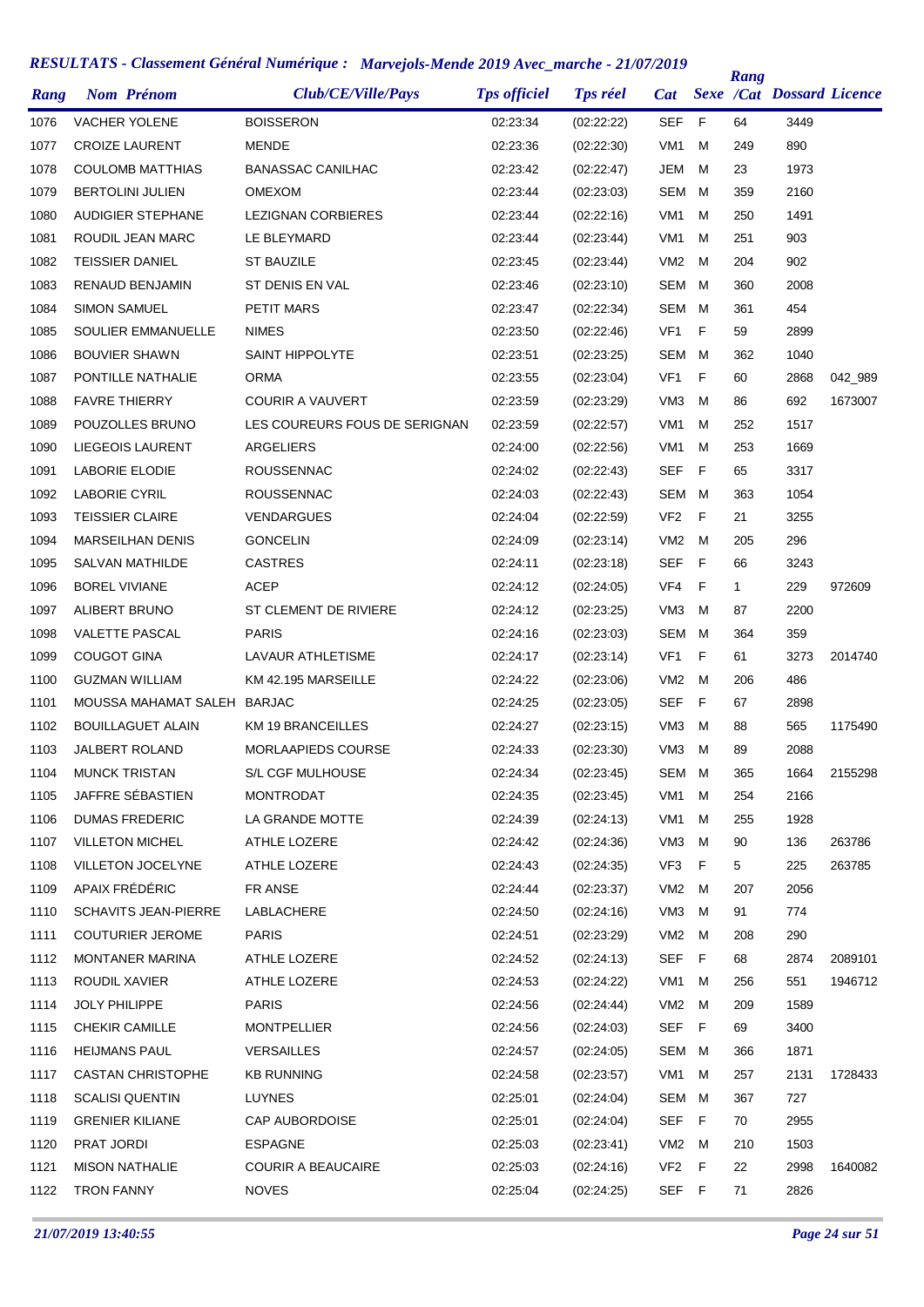| Rang | <b>Nom Prénom</b>            | Club/CE/Ville/Pays              | <b>Tps officiel</b> | <b>Tps réel</b> | Cat             |             | Rang | <b>Sexe /Cat Dossard Licence</b> |         |
|------|------------------------------|---------------------------------|---------------------|-----------------|-----------------|-------------|------|----------------------------------|---------|
| 1123 | <b>COMBES ELISA</b>          | S/L SCO ANGERS                  | 02:25:12            | (02:24:53)      | <b>SEF</b>      | F           | 72   | 3029                             | 1389250 |
| 1124 | <b>VEDEL MATTHIEU</b>        | S/L CGF MULHOUSE                | 02:25:15            | (02:24:26)      | <b>SEM</b>      | м           | 368  | 1665                             | 2155299 |
| 1125 | LECOURTOIS JONATHAN          | ATHLE LOZERE                    | 02:25:15            | (02:24:04)      | SEM             | м           | 369  | 2013                             | 176303  |
| 1126 | LAVAUR SANDRINE              | <b>FOULÉES SEVERAGUAISES</b>    | 02:25:18            | (02:25:18)      | VF <sub>1</sub> | F           | 62   | 3339                             |         |
| 1127 | <b>BARATEAU PATRICK</b>      | HERBAULT                        | 02:25:22            | (02:24:09)      | VM <sub>2</sub> | м           | 211  | 1547                             |         |
| 1128 | <b>LASCOLS FABRICE</b>       | <b>ESTABLES</b>                 | 02:25:25            | (02:24:57)      | VM <sub>3</sub> | м           | 92   | 881                              |         |
| 1129 | DIMITROFF CÉLINE             | <b>ATHLE LOZERE</b>             | 02:25:27            | (02:24:49)      | VF <sub>1</sub> | F           | 63   | 2927                             | 2084854 |
| 1130 | <b>FLAK GERALD</b>           | <b>MOUVAUX</b>                  | 02:25:28            | (02:25:10)      | VM1             | м           | 258  | 1690                             |         |
| 1131 | <b>BILLARD JEAN-BAPTISTE</b> | <b>MENDE</b>                    | 02:25:29            | (02:24:53)      | <b>SEM</b>      | м           | 370  | 442                              |         |
| 1132 | <b>FOURNIER ALEXANDRE</b>    | SPORT NATURE HAUTE NATURE       | 02:25:30            | (02:24:52)      | SEM             | M           | 371  | 1755                             |         |
| 1133 | <b>BAGUET DOMINIQUE</b>      | <b>VEDAS ENDURANCE</b>          | 02:25:31            | (02:25:12)      | VM <sub>2</sub> | м           | 212  | 719                              |         |
| 1134 | CHALDOREILLE BENOIT          | <b>PARIS</b>                    | 02:25:33            | (02:25:07)      | SEM             | M           | 372  | 395                              |         |
| 1135 | <b>SAINT AUBIN JER</b>       | LES COUREURS FOUS DE SERIGNAN   | 02:25:35            | (02:24:21)      | VM <sub>1</sub> | м           | 259  | 2111                             |         |
| 1136 | <b>TICHIT DOMINIQUE</b>      | AC LACAUNE                      | 02:25:36            | (02:25:12)      | VF <sub>1</sub> | F           | 64   | 3247                             | 1765053 |
| 1137 | DEVAUX ANTHONY               | SPORT NAT PAYS ST-FLOUR         | 02:25:38            | (02:24:34)      | SEM             | м           | 373  | 2107                             | 1946333 |
| 1138 | <b>MENAGER CHRISTOPHE</b>    | <b>APCH BRIVE</b>               | 02:25:39            | (02:25:19)      | VM <sub>2</sub> | м           | 213  | 356                              |         |
| 1139 | <b>LAUVERGNE VINCENT</b>     | <b>CA LANGOGNE</b>              | 02:25:41            | (02:24:49)      | VM <sub>1</sub> | м           | 260  | 1916                             | 1000373 |
| 1140 | CHAMINADE GUILLAUME          | <b>PARIS</b>                    | 02:25:41            | (02:24:16)      | VM <sub>2</sub> | м           | 214  | 277                              |         |
| 1141 | DE VERDILHAC CHARLES-        | <b>LYON</b>                     | 02:25:48            | (02:25:02)      | SEM             | м           | 374  | 773                              |         |
| 1142 | <b>MARCHIER DAVID</b>        | <b>ACN ANDUZE</b>               | 02:25:51            | (02:24:29)      | VM <sub>1</sub> | м           | 261  | 2069                             | 2092800 |
| 1143 | <b>MOLLARD PATRICK</b>       | ALLEVARD LES BAINS              | 02:25:51            | (02:24:55)      | VM <sub>3</sub> | м           | 93   | 644                              |         |
| 1144 | <b>KLUZEK FELIX</b>          | OMNISPORT HYEROIS ATHLETISME    | 02:25:51            | (02:25:11)      | VM4             | м           | 10   | 691                              | 1220771 |
| 1145 | <b>BONHOURE MARGAUX</b>      | <b>SAINT FLOUR</b>              | 02:25:53            | (02:25:12)      | <b>SEF</b>      | F           | 73   | 3321                             |         |
| 1146 | <b>BORTHOT LAURA</b>         | <b>TEAM CELR</b>                | 02:25:55            | (02:24:24)      | SEF             | F           | 74   | 3391                             |         |
| 1147 | <b>TROSSEVIN MAGALIE</b>     | LA CANOURGUE                    | 02:25:56            | (02:25:38)      | SEF             | F           | 75   | 2912                             |         |
| 1148 | <b>GARNAUD SYLVAIN</b>       | SABRAN                          | 02:25:58            | (02:24:53)      | VM <sub>3</sub> | м           | 94   | 1507                             |         |
| 1149 | <b>FANJAUD JEAN-LOUIS</b>    | <b>SERIGNAN</b>                 | 02:25:58            | (02:24:51)      | VM <sub>3</sub> | м           | 95   | 1563                             |         |
| 1150 | <b>SEVILLA LIONEL</b>        | <b>CLUB OLYMPIQUE BAYONNAIS</b> | 02:26:06            | (02:25:29)      | VM1             | м           | 262  | 621                              | 5555564 |
| 1151 | <b>BROUILLET FRÉDÉRIC</b>    | MILLAU                          | 02:26:07            | (02:24:52)      | VM <sub>1</sub> | M           | 263  | 1721                             |         |
| 1152 | <b>LAHILLE LAURENT</b>       | <b>GARGAS</b>                   | 02:26:10            | (02:24:51)      | VM <sub>1</sub> | м           | 264  | 1627                             |         |
| 1153 | <b>BEZEL CHLOE</b>           | <b>BUZZ TEAM</b>                | 02:26:12            | (02:25:37)      | VF1             | F           | 65   | 3203                             |         |
| 1154 | ROUSSET GAEL                 | <b>BILLOM</b>                   | 02:26:12            | (02:24:43)      | SEM             | м           | 375  | 870                              |         |
| 1155 | PALENI EVELINE               | <b>AILLONCOURTTOUJOURS</b>      | 02:26:15            | (02:25:52)      | VF3             | F           | 6    | 2920                             |         |
| 1156 | LEBEL NICOLAS                | CRANVES-SALES                   | 02:26:15            | (02:25:28)      | SEM             | м           | 376  | 792                              |         |
| 1157 | ATO OLIVIER                  | <b>KB RUNNING</b>               | 02:26:18            | (02:24:50)      | SEM             | M           | 377  | 1940                             |         |
| 1158 | DIAB KARAMBA                 | <b>GUINÉE</b>                   | 02:26:18            | (02:25:38)      | JEM             | м           | 24   | 750                              |         |
| 1159 | ROUFFINEAU JEAN              | <b>ASLONNES</b>                 | 02:26:25            | (02:25:41)      | VM3             | м           | 96   | 497                              |         |
| 1160 | <b>BIAGGINI GILLES</b>       | <b>NIMES</b>                    | 02:26:29            | (02:24:59)      | VM <sub>2</sub> | м           | 215  | 835                              |         |
| 1161 | NICLOT ALAIN                 | LES GAZELLES À VOS TROUSSES     | 02:26:33            | (02:25:17)      | VM4             | м           | 11   | 1734                             |         |
| 1162 | HALBARDIER KARINE            | <b>BOURGES</b>                  | 02:26:33            | (02:25:24)      | VF1             | F           | 66   | 3200                             |         |
| 1163 | PARIAT JEAN-FRANCOIS         | UA CHAROLAIS BRIONNAIS          | 02:26:35            | (02:26:22)      | VM <sub>3</sub> | м           | 97   | 474                              | 646731  |
| 1164 | <b>RANC FRANÇOIS</b>         | <b>BADAROUX</b>                 | 02:26:36            | (02:26:07)      | VM <sub>2</sub> | м           | 216  | 513                              |         |
| 1165 | VIEILLEDENT CAROLINE         | PAMPELONNE                      | 02:26:37            | (02:25:51)      | SEF             | - F         | 76   | 3270                             |         |
| 1166 | RANC CANDICE                 | <b>BADAROUX</b>                 | 02:26:37            | (02:26:09)      | SEF             | $\mathsf F$ | 77   | 2900                             |         |
| 1167 | <b>DIETRICH GAUTIER</b>      | <b>MONTPELLIER</b>              | 02:26:37            | (02:26:37)      | SEM             | M           | 378  | 433                              |         |
| 1168 | <b>COUERON DIDIER</b>        | COUCOUÉ / LOIRE                 | 02:26:38            | (02:26:09)      | VM <sub>2</sub> | м           | 217  | 908                              |         |
| 1169 | <b>STEIN MAXIME</b>          | VALERGUES                       | 02:26:41            | (02:26:41)      | SEM M           |             | 379  | 2193                             |         |
|      |                              |                                 |                     |                 |                 |             |      |                                  |         |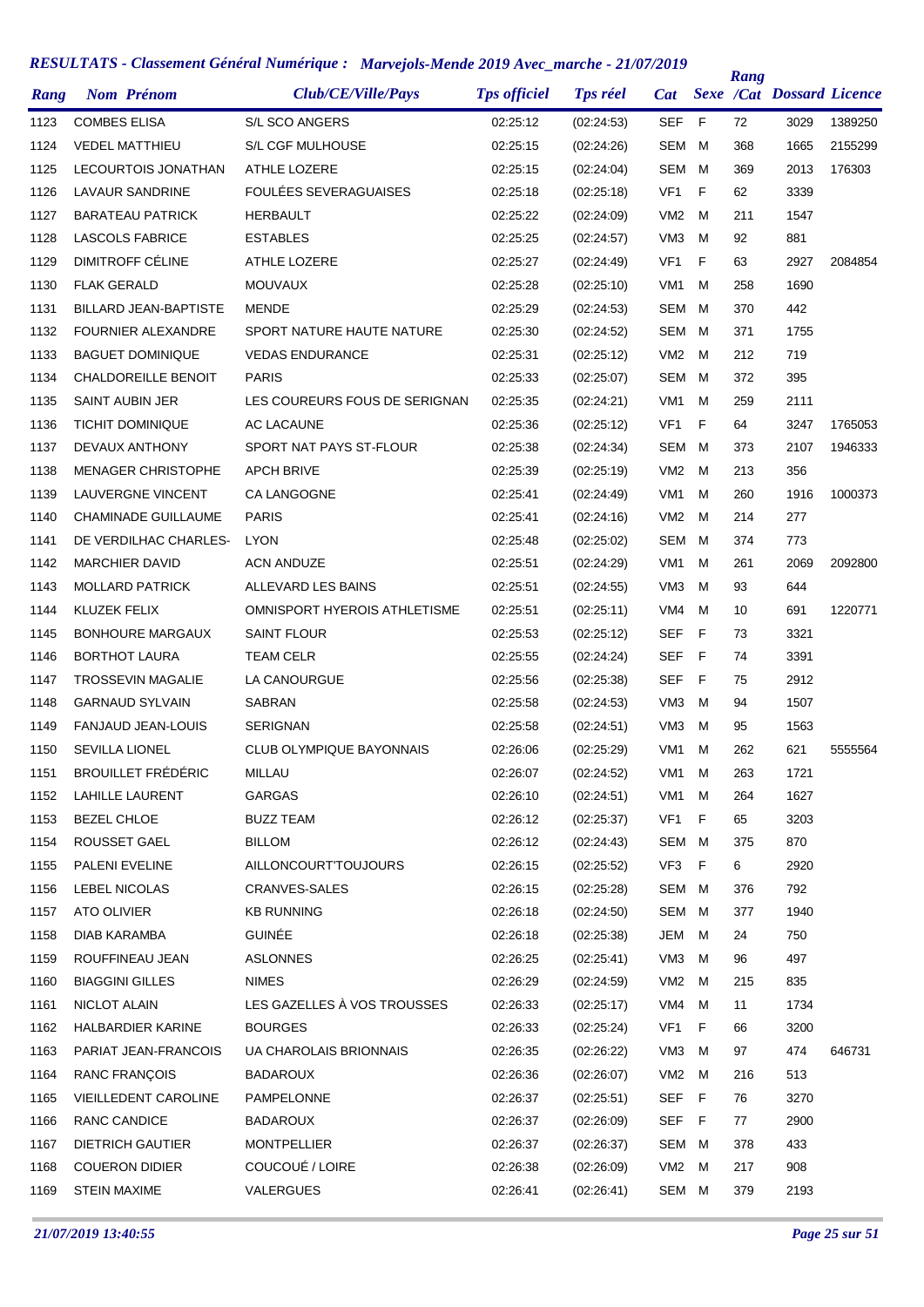| Rang | <b>Nom Prénom</b>                    | Club/CE/Ville/Pays             | <b>Tps officiel</b> | <b>Tps réel</b> | Cat             |   | Rang           | <b>Sexe /Cat Dossard Licence</b> |         |
|------|--------------------------------------|--------------------------------|---------------------|-----------------|-----------------|---|----------------|----------------------------------|---------|
| 1170 | <b>MEUNIER FLORENT</b>               | <b>MONTPELLIER</b>             | 02:26:42            | (02:25:56)      | SEM M           |   | 380            | 2140                             |         |
| 1171 | <b>BAISSET MATHIEU</b>               | VALERGUES                      | 02:26:44            | (02:25:53)      | <b>SEM</b>      | M | 381            | 1000                             |         |
| 1172 | <b>VLAD NICOLETA</b>                 | POM'SY                         | 02:26:46            | (02:26:15)      | VF <sub>1</sub> | F | 67             | 3378                             | 1968838 |
| 1173 | <b>GAMEL ALYNE</b>                   | ATHLE TARN PASSION             | 02:26:47            | (02:26:02)      | VF3             | F | $\overline{7}$ | 3362                             | 300027  |
| 1174 | <b>ANDRE VINCENT</b>                 | <b>MONTPELLIER</b>             | 02:26:48            | (02:26:13)      | <b>SEM</b>      | M | 382            | 861                              |         |
| 1175 | PROUHEZE PIERRE OLIVIE AUMONT AUBRAC |                                | 02:26:50            | (02:25:51)      | VM <sub>1</sub> | м | 265            | 1710                             |         |
| 1176 | QUINTEIRO PATRICE                    | ATHLETIC CLUB SAINT AFFRICAIN  | 02:26:53            | (02:26:53)      | VM <sub>1</sub> | M | 266            | 1013                             | 1669019 |
| 1177 | SOULARD CHRISTINE                    | CHATILLON                      | 02:26:55            | (02:25:59)      | VF <sub>2</sub> | F | 23             | 3204                             |         |
| 1178 | <b>STREJAR CHRISTIAN</b>             | <b>ATHLE LOZERE</b>            | 02:26:55            | (02:26:12)      | SEM             | M | 383            | 2014                             | 1731624 |
| 1179 | <b>BERGER FREDERIC</b>               | JOGGING CLUB SEYSSOIS          | 02:26:56            | (02:25:38)      | VM <sub>1</sub> | M | 267            | 1525                             |         |
| 1180 | CHAUDESAYGUES HUGO                   | LES BIPEDES DE LA VAUNAGE      | 02:26:57            | (02:26:31)      | <b>SEM</b>      | M | 384            | 1957                             |         |
| 1181 | <b>NOEL ELODIE</b>                   | COURIR À JUVIGNAC LES SONNEURS | 02:26:58            | (02:25:42)      | VF <sub>1</sub> | F | 68             | 3238                             |         |
| 1182 | ZAMBRANO OLIVER                      | <b>MENDE</b>                   | 02:27:03            | (02:25:31)      | VM1             | M | 268            | 866                              |         |
| 1183 | <b>VILLEFRANQUE LAURENT</b>          | <b>ORANGE</b>                  | 02:27:09            | (02:26:05)      | VM <sub>2</sub> | M | 218            | 1852                             |         |
| 1184 | <b>OLLIVIER-LAMARQUE FABI</b>        | <b>USM MONTARGIS</b>           | 02:27:09            | (02:25:40)      | VF <sub>2</sub> | F | 24             | 3251                             | 1185052 |
| 1185 | <b>BARRET YVON</b>                   | <b>APCH BRIVE</b>              | 02:27:09            | (02:26:45)      | VM <sub>3</sub> | M | 98             | 357                              |         |
| 1186 | OLLIVIER-LAMARQUE JEA                | <b>DENIV</b>                   | 02:27:09            | (02:25:40)      | VM <sub>3</sub> | M | 99             | 1622                             | 1185086 |
| 1187 | OLLIVIER-LAMARQUE ALIZ               | LE CHESNAY                     | 02:27:09            | (02:25:40)      | <b>SEF</b>      | F | 78             | 3250                             |         |
| 1188 | <b>ROME VINCENT</b>                  | <b>GAZELLE</b>                 | 02:27:11            | (02:26:37)      | VM <sub>1</sub> | м | 269            | 2081                             |         |
| 1189 | DE MICHEAUX GEORGES                  | ST JULIEN ST ALBAN             | 02:27:14            | (02:25:44)      | VM <sub>2</sub> | M | 219            | 1788                             |         |
| 1190 | <b>MOURIC FABIAN</b>                 | <b>VESOUL</b>                  | 02:27:14            | (02:26:04)      | VM <sub>1</sub> | M | 270            | 2119                             |         |
| 1191 | <b>JACQUEMART THIERRY</b>            | <b>BOISSET</b>                 | 02:27:14            | (02:26:07)      | VM <sub>2</sub> | M | 220            | 1033                             |         |
| 1192 | CORNET FRANÇOISE                     | <b>VESOUL</b>                  | 02:27:14            | (02:26:05)      | VF1             | F | 69             | 3398                             |         |
| 1193 | ATGER TRISTAN                        | <b>ALTIER</b>                  | 02:27:15            | (02:26:20)      | JEM             | M | 25             | 1971                             |         |
| 1194 | <b>BACELAR ALEXIS</b>                | <b>LYON</b>                    | 02:27:16            | (02:26:25)      | VM <sub>2</sub> | M | 221            | 550                              |         |
| 1195 | <b>MARTINEZ PASCAL</b>               | <b>NIMES</b>                   | 02:27:18            | (02:26:08)      | VM <sub>2</sub> | M | 222            | 2118                             |         |
| 1196 | LOISEL CLAUDINE                      | ATHLE TARN PASSION             | 02:27:18            | (02:26:34)      | VF3             | F | 8              | 2951                             | 112824  |
| 1197 | <b>GELY JEAN-MICHEL</b>              | US METRO TRANSPORT             | 02:27:19            | (02:26:34)      | VM2             | M | 223            | 2018                             | 473359  |
| 1198 | <b>CABRIT MARC</b>                   | <b>AC PAMIERS</b>              | 02:27:19            | (02:26:21)      | VM3             | M | 100            | 1939                             |         |
| 1199 | <b>BONNEFOY PIERRE</b>               | LOZERE SPORT NATURE            | 02:27:20            | (02:26:47)      | VM1             | M | 271            | 872                              |         |
| 1200 | LANGARD YVES                         | <b>JDM BURES</b>               | 02:27:20            | (02:26:33)      | VM <sub>2</sub> | M | 224            | 2136                             |         |
| 1201 | GENTES JEAN-FRANÇOIS                 | LE PUY EN VELAY                | 02:27:25            | (02:27:04)      | VM4             | M | 12             | 1816                             |         |
| 1202 | <b>GUYOT EUGÉNIE</b>                 | <b>BLANZAC</b>                 | 02:27:26            | (02:26:59)      | SEF F           |   | 79             | 3006                             |         |
| 1203 | <b>RICHARD GILLES</b>                | <b>SLC MARTIGUES</b>           | 02:27:31            | (02:27:31)      | VM3             | M | 101            | 470                              |         |
| 1204 | PEZET DIDIER                         | <b>SALLANCHES</b>              | 02:27:35            | (02:26:36)      | VM <sub>2</sub> | M | 225            | 717                              |         |
| 1205 | AUVINET LUDOVIC                      | ES SEGRE HAUT ANJOU            | 02:27:35            | (02:26:37)      | VM1             | M | 272            | 1464                             | 1006900 |
| 1206 | PAOLUCCI PATRICK                     | <b>LYON</b>                    | 02:27:37            | (02:27:06)      | VM <sub>2</sub> | M | 226            | 1795                             |         |
| 1207 | <b>IMBERT JEAN-MARIE</b>             | <b>LES BONDONS</b>             | 02:27:41            | (02:27:06)      | VM <sub>3</sub> | M | 102            | 729                              |         |
| 1208 | <b>MOLINE MICHEL</b>                 | <b>TOULOULIS</b>               | 02:27:44            | (02:26:30)      | VM <sub>2</sub> | M | 227            | 2011                             |         |
| 1209 | VAUSSELIN LAURENCE                   | <b>ROBION</b>                  | 02:27:47            | (02:26:23)      | SEF             | F | 80             | 3257                             |         |
| 1210 | <b>OUAKNIN ERIC</b>                  | <b>PARIS</b>                   | 02:27:47            | (02:26:25)      | VM2             | M | 228            | 252                              |         |
| 1211 | <b>ITIER CÉLINE</b>                  | AA ALLAUDIENNE                 | 02:27:50            | (02:27:04)      | VF1             | F | 70             | 3326                             | 1755990 |
| 1212 | <b>CONAN ARMAND</b>                  | <b>CHAMPIGNY SUR MARNE</b>     | 02:27:52            | (02:26:59)      | SEM             | M | 385            | 957                              |         |
| 1213 | JULIEN ANDRÉ                         | SAINT AFFRIQUE LES MONTAGNES   | 02:27:57            | (02:27:39)      | VM <sub>3</sub> | м | 103            | 791                              |         |
| 1214 | SOULIER GÉRARD                       | CLERMONT-FERRAND               | 02:28:02            | (02:28:02)      | VM4             | M | 13             | 2026                             |         |
| 1215 | <b>ATGER LYDIE</b>                   | <b>ALTIER</b>                  | 02:28:04            | (02:27:10)      | <b>SEF</b>      | F | 81             | 3356                             |         |
| 1216 | MACÉ LIONEL                          | ROSNY SOUS BOIS                | 02:28:07            | (02:27:02)      | VM3             | M | 104            | 1818                             |         |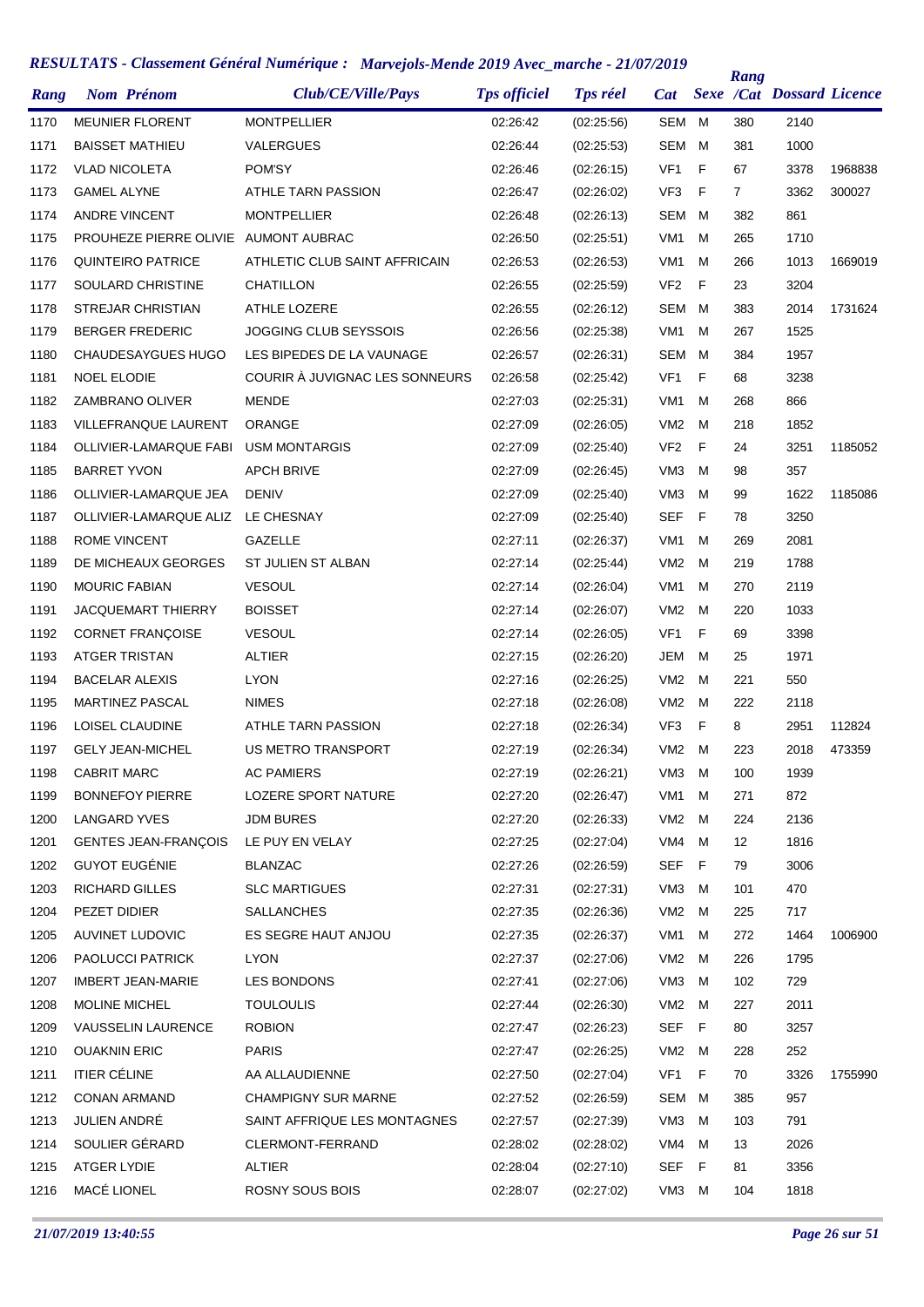| Rang | <b>Nom Prénom</b>            | Club/CE/Ville/Pays                  | <b>Tps officiel</b> | <b>Tps réel</b> | <b>Cat</b>      |   | Rang | <b>Sexe /Cat Dossard Licence</b> |         |
|------|------------------------------|-------------------------------------|---------------------|-----------------|-----------------|---|------|----------------------------------|---------|
| 1217 | DAOUD MALIKA                 | S/L USA AUBENAS                     | 02:28:09            | (02:28:08)      | VF <sub>3</sub> | F | 9    | 2988                             | 1190301 |
| 1218 | <b>GUIHENEUF FABRICDE</b>    | <b>MANOSQUE</b>                     | 02:28:09            | (02:27:27)      | VM <sub>2</sub> | м | 229  | 1536                             |         |
| 1219 | <b>BARTHE RÉMI</b>           | <b>NIMES</b>                        | 02:28:11            | (02:26:37)      | <b>SEM</b>      | м | 386  | 630                              |         |
| 1220 | ROUSSET BERNARD              | <b>MARVEJOLS</b>                    | 02:28:11            | (02:28:11)      | VM <sub>3</sub> | м | 105  | 1017                             |         |
| 1221 | DELEPLANCQUE ISABELLE        | DOMPIERRE SUR MER                   | 02:28:12            | (02:27:38)      | VF <sub>2</sub> | F | 25   | 2891                             |         |
| 1222 | <b>CATARSI BRUNO</b>         | <b>MARSEILLE</b>                    | 02:28:12            | (02:26:54)      | <b>SEM</b>      | м | 387  | 1764                             |         |
| 1223 | <b>BORY CHRISTOPHE</b>       | <b>FRAISSES</b>                     | 02:28:14            | (02:27:47)      | VM <sub>2</sub> | м | 230  | 573                              |         |
| 1224 | SARRAIRE FLORIAN             | <b>CAP AUBORDOISE</b>               | 02:28:18            | (02:27:18)      | <b>SEM</b>      | м | 388  | 667                              |         |
| 1225 | <b>MASCLEF SERGE</b>         | ALES CEVENNES ATHLETISME            | 02:28:24            | (02:27:50)      | VM <sub>1</sub> | м | 273  | 873                              | 1201766 |
| 1226 | <b>JEAN AURORE</b>           | <b>ASSOCIATION APCH</b>             | 02:28:26            | (02:28:00)      | <b>SEF</b>      | F | 82   | 2837                             |         |
| 1227 | <b>MEULET YANN</b>           | AGEN                                | 02:28:27            | (02:27:48)      | SEM             | м | 389  | 1696                             |         |
| 1228 | PEREIRA CANDIDO              | <b>USM MONTARGIS</b>                | 02:28:28            | (02:27:46)      | VM <sub>3</sub> | м | 106  | 376                              | 301530  |
| 1229 | <b>VILLAMIZAR PAOLA</b>      | <b>COLOMBIE</b>                     | 02:28:34            | (02:27:43)      | <b>SEF</b>      | F | 83   | 3021                             |         |
| 1230 | <b>MARIN IRENE</b>           | <b>PEROLS</b>                       | 02:28:41            | (02:27:40)      | VF <sub>2</sub> | F | 26   | 2842                             |         |
| 1231 | <b>LANDRY VALERIE</b>        | <b>MOULINS</b>                      | 02:28:41            | (02:27:53)      | VF1             | F | 71   | 3232                             |         |
| 1232 | <b>JIMENEZ CAROLINE</b>      | <b>CLERMONT SPORT ENDURANCE</b>     | 02:28:43            | (02:27:31)      | VF <sub>2</sub> | F | 27   | 3268                             | 1929885 |
| 1233 | <b>GINESTE JEAN PAUL</b>     | NIMES MARATHON                      | 02:28:44            | (02:27:44)      | VM4             | м | 14   | 1998                             | 513268  |
| 1234 | <b>CORNUEJOLS GILLES</b>     | <b>VIRIAT MARATHON</b>              | 02:28:46            | (02:28:03)      | VM <sub>2</sub> | м | 231  | 715                              |         |
| 1235 | PITSCHON SOPHIE              | <b>COULOMMIERS BRIE ATHLETISME</b>  | 02:28:46            | (02:28:04)      | VF1             | F | 72   | 2821                             | 1770495 |
| 1236 | LUCHAIRE PHILIPPE            | <b>LUNAS</b>                        | 02:28:50            | (02:28:19)      | VM <sub>2</sub> | м | 232  | 2050                             |         |
| 1237 | LAVOISIER ANDRE              | CA PONTCHARRA LA ROCHETTE GRES      | 02:28:50            | (02:28:36)      | VM4             | м | 15   | 1570                             | 242341  |
| 1238 | <b>BOURGOIN ALEX</b>         | <b>TREILLIERES</b>                  | 02:28:51            | (02:28:37)      | VM1             | м | 274  | 407                              |         |
| 1239 | <b>RUIZ CHRISTOPHE</b>       | SAUVIAN                             | 02:28:52            | (02:28:13)      | VM <sub>3</sub> | м | 107  | 821                              |         |
| 1240 | <b>CONTE DIDIER</b>          | SAINT CLAIR DU RHONE                | 02:28:52            | (02:28:22)      | VM <sub>2</sub> | м | 233  | 422                              |         |
| 1241 | SASSO LUDO                   | <b>RODEZ</b>                        | 02:28:56            | (02:27:36)      | SEM             | м | 390  | 1872                             |         |
| 1242 | BÉNÉZECH YANNICK             | LES COUREURS FOUS DE SERIGNAN       | 02:28:58            | (02:27:44)      | VM <sub>2</sub> | м | 234  | 1522                             |         |
| 1243 | <b>CASTEX FRANCINE</b>       | <b>JOGGING NARBONNE MONTPLAISIR</b> | 02:28:58            | (02:27:48)      | VF4             | F | 2    | 2906                             |         |
| 1244 | <b>COUTOU ANDRE</b>          | SEBAZAC-CONCOURES                   | 02:28:59            | (02:28:48)      | VM4             | м | 16   | 798                              |         |
| 1245 | JAFFUEL CHRISTIAN            | MENDE                               | 02:29:01            | (02:27:48)      | VM <sub>2</sub> | M | 235  | 898                              |         |
| 1246 | <b>DUMOND KARINE</b>         | PAU                                 | 02:29:03            | (02:28:29)      | VF1             | F | 73   | 2820                             |         |
| 1247 | HAUDEBERT JEAN-PHILIPP       | <b>TOULOUSE</b>                     | 02:29:04            | (02:27:45)      | VM1             | м | 275  | 1821                             |         |
| 1248 | <b>DELPY SANDRINE</b>        | NEUVEGLISE SUR TRUYERE              | 02:29:09            | (02:27:46)      | VF1             | F | 74   | 3229                             |         |
| 1249 | <b>BERGER CHRISTELLE</b>     | JOGGING CLUB SEYSSOIS               | 02:29:10            | (02:27:51)      | VF1             | F | 75   | 3223                             |         |
| 1250 | RAMBAUT QUENTIN              | LIVINHAC LE HAUT                    | 02:29:10            | (02:27:53)      | SEM             | м | 391  | 2185                             |         |
| 1251 | RODRIGUEZ CHRISINE           | LES FOULEES SEVERAGAISES            | 02:29:15            | (02:28:23)      | VF1             | F | 76   | 3244                             |         |
| 1252 | <b>BOUCHIC PAUL</b>          | LES FOULEES SEVERAGAISES            | 02:29:15            | (02:28:23)      | VM3             | м | 108  | 1902                             |         |
| 1253 | MONTEIL ROBERT               | EXTRAPEDESTRES CAHORS               | 02:29:17            | (02:28:17)      | VM <sub>3</sub> | м | 109  | 1575                             |         |
| 1254 | <b>LEGAT MARCEL</b>          | ST MO RUNNING CLUB                  | 02:29:18            | (02:28:34)      | VM4             | м | 17   | 518                              |         |
| 1255 | DOURS CLAUDE                 | <b>BOURG LES VALENCE</b>            | 02:29:28            | (02:28:11)      | VM <sub>2</sub> | м | 236  | 1559                             |         |
| 1256 | MOLLARD CLAUDE               | ATSCAF DES SAVOIE                   | 02:29:29            | (02:28:23)      | VM <sub>2</sub> | м | 237  | 496                              |         |
| 1257 | <b>VUILLEQUEZ MURIEL</b>     | <b>COURIR CLUB AIGUES MORTES</b>    | 02:29:33            | (02:29:02)      | VF3             | F | 10   | 2838                             |         |
| 1258 | <b>ROJON THIERRY</b>         | BEAUJOLAIS RUNNERS TEAM             | 02:29:35            | (02:29:23)      | VM <sub>2</sub> | M | 238  | 257                              | 928005  |
| 1259 | <b>FERREIRA PATRICE</b>      | <b>BOURGOIN JALLIEU</b>             | 02:29:38            | (02:28:08)      | VM <sub>2</sub> | м | 239  | 739                              |         |
| 1260 | <b>COUSTILLIERES CHRISTO</b> | <b>ASPTT COMPIEGNE</b>              | 02:29:39            | (02:28:21)      | VM <sub>2</sub> | M | 240  | 1530                             | 2079653 |
| 1261 | NICOD SYLVAIN                | LES ECORCES                         | 02:29:39            | (02:28:42)      | VM1             | м | 276  | 1923                             |         |
| 1262 | ROTARD LUCAS                 | SAINT GEORGES DE LUZENÇON           | 02:29:41            | (02:29:41)      | SEM             | м | 392  | 959                              |         |
| 1263 | <b>GUIDET GILETTE</b>        | RUNNING CLUB ARPAJON                | 02:29:42            | (02:28:37)      | SEF F           |   | 84   | 3201                             | 2133389 |
|      |                              |                                     |                     |                 |                 |   |      |                                  |         |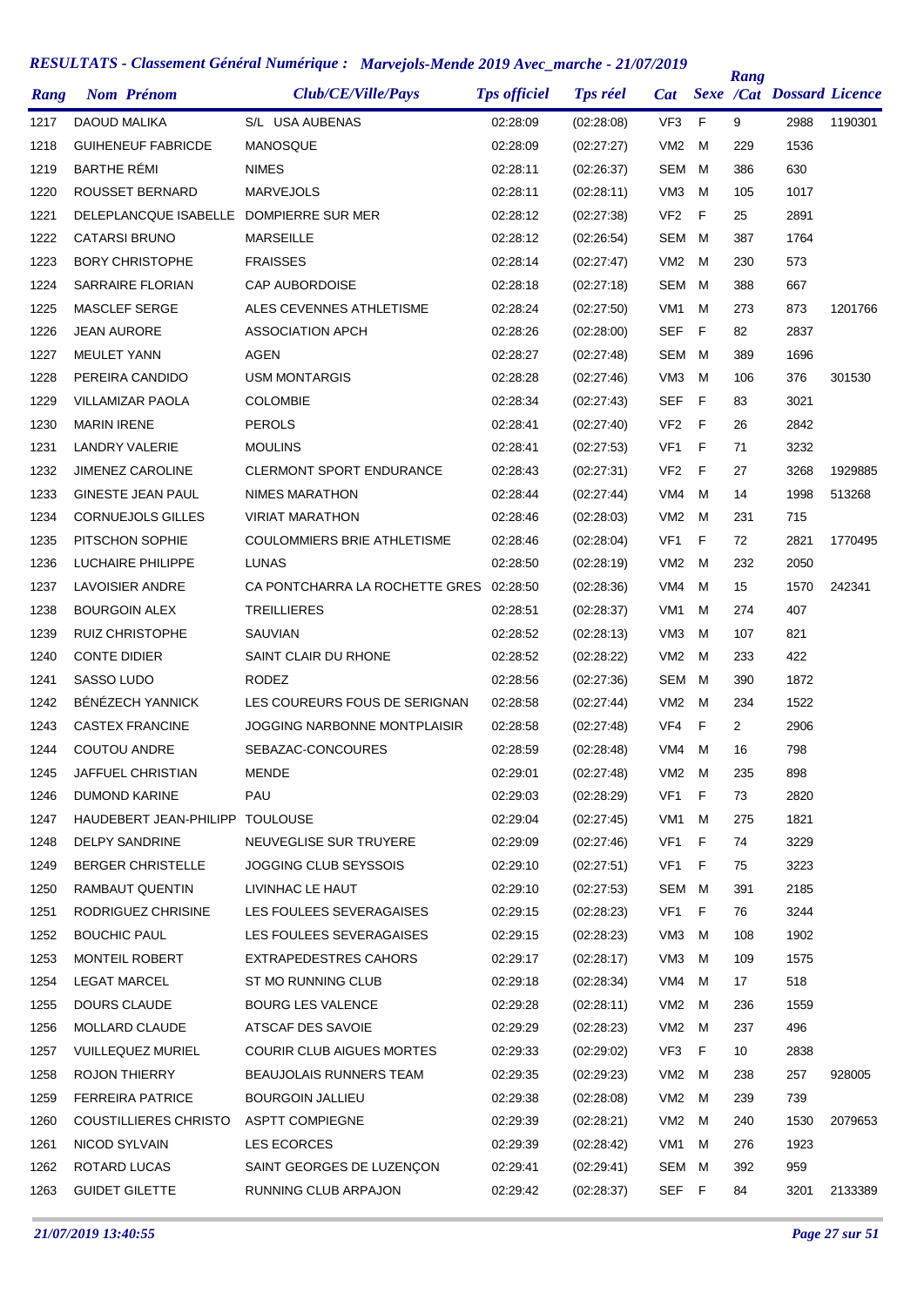| Rang | <b>Nom Prénom</b>        | Club/CE/Ville/Pays                    | <b>Tps officiel</b> | <b>Tps réel</b> | <b>Cat</b>      |   | Rang | <b>Sexe /Cat Dossard Licence</b> |         |
|------|--------------------------|---------------------------------------|---------------------|-----------------|-----------------|---|------|----------------------------------|---------|
| 1264 | <b>LEBON ERIC</b>        | <b>MENDE</b>                          | 02:29:42            | (02:28:52)      | VM <sub>1</sub> | м | 277  | 841                              |         |
| 1265 | <b>CABRE ATBIR</b>       | S/L CLUB ATHLETIQUE BOE BON-EN        | 02:29:42            | (02:28:33)      | VM <sub>3</sub> | M | 110  | 940                              | 2161756 |
| 1266 | <b>RAMOND MICHELE</b>    | <b>MOISSAC</b>                        | 02:29:47            | (02:29:00)      | VF <sub>2</sub> | F | 28   | 3383                             |         |
| 1267 | <b>FRANCOIS HERVE</b>    | AURILLAC                              | 02:29:47            | (02:28:42)      | VM <sub>2</sub> | M | 241  | 1859                             |         |
| 1268 | <b>BILGER ERIC</b>       | ROCHEFORT SPORT ATHLETISME            | 02:29:52            | (02:28:36)      | VM <sub>2</sub> | м | 242  | 381                              | 1962177 |
| 1269 | ROUZIERE JEAN-LUC        | <b>RUNNING BONCHAMP</b>               | 02:29:53            | (02:29:31)      | VM <sub>2</sub> | M | 243  | 543                              |         |
| 1270 | <b>MARTY PHILIPPE</b>    | SÉBAZAC                               | 02:29:56            | (02:28:51)      | VM <sub>2</sub> | M | 244  | 2071                             |         |
| 1271 | PEYTAVIN HUGUES          | <b>OPENIUM</b>                        | 02:29:57            | (02:28:59)      | SEM             | M | 393  | 823                              |         |
| 1272 | FLEURY JEAN-PAUL         | ANGOULEME                             | 02:30:00            | (02:28:33)      | VM <sub>2</sub> | M | 245  | 1458                             |         |
| 1273 | <b>GACHON CHRISTEL</b>   | LA CANOURGUE                          | 02:30:01            | (02:29:19)      | VF <sub>1</sub> | F | 77   | 3451                             |         |
| 1274 | ARIAS GOMEZ BERNARDO     | VALENCE                               | 02:30:02            | (02:30:02)      | VM4             | м | 18   | 952                              |         |
| 1275 | <b>DOS SANTOS ALAIN</b>  | RUNNING CLUB ARPAJON                  | 02:30:04            | (02:28:59)      | VM4             | м | 19   | 1558                             | 366302  |
| 1276 | <b>VIGNALS CEDRIC</b>    | <b>GROUPAMA</b>                       | 02:30:04            | (02:29:04)      | VM <sub>1</sub> | м | 278  | 1909                             |         |
| 1277 | <b>VEYRAT THIERRY</b>    | ASA MAISONS ALFORT                    | 02:30:10            | (02:28:45)      | VM <sub>3</sub> | м | 111  | 1720                             | 2111093 |
| 1278 | LEYGUE MURIEL            | <b>CAP MELGUEIL</b>                   | 02:30:12            | (02:29:28)      | VF <sub>1</sub> | F | 78   | 3385                             |         |
| 1279 | MONARD MENNETRIER PH     | SOTTEVILLE-LES-ROUEN                  | 02:30:14            | (02:28:54)      | VM <sub>2</sub> | M | 246  | 650                              |         |
| 1280 | <b>CASILLAS DAVE</b>     | USA                                   | 02:30:15            | (02:30:09)      | VM <sub>3</sub> | м | 112  | 125                              |         |
| 1281 | <b>VOLLE CHARLES</b>     | <b>COURIR EN EMBLAVEZ</b>             | 02:30:17            | (02:28:38)      | VM <sub>3</sub> | м | 113  | 1823                             | 201308  |
| 1282 | <b>GOURON MARTIN</b>     | <b>MONTPELLIER</b>                    | 02:30:20            | (02:29:36)      | <b>JEM</b>      | м | 26   | 2101                             |         |
| 1283 | <b>TEISSIER DAMIEN</b>   | SAINT-GÉLY-DU-FESC                    | 02:30:23            | (02:29:29)      | SEM             | M | 394  | 1987                             |         |
| 1284 | <b>GIURIATO MELANIE</b>  | <b>SURESNES</b>                       | 02:30:32            | (02:29:19)      | <b>SEF</b>      | F | 85   | 3322                             |         |
| 1285 | <b>CHAMPS BENEDICTE</b>  | <b>CAHORS</b>                         | 02:30:32            | (02:30:08)      | SEF             | F | 86   | 3235                             |         |
| 1286 | <b>BERGER FREDERIC</b>   | <b>EFFIAT</b>                         | 02:30:33            | (02:29:17)      | VM <sub>2</sub> | M | 247  | 1711                             | 0639607 |
| 1287 | DELTOUR JEAN LUC         | AMC AUBAGNE                           | 02:30:33            | (02:29:24)      | VM <sub>3</sub> | м | 114  | 1876                             | 5558373 |
| 1288 | <b>ALVERNHES PATRICE</b> | <b>VEDAS ENDURANCE</b>                | 02:30:35            | (02:29:30)      | VM <sub>2</sub> | м | 248  | 840                              |         |
| 1289 | <b>MARECHAL MICHEL</b>   | <b>MONTPELLIER</b>                    | 02:30:35            | (02:29:41)      | VM <sub>3</sub> | м | 115  | 662                              |         |
| 1290 | <b>BURGUIERE DANIEL</b>  | <b>BOZOULS</b>                        | 02:30:36            | (02:29:22)      | VM <sub>2</sub> | м | 249  | 2041                             |         |
| 1291 | <b>GIP LIEN CHI</b>      | NOGENT-SUR-MARNE                      | 02:30:39            | (02:29:16)      | VF <sub>2</sub> | F | 29   | 2809                             |         |
| 1292 | <b>ROUX FRANCOIS</b>     | COURIR A FABREGUES                    | 02:30:47            | (02:29:32)      | VM2             | M | 250  | 1994                             |         |
| 1293 | <b>CIBIEN CLAUDE</b>     | <b>COURIR A FABREGUES</b>             | 02:30:48            | (02:29:32)      | VM <sub>2</sub> | м | 251  | 467                              |         |
| 1294 | <b>CIBIEN NATHALIE</b>   | <b>COURIR A FABREGUES</b>             | 02:30:48            | (02:29:33)      | VF <sub>2</sub> | F | 30   | 2880                             |         |
| 1295 | SCHEIDECKER DOMINIQU     | CHANAZ                                | 02:30:49            | (02:29:45)      | VM3             | м | 116  | 1493                             |         |
| 1296 | <b>CLEMENTE TATIANA</b>  | <b>BEZIERS CHEMINOTS ATHLETISME M</b> | 02:30:56            | (02:30:03)      | VF <sub>1</sub> | F | 79   | 2849                             | 1863396 |
| 1297 | <b>CLEMENTE SELINA</b>   | <b>BEZIERS CHEMINOTS ATHLETISME M</b> | 02:30:56            | (02:30:03)      | <b>SEF</b>      | F | 87   | 2889                             | 1971391 |
| 1298 | <b>BATIFORT FREDERIC</b> | CANDILLARGUES                         | 02:30:57            | (02:30:18)      | VM <sub>1</sub> | м | 279  | 1992                             |         |
| 1299 | <b>VILLEGAS PIERRE</b>   | NIMES RUNNING                         | 02:30:57            | (02:30:24)      | SEM             | м | 395  | 1601                             | 2081500 |
| 1300 | <b>BONAUD BRIGITTE</b>   | <b>MEYSSAC</b>                        | 02:30:57            | (02:29:47)      | VF <sub>2</sub> | F | 31   | 2922                             |         |
| 1301 | <b>MAURY ANTHONY</b>     | LEZIGNAN CORBIERES                    | 02:30:59            | (02:29:30)      | JEM             | м | 27   | 1553                             |         |
| 1302 | SANTUCCI GEOFFREY        | <b>CAP AUBORDOISE</b>                 | 02:31:01            | (02:29:59)      | SEM M           |   | 396  | 1917                             |         |
| 1303 | TILLET PHILIPPE          | ROCHEFORT SPORT ATHLETISME            | 02:31:01            | (02:29:41)      | VM2             | M | 252  | 406                              | 1577332 |
| 1304 | <b>MEYRUEIX MICHEL</b>   | ATHLE LOZERE                          | 02:31:07            | (02:30:29)      | VM <sub>2</sub> | м | 253  | 468                              | 1729515 |
| 1305 | PETRY DAVY               | <b>BARJAC</b>                         | 02:31:09            | (02:31:09)      | SEM             | м | 397  | 749                              |         |
| 1306 | MADRIERES DELPHINE       | ATHLE LOZERE                          | 02:31:09            | (02:30:45)      | VF <sub>1</sub> | F | 80   | 3305                             | 1409243 |
| 1307 | <b>BILLY DOMINIQUE</b>   | <b>BASSES</b>                         | 02:31:13            | (02:29:42)      | VM3             | м | 117  | 473                              |         |
| 1308 | CASANOVA GENEVIEVE       | <b>VEDAS ENDURANCE</b>                | 02:31:17            | (02:30:55)      | VF <sub>2</sub> | F | 32   | 2976                             |         |
| 1309 | LACHAUX FRANCOISE        | SAUXILLANGES                          | 02:31:18            | (02:30:30)      | VF <sub>1</sub> | F | 81   | 3408                             |         |
| 1310 | ALAUZE JULIEN            | LES RABALAIRES                        | 02:31:18            | (02:30:22)      | SEM M           |   | 398  | 1608                             |         |
|      |                          |                                       |                     |                 |                 |   |      |                                  |         |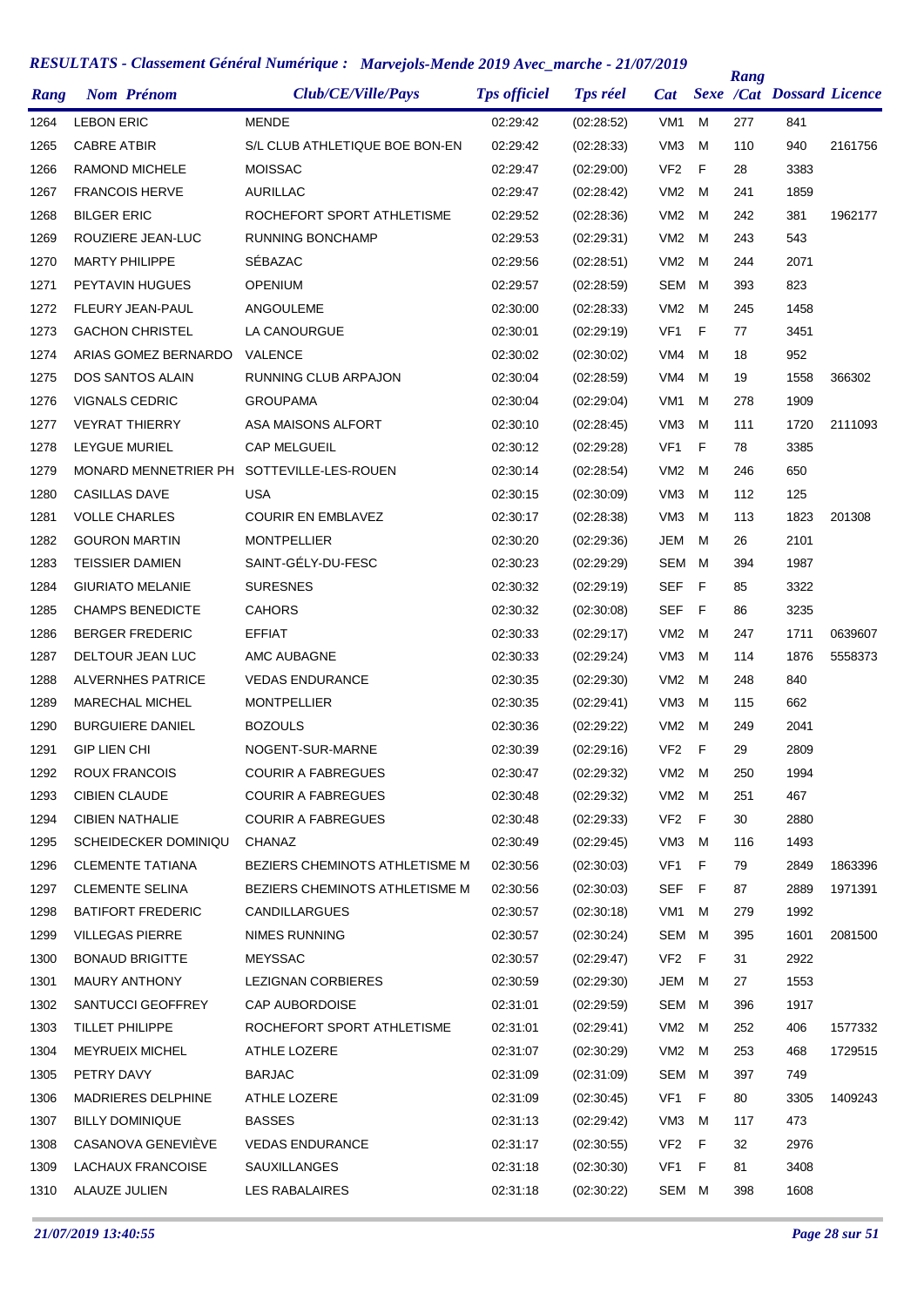| Rang | <b>Nom Prénom</b>           | Club/CE/Ville/Pays               | <b>Tps officiel</b> | <b>Tps réel</b> | <b>Cat</b>      |    | Rang | <b>Sexe /Cat Dossard Licence</b> |         |
|------|-----------------------------|----------------------------------|---------------------|-----------------|-----------------|----|------|----------------------------------|---------|
| 1311 | <b>LIBOUREL GILLES</b>      | <b>CASTRIES RUNNING CLUB</b>     | 02:31:19            | (02:30:22)      | VM <sub>2</sub> | м  | 254  | 728                              |         |
| 1312 | SAINT LEGER HERVÉ           | CLUB LÉO VIENNE                  | 02:31:20            | (02:30:13)      | VM <sub>3</sub> | м  | 118  | 423                              |         |
| 1313 | ROBERT JOEL                 | <b>VELAY ATHLETISME</b>          | 02:31:20            | (02:29:57)      | VM <sub>2</sub> | м  | 255  | 1543                             | 2075171 |
| 1314 | <b>GASTAL CELINE</b>        | <b>ROUSSENNAC</b>                | 02:31:23            | (02:30:04)      | VF <sub>1</sub> | F  | 82   | 3318                             |         |
| 1315 | <b>BLAIS BENOIT</b>         | <b>TOULOUSE</b>                  | 02:31:30            | (02:30:02)      | <b>SEM</b>      | м  | 399  | 1765                             |         |
| 1316 | <b>BESSETTES DANIELLE</b>   | VELAUX                           | 02:31:31            | (02:31:20)      | VF <sub>3</sub> | F  | 11   | 2883                             |         |
| 1317 | GOURDIALSING ANDRÉ          | <b>DECINES</b>                   | 02:31:39            | (02:30:28)      | VM <sub>2</sub> | м  | 256  | 484                              |         |
| 1318 | DAVID-LEFEVRE MORGAN        | <b>TOULON</b>                    | 02:31:40            | (02:30:08)      | <b>SEF</b>      | F  | 88   | 2968                             |         |
| 1319 | DUFRAISSE JEAN-MARIE        | <b>MARVEJOLS</b>                 | 02:31:40            | (02:30:33)      | VM <sub>1</sub> | м  | 280  | 1010                             |         |
| 1320 | <b>VENZAL TONY</b>          | COURIRLEMONDE.ORG                | 02:31:49            | (02:31:49)      | VM <sub>2</sub> | м  | 257  | 1794                             |         |
| 1321 | RICAUD CEDRIC               | SAINT DREZERY                    | 02:31:49            | (02:31:49)      | <b>SEM</b>      | м  | 400  | 485                              |         |
| 1322 | <b>BONNAL ALAIN</b>         | DEPARTEMENT DE LA LOZERE         | 02:31:49            | (02:30:51)      | VM <sub>2</sub> | м  | 258  | 533                              |         |
| 1323 | <b>PETIT EMMANUEL</b>       | YVRÉ L'EVÊQUE                    | 02:31:55            | (02:30:25)      | VM <sub>2</sub> | м  | 259  | 922                              |         |
| 1324 | <b>CHASSANG MICHEL</b>      | <b>MENDE</b>                     | 02:31:56            | (02:31:13)      | VM <sub>2</sub> | м  | 260  | 762                              |         |
| 1325 | <b>CRUZ STEPHANE</b>        | <b>ATHLE LOZERE</b>              | 02:31:58            | (02:31:34)      | VM <sub>1</sub> | м  | 281  | 1838                             | 2164641 |
| 1326 | <b>TESSIER INÈS</b>         | <b>ASEAT</b>                     | 02:32:00            | (02:30:34)      | <b>SEF</b>      | F  | 89   | 3330                             |         |
| 1327 | <b>BENECH HERVÉ</b>         | LAS GROULOS LONGAGNOS            | 02:32:01            | (02:30:41)      | VM <sub>2</sub> | м  | 261  | 1642                             |         |
| 1328 | DA COSTA SEBASTIEN          | MILLAU                           | 02:32:03            | (02:30:46)      | <b>SEM</b>      | м  | 401  | 618                              |         |
| 1329 | <b>CONSTANS CHRISTOPHE</b>  | <b>ROUSSENNAC</b>                | 02:32:03            | (02:30:43)      | VM <sub>1</sub> | м  | 282  | 1882                             |         |
| 1330 | <b>BRUN OLIVIER</b>         | <b>GIEN ATHLE MARATHON</b>       | 02:32:06            | (02:31:28)      | VM <sub>2</sub> | м  | 262  | 1511                             | 1295498 |
| 1331 | <b>BARD ROLAND</b>          | ATHLE LOZERE                     | 02:32:10            | (02:31:42)      | VM <sub>2</sub> | м  | 263  | 1843                             | 210218  |
| 1332 | <b>DUPUIS DENIS</b>         | <b>SAPEURS POMPIERS</b>          | 02:32:11            | (02:31:05)      | VM <sub>2</sub> | м  | 264  | 1927                             |         |
| 1333 | <b>GIGANON LUCIE</b>        | <b>TOULOUSE</b>                  | 02:32:11            | (02:31:07)      | SEF             | F  | 90   | 3412                             |         |
| 1334 | SAINT-LOUIS GILBERT         | <b>ESCALQUENS</b>                | 02:32:13            | (02:31:17)      | VM <sub>2</sub> | м  | 265  | 1465                             |         |
| 1335 | <b>BOUSQUET JEAN-LUC</b>    | ALBI                             | 02:32:13            | (02:31:01)      | VM <sub>2</sub> | м  | 266  | 1796                             |         |
| 1336 | DURAND GABIN                | <b>OLEMPS</b>                    | 02:32:14            | (02:31:06)      | SEM             | м  | 402  | 1564                             |         |
| 1337 | SIMONET CHRISTOPHE          | <b>EMIRATS ARABES UNIS</b>       | 02:32:15            | (02:31:14)      | VM1             | м  | 283  | 1453                             |         |
| 1338 | <b>COPPALLE NOLWENN</b>     | <b>VERSAILLES</b>                | 02:32:15            | (02:30:51)      | SEF             | F  | 91   | 2919                             |         |
| 1339 | PUYET PATRICK               | <b>BEAUVOISIN</b>                | 02:32:17            | (02:31:43)      | VM2             | M  | 267  | 894                              |         |
| 1340 | <b>DUMONT REGIS</b>         | <b>HICOURT</b>                   | 02:32:19            | (02:31:54)      | VM <sub>2</sub> | м  | 268  | 642                              |         |
| 1341 | VIALA ALEXANDRE             | <b>MENDE</b>                     | 02:32:21            | (02:31:42)      | SEM             | M  | 403  | 888                              |         |
| 1342 | <b>GRAELL VIRGINIE</b>      | <b>FRONTIGNAN</b>                | 02:32:21            | (02:31:32)      | VF1             | F  | 83   | 3365                             |         |
| 1343 | <b>CLAVERE JEAN-NOEL</b>    | ST CLEMENT DE RIVIERE            | 02:32:24            | (02:31:04)      | VM3             | м  | 119  | 333                              |         |
| 1344 | EL JAZIRI LAMIA             | KM 42.195 MARSEILLE              | 02:32:26            | (02:31:10)      | VF1             | F  | 84   | 2886                             |         |
| 1345 | PONT JEAN-FRANCOIS          | RAID EUROSPORTIFS BRIGNAIS       | 02:32:29            | (02:31:05)      | SEM             | M  | 404  | 2065                             |         |
| 1346 | <b>BOYER LAURENT</b>        | <b>BRIVES CHARENSAC</b>          | 02:32:29            | (02:31:26)      | VM1             | м  | 284  | 1877                             |         |
| 1347 | SIBAUD CEDRIC               | COURIR EN LIVRADOIS FOREZ        | 02:32:33            | (02:31:40)      | VM1             | м  | 285  | 273                              | 1977525 |
| 1348 | <b>CHALUS GERALDINE</b>     | <b>COURIR EN LIVRADOIS FOREZ</b> | 02:32:34            | (02:32:34)      | VF1             | F  | 85   | 2811                             | 1870047 |
| 1349 | <b>BLANC-BERNARD MICHEL</b> | FR ANSE                          | 02:32:35            | (02:31:26)      | VM4             | м  | 20   | 2047                             |         |
| 1350 | <b>GALIBERT SEBASTIEN</b>   | ALBARET SAINTE MARIE             | 02:32:37            | (02:31:22)      | VM1             | м  | 286  | 2043                             |         |
| 1351 | <b>BONNEFOY ANDRE</b>       | CHAUDES-AIGUES                   | 02:32:39            | (02:32:39)      | VM4             | м  | 21   | 148                              |         |
| 1352 | BERNADOU BÉNÉDICTE          | ATHLETIC CLUB SAINT AFFRICAIN    | 02:32:40            | (02:31:44)      | VF <sub>2</sub> | F  | 33   | 3316                             | 1680454 |
| 1353 | LATCHÉ PIERRE               | <b>TOULOUSE</b>                  | 02:32:41            | (02:31:45)      | SEM             | M  | 405  | 1880                             |         |
| 1354 | ASSEMAT LAURENT             | LES COUREURS FOUS DE SÉRIGNAN    | 02:32:46            | (02:31:32)      | VM1             | м  | 287  | 1595                             |         |
| 1355 | <b>MASSON CHRISTIAN</b>     | <b>PARIS</b>                     | 02:32:54            | (02:32:09)      | VM3             | м  | 120  | 1771                             |         |
| 1356 | PLANCHER AUDREY             | <b>COURIR A VAUVERT</b>          | 02:32:54            | (02:32:23)      | <b>SEF</b>      | F. | 92   | 2852                             |         |
| 1357 | MC ALLISTER PIERRE-VIN      | <b>PARIS</b>                     | 02:33:00            | (02:31:39)      | SEM M           |    | 406  | 851                              |         |
|      |                             |                                  |                     |                 |                 |    |      |                                  |         |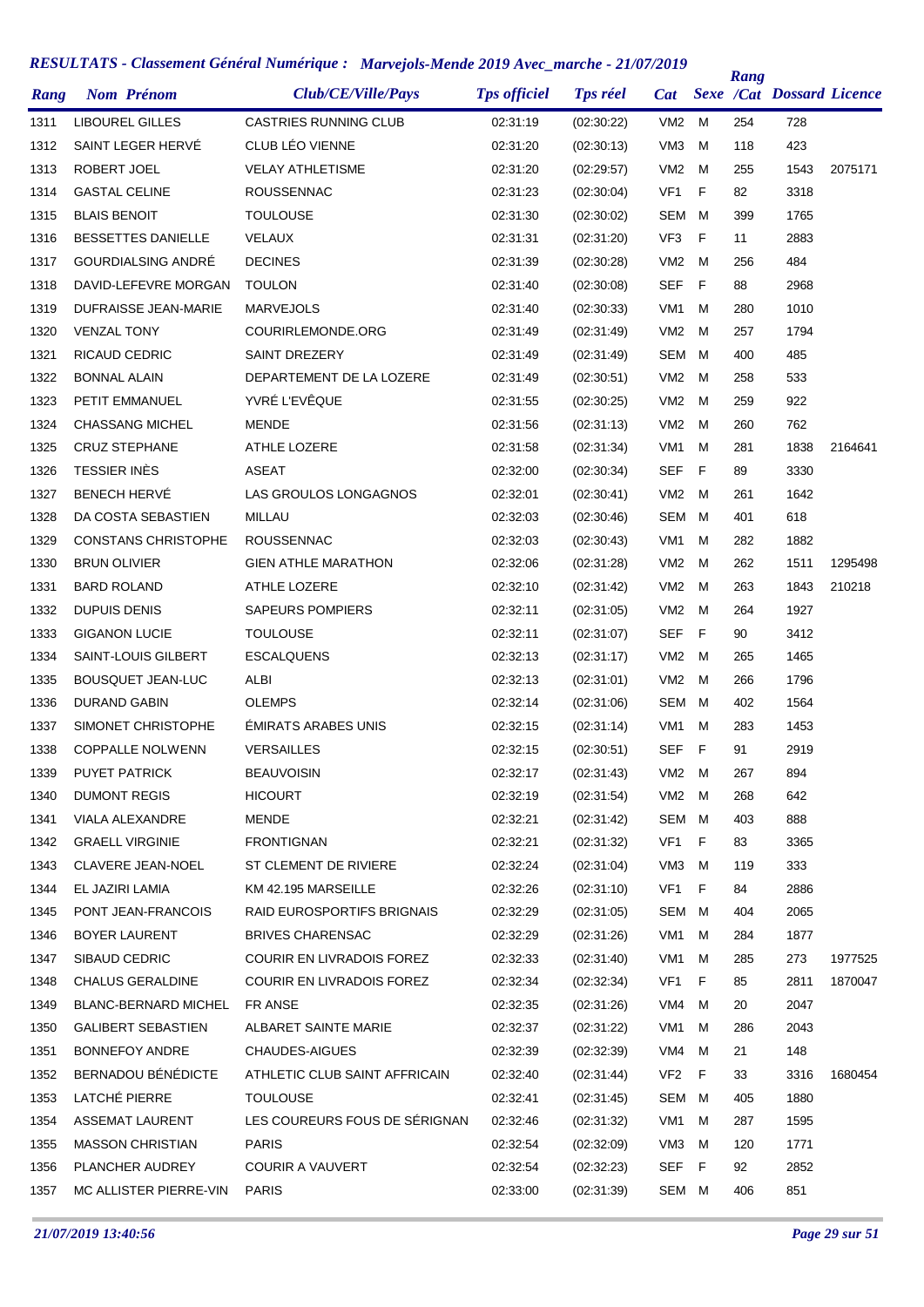| Rang | <b>Nom Prénom</b>              | Club/CE/Ville/Pays             | <b>Tps officiel</b> | <b>Tps réel</b> | <b>Cat</b>      |             | Rang | <b>Sexe /Cat Dossard Licence</b> |         |
|------|--------------------------------|--------------------------------|---------------------|-----------------|-----------------|-------------|------|----------------------------------|---------|
| 1358 | <b>BELANGER FRANCIANE</b>      | <b>BELANGER</b>                | 02:33:00            | (02:31:33)      | <b>SEF</b>      | F           | 93   | 3278                             |         |
| 1359 | PROS JEAN-LOUIS                | <b>APCH BRIVE</b>              | 02:33:02            | (02:32:35)      | VM2             | м           | 269  | 358                              |         |
| 1360 | MALLET SERVANT PATRICI TIVIERS |                                | 02:33:02            | (02:31:58)      | VF <sub>2</sub> | $\mathsf F$ | 34   | 3359                             |         |
| 1361 | <b>BES STEPHANIE</b>           | <b>COURIR A BEAUCAIRE</b>      | 02:33:04            | (02:32:16)      | VF <sub>1</sub> | F           | 86   | 3033                             | 1640083 |
| 1362 | <b>TOURREIX SEBASTIEN</b>      | <b>OPENIUM</b>                 | 02:33:08            | (02:32:10)      | VM <sub>1</sub> | M           | 288  | 825                              |         |
| 1363 | LOPEZ DAVID                    | <b>ST CHAPTES</b>              | 02:33:10            | (02:31:51)      | <b>SEM</b>      | M           | 407  | 649                              |         |
| 1364 | SAADA NATHALIE                 | <b>ROMAINVILLE</b>             | 02:33:10            | (02:32:29)      | VF <sub>1</sub> | F           | 87   | 3380                             |         |
| 1365 | <b>FLEURY RACHELLE</b>         | <b>BADAROUX</b>                | 02:33:18            | (02:32:21)      | SEF             | F           | 94   | 3018                             |         |
| 1366 | <b>TEISSIER MICHEL</b>         | ST BAUZILE                     | 02:33:20            | (02:32:23)      | VM <sub>3</sub> | M           | 121  | 924                              |         |
| 1367 | <b>BOUYON DAVID</b>            | SAYAT                          | 02:33:25            | (02:31:55)      | VM1             | м           | 289  | 482                              |         |
| 1368 | <b>LAVIE SOLENE</b>            | <b>MENDE</b>                   | 02:33:28            | (02:33:01)      | <b>SEF</b>      | F           | 95   | 2928                             |         |
| 1369 | <b>MANGIN CHRISTOPHE</b>       | SAINT PANTALEON DE CARCHE      | 02:33:30            | (02:33:05)      | VM <sub>1</sub> | м           | 290  | 354                              |         |
| 1370 | PETTIER DIDIER                 | <b>MONTENAY</b>                | 02:33:31            | (02:32:25)      | VM <sub>3</sub> | м           | 122  | 545                              |         |
| 1371 | RODRIGUES NICOLAS              | <b>MARVEJOLS</b>               | 02:33:35            | (02:33:07)      | <b>SEM</b>      | M           | 408  | 1740                             |         |
| 1372 | <b>LAFONT LUCAS</b>            | <b>SAINT SYMPHORIEN</b>        | 02:33:35            | (02:32:14)      | <b>SEM</b>      | м           | 409  | 929                              |         |
| 1373 | <b>SIMONIN GERARD</b>          | <b>ALLAUCH</b>                 | 02:33:36            | (02:33:01)      | VM <sub>3</sub> | м           | 123  | 426                              |         |
| 1374 | <b>QUET NICOLAS</b>            | SÉBAZAC CONCOURÈS              | 02:33:41            | (02:32:42)      | <b>SEM</b>      | M           | 410  | 1993                             |         |
| 1375 | <b>VALETTE CLARISSE</b>        | SÉBAZAC CONCOURÈS              | 02:33:42            | (02:32:43)      | <b>SEF</b>      | F           | 96   | 3366                             |         |
| 1376 | <b>FERRAZ CAROLE</b>           | <b>UAG RUNNING GAILLAC</b>     | 02:33:44            | (02:32:54)      | VF <sub>2</sub> | F           | 35   | 2827                             |         |
| 1377 | <b>CHAUVET XAVIER</b>          | <b>GRABELS</b>                 | 02:33:45            | (02:33:12)      | VM <sub>1</sub> | M           | 291  | 2124                             |         |
| 1378 | DECOBERT ROSALIE               | <b>BAGARD</b>                  | 02:33:47            | (02:32:39)      | VF <sub>1</sub> | F           | 88   | 2971                             |         |
| 1379 | DECOBERT ARMEL                 | <b>ACN ANDUZE</b>              | 02:33:47            | (02:32:39)      | VM <sub>1</sub> | М           | 292  | 651                              | 1560036 |
| 1380 | <b>GATCHITCH FRANCOIS</b>      | <b>FRANCE</b>                  | 02:33:47            | (02:32:22)      | VM <sub>1</sub> | М           | 293  | 1059                             |         |
| 1381 | DI CARLO GUY                   | <b>SETE</b>                    | 02:33:52            | (02:33:13)      | VM <sub>3</sub> | М           | 124  | 1024                             |         |
| 1382 | <b>VIGNIER FRANCK</b>          | LES CEDRES SPORT SANTE         | 02:33:53            | (02:32:47)      | VM <sub>1</sub> | М           | 294  | 1745                             |         |
| 1383 | <b>MADRIERES ANNICK</b>        | <b>ATHLE LOZERE</b>            | 02:33:54            | (02:33:30)      | VF <sub>1</sub> | F           | 89   | 3306                             | 882925  |
| 1384 | <b>VANDELER GUY</b>            | LE CHATELET EN BRIE ATHLETISME | 02:33:55            | (02:33:30)      | VM4             | М           | 22   | 1640                             | 504868  |
| 1385 | DIAZ MARIE-JOSE                | <b>AC2A ALES</b>               | 02:33:56            | (02:33:22)      | VF1             | F           | 90   | 3341                             | 1121073 |
| 1386 | ROUSSET CHRISTINE              | <b>AC LACAUNE</b>              | 02:33:59            | (02:32:45)      | VF <sub>1</sub> | - F         | 91   | 3284                             | 1871129 |
| 1387 | PAULHAN ERIC                   | AIXE RUNNING CLUB 87           | 02:34:06            | (02:33:34)      | VM1             | м           | 295  | 617                              |         |
| 1388 | <b>VILLAIN ROSEMONDE</b>       | <b>GIEN ATHLE MARATHON</b>     | 02:34:06            | (02:33:49)      | VF4             | F           | 3    | 3218                             | 1434594 |
| 1389 | MONESTIER CLAUDE               | ATHLE LOZERE                   | 02:34:06            | (02:33:37)      | VM3             | м           | 125  | 2031                             | 1161054 |
| 1390 | SOMENZI BRUNO                  | FREE RUN / A3 TOURS            | 02:34:07            | (02:32:56)      | VM <sub>1</sub> | м           | 296  | 1600                             |         |
| 1391 | <b>GUILLOTEAU LAURENT</b>      | <b>JOGGING CLUB SEYSSOIS</b>   | 02:34:10            | (02:32:51)      | VM2             | м           | 270  | 1524                             |         |
| 1392 | <b>BARRES ALAIN</b>            | CO VOIE DE L ECIR              | 02:34:12            | (02:33:57)      | VM <sub>3</sub> | м           | 126  | 2100                             | 2021768 |
| 1393 | <b>HUGON JULIEN</b>            | SAINT PAUL LES FONTS           | 02:34:13            | (02:33:16)      | SEM             | м           | 411  | 408                              |         |
| 1394 | PLANCHON ROLAND                | MENDE                          | 02:34:17            | (02:33:49)      | VM2             | м           | 271  | 874                              |         |
| 1395 | PREVOST THIERRY                | <b>UA VERSAILLES</b>           | 02:34:25            | (02:33:52)      | VM3             | M           | 127  | 548                              | 1997870 |
| 1396 | <b>BELKHITER KELTOUM</b>       | MA2M                           | 02:34:26            | (02:34:14)      | VF <sub>2</sub> | F           | 36   | 3371                             | 37055   |
| 1397 | <b>TROADEC CHARLIE</b>         | ARPAILLARGUES-ET-AUREILLAC     | 02:34:26            | (02:33:42)      | SEM             | M           | 412  | 2139                             |         |
| 1398 | CHOMMY THEO                    | <b>VILLEURBANNE</b>            | 02:34:26            | (02:33:06)      | JEM             | M           | 28   | 680                              |         |
| 1399 | <b>BOUDET LUDOVIC</b>          | LE MARTIRET                    | 02:34:34            | (02:33:38)      | VM1             | м           | 297  | 476                              |         |
| 1400 | <b>COUGOT YANNICK</b>          | LAVAUR                         | 02:34:39            | (02:33:36)      | VM1             | м           | 298  | 1706                             |         |
| 1401 | <b>TROSSEVIN LUDOVIC</b>       | <b>MENDE</b>                   | 02:34:41            | (02:34:17)      | SEM             | м           | 413  | 919                              |         |
| 1402 | <b>BOUSQUIE PHILIPPE</b>       | ULTRA MARATHON FRANCE          | 02:34:46            | (02:34:18)      | VM2             | M           | 272  | 672                              | 2077663 |
| 1403 | <b>BOUDARD ARNAUD</b>          | SAINT JEAN DE LA RUELLE        | 02:34:51            | (02:33:27)      | VM2             | м           | 273  | 493                              |         |
| 1404 | <b>BOILEAU PATRICIA</b>        | COURIR À VAUVERT               | 02:34:59            | (02:34:25)      | VF3 F           |             | 12   | 3259                             |         |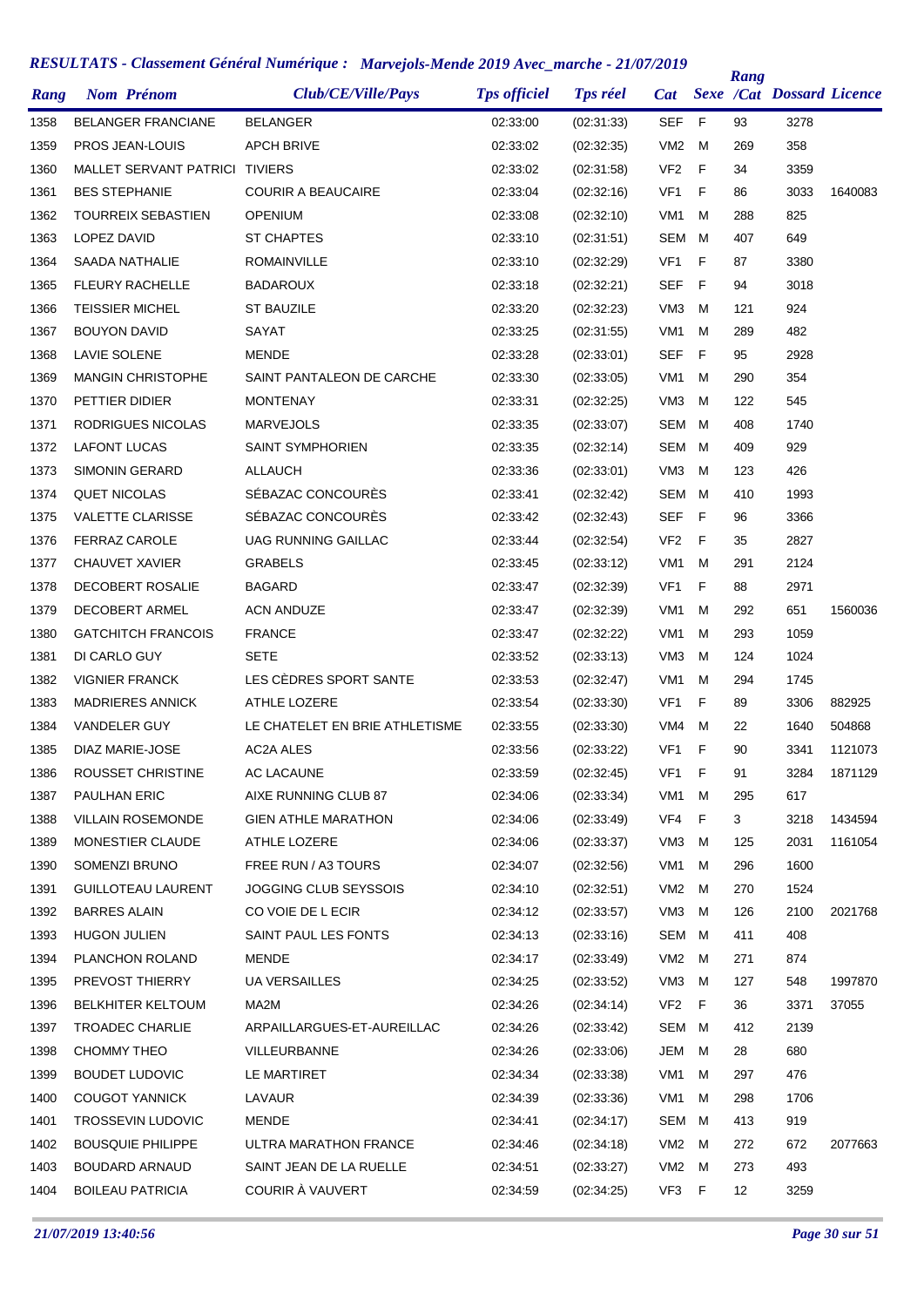| <b>JEM</b><br>ALDEBERT GUSTAVE<br><b>MENDE</b><br>02:35:01<br>(02:34:34)<br>M<br>29<br>900<br>1405<br><b>BADUEL DIDIER</b><br>GRANDRIEU<br>02:35:02<br>(02:33:59)<br>VM <sub>2</sub><br>274<br>2036<br>1406<br>м<br>1407<br>RABAUTE ALAIN<br>PALAISEAU<br>VM <sub>1</sub><br>M<br>1597<br>02:35:06<br>(02:34:09)<br>299<br>F<br><b>SERE VIRGINIE</b><br>VF <sub>2</sub><br>37<br>3236<br>1408<br>PAU NATATION<br>02:35:06<br>(02:34:08)<br><b>FOULÉES SAUSSINOISES</b><br>2049<br>1409<br>SABAT DAVID<br>VM <sub>1</sub><br>M<br>02:35:08<br>(02:33:35)<br>300<br>F<br><b>JUAN GAELLE</b><br>CARCASSONNE<br>VF <sub>1</sub><br>92<br>3448<br>1410<br>02:35:09<br>(02:33:41)<br>382<br>1411<br><b>CABANEL FLORIAN</b><br><b>ASSP VERGEZE</b><br>02:35:11<br><b>SEM</b><br>414<br>1787305<br>(02:34:18)<br>M<br>LE CAILAR<br>02:35:11<br>SEF<br>F<br>97<br>2853<br>1412<br><b>ESTEBAN MARJORIE</b><br>(02:34:18)<br>1413<br><b>JOLY SOPHIE</b><br>SOSO BIBI<br>02:35:15<br>VF <sub>2</sub><br>- F<br>38<br>3209<br>(02:35:15)<br>1414<br>LORY CATHERINE<br><b>MONTAUBAN</b><br>02:35:18<br>VF3<br>F<br>13<br>2913<br>(02:35:18)<br>361<br>1415<br><b>ROHEE MAURICE</b><br><b>TORREILLES</b><br>02:35:21<br>VM <sub>3</sub><br>128<br>(02:34:26)<br>м<br>LIGHEZZOLO VINCENT<br><b>SEYSSES</b><br>02:35:22<br><b>SEM</b><br>415<br>1583<br>1416<br>(02:34:05)<br>M<br>683<br>1417<br>LE VAN THAO<br><b>MENDE</b><br>02:35:25<br>(02:33:54)<br>VM <sub>1</sub><br>301<br>M<br><b>DAUDE HUBERT</b><br>MONTPELLIER ATHLETIC RUNNING C<br>02:35:27<br>VM <sub>3</sub><br>1889<br>1418<br>(02:34:22)<br>M<br>129<br>2092805<br>1419<br><b>PRAT LOUIS</b><br><b>EYZIN PINET</b><br>02:35:34<br>VM <sub>2</sub><br>275<br>1628<br>(02:35:07)<br>м<br>1420<br><b>MAURY FREDERIC</b><br><b>AUBERS</b><br>02:35:35<br>VM <sub>2</sub><br>M<br>276<br>1548<br>(02:34:15)<br>3254<br>1421<br><b>ALRIC ISABELLE</b><br><b>VACQUIERES</b><br>02:35:35<br>(02:34:50)<br>VF <sub>2</sub><br>F<br>39<br>1422<br><b>VALLA SYLVIE</b><br>VAUVERT<br>02:35:36<br>VF <sub>2</sub><br>F<br>40<br>2812<br>(02:34:28)<br>1423<br><b>OLIVAN BERTRAND</b><br><b>ASEAT CREDIT MUTUEL</b><br>02:35:38<br>(02:34:11)<br>VM <sub>3</sub><br>M<br>130<br>1727<br>1424<br><b>BRUN PATRICE</b><br><b>ACN ANDUZE</b><br>02:35:46<br>SEM<br>M<br>416<br>1814<br>1856643<br>(02:34:21)<br><b>FAURE CHRYSTELE</b><br>1425<br><b>VELAY ATHLETISME</b><br>VF <sub>2</sub><br>F<br>41<br>3002<br>1875955<br>02:35:47<br>(02:35:20)<br><b>BAÏLA SERGE</b><br>1426<br><b>JOGGING LAVERUNE</b><br>02:35:50<br>VM <sub>3</sub><br>M<br>782<br>(02:35:50)<br>131<br>1427<br>RAVESE AGOSTINO<br><b>JOGGING LAVERUNE</b><br>VM <sub>3</sub><br>м<br>132<br>706<br>02:35:50<br>(02:35:39)<br>1428<br>PLANES JOSSELIN<br><b>VEDAS ENDURANCE</b><br>JEM<br>30<br>720<br>02:35:52<br>(02:35:44)<br>M<br>1429<br><b>RISUENO ANTOINE</b><br><b>ASSAS</b><br>VM <sub>2</sub><br>277<br>2063<br>02:35:55<br>(02:34:38)<br>M<br>1430<br><b>CHOMMY CLEMENT</b><br><b>LYON</b><br>02:35:56<br>SEM<br>м<br>779<br>(02:34:35)<br>417<br>1431<br><b>ATGER PAUL-MARIE</b><br><b>SAINT MANDE</b><br>02:35:59<br>SEM<br>920<br>(02:34:40)<br>M<br>418<br>MAURIN BÉATRICE<br>ALES CEVENNES ATHLETISME<br>- F<br>1432<br>02:35:59<br>(02:35:25)<br>VF2<br>42<br>2961<br>1999718<br>1433<br><b>ESCAMEZ MARIE</b><br>LAVAUR<br>02:36:01<br>(02:35:04)<br>SEF<br>- F<br>98<br>3275<br><b>TALLARIDA ROBERT</b><br><b>GRABELS</b><br>1434<br>02:36:01<br>(02:35:03)<br>VM3<br>M<br>133<br>1003<br><b>VALETTE PIERRE</b><br>VM <sub>2</sub><br>276<br>1435<br>VILLENEUVE LES MAGUELONE<br>02:36:03<br>(02:35:01)<br>M<br>278<br>DE MICHEAUX LOUIS<br>1436<br><b>MARNAZ</b><br>02:36:04<br>(02:34:32)<br>VM2<br>M<br>279<br>1786<br><b>GIRARD BARBARA</b><br>MAGUELONE JOGGING<br>VF <sub>1</sub><br>1437<br>02:36:04<br>(02:35:03)<br>F<br>93<br>2813<br>1593793<br><b>CORNEILLE MICHEL</b><br><b>BOUC BEL AIR</b><br>282<br>1438<br>02:36:09<br>(02:35:21)<br>VM2<br>M<br>280<br>BERTUOL CAROLINE<br><b>COUBISOU</b><br>SEF F<br>3329<br>1439<br>02:36:12<br>(02:34:54)<br>99<br>DE SMET FREYA<br><b>MONS</b><br><b>SEF</b><br>- F<br>3253<br>1440<br>02:36:12<br>(02:35:27)<br>100<br><b>QUET MARTINE</b><br>VF <sub>1</sub><br>2801<br>1441<br>RUN IN CRES<br>02:36:19<br>(02:35:38)<br>-F<br>94<br>POCHET PATRICIA<br>VF <sub>2</sub><br>F<br>2802<br>1442<br>RUN IN CRES<br>02:36:19<br>(02:35:38)<br>43<br><b>CASTET MICHEL</b><br><b>CLAPIERS</b><br>VM <sub>3</sub><br>1864<br>1443<br>02:36:32<br>(02:36:31)<br>M<br>134<br>365<br>PRUDHOMME BERNARD<br>02:36:39<br>VM3<br>1444<br>AL AUBIERE<br>(02:36:14)<br>M<br>135<br>VF <sub>2</sub><br>2907<br>1445<br><b>CROUZET LINE</b><br><b>JOGGING NARBONNE MONTPLAISIR</b><br>02:36:40<br>(02:35:27)<br>- F<br>44<br>THOMAS JULIETTE<br>VF3<br>F<br>2862<br>1446<br>EXTRAPEDESTRES<br>02:36:46<br>(02:35:19)<br>14<br>PEUCH JACQUES<br>US OLYMPIQUE DE CHELLES<br>VM <sub>3</sub><br>2106<br>1447<br>02:36:48<br>(02:35:54)<br>M<br>136<br>568995<br>VF <sub>1</sub><br>F<br>95<br>2860<br>1448<br>DESTERNES MARIE-LAURE LA CHAPELLE HUGON<br>02:36:50<br>(02:36:50)<br>1958<br>1449<br><b>CHAUDESAYGUES REMY</b><br>LES BIPEDES DE LA VAUNAGE<br>02:36:51<br>(02:36:25)<br>JEM<br>M<br>31<br><b>RIOS THOMAS</b><br>LOUBEYRAT<br>02:37:01<br>1544<br>1450<br>(02:35:37)<br>VM1<br>M<br>302<br>POCHON BRIGITTE<br>VF2 F<br>3216<br>1451<br>GIEN ATHLE MARATHON<br>02:37:04<br>(02:36:44)<br>45<br>1681723 | Rang | <b>Nom Prénom</b> | Club/CE/Ville/Pays | <b>Tps officiel</b> | <b>Tps réel</b> | Cat | <b>Rang</b> | <b>Sexe /Cat Dossard Licence</b> |  |
|-------------------------------------------------------------------------------------------------------------------------------------------------------------------------------------------------------------------------------------------------------------------------------------------------------------------------------------------------------------------------------------------------------------------------------------------------------------------------------------------------------------------------------------------------------------------------------------------------------------------------------------------------------------------------------------------------------------------------------------------------------------------------------------------------------------------------------------------------------------------------------------------------------------------------------------------------------------------------------------------------------------------------------------------------------------------------------------------------------------------------------------------------------------------------------------------------------------------------------------------------------------------------------------------------------------------------------------------------------------------------------------------------------------------------------------------------------------------------------------------------------------------------------------------------------------------------------------------------------------------------------------------------------------------------------------------------------------------------------------------------------------------------------------------------------------------------------------------------------------------------------------------------------------------------------------------------------------------------------------------------------------------------------------------------------------------------------------------------------------------------------------------------------------------------------------------------------------------------------------------------------------------------------------------------------------------------------------------------------------------------------------------------------------------------------------------------------------------------------------------------------------------------------------------------------------------------------------------------------------------------------------------------------------------------------------------------------------------------------------------------------------------------------------------------------------------------------------------------------------------------------------------------------------------------------------------------------------------------------------------------------------------------------------------------------------------------------------------------------------------------------------------------------------------------------------------------------------------------------------------------------------------------------------------------------------------------------------------------------------------------------------------------------------------------------------------------------------------------------------------------------------------------------------------------------------------------------------------------------------------------------------------------------------------------------------------------------------------------------------------------------------------------------------------------------------------------------------------------------------------------------------------------------------------------------------------------------------------------------------------------------------------------------------------------------------------------------------------------------------------------------------------------------------------------------------------------------------------------------------------------------------------------------------------------------------------------------------------------------------------------------------------------------------------------------------------------------------------------------------------------------------------------------------------------------------------------------------------------------------------------------------------------------------------------------------------------------------------------------------------------------------------------------------------------------------------------------------------------------------------------------------------------------------------------------------------------------------------------------------------------------------------------------------------------------------------------------------------------------------------------------------------------------------------------------------------------------------------------------------------------------------------------------------------------------------------------------------------------------------------------------------------------------------------------------------------------------------------------------------|------|-------------------|--------------------|---------------------|-----------------|-----|-------------|----------------------------------|--|
|                                                                                                                                                                                                                                                                                                                                                                                                                                                                                                                                                                                                                                                                                                                                                                                                                                                                                                                                                                                                                                                                                                                                                                                                                                                                                                                                                                                                                                                                                                                                                                                                                                                                                                                                                                                                                                                                                                                                                                                                                                                                                                                                                                                                                                                                                                                                                                                                                                                                                                                                                                                                                                                                                                                                                                                                                                                                                                                                                                                                                                                                                                                                                                                                                                                                                                                                                                                                                                                                                                                                                                                                                                                                                                                                                                                                                                                                                                                                                                                                                                                                                                                                                                                                                                                                                                                                                                                                                                                                                                                                                                                                                                                                                                                                                                                                                                                                                                                                                                                                                                                                                                                                                                                                                                                                                                                                                                                                                                                                                     |      |                   |                    |                     |                 |     |             |                                  |  |
|                                                                                                                                                                                                                                                                                                                                                                                                                                                                                                                                                                                                                                                                                                                                                                                                                                                                                                                                                                                                                                                                                                                                                                                                                                                                                                                                                                                                                                                                                                                                                                                                                                                                                                                                                                                                                                                                                                                                                                                                                                                                                                                                                                                                                                                                                                                                                                                                                                                                                                                                                                                                                                                                                                                                                                                                                                                                                                                                                                                                                                                                                                                                                                                                                                                                                                                                                                                                                                                                                                                                                                                                                                                                                                                                                                                                                                                                                                                                                                                                                                                                                                                                                                                                                                                                                                                                                                                                                                                                                                                                                                                                                                                                                                                                                                                                                                                                                                                                                                                                                                                                                                                                                                                                                                                                                                                                                                                                                                                                                     |      |                   |                    |                     |                 |     |             |                                  |  |
|                                                                                                                                                                                                                                                                                                                                                                                                                                                                                                                                                                                                                                                                                                                                                                                                                                                                                                                                                                                                                                                                                                                                                                                                                                                                                                                                                                                                                                                                                                                                                                                                                                                                                                                                                                                                                                                                                                                                                                                                                                                                                                                                                                                                                                                                                                                                                                                                                                                                                                                                                                                                                                                                                                                                                                                                                                                                                                                                                                                                                                                                                                                                                                                                                                                                                                                                                                                                                                                                                                                                                                                                                                                                                                                                                                                                                                                                                                                                                                                                                                                                                                                                                                                                                                                                                                                                                                                                                                                                                                                                                                                                                                                                                                                                                                                                                                                                                                                                                                                                                                                                                                                                                                                                                                                                                                                                                                                                                                                                                     |      |                   |                    |                     |                 |     |             |                                  |  |
|                                                                                                                                                                                                                                                                                                                                                                                                                                                                                                                                                                                                                                                                                                                                                                                                                                                                                                                                                                                                                                                                                                                                                                                                                                                                                                                                                                                                                                                                                                                                                                                                                                                                                                                                                                                                                                                                                                                                                                                                                                                                                                                                                                                                                                                                                                                                                                                                                                                                                                                                                                                                                                                                                                                                                                                                                                                                                                                                                                                                                                                                                                                                                                                                                                                                                                                                                                                                                                                                                                                                                                                                                                                                                                                                                                                                                                                                                                                                                                                                                                                                                                                                                                                                                                                                                                                                                                                                                                                                                                                                                                                                                                                                                                                                                                                                                                                                                                                                                                                                                                                                                                                                                                                                                                                                                                                                                                                                                                                                                     |      |                   |                    |                     |                 |     |             |                                  |  |
|                                                                                                                                                                                                                                                                                                                                                                                                                                                                                                                                                                                                                                                                                                                                                                                                                                                                                                                                                                                                                                                                                                                                                                                                                                                                                                                                                                                                                                                                                                                                                                                                                                                                                                                                                                                                                                                                                                                                                                                                                                                                                                                                                                                                                                                                                                                                                                                                                                                                                                                                                                                                                                                                                                                                                                                                                                                                                                                                                                                                                                                                                                                                                                                                                                                                                                                                                                                                                                                                                                                                                                                                                                                                                                                                                                                                                                                                                                                                                                                                                                                                                                                                                                                                                                                                                                                                                                                                                                                                                                                                                                                                                                                                                                                                                                                                                                                                                                                                                                                                                                                                                                                                                                                                                                                                                                                                                                                                                                                                                     |      |                   |                    |                     |                 |     |             |                                  |  |
|                                                                                                                                                                                                                                                                                                                                                                                                                                                                                                                                                                                                                                                                                                                                                                                                                                                                                                                                                                                                                                                                                                                                                                                                                                                                                                                                                                                                                                                                                                                                                                                                                                                                                                                                                                                                                                                                                                                                                                                                                                                                                                                                                                                                                                                                                                                                                                                                                                                                                                                                                                                                                                                                                                                                                                                                                                                                                                                                                                                                                                                                                                                                                                                                                                                                                                                                                                                                                                                                                                                                                                                                                                                                                                                                                                                                                                                                                                                                                                                                                                                                                                                                                                                                                                                                                                                                                                                                                                                                                                                                                                                                                                                                                                                                                                                                                                                                                                                                                                                                                                                                                                                                                                                                                                                                                                                                                                                                                                                                                     |      |                   |                    |                     |                 |     |             |                                  |  |
|                                                                                                                                                                                                                                                                                                                                                                                                                                                                                                                                                                                                                                                                                                                                                                                                                                                                                                                                                                                                                                                                                                                                                                                                                                                                                                                                                                                                                                                                                                                                                                                                                                                                                                                                                                                                                                                                                                                                                                                                                                                                                                                                                                                                                                                                                                                                                                                                                                                                                                                                                                                                                                                                                                                                                                                                                                                                                                                                                                                                                                                                                                                                                                                                                                                                                                                                                                                                                                                                                                                                                                                                                                                                                                                                                                                                                                                                                                                                                                                                                                                                                                                                                                                                                                                                                                                                                                                                                                                                                                                                                                                                                                                                                                                                                                                                                                                                                                                                                                                                                                                                                                                                                                                                                                                                                                                                                                                                                                                                                     |      |                   |                    |                     |                 |     |             |                                  |  |
|                                                                                                                                                                                                                                                                                                                                                                                                                                                                                                                                                                                                                                                                                                                                                                                                                                                                                                                                                                                                                                                                                                                                                                                                                                                                                                                                                                                                                                                                                                                                                                                                                                                                                                                                                                                                                                                                                                                                                                                                                                                                                                                                                                                                                                                                                                                                                                                                                                                                                                                                                                                                                                                                                                                                                                                                                                                                                                                                                                                                                                                                                                                                                                                                                                                                                                                                                                                                                                                                                                                                                                                                                                                                                                                                                                                                                                                                                                                                                                                                                                                                                                                                                                                                                                                                                                                                                                                                                                                                                                                                                                                                                                                                                                                                                                                                                                                                                                                                                                                                                                                                                                                                                                                                                                                                                                                                                                                                                                                                                     |      |                   |                    |                     |                 |     |             |                                  |  |
|                                                                                                                                                                                                                                                                                                                                                                                                                                                                                                                                                                                                                                                                                                                                                                                                                                                                                                                                                                                                                                                                                                                                                                                                                                                                                                                                                                                                                                                                                                                                                                                                                                                                                                                                                                                                                                                                                                                                                                                                                                                                                                                                                                                                                                                                                                                                                                                                                                                                                                                                                                                                                                                                                                                                                                                                                                                                                                                                                                                                                                                                                                                                                                                                                                                                                                                                                                                                                                                                                                                                                                                                                                                                                                                                                                                                                                                                                                                                                                                                                                                                                                                                                                                                                                                                                                                                                                                                                                                                                                                                                                                                                                                                                                                                                                                                                                                                                                                                                                                                                                                                                                                                                                                                                                                                                                                                                                                                                                                                                     |      |                   |                    |                     |                 |     |             |                                  |  |
|                                                                                                                                                                                                                                                                                                                                                                                                                                                                                                                                                                                                                                                                                                                                                                                                                                                                                                                                                                                                                                                                                                                                                                                                                                                                                                                                                                                                                                                                                                                                                                                                                                                                                                                                                                                                                                                                                                                                                                                                                                                                                                                                                                                                                                                                                                                                                                                                                                                                                                                                                                                                                                                                                                                                                                                                                                                                                                                                                                                                                                                                                                                                                                                                                                                                                                                                                                                                                                                                                                                                                                                                                                                                                                                                                                                                                                                                                                                                                                                                                                                                                                                                                                                                                                                                                                                                                                                                                                                                                                                                                                                                                                                                                                                                                                                                                                                                                                                                                                                                                                                                                                                                                                                                                                                                                                                                                                                                                                                                                     |      |                   |                    |                     |                 |     |             |                                  |  |
|                                                                                                                                                                                                                                                                                                                                                                                                                                                                                                                                                                                                                                                                                                                                                                                                                                                                                                                                                                                                                                                                                                                                                                                                                                                                                                                                                                                                                                                                                                                                                                                                                                                                                                                                                                                                                                                                                                                                                                                                                                                                                                                                                                                                                                                                                                                                                                                                                                                                                                                                                                                                                                                                                                                                                                                                                                                                                                                                                                                                                                                                                                                                                                                                                                                                                                                                                                                                                                                                                                                                                                                                                                                                                                                                                                                                                                                                                                                                                                                                                                                                                                                                                                                                                                                                                                                                                                                                                                                                                                                                                                                                                                                                                                                                                                                                                                                                                                                                                                                                                                                                                                                                                                                                                                                                                                                                                                                                                                                                                     |      |                   |                    |                     |                 |     |             |                                  |  |
|                                                                                                                                                                                                                                                                                                                                                                                                                                                                                                                                                                                                                                                                                                                                                                                                                                                                                                                                                                                                                                                                                                                                                                                                                                                                                                                                                                                                                                                                                                                                                                                                                                                                                                                                                                                                                                                                                                                                                                                                                                                                                                                                                                                                                                                                                                                                                                                                                                                                                                                                                                                                                                                                                                                                                                                                                                                                                                                                                                                                                                                                                                                                                                                                                                                                                                                                                                                                                                                                                                                                                                                                                                                                                                                                                                                                                                                                                                                                                                                                                                                                                                                                                                                                                                                                                                                                                                                                                                                                                                                                                                                                                                                                                                                                                                                                                                                                                                                                                                                                                                                                                                                                                                                                                                                                                                                                                                                                                                                                                     |      |                   |                    |                     |                 |     |             |                                  |  |
|                                                                                                                                                                                                                                                                                                                                                                                                                                                                                                                                                                                                                                                                                                                                                                                                                                                                                                                                                                                                                                                                                                                                                                                                                                                                                                                                                                                                                                                                                                                                                                                                                                                                                                                                                                                                                                                                                                                                                                                                                                                                                                                                                                                                                                                                                                                                                                                                                                                                                                                                                                                                                                                                                                                                                                                                                                                                                                                                                                                                                                                                                                                                                                                                                                                                                                                                                                                                                                                                                                                                                                                                                                                                                                                                                                                                                                                                                                                                                                                                                                                                                                                                                                                                                                                                                                                                                                                                                                                                                                                                                                                                                                                                                                                                                                                                                                                                                                                                                                                                                                                                                                                                                                                                                                                                                                                                                                                                                                                                                     |      |                   |                    |                     |                 |     |             |                                  |  |
|                                                                                                                                                                                                                                                                                                                                                                                                                                                                                                                                                                                                                                                                                                                                                                                                                                                                                                                                                                                                                                                                                                                                                                                                                                                                                                                                                                                                                                                                                                                                                                                                                                                                                                                                                                                                                                                                                                                                                                                                                                                                                                                                                                                                                                                                                                                                                                                                                                                                                                                                                                                                                                                                                                                                                                                                                                                                                                                                                                                                                                                                                                                                                                                                                                                                                                                                                                                                                                                                                                                                                                                                                                                                                                                                                                                                                                                                                                                                                                                                                                                                                                                                                                                                                                                                                                                                                                                                                                                                                                                                                                                                                                                                                                                                                                                                                                                                                                                                                                                                                                                                                                                                                                                                                                                                                                                                                                                                                                                                                     |      |                   |                    |                     |                 |     |             |                                  |  |
|                                                                                                                                                                                                                                                                                                                                                                                                                                                                                                                                                                                                                                                                                                                                                                                                                                                                                                                                                                                                                                                                                                                                                                                                                                                                                                                                                                                                                                                                                                                                                                                                                                                                                                                                                                                                                                                                                                                                                                                                                                                                                                                                                                                                                                                                                                                                                                                                                                                                                                                                                                                                                                                                                                                                                                                                                                                                                                                                                                                                                                                                                                                                                                                                                                                                                                                                                                                                                                                                                                                                                                                                                                                                                                                                                                                                                                                                                                                                                                                                                                                                                                                                                                                                                                                                                                                                                                                                                                                                                                                                                                                                                                                                                                                                                                                                                                                                                                                                                                                                                                                                                                                                                                                                                                                                                                                                                                                                                                                                                     |      |                   |                    |                     |                 |     |             |                                  |  |
|                                                                                                                                                                                                                                                                                                                                                                                                                                                                                                                                                                                                                                                                                                                                                                                                                                                                                                                                                                                                                                                                                                                                                                                                                                                                                                                                                                                                                                                                                                                                                                                                                                                                                                                                                                                                                                                                                                                                                                                                                                                                                                                                                                                                                                                                                                                                                                                                                                                                                                                                                                                                                                                                                                                                                                                                                                                                                                                                                                                                                                                                                                                                                                                                                                                                                                                                                                                                                                                                                                                                                                                                                                                                                                                                                                                                                                                                                                                                                                                                                                                                                                                                                                                                                                                                                                                                                                                                                                                                                                                                                                                                                                                                                                                                                                                                                                                                                                                                                                                                                                                                                                                                                                                                                                                                                                                                                                                                                                                                                     |      |                   |                    |                     |                 |     |             |                                  |  |
|                                                                                                                                                                                                                                                                                                                                                                                                                                                                                                                                                                                                                                                                                                                                                                                                                                                                                                                                                                                                                                                                                                                                                                                                                                                                                                                                                                                                                                                                                                                                                                                                                                                                                                                                                                                                                                                                                                                                                                                                                                                                                                                                                                                                                                                                                                                                                                                                                                                                                                                                                                                                                                                                                                                                                                                                                                                                                                                                                                                                                                                                                                                                                                                                                                                                                                                                                                                                                                                                                                                                                                                                                                                                                                                                                                                                                                                                                                                                                                                                                                                                                                                                                                                                                                                                                                                                                                                                                                                                                                                                                                                                                                                                                                                                                                                                                                                                                                                                                                                                                                                                                                                                                                                                                                                                                                                                                                                                                                                                                     |      |                   |                    |                     |                 |     |             |                                  |  |
|                                                                                                                                                                                                                                                                                                                                                                                                                                                                                                                                                                                                                                                                                                                                                                                                                                                                                                                                                                                                                                                                                                                                                                                                                                                                                                                                                                                                                                                                                                                                                                                                                                                                                                                                                                                                                                                                                                                                                                                                                                                                                                                                                                                                                                                                                                                                                                                                                                                                                                                                                                                                                                                                                                                                                                                                                                                                                                                                                                                                                                                                                                                                                                                                                                                                                                                                                                                                                                                                                                                                                                                                                                                                                                                                                                                                                                                                                                                                                                                                                                                                                                                                                                                                                                                                                                                                                                                                                                                                                                                                                                                                                                                                                                                                                                                                                                                                                                                                                                                                                                                                                                                                                                                                                                                                                                                                                                                                                                                                                     |      |                   |                    |                     |                 |     |             |                                  |  |
|                                                                                                                                                                                                                                                                                                                                                                                                                                                                                                                                                                                                                                                                                                                                                                                                                                                                                                                                                                                                                                                                                                                                                                                                                                                                                                                                                                                                                                                                                                                                                                                                                                                                                                                                                                                                                                                                                                                                                                                                                                                                                                                                                                                                                                                                                                                                                                                                                                                                                                                                                                                                                                                                                                                                                                                                                                                                                                                                                                                                                                                                                                                                                                                                                                                                                                                                                                                                                                                                                                                                                                                                                                                                                                                                                                                                                                                                                                                                                                                                                                                                                                                                                                                                                                                                                                                                                                                                                                                                                                                                                                                                                                                                                                                                                                                                                                                                                                                                                                                                                                                                                                                                                                                                                                                                                                                                                                                                                                                                                     |      |                   |                    |                     |                 |     |             |                                  |  |
|                                                                                                                                                                                                                                                                                                                                                                                                                                                                                                                                                                                                                                                                                                                                                                                                                                                                                                                                                                                                                                                                                                                                                                                                                                                                                                                                                                                                                                                                                                                                                                                                                                                                                                                                                                                                                                                                                                                                                                                                                                                                                                                                                                                                                                                                                                                                                                                                                                                                                                                                                                                                                                                                                                                                                                                                                                                                                                                                                                                                                                                                                                                                                                                                                                                                                                                                                                                                                                                                                                                                                                                                                                                                                                                                                                                                                                                                                                                                                                                                                                                                                                                                                                                                                                                                                                                                                                                                                                                                                                                                                                                                                                                                                                                                                                                                                                                                                                                                                                                                                                                                                                                                                                                                                                                                                                                                                                                                                                                                                     |      |                   |                    |                     |                 |     |             |                                  |  |
|                                                                                                                                                                                                                                                                                                                                                                                                                                                                                                                                                                                                                                                                                                                                                                                                                                                                                                                                                                                                                                                                                                                                                                                                                                                                                                                                                                                                                                                                                                                                                                                                                                                                                                                                                                                                                                                                                                                                                                                                                                                                                                                                                                                                                                                                                                                                                                                                                                                                                                                                                                                                                                                                                                                                                                                                                                                                                                                                                                                                                                                                                                                                                                                                                                                                                                                                                                                                                                                                                                                                                                                                                                                                                                                                                                                                                                                                                                                                                                                                                                                                                                                                                                                                                                                                                                                                                                                                                                                                                                                                                                                                                                                                                                                                                                                                                                                                                                                                                                                                                                                                                                                                                                                                                                                                                                                                                                                                                                                                                     |      |                   |                    |                     |                 |     |             |                                  |  |
|                                                                                                                                                                                                                                                                                                                                                                                                                                                                                                                                                                                                                                                                                                                                                                                                                                                                                                                                                                                                                                                                                                                                                                                                                                                                                                                                                                                                                                                                                                                                                                                                                                                                                                                                                                                                                                                                                                                                                                                                                                                                                                                                                                                                                                                                                                                                                                                                                                                                                                                                                                                                                                                                                                                                                                                                                                                                                                                                                                                                                                                                                                                                                                                                                                                                                                                                                                                                                                                                                                                                                                                                                                                                                                                                                                                                                                                                                                                                                                                                                                                                                                                                                                                                                                                                                                                                                                                                                                                                                                                                                                                                                                                                                                                                                                                                                                                                                                                                                                                                                                                                                                                                                                                                                                                                                                                                                                                                                                                                                     |      |                   |                    |                     |                 |     |             |                                  |  |
|                                                                                                                                                                                                                                                                                                                                                                                                                                                                                                                                                                                                                                                                                                                                                                                                                                                                                                                                                                                                                                                                                                                                                                                                                                                                                                                                                                                                                                                                                                                                                                                                                                                                                                                                                                                                                                                                                                                                                                                                                                                                                                                                                                                                                                                                                                                                                                                                                                                                                                                                                                                                                                                                                                                                                                                                                                                                                                                                                                                                                                                                                                                                                                                                                                                                                                                                                                                                                                                                                                                                                                                                                                                                                                                                                                                                                                                                                                                                                                                                                                                                                                                                                                                                                                                                                                                                                                                                                                                                                                                                                                                                                                                                                                                                                                                                                                                                                                                                                                                                                                                                                                                                                                                                                                                                                                                                                                                                                                                                                     |      |                   |                    |                     |                 |     |             |                                  |  |
|                                                                                                                                                                                                                                                                                                                                                                                                                                                                                                                                                                                                                                                                                                                                                                                                                                                                                                                                                                                                                                                                                                                                                                                                                                                                                                                                                                                                                                                                                                                                                                                                                                                                                                                                                                                                                                                                                                                                                                                                                                                                                                                                                                                                                                                                                                                                                                                                                                                                                                                                                                                                                                                                                                                                                                                                                                                                                                                                                                                                                                                                                                                                                                                                                                                                                                                                                                                                                                                                                                                                                                                                                                                                                                                                                                                                                                                                                                                                                                                                                                                                                                                                                                                                                                                                                                                                                                                                                                                                                                                                                                                                                                                                                                                                                                                                                                                                                                                                                                                                                                                                                                                                                                                                                                                                                                                                                                                                                                                                                     |      |                   |                    |                     |                 |     |             |                                  |  |
|                                                                                                                                                                                                                                                                                                                                                                                                                                                                                                                                                                                                                                                                                                                                                                                                                                                                                                                                                                                                                                                                                                                                                                                                                                                                                                                                                                                                                                                                                                                                                                                                                                                                                                                                                                                                                                                                                                                                                                                                                                                                                                                                                                                                                                                                                                                                                                                                                                                                                                                                                                                                                                                                                                                                                                                                                                                                                                                                                                                                                                                                                                                                                                                                                                                                                                                                                                                                                                                                                                                                                                                                                                                                                                                                                                                                                                                                                                                                                                                                                                                                                                                                                                                                                                                                                                                                                                                                                                                                                                                                                                                                                                                                                                                                                                                                                                                                                                                                                                                                                                                                                                                                                                                                                                                                                                                                                                                                                                                                                     |      |                   |                    |                     |                 |     |             |                                  |  |
|                                                                                                                                                                                                                                                                                                                                                                                                                                                                                                                                                                                                                                                                                                                                                                                                                                                                                                                                                                                                                                                                                                                                                                                                                                                                                                                                                                                                                                                                                                                                                                                                                                                                                                                                                                                                                                                                                                                                                                                                                                                                                                                                                                                                                                                                                                                                                                                                                                                                                                                                                                                                                                                                                                                                                                                                                                                                                                                                                                                                                                                                                                                                                                                                                                                                                                                                                                                                                                                                                                                                                                                                                                                                                                                                                                                                                                                                                                                                                                                                                                                                                                                                                                                                                                                                                                                                                                                                                                                                                                                                                                                                                                                                                                                                                                                                                                                                                                                                                                                                                                                                                                                                                                                                                                                                                                                                                                                                                                                                                     |      |                   |                    |                     |                 |     |             |                                  |  |
|                                                                                                                                                                                                                                                                                                                                                                                                                                                                                                                                                                                                                                                                                                                                                                                                                                                                                                                                                                                                                                                                                                                                                                                                                                                                                                                                                                                                                                                                                                                                                                                                                                                                                                                                                                                                                                                                                                                                                                                                                                                                                                                                                                                                                                                                                                                                                                                                                                                                                                                                                                                                                                                                                                                                                                                                                                                                                                                                                                                                                                                                                                                                                                                                                                                                                                                                                                                                                                                                                                                                                                                                                                                                                                                                                                                                                                                                                                                                                                                                                                                                                                                                                                                                                                                                                                                                                                                                                                                                                                                                                                                                                                                                                                                                                                                                                                                                                                                                                                                                                                                                                                                                                                                                                                                                                                                                                                                                                                                                                     |      |                   |                    |                     |                 |     |             |                                  |  |
|                                                                                                                                                                                                                                                                                                                                                                                                                                                                                                                                                                                                                                                                                                                                                                                                                                                                                                                                                                                                                                                                                                                                                                                                                                                                                                                                                                                                                                                                                                                                                                                                                                                                                                                                                                                                                                                                                                                                                                                                                                                                                                                                                                                                                                                                                                                                                                                                                                                                                                                                                                                                                                                                                                                                                                                                                                                                                                                                                                                                                                                                                                                                                                                                                                                                                                                                                                                                                                                                                                                                                                                                                                                                                                                                                                                                                                                                                                                                                                                                                                                                                                                                                                                                                                                                                                                                                                                                                                                                                                                                                                                                                                                                                                                                                                                                                                                                                                                                                                                                                                                                                                                                                                                                                                                                                                                                                                                                                                                                                     |      |                   |                    |                     |                 |     |             |                                  |  |
|                                                                                                                                                                                                                                                                                                                                                                                                                                                                                                                                                                                                                                                                                                                                                                                                                                                                                                                                                                                                                                                                                                                                                                                                                                                                                                                                                                                                                                                                                                                                                                                                                                                                                                                                                                                                                                                                                                                                                                                                                                                                                                                                                                                                                                                                                                                                                                                                                                                                                                                                                                                                                                                                                                                                                                                                                                                                                                                                                                                                                                                                                                                                                                                                                                                                                                                                                                                                                                                                                                                                                                                                                                                                                                                                                                                                                                                                                                                                                                                                                                                                                                                                                                                                                                                                                                                                                                                                                                                                                                                                                                                                                                                                                                                                                                                                                                                                                                                                                                                                                                                                                                                                                                                                                                                                                                                                                                                                                                                                                     |      |                   |                    |                     |                 |     |             |                                  |  |
|                                                                                                                                                                                                                                                                                                                                                                                                                                                                                                                                                                                                                                                                                                                                                                                                                                                                                                                                                                                                                                                                                                                                                                                                                                                                                                                                                                                                                                                                                                                                                                                                                                                                                                                                                                                                                                                                                                                                                                                                                                                                                                                                                                                                                                                                                                                                                                                                                                                                                                                                                                                                                                                                                                                                                                                                                                                                                                                                                                                                                                                                                                                                                                                                                                                                                                                                                                                                                                                                                                                                                                                                                                                                                                                                                                                                                                                                                                                                                                                                                                                                                                                                                                                                                                                                                                                                                                                                                                                                                                                                                                                                                                                                                                                                                                                                                                                                                                                                                                                                                                                                                                                                                                                                                                                                                                                                                                                                                                                                                     |      |                   |                    |                     |                 |     |             |                                  |  |
|                                                                                                                                                                                                                                                                                                                                                                                                                                                                                                                                                                                                                                                                                                                                                                                                                                                                                                                                                                                                                                                                                                                                                                                                                                                                                                                                                                                                                                                                                                                                                                                                                                                                                                                                                                                                                                                                                                                                                                                                                                                                                                                                                                                                                                                                                                                                                                                                                                                                                                                                                                                                                                                                                                                                                                                                                                                                                                                                                                                                                                                                                                                                                                                                                                                                                                                                                                                                                                                                                                                                                                                                                                                                                                                                                                                                                                                                                                                                                                                                                                                                                                                                                                                                                                                                                                                                                                                                                                                                                                                                                                                                                                                                                                                                                                                                                                                                                                                                                                                                                                                                                                                                                                                                                                                                                                                                                                                                                                                                                     |      |                   |                    |                     |                 |     |             |                                  |  |
|                                                                                                                                                                                                                                                                                                                                                                                                                                                                                                                                                                                                                                                                                                                                                                                                                                                                                                                                                                                                                                                                                                                                                                                                                                                                                                                                                                                                                                                                                                                                                                                                                                                                                                                                                                                                                                                                                                                                                                                                                                                                                                                                                                                                                                                                                                                                                                                                                                                                                                                                                                                                                                                                                                                                                                                                                                                                                                                                                                                                                                                                                                                                                                                                                                                                                                                                                                                                                                                                                                                                                                                                                                                                                                                                                                                                                                                                                                                                                                                                                                                                                                                                                                                                                                                                                                                                                                                                                                                                                                                                                                                                                                                                                                                                                                                                                                                                                                                                                                                                                                                                                                                                                                                                                                                                                                                                                                                                                                                                                     |      |                   |                    |                     |                 |     |             |                                  |  |
|                                                                                                                                                                                                                                                                                                                                                                                                                                                                                                                                                                                                                                                                                                                                                                                                                                                                                                                                                                                                                                                                                                                                                                                                                                                                                                                                                                                                                                                                                                                                                                                                                                                                                                                                                                                                                                                                                                                                                                                                                                                                                                                                                                                                                                                                                                                                                                                                                                                                                                                                                                                                                                                                                                                                                                                                                                                                                                                                                                                                                                                                                                                                                                                                                                                                                                                                                                                                                                                                                                                                                                                                                                                                                                                                                                                                                                                                                                                                                                                                                                                                                                                                                                                                                                                                                                                                                                                                                                                                                                                                                                                                                                                                                                                                                                                                                                                                                                                                                                                                                                                                                                                                                                                                                                                                                                                                                                                                                                                                                     |      |                   |                    |                     |                 |     |             |                                  |  |
|                                                                                                                                                                                                                                                                                                                                                                                                                                                                                                                                                                                                                                                                                                                                                                                                                                                                                                                                                                                                                                                                                                                                                                                                                                                                                                                                                                                                                                                                                                                                                                                                                                                                                                                                                                                                                                                                                                                                                                                                                                                                                                                                                                                                                                                                                                                                                                                                                                                                                                                                                                                                                                                                                                                                                                                                                                                                                                                                                                                                                                                                                                                                                                                                                                                                                                                                                                                                                                                                                                                                                                                                                                                                                                                                                                                                                                                                                                                                                                                                                                                                                                                                                                                                                                                                                                                                                                                                                                                                                                                                                                                                                                                                                                                                                                                                                                                                                                                                                                                                                                                                                                                                                                                                                                                                                                                                                                                                                                                                                     |      |                   |                    |                     |                 |     |             |                                  |  |
|                                                                                                                                                                                                                                                                                                                                                                                                                                                                                                                                                                                                                                                                                                                                                                                                                                                                                                                                                                                                                                                                                                                                                                                                                                                                                                                                                                                                                                                                                                                                                                                                                                                                                                                                                                                                                                                                                                                                                                                                                                                                                                                                                                                                                                                                                                                                                                                                                                                                                                                                                                                                                                                                                                                                                                                                                                                                                                                                                                                                                                                                                                                                                                                                                                                                                                                                                                                                                                                                                                                                                                                                                                                                                                                                                                                                                                                                                                                                                                                                                                                                                                                                                                                                                                                                                                                                                                                                                                                                                                                                                                                                                                                                                                                                                                                                                                                                                                                                                                                                                                                                                                                                                                                                                                                                                                                                                                                                                                                                                     |      |                   |                    |                     |                 |     |             |                                  |  |
|                                                                                                                                                                                                                                                                                                                                                                                                                                                                                                                                                                                                                                                                                                                                                                                                                                                                                                                                                                                                                                                                                                                                                                                                                                                                                                                                                                                                                                                                                                                                                                                                                                                                                                                                                                                                                                                                                                                                                                                                                                                                                                                                                                                                                                                                                                                                                                                                                                                                                                                                                                                                                                                                                                                                                                                                                                                                                                                                                                                                                                                                                                                                                                                                                                                                                                                                                                                                                                                                                                                                                                                                                                                                                                                                                                                                                                                                                                                                                                                                                                                                                                                                                                                                                                                                                                                                                                                                                                                                                                                                                                                                                                                                                                                                                                                                                                                                                                                                                                                                                                                                                                                                                                                                                                                                                                                                                                                                                                                                                     |      |                   |                    |                     |                 |     |             |                                  |  |
|                                                                                                                                                                                                                                                                                                                                                                                                                                                                                                                                                                                                                                                                                                                                                                                                                                                                                                                                                                                                                                                                                                                                                                                                                                                                                                                                                                                                                                                                                                                                                                                                                                                                                                                                                                                                                                                                                                                                                                                                                                                                                                                                                                                                                                                                                                                                                                                                                                                                                                                                                                                                                                                                                                                                                                                                                                                                                                                                                                                                                                                                                                                                                                                                                                                                                                                                                                                                                                                                                                                                                                                                                                                                                                                                                                                                                                                                                                                                                                                                                                                                                                                                                                                                                                                                                                                                                                                                                                                                                                                                                                                                                                                                                                                                                                                                                                                                                                                                                                                                                                                                                                                                                                                                                                                                                                                                                                                                                                                                                     |      |                   |                    |                     |                 |     |             |                                  |  |
|                                                                                                                                                                                                                                                                                                                                                                                                                                                                                                                                                                                                                                                                                                                                                                                                                                                                                                                                                                                                                                                                                                                                                                                                                                                                                                                                                                                                                                                                                                                                                                                                                                                                                                                                                                                                                                                                                                                                                                                                                                                                                                                                                                                                                                                                                                                                                                                                                                                                                                                                                                                                                                                                                                                                                                                                                                                                                                                                                                                                                                                                                                                                                                                                                                                                                                                                                                                                                                                                                                                                                                                                                                                                                                                                                                                                                                                                                                                                                                                                                                                                                                                                                                                                                                                                                                                                                                                                                                                                                                                                                                                                                                                                                                                                                                                                                                                                                                                                                                                                                                                                                                                                                                                                                                                                                                                                                                                                                                                                                     |      |                   |                    |                     |                 |     |             |                                  |  |
|                                                                                                                                                                                                                                                                                                                                                                                                                                                                                                                                                                                                                                                                                                                                                                                                                                                                                                                                                                                                                                                                                                                                                                                                                                                                                                                                                                                                                                                                                                                                                                                                                                                                                                                                                                                                                                                                                                                                                                                                                                                                                                                                                                                                                                                                                                                                                                                                                                                                                                                                                                                                                                                                                                                                                                                                                                                                                                                                                                                                                                                                                                                                                                                                                                                                                                                                                                                                                                                                                                                                                                                                                                                                                                                                                                                                                                                                                                                                                                                                                                                                                                                                                                                                                                                                                                                                                                                                                                                                                                                                                                                                                                                                                                                                                                                                                                                                                                                                                                                                                                                                                                                                                                                                                                                                                                                                                                                                                                                                                     |      |                   |                    |                     |                 |     |             |                                  |  |
|                                                                                                                                                                                                                                                                                                                                                                                                                                                                                                                                                                                                                                                                                                                                                                                                                                                                                                                                                                                                                                                                                                                                                                                                                                                                                                                                                                                                                                                                                                                                                                                                                                                                                                                                                                                                                                                                                                                                                                                                                                                                                                                                                                                                                                                                                                                                                                                                                                                                                                                                                                                                                                                                                                                                                                                                                                                                                                                                                                                                                                                                                                                                                                                                                                                                                                                                                                                                                                                                                                                                                                                                                                                                                                                                                                                                                                                                                                                                                                                                                                                                                                                                                                                                                                                                                                                                                                                                                                                                                                                                                                                                                                                                                                                                                                                                                                                                                                                                                                                                                                                                                                                                                                                                                                                                                                                                                                                                                                                                                     |      |                   |                    |                     |                 |     |             |                                  |  |
|                                                                                                                                                                                                                                                                                                                                                                                                                                                                                                                                                                                                                                                                                                                                                                                                                                                                                                                                                                                                                                                                                                                                                                                                                                                                                                                                                                                                                                                                                                                                                                                                                                                                                                                                                                                                                                                                                                                                                                                                                                                                                                                                                                                                                                                                                                                                                                                                                                                                                                                                                                                                                                                                                                                                                                                                                                                                                                                                                                                                                                                                                                                                                                                                                                                                                                                                                                                                                                                                                                                                                                                                                                                                                                                                                                                                                                                                                                                                                                                                                                                                                                                                                                                                                                                                                                                                                                                                                                                                                                                                                                                                                                                                                                                                                                                                                                                                                                                                                                                                                                                                                                                                                                                                                                                                                                                                                                                                                                                                                     |      |                   |                    |                     |                 |     |             |                                  |  |
|                                                                                                                                                                                                                                                                                                                                                                                                                                                                                                                                                                                                                                                                                                                                                                                                                                                                                                                                                                                                                                                                                                                                                                                                                                                                                                                                                                                                                                                                                                                                                                                                                                                                                                                                                                                                                                                                                                                                                                                                                                                                                                                                                                                                                                                                                                                                                                                                                                                                                                                                                                                                                                                                                                                                                                                                                                                                                                                                                                                                                                                                                                                                                                                                                                                                                                                                                                                                                                                                                                                                                                                                                                                                                                                                                                                                                                                                                                                                                                                                                                                                                                                                                                                                                                                                                                                                                                                                                                                                                                                                                                                                                                                                                                                                                                                                                                                                                                                                                                                                                                                                                                                                                                                                                                                                                                                                                                                                                                                                                     |      |                   |                    |                     |                 |     |             |                                  |  |
|                                                                                                                                                                                                                                                                                                                                                                                                                                                                                                                                                                                                                                                                                                                                                                                                                                                                                                                                                                                                                                                                                                                                                                                                                                                                                                                                                                                                                                                                                                                                                                                                                                                                                                                                                                                                                                                                                                                                                                                                                                                                                                                                                                                                                                                                                                                                                                                                                                                                                                                                                                                                                                                                                                                                                                                                                                                                                                                                                                                                                                                                                                                                                                                                                                                                                                                                                                                                                                                                                                                                                                                                                                                                                                                                                                                                                                                                                                                                                                                                                                                                                                                                                                                                                                                                                                                                                                                                                                                                                                                                                                                                                                                                                                                                                                                                                                                                                                                                                                                                                                                                                                                                                                                                                                                                                                                                                                                                                                                                                     |      |                   |                    |                     |                 |     |             |                                  |  |
|                                                                                                                                                                                                                                                                                                                                                                                                                                                                                                                                                                                                                                                                                                                                                                                                                                                                                                                                                                                                                                                                                                                                                                                                                                                                                                                                                                                                                                                                                                                                                                                                                                                                                                                                                                                                                                                                                                                                                                                                                                                                                                                                                                                                                                                                                                                                                                                                                                                                                                                                                                                                                                                                                                                                                                                                                                                                                                                                                                                                                                                                                                                                                                                                                                                                                                                                                                                                                                                                                                                                                                                                                                                                                                                                                                                                                                                                                                                                                                                                                                                                                                                                                                                                                                                                                                                                                                                                                                                                                                                                                                                                                                                                                                                                                                                                                                                                                                                                                                                                                                                                                                                                                                                                                                                                                                                                                                                                                                                                                     |      |                   |                    |                     |                 |     |             |                                  |  |
|                                                                                                                                                                                                                                                                                                                                                                                                                                                                                                                                                                                                                                                                                                                                                                                                                                                                                                                                                                                                                                                                                                                                                                                                                                                                                                                                                                                                                                                                                                                                                                                                                                                                                                                                                                                                                                                                                                                                                                                                                                                                                                                                                                                                                                                                                                                                                                                                                                                                                                                                                                                                                                                                                                                                                                                                                                                                                                                                                                                                                                                                                                                                                                                                                                                                                                                                                                                                                                                                                                                                                                                                                                                                                                                                                                                                                                                                                                                                                                                                                                                                                                                                                                                                                                                                                                                                                                                                                                                                                                                                                                                                                                                                                                                                                                                                                                                                                                                                                                                                                                                                                                                                                                                                                                                                                                                                                                                                                                                                                     |      |                   |                    |                     |                 |     |             |                                  |  |
|                                                                                                                                                                                                                                                                                                                                                                                                                                                                                                                                                                                                                                                                                                                                                                                                                                                                                                                                                                                                                                                                                                                                                                                                                                                                                                                                                                                                                                                                                                                                                                                                                                                                                                                                                                                                                                                                                                                                                                                                                                                                                                                                                                                                                                                                                                                                                                                                                                                                                                                                                                                                                                                                                                                                                                                                                                                                                                                                                                                                                                                                                                                                                                                                                                                                                                                                                                                                                                                                                                                                                                                                                                                                                                                                                                                                                                                                                                                                                                                                                                                                                                                                                                                                                                                                                                                                                                                                                                                                                                                                                                                                                                                                                                                                                                                                                                                                                                                                                                                                                                                                                                                                                                                                                                                                                                                                                                                                                                                                                     |      |                   |                    |                     |                 |     |             |                                  |  |
|                                                                                                                                                                                                                                                                                                                                                                                                                                                                                                                                                                                                                                                                                                                                                                                                                                                                                                                                                                                                                                                                                                                                                                                                                                                                                                                                                                                                                                                                                                                                                                                                                                                                                                                                                                                                                                                                                                                                                                                                                                                                                                                                                                                                                                                                                                                                                                                                                                                                                                                                                                                                                                                                                                                                                                                                                                                                                                                                                                                                                                                                                                                                                                                                                                                                                                                                                                                                                                                                                                                                                                                                                                                                                                                                                                                                                                                                                                                                                                                                                                                                                                                                                                                                                                                                                                                                                                                                                                                                                                                                                                                                                                                                                                                                                                                                                                                                                                                                                                                                                                                                                                                                                                                                                                                                                                                                                                                                                                                                                     |      |                   |                    |                     |                 |     |             |                                  |  |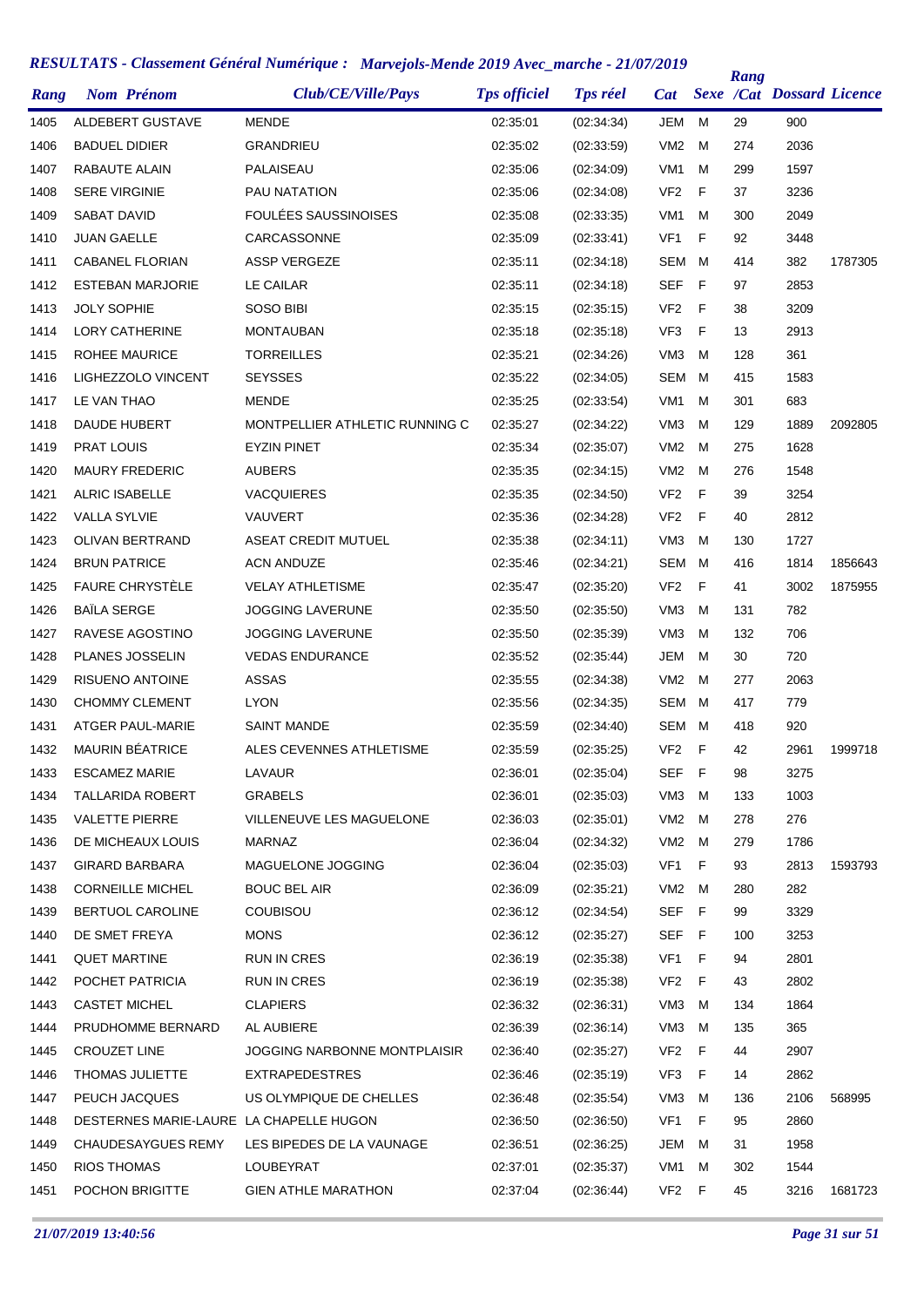| Rang |                       | <b>Nom Prénom</b>         | Club/CE/Ville/Pays                        | <b>Tps officiel</b> | <b>Tps réel</b> | <b>Cat</b>      |     | Rang | <b>Sexe /Cat Dossard Licence</b> |         |
|------|-----------------------|---------------------------|-------------------------------------------|---------------------|-----------------|-----------------|-----|------|----------------------------------|---------|
| 1452 |                       | PERES JEAN-JACQUES        | <b>BAZETOUX DENIS</b>                     | 02:37:07            | (02:36:32)      | VM2             | M   | 281  | 771                              |         |
| 1453 |                       | SAVAJOLS NATHALIE         | COURNONTERRAL                             | 02:37:07            | (02:36:19)      | VF <sub>1</sub> | F   | 96   | 3282                             |         |
| 1454 | <b>RUAT PHILIPPE</b>  |                           | LE BUISSON                                | 02:37:10            | (02:37:10)      | VM <sub>3</sub> | м   | 137  | 1571                             |         |
| 1455 | <b>RAGOT MICHEL</b>   |                           | ROZAY EN BRIE                             | 02:37:11            | (02:36:20)      | VM <sub>3</sub> | M   | 138  | 2188                             |         |
| 1456 |                       | <b>VALADIER EMMELINE</b>  | ATHLE LOZERE                              | 02:37:13            | (02:36:08)      | SEF             | F   | 101  | 3368                             | 1831513 |
| 1457 | <b>SALLES NADIA</b>   |                           | <b>LANUEJOLS</b>                          | 02:37:15            | (02:36:50)      | VF <sub>1</sub> | F   | 97   | 3014                             |         |
| 1458 |                       | CHAPELLE CÉLINE           | ROCHEFORT SPORT ATHLETISME                | 02:37:16            | (02:35:59)      | VF <sub>1</sub> | F   | 98   | 2858                             | 2007850 |
| 1459 | ROQUES JORIS          |                           | SPIRIDON CLUB NATURE DU LODEVOIS 02:37:17 |                     | (02:36:25)      | SEM             | M   | 419  | 2117                             |         |
| 1460 |                       | <b>GUIRAUD PIERRE</b>     | <b>ASSOCIATION CARITATIVE</b>             | 02:37:18            | (02:36:26)      | VM <sub>2</sub> | м   | 282  | 2095                             |         |
| 1461 |                       | <b>CLEMENT CELINE</b>     | <b>CANET</b>                              | 02:37:20            | (02:35:53)      | <b>SEF</b>      | F   | 102  | 3210                             |         |
| 1462 | DAVY SOPHIE           |                           | <b>COURIR AU FEMININ</b>                  | 02:37:22            | (02:35:54)      | VF <sub>1</sub> | F   | 99   | 3352                             |         |
| 1463 |                       | <b>BASSI JEAN MARC</b>    | LOS DEGLINGOSSES                          | 02:37:28            | (02:36:38)      | VM <sub>1</sub> | м   | 303  | 383                              |         |
| 1464 |                       | <b>KEISER ISABELLE</b>    | <b>JOGGING NARBONNE MONTPLAISIR</b>       | 02:37:29            | (02:36:18)      | VF <sub>2</sub> | F   | 46   | 2937                             |         |
| 1465 |                       | <b>FERLANDA BENJAMIN</b>  | <b>ORCET</b>                              | 02:37:31            | (02:36:44)      | SEM             | м   | 420  | 1869                             |         |
| 1466 |                       | <b>GIBERT JEAN-LOUIS</b>  | <b>ALES</b>                               | 02:37:35            | (02:37:01)      | VM <sub>3</sub> | м   | 139  | 478                              |         |
| 1467 | <b>MARTY JEROME</b>   |                           | <b>MONTPELLIER</b>                        | 02:37:38            | (02:37:38)      | VM <sub>1</sub> | м   | 304  | 292                              |         |
| 1468 |                       | JONES-MEIGNEN ALBANE      | RY                                        | 02:37:40            | (02:37:06)      | VF <sub>2</sub> | F   | 47   | 2848                             |         |
| 1469 |                       | <b>BARET CHRISTIAN</b>    | ALES CEVENNES ATHLETISME                  | 02:37:42            | (02:37:10)      | VM <sub>2</sub> | M   | 283  | 699                              | 1512373 |
| 1470 |                       | <b>SEIGNOUR DIDIER</b>    | ALES CEVENNES ATHLETISME                  | 02:37:42            | (02:37:10)      | VM <sub>2</sub> | м   | 284  | 519                              | 1476963 |
| 1471 | <b>BORET JULIEN</b>   |                           | ST PRIVAT DES VIEUX                       | 02:37:43            | (02:37:09)      | SEM             | M   | 421  | 964                              |         |
| 1472 | <b>JOUVE FABIEN</b>   |                           | ROCHEFORT SPORT ATHLETISME                | 02:37:47            | (02:36:30)      | VM <sub>2</sub> | M   | 285  | 384                              | 2102203 |
| 1473 |                       | DAUMAS-RAOUX GABRIEL      | <b>MENDE</b>                              | 02:37:51            | (02:37:01)      | JEM             | м   | 32   | 962                              |         |
| 1474 | FERNET ALAIN          |                           | <b>SETE</b>                               | 02:37:52            | (02:37:12)      | VM <sub>3</sub> | м   | 140  | 1023                             |         |
| 1475 |                       | SOULIER AURELIEN          | <b>MENDE</b>                              | 02:37:53            | (02:37:06)      | SEM             | M   | 422  | 867                              |         |
| 1476 | <b>RIBOT PHILIPPE</b> |                           | <b>ECLR MARATHON</b>                      | 02:37:55            | (02:36:30)      | VM <sub>2</sub> | м   | 286  | 1750                             |         |
| 1477 |                       | <b>BLOCH ANNE-CECILE</b>  | ANTIGUA-ET-BARBUDA                        | 02:37:59            | (02:37:02)      | <b>SEF</b>      | F   | 103  | 3227                             |         |
| 1478 | <b>HERVE PASCAL</b>   |                           | MAS ST CHELY                              | 02:38:02            | (02:36:45)      | VM <sub>2</sub> | M   | 287  | 1560                             |         |
| 1479 |                       | <b>MARTRE LUDIVINE</b>    | <b>MENDE</b>                              | 02:38:13            | (02:36:47)      | SEF             | - F | 104  | 3025                             |         |
| 1480 |                       | <b>GIRAUDY FRANÇOIS</b>   | <b>SÈVRES</b>                             | 02:38:17            | (02:37:24)      | VM2 M           |     | 288  | 864                              |         |
| 1481 |                       | DUBREUIL PASCAL           | A.P.S.A.P. PARIS                          | 02:38:18            | (02:38:04)      | VM2 M           |     | 289  | 610                              | 559637  |
| 1482 |                       | ROCHETTE MICHEL           | AC ONDAINE FIRMINY                        | 02:38:19            | (02:37:58)      | VM2 M           |     | 290  | 385                              | 801492  |
| 1483 |                       | DEUTSCH CARON ANNE        | RUEIL AC                                  | 02:38:38            | (02:37:55)      | VF1             | - F | 100  | 3248                             | 1763923 |
| 1484 |                       | <b>ROUX MARIE-LINE</b>    | CONDOM D'AUBRAC                           | 02:38:38            | (02:37:20)      | VF <sub>2</sub> | - F | 48   | 3012                             |         |
| 1485 |                       | SEPTFONS SERGE            | SAINT-COME D'OLT                          | 02:38:38            | (02:37:50)      | VM3             | M   | 141  | 1692                             |         |
| 1486 |                       | ROUBINET CAROLE           | ENTENTE ATHLÉTIQUE RHÔNE VERCO            | 02:38:40            | (02:38:09)      | VF <sub>2</sub> | - F | 49   | 3239                             | 1706553 |
| 1487 |                       | DELANNAY PHILIPPE         | <b>CLARENSAC</b>                          | 02:38:40            | (02:37:25)      | VM2 M           |     | 291  | 752                              |         |
| 1488 |                       | MORTELETTE BENJAMIN       | CANET                                     | 02:38:40            | (02:37:52)      | SEM M           |     | 423  | 316                              |         |
| 1489 |                       | PARADIS ANOUK             | ST GERVAIS LES BAINS                      | 02:38:40            | (02:37:58)      | SEF F           |     | 105  | 3020                             |         |
| 1490 |                       | BERRI FRÉDÉRIC            | CHÂTILLON                                 | 02:38:44            | (02:37:24)      | VM1             | M   | 305  | 1965                             |         |
| 1491 |                       | <b>FRAYSSINET CAMILLE</b> | <b>PARIS</b>                              | 02:38:46            | (02:37:49)      | SEM M           |     | 424  | 1915                             |         |
| 1492 |                       | <b>VERHECKEN PASCAL</b>   | PASS J'AIME COURIR                        | 02:38:51            | (02:38:02)      | VM1             | M   | 306  | 1625                             | T309232 |
| 1493 |                       | JEAN-BAPTISTE NADÈGE      | KIWIS VILLEFRANCHOIS                      | 02:38:53            | (02:37:55)      | VF1             | F.  | 101  | 3298                             |         |
| 1494 |                       | PETIT ALEXANDRA           | ALES CEVENNES ATHLETISME                  | 02:38:55            | (02:38:18)      | VF1             | -F  | 102  | 3319                             | 1763206 |
| 1495 |                       | RICHARTE STEPHANE         | <b>JOGGING LAVERUNE</b>                   | 02:38:57            | (02:38:16)      | VM1             | M   | 307  | 2099                             |         |
| 1496 |                       | LEMESRE QUENTIN           | <b>BONDUES</b>                            | 02:38:58            | (02:38:39)      | SEM M           |     | 425  | 830                              |         |
| 1497 |                       | <b>DOUCET THELIO</b>      | <b>CHAUMEILS DETENTE 48</b>               | 02:39:03            | (02:37:39)      | JEM             | M   | 33   | 1042                             |         |
| 1498 |                       | SEMMER CHRISTOPHE         | DES COUREURS EN BETON                     | 02:39:03            | (02:37:55)      | VM2 M           |     | 292  | 1753                             |         |
|      |                       |                           |                                           |                     |                 |                 |     |      |                                  |         |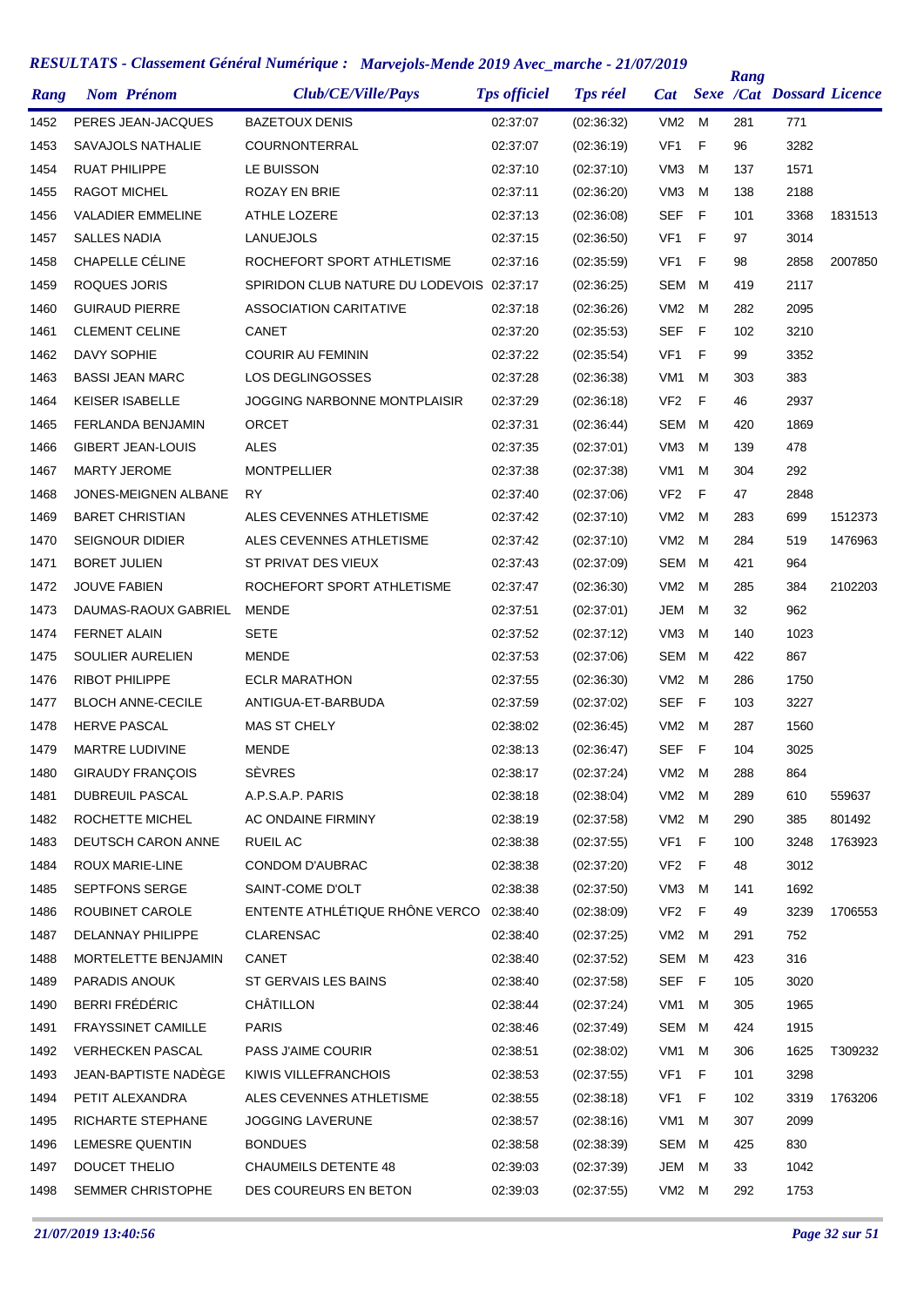| Rang | <b>Nom Prénom</b>            | Club/CE/Ville/Pays                                    | <b>Tps officiel</b> | <b>Tps réel</b> | <b>Cat</b>      |     | Rang | <b>Sexe /Cat Dossard Licence</b> |          |
|------|------------------------------|-------------------------------------------------------|---------------------|-----------------|-----------------|-----|------|----------------------------------|----------|
| 1499 | <b>VERDIER ERIC</b>          | <b>COULOMMIERS BRIE ATHLETISME</b>                    | 02:39:08            | (02:38:26)      | VM <sub>2</sub> | M   | 293  | 327                              | 1762475  |
| 1500 | ROBE YVES                    | <b>COULOMMIERS</b>                                    | 02:39:08            | (02:38:26)      | VM <sub>2</sub> | м   | 294  | 1729                             |          |
| 1501 | LOILLEUX MELANIE             | MONTPELLIER                                           | 02:39:12            | (02:37:46)      | VF <sub>1</sub> | F   | 103  | 3382                             |          |
| 1502 | PRADAL MONIQUE               | <b>FOURNELS</b>                                       | 02:39:18            | (02:38:46)      | VF <sub>2</sub> | F   | 50   | 3263                             |          |
| 1503 | LAVAL JORDAN                 | <b>MENDE</b>                                          | 02:39:20            | (02:38:25)      | SEM             | M   | 426  | 506                              |          |
| 1504 | NIEL JEAN-LOUIS              | <b>OLEMPS</b>                                         | 02:39:23            | (02:38:16)      | VM <sub>3</sub> | м   | 142  | 2110                             |          |
| 1505 | <b>ROZIER LUCIEN</b>         | <b>NICE</b>                                           | 02:39:26            | (02:38:29)      | VM <sub>3</sub> | м   | 143  | 669                              |          |
| 1506 | <b>CARNIS STEPHANIE</b>      | <b>CORATHONES</b>                                     | 02:39:28            | (02:38:47)      | VF <sub>1</sub> | F   | 104  | 3415                             |          |
| 1507 | PASCAL GERARD                | <b>MENDE</b>                                          | 02:39:29            | (02:39:18)      | VM4             | м   | 23   | 726                              |          |
| 1508 | <b>DESPLAIGNES JULIEN</b>    | BELLERIVE SUR ALLIER                                  | 02:39:34            | (02:39:34)      | SEM             | M   | 427  | 2128                             |          |
| 1509 | CACCIOPPOLI NICOLAS          | <b>DORNES</b>                                         | 02:39:34            | (02:39:21)      | SEM             | M   | 428  | 2134                             |          |
| 1510 | <b>GOUASMAT JEAN PHILIPP</b> | <b>VAL D'ORGE ATHLETIC</b>                            | 02:39:36            | (02:39:14)      | VM <sub>2</sub> | M   | 295  | 1657                             | 2020225  |
| 1511 | ROBERT MICHEL                | ASPHALTE 94                                           | 02:39:39            | (02:39:39)      | VM <sub>3</sub> | м   | 144  | 770                              | 1214017  |
| 1512 | <b>BUZIN RAYMOND</b>         | LE MESNIL LE ROI                                      | 02:39:42            | (02:38:36)      | VM4             | м   | 24   | 2057                             |          |
| 1513 | <b>FAIDHERBE AURELIA</b>     | <b>NANCY</b>                                          | 02:39:43            | (02:38:40)      | <b>SEF</b>      | F   | 106  | 2966                             |          |
| 1514 | <b>MEUZARD DOMINIQUE</b>     | ASSOCIATION BEAUNE ATHLETISME 21                      | 02:39:45            | (02:39:19)      | VF <sub>3</sub> | F   | 15   | 2930                             | 1150314  |
| 1515 | <b>GERBAL ARNAUD</b>         | <b>MARVEJOLS</b>                                      | 02:39:50            | (02:38:53)      | SEM             | M   | 429  | 2093                             |          |
| 1516 | KERLUEN-GERBAL ANNA          | <b>MARVEJOLS</b>                                      | 02:39:51            | (02:38:53)      | VF <sub>1</sub> | F   | 105  | 3386                             |          |
| 1517 | <b>LAHAYE PATRICK</b>        | <b>CRÉTEIL</b>                                        | 02:39:52            | (02:38:40)      | VM <sub>3</sub> | м   | 145  | 714                              |          |
| 1518 | <b>VITROLLES DANIEL</b>      | MENDE                                                 | 02:39:56            | (02:39:09)      | VM <sub>3</sub> | м   | 146  | 914                              |          |
| 1519 | <b>MAZUC CHRISTIAN</b>       | ONET LE CHATEAU                                       | 02:39:56            | (02:38:32)      | VM <sub>3</sub> | м   | 147  | 2178                             |          |
| 1520 | PEREIRA ANNA                 | <b>USM MONTARGIS</b>                                  | 02:39:57            | (02:39:06)      | VF <sub>1</sub> | F   | 106  | 2851                             | 1581339  |
| 1521 | SAINT-ETIENNE GUILLAUM       | LANUEJOLS                                             | 02:40:01            | (02:40:01)      | SEM             | M   | 430  | 707                              |          |
| 1522 | RACE FLORINDA                | EVA VAUVERT                                           | 02:40:02            | (02:39:30)      | VF <sub>1</sub> | F   | 107  | 2954                             |          |
| 1523 | PANIZZA DANIELLE             | COURIR ENSEMBLE LE GRAU DU ROI                        | 02:40:04            | (02:38:46)      | VF <sub>3</sub> | F   | 16   | 3292                             |          |
| 1524 | <b>MERAH RACHID</b>          | <b>MAROLLES EN BRIE</b>                               | 02:40:06            | (02:39:32)      | VM <sub>2</sub> | м   | 296  | 1502                             |          |
| 1525 | <b>MONNIER ROBERT</b>        | <b>VERGEZE</b>                                        | 02:40:14            | (02:39:04)      | VM <sub>3</sub> | м   | 148  | 1975                             |          |
| 1526 | <b>CHABROL ALAIN</b>         | MAGUELONE JOGGING                                     | 02:40:24            | (02:39:21)      | VM3             | м   | 149  | 1470                             | 1313394  |
| 1527 | <b>MAS CHRISTINE</b>         | TEAM CELR                                             | 02:40:27            | (02:39:00)      | VF <sub>2</sub> | - F | 51   | 3004                             |          |
| 1528 | <b>COUTAS RENAUD</b>         | ASSOCIATION MARTINOU LE CRAPOUIL 02:40:33             |                     | (02:38:57)      | VM1             | м   | 308  | 1681                             |          |
| 1529 | <b>RAVE ERIC</b>             | MARTINOU LE CRAPOUILLOU                               | 02:40:33            | (02:38:57)      | VM <sub>1</sub> | M   | 309  | 1667                             | 030-6004 |
| 1530 |                              | CHAMLALI MARIE-DOMINIQ LES GROLES TROTTEURS DU MINERV | 02:40:37            | (02:39:43)      | VF <sub>1</sub> | F   | 108  | 2982                             |          |
| 1531 | <b>THOMAS ELSA</b>           | COUREUR DE FONDS VILLENEUVE                           | 02:40:37            | (02:39:28)      | <b>SEF</b>      | F   | 107  | 3364                             |          |
| 1532 | DELORT JEAN-LUC              | <b>15EME PARALLELE</b>                                | 02:40:39            | (02:39:19)      | VM3             | м   | 150  | 1029                             |          |
| 1533 | PETIT WENDY                  | <b>MOULINS</b>                                        | 02:40:46            | (02:39:50)      | <b>SEF</b>      | F   | 108  | 3310                             |          |
| 1534 | PLANES JEAN-LOUIS            | <b>VEDAS ENDURANCE</b>                                | 02:40:46            | (02:40:18)      | VM2             | м   | 297  | 721                              |          |
| 1535 | <b>YZERN ODILE</b>           | <b>INTERSPORT</b>                                     | 02:40:46            | (02:40:08)      | VF1             | F   | 109  | 3017                             |          |
| 1536 | <b>JOY PHILIPPE</b>          | SAINTE SOULLE                                         | 02:40:47            | (02:40:11)      | VM3             | м   | 151  | 1793                             |          |
| 1537 | RIGAULT DOMINIQUE            | <b>BERNAY</b>                                         | 02:40:52            | (02:39:47)      | VM3             | м   | 152  | 1739                             |          |
| 1538 | RAMOND ELISÉE                | REVEIL SPORTIF DE ST CYR/LOIRE                        | 02:40:54            | (02:40:13)      | VM3             | М   | 153  | 549                              | 661646   |
| 1539 | CHAUDESAIGUES CECILE         | MENDE                                                 | 02:40:56            | (02:39:44)      | VF <sub>1</sub> | F   | 110  | 3024                             |          |
| 1540 | <b>GOEBEL VINCENT</b>        | <b>DIGNE LES BAINS</b>                                | 02:41:00            | (02:40:21)      | SEM             | M   | 431  | 915                              |          |
| 1541 | <b>VOLKOVA OLGA</b>          | <b>RUSSIE</b>                                         | 02:41:06            | (02:40:57)      | VF1             | F   | 111  | 2946                             |          |
| 1542 | <b>BARJOT VALERIE</b>        | <b>PARIS</b>                                          | 02:41:08            | (02:39:45)      | VF <sub>2</sub> | F   | 52   | 2814                             |          |
| 1543 | MUSIALEK PHILIPPE            | <b>MARCOUSSIS</b>                                     | 02:41:10            | (02:39:39)      | VM <sub>2</sub> | м   | 298  | 1758                             |          |
| 1544 | MENVIELLE GENEVIEVE          | <b>TOULOUSE</b>                                       | 02:41:10            | (02:40:05)      | VF3             | F   | 17   | 2833                             |          |
| 1545 | LUREAU JEAN-FRANÇOIS         | LE CHATELET                                           | 02:41:11            | (02:39:46)      | VM3 M           |     | 154  | 272                              |          |
|      |                              |                                                       |                     |                 |                 |     |      |                                  |          |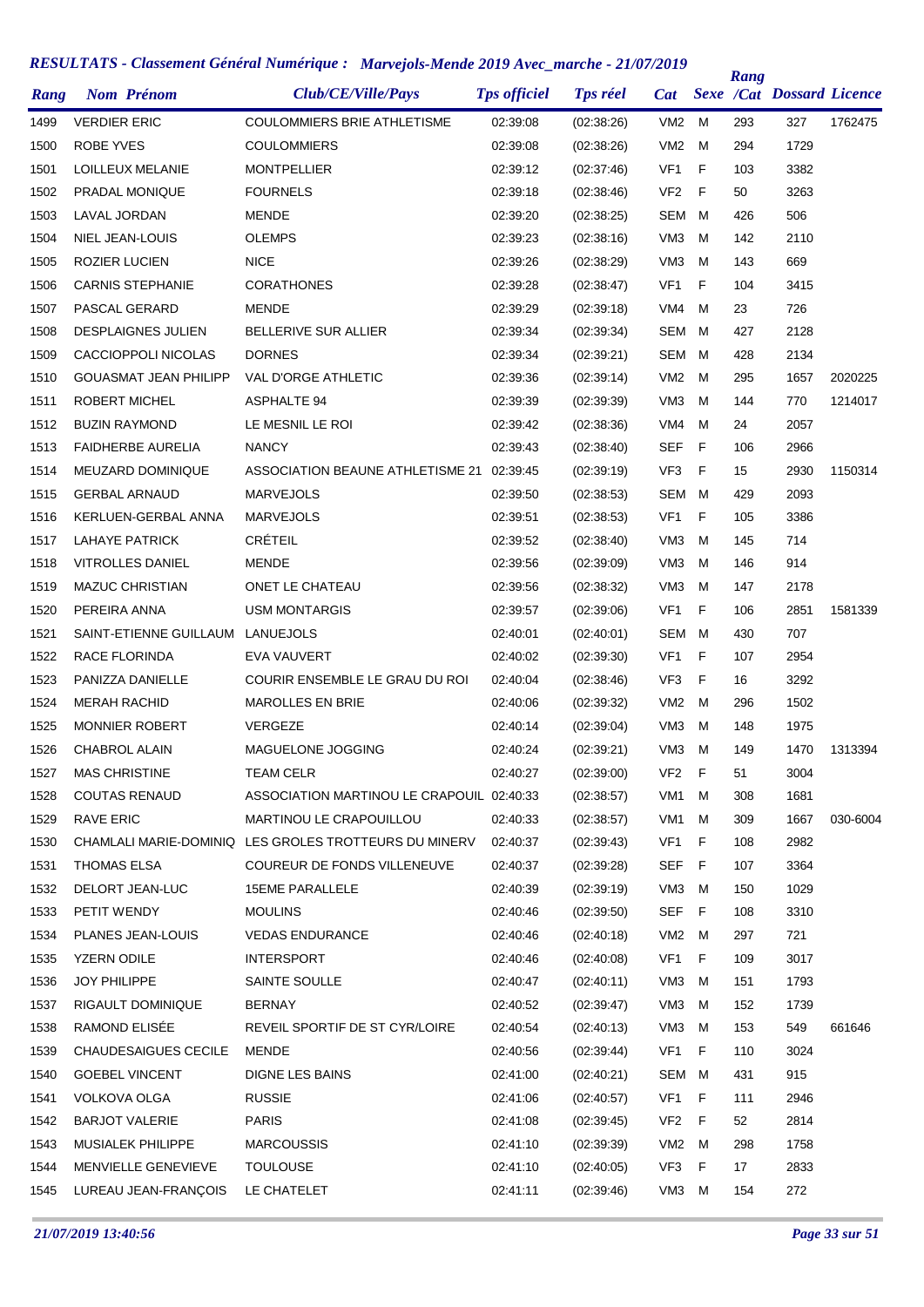| Rang         | <b>Nom Prénom</b>                      | Club/CE/Ville/Pays                            | <b>Tps officiel</b>  | <b>Tps réel</b>          | <b>Cat</b>             |              | Rang       | <b>Sexe /Cat Dossard Licence</b> |         |
|--------------|----------------------------------------|-----------------------------------------------|----------------------|--------------------------|------------------------|--------------|------------|----------------------------------|---------|
| 1546         | <b>RUFFAT DANIEL</b>                   | SAINTE FOY D'AIGREFEUILLE                     | 02:41:21             | (02:40:24)               | VM4                    | M            | 25         | 1886                             |         |
| 1547         | <b>COUDERC VÉRO</b>                    | <b>AJACCIO</b>                                | 02:41:24             | (02:40:44)               | VF <sub>2</sub>        | $\mathsf{F}$ | 53         | 2831                             |         |
| 1548         | <b>VERNHET GEORGETTE</b>               | ATHLETIC CLUB SAINT AFFRICAIN                 | 02:41:30             | (02:40:59)               | VF <sub>2</sub>        | $\mathsf{F}$ | 54         | 3375                             | 468985  |
| 1549         | LEROUGE KRISTELE                       | PRIVAS RHONE VALLEE RUNNING                   | 02:41:43             | (02:40:14)               | VF <sub>1</sub>        | F            | 112        | 3407                             | 1754613 |
| 1550         | <b>BOINIER CHRISTOPHE</b>              | SUCÉ SUR ERDRE                                | 02:41:44             | (02:41:29)               | VM <sub>2</sub>        | M            | 299        | 1687                             |         |
| 1551         | MARTINEZ CHRISTINE                     | <b>PARIS</b>                                  | 02:41:45             | (02:40:23)               | VF <sub>1</sub>        | $\mathsf F$  | 113        | 3288                             |         |
| 1552         | <b>BOUTON CHRISTOPHE</b>               | <b>PARIS</b>                                  | 02:41:45             | (02:40:23)               | VM <sub>2</sub>        | M            | 300        | 1766                             |         |
| 1553         | <b>MARCOT GUY</b>                      | ORANGE                                        | 02:42:05             | (02:41:11)               | VM <sub>3</sub>        | м            | 155        | 605                              |         |
| 1554         | POCHECHUEVA SVETLAN                    | <b>RUSSIE</b>                                 | 02:42:09             | (02:42:01)               | VF <sub>1</sub>        | F            | 114        | 2942                             |         |
| 1555         | LOURDOU LAURENT                        | DEPARTEMENT DE LA LOZERE                      | 02:42:14             | (02:41:47)               | <b>SEM</b>             | м            | 432        | 536                              |         |
| 1556         | <b>NAVES PHILIPPE</b>                  | <b>PARIS</b>                                  | 02:42:15             | (02:40:49)               | VM <sub>2</sub>        | M            | 301        | 1807                             |         |
| 1557         | <b>LAROCHE ANTHONY</b>                 | <b>CSE ADISSEO COMMENTRY</b>                  | 02:42:15             | (02:41:31)               | VM <sub>2</sub>        | M            | 302        | 1573                             |         |
| 1558         | <b>SANTONI ERICK</b>                   | <b>PRIVAS</b>                                 | 02:42:19             | (02:42:19)               | VM <sub>2</sub>        | м            | 303        | 1787                             |         |
| 1559         | ORLOVA NATALIA                         | <b>RUSSIE</b>                                 | 02:42:19             | (02:42:11)               | <b>SEF</b>             | F            | 109        | 2941                             |         |
| 1560         | <b>SANTONI NATHALIE</b>                | <b>PRIVAS</b>                                 | 02:42:19             | (02:40:47)               | VF <sub>2</sub>        | F            | 55         | 3297                             |         |
| 1561         | <b>MAURIN JEAN-PIERRE</b>              | <b>MENDE</b>                                  | 02:42:22             | (02:41:36)               | <b>SEM</b>             | м            | 433        | 885                              |         |
| 1562         | OHREL CEDRIC                           | <b>MONTFRIN</b>                               | 02:42:24             | (02.41.48)               | <b>SEM</b>             | м            | 434        | 262                              |         |
| 1563         | <b>BOULARD BRUNO</b>                   | <b>LES RUN'ARS</b>                            | 02:42:27             | (02:41:48)               | VM <sub>3</sub>        | м            | 156        | 1534                             |         |
| 1564         | <b>VAYSSIER PATRICK</b>                | 12100 SAINT-GEORGES-DE-LUZENÇON,              | 02:42:33             | (02:41:56)               | VM <sub>2</sub>        | M            | 304        | 1454                             |         |
| 1565         | <b>NESSON DANIEL</b>                   | PARENTIGNAT                                   | 02:42:40             | (02:41:17)               | VM <sub>2</sub>        | м            | 305        | 2024                             |         |
| 1566         | RAIMOND MARIANNE                       | <b>BOUAYE</b>                                 | 02:42:40             | (02:41:26)               | <b>SEF</b>             | F            | 110        | 2882                             |         |
| 1567         | <b>TETARD BRUNO</b>                    | <b>VEUZY</b>                                  | 02:42:40             | (02:41:32)               | VM <sub>2</sub>        | м            | 306        | 1809                             |         |
| 1568         | BERNARD JEAN MICHEL                    | <b>ALES</b>                                   | 02:42:43             | (02:41:52)               | VM <sub>3</sub>        | м            | 157        | 1938                             |         |
| 1569         | THIEBAUT PAUL-EMMANU                   | PALAVAS LES FLOTS                             | 02:42:46             | (02:41:25)               | <b>SEM</b>             | м            | 435        | 896                              |         |
| 1570         | PRADILLON LYNE                         | <b>USM MALAKOFF</b>                           | 02:42:48             | (02:42:22)               | VF <sub>2</sub>        | F            | 56         | 2843                             | 1190280 |
| 1571         | <b>MARTY PIERRE</b>                    | YRONDE ET BURON                               | 02:42:50             | (02:41:37)               | VM <sub>1</sub>        | M            | 310        | 923                              |         |
| 1572         | <b>NEMROD DENIS</b>                    | <b>AS CAVAILLON</b>                           | 02:42:51             | (02:42:03)               | VM3                    | м            | 158        | 569                              | 1492505 |
| 1573         |                                        | ROUSTAN-LABOURET KAR ALES CEVENNES ATHLETISME | 02:42:57             | (02:42:24)               | VF1                    | F            | 115        | 3309                             | 1476430 |
|              | <b>ARAB HOUCINE</b>                    | A.S. DES TERRITORIAUX DE MONTP                |                      |                          |                        |              |            |                                  |         |
| 1574<br>1575 | <b>MEUNIER NADINE</b>                  | <b>EXTRAPEDESTRES</b>                         | 02:43:02<br>02:43:04 | (02:41:32)<br>(02:41:37) | VM3<br>VF3             | M<br>F       | 159<br>18  | 1722<br>3246                     | 1654896 |
| 1576         | ROUSSEL PATRICK                        | CARCASSONNE                                   | 02:43:09             | (02:41:48)               | VM3                    | м            | 160        | 819                              |         |
|              | LANSIAUX FRANCIOI                      | <b>BOIS LE ROI</b>                            | 02:43:13             | (02:41:59)               | VM2                    | м            | 307        | 2115                             |         |
| 1577         | <b>BELOT CYRIL</b>                     |                                               | 02:43:17             |                          |                        | M            |            |                                  |         |
| 1578         | <b>GENTE MURIELLE</b>                  | <b>VIENNE</b><br>KM 19 BRANCEILLES            |                      | (02:42:44)<br>(02:42:09) | SEM<br>VF <sub>2</sub> | F            | 436<br>57  | 2162<br>2925                     |         |
| 1579         | <b>BRUN FREDERIC</b>                   | MAGUELONE JOGGING                             | 02:43:20             | (02:42:19)               | VM2                    | м            |            |                                  | 1670017 |
| 1580         | <b>HANS JEAN-CHRISTOPHE</b>            | <b>CUC ATHLETISME</b>                         | 02:43:22             |                          |                        | м            | 308        | 1594<br>1646                     |         |
| 1581         | MOREAU ANTOINE                         |                                               | 02:43:25             | (02:41:54)<br>(02:42:32) | VM2<br>SEM             |              | 309        |                                  | 221426  |
| 1582<br>1583 | <b>HEINRICH OLIVIA</b>                 | LE SEQUESTRE<br>LOZERE SPORT NATURE           | 02:43:26<br>02:43:29 |                          | VF1                    | M<br>F       | 437<br>116 | 2009<br>2917                     | 314272C |
|              |                                        |                                               |                      | (02:42:47)               |                        |              |            |                                  |         |
| 1584         | <b>VORS FLORENCE</b><br>PARADIS GERARD | ATHLE LOZERE<br>ALBI                          | 02:43:29             | (02:43:02)               | VF1<br>VM <sub>2</sub> | F<br>м       | 117        | 3369<br>465                      | 1739845 |
| 1585         |                                        |                                               | 02:43:30             | (02:42:53)               |                        |              | 310        |                                  |         |
| 1586         | LUTZ MAXIME                            | <b>COURSE ET POUSSETTE</b>                    | 02:43:36             | (02:42:00)               | SEM                    | м            | 438        | 1732                             |         |
| 1587         | <b>GAMEL MAURICE</b>                   | ATHLE TARN PASSION                            | 02:43:40             | (02:42:56)               | VM3                    | м            | 161        | 1978                             | 915314  |
| 1588         | <b>CLAUDEPIERRE SOPHIE</b>             | <b>ILLKIRCH</b>                               | 02:43:40             | (02:42:35)               | VF <sub>2</sub>        | F            | 58         | 3211                             |         |
| 1589         | <b>BRESSON MARIE-CHRISTI</b>           | MENDE                                         | 02:43:45             | (02:42:59)               | VF <sub>2</sub>        | $\mathsf F$  | 59         | 2970                             |         |
| 1590         | DELHAL BRUNO                           | AMICALE HERAULT ATHLETISME                    | 02:43:49             | (02:43:41)               | VM <sub>2</sub>        | M            | 311        | 671                              |         |
| 1591         | <b>REYES MYLENE</b>                    | CAP AUBORDOISE                                | 02:43:49             | (02:42:49)               | VF1                    | F            | 118        | 2855                             |         |
| 1592         | <b>REMY CHANTAL</b>                    | LES GROLES TROTTEURS DU MINERV                | 02:43:49             | (02:42:55)               | VF2 F                  |              | 60         | 2981                             |         |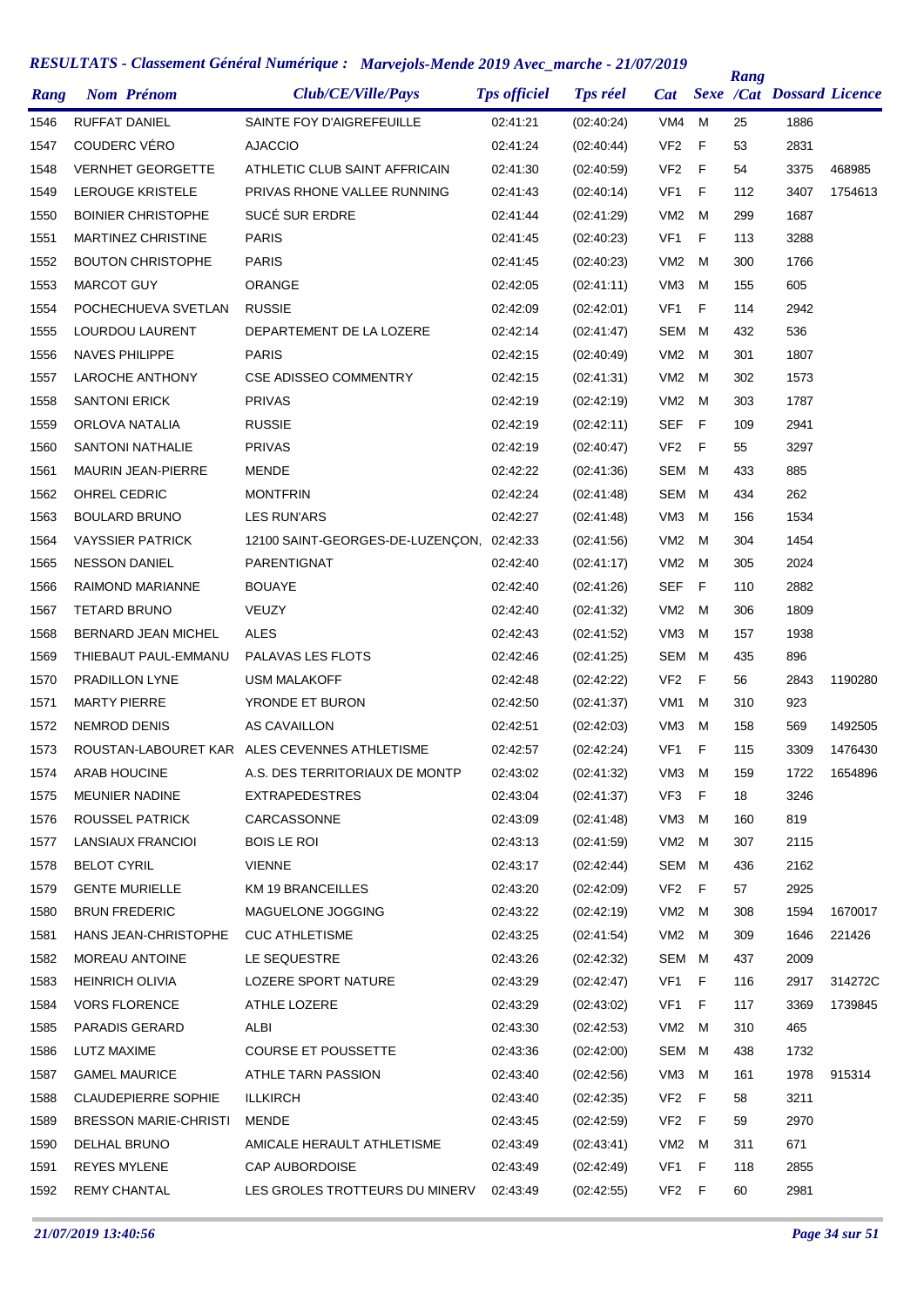|      |                               | KESULTATS - Classement General Numerique : Marvejois-Mende 2019 Avec_marche - 21/07/2019 |                     |                 |                 |     | Rang |                                  |         |
|------|-------------------------------|------------------------------------------------------------------------------------------|---------------------|-----------------|-----------------|-----|------|----------------------------------|---------|
| Rang | <b>Nom Prénom</b>             | Club/CE/Ville/Pays                                                                       | <b>Tps officiel</b> | <b>Tps réel</b> | <b>Cat</b>      |     |      | <b>Sexe /Cat Dossard Licence</b> |         |
| 1593 | <b>GAUTHERET PIERRE</b>       | <b>FRONTIGNAN</b>                                                                        | 02:43:51            | (02:43:11)      | VM <sub>3</sub> | М   | 162  | 1021                             |         |
| 1594 | <b>FEDOU DIDIER</b>           | <b>CAP AUBORDOISE</b>                                                                    | 02:43:53            | (02:42:56)      | VM <sub>3</sub> | м   | 163  | 682                              |         |
| 1595 | <b>SIMAO FERNAND</b>          | <b>BRIGNAC</b>                                                                           | 02:43:58            | (02:43:37)      | VM <sub>2</sub> | м   | 312  | 1774                             |         |
| 1596 | <b>BEN ASSI BASMA</b>         | PIERREFITTE MULTI ATHLON VILLETAN 02:43:59                                               |                     | (02:43:52)      | <b>SEF</b>      | F   | 111  | 217                              | 1822456 |
| 1597 | <b>BENIER ANNIE</b>           | <b>ISSOIRE</b>                                                                           | 02:44:03            | (02:44:03)      | VF3             | F   | 19   | 2929                             |         |
| 1598 | KASSAMBARA ALBOUKAD           | <b>MARVEJOLS</b>                                                                         | 02:44:04            | (02:43:38)      | SEM             | M   | 439  | 2187                             |         |
| 1599 | MONTBESSOUX CECILE            | VAUX LE PÉNIL ATHLÉTISME                                                                 | 02:44:08            | (02:43:23)      | VF <sub>2</sub> | F   | 61   | 3241                             | 1310628 |
| 1600 | PLANES JOEL                   | ATHLE LOZERE                                                                             | 02:44:18            | (02:42:50)      | VM2             | м   | 313  | 1001                             | 191524  |
| 1601 | <b>BERNARD VINCENT</b>        | SPIRIDON CLUB LANGUEDOC                                                                  | 02:44:18            | (02:42:49)      | VM <sub>3</sub> | м   | 164  | 950                              |         |
| 1602 | <b>GALIBERT CHRISTINE</b>     | ATHLE LOZERE                                                                             | 02:44:18            | (02:42:50)      | VF <sub>2</sub> | F   | 62   | 3403                             | 362585  |
| 1603 | <b>PLANES MICHEL</b>          | <b>ATHLE LOZERE</b>                                                                      | 02:44:20            | (02:43:48)      | VM <sub>3</sub> | м   | 165  | 1830                             | 1751593 |
| 1604 | <b>FAUREAU PASCAL</b>         | <b>ORANGE</b>                                                                            | 02:44:21            | (02:43:21)      | VM <sub>2</sub> | м   | 314  | 602                              |         |
| 1605 | <b>GALLOU ROLAND</b>          | LES COUREURS FOUS DE SERIGNAN                                                            | 02:44:23            | (02:43:13)      | VM <sub>2</sub> | м   | 315  | 1516                             |         |
| 1606 | UTRILLA MARC                  | VILLEFRANCHE DE ROUERGUE                                                                 | 02:44:23            | (02:43:24)      | VM <sub>3</sub> | м   | 166  | 1009                             |         |
| 1607 | <b>COSTE ANTHONY</b>          | <b>BORDEAUX</b>                                                                          | 02:44:24            | (02:43:07)      | VM <sub>1</sub> | М   | 311  | 1469                             |         |
| 1608 | ALEXANDRE PASCAL              | SPORT NATURE DE HAUTE LOZERE                                                             | 02:44:38            | (02:43:46)      | VM <sub>3</sub> | м   | 167  | 1954                             |         |
| 1609 | <b>OLLIER ISABELLE</b>        | <b>MAUGUIO</b>                                                                           | 02:44:49            | (02:43:54)      | VF <sub>1</sub> | F   | 119  | 3260                             |         |
| 1610 | <b>BONNEFOY DIDIER</b>        | <b>NIMES</b>                                                                             | 02:45:02            | (02:44:02)      | VM <sub>2</sub> | м   | 316  | 360                              |         |
| 1611 | <b>KUBIEC FLORENCE</b>        | <b>JOGGING CLUB SEYSSOIS</b>                                                             | 02:45:04            | (02:43:44)      | VF <sub>1</sub> | F   | 120  | 3222                             |         |
| 1612 | PICARD ADELINE                | <b>FRANCE</b>                                                                            | 02:45:06            | (02:43:52)      | <b>SEF</b>      | F   | 112  | 2875                             |         |
| 1613 | <b>BARET JEAN-PAUL</b>        | ALES CEVENNES ATHLETISME                                                                 | 02:45:08            | (02:44:35)      | VM <sub>3</sub> | M   | 168  | 546                              | 530074  |
| 1614 | <b>BERTOLINI FRANCIS</b>      | LA CASTAGNE DE CROUZOUL                                                                  | 02:45:11            | (02:43:41)      | VM <sub>3</sub> | м   | 169  | 2161                             |         |
| 1615 | <b>BULTEL CHRISTIAN</b>       | <b>CROISILLES</b>                                                                        | 02:45:11            | (02:44:20)      | VM <sub>2</sub> | м   | 317  | 1538                             |         |
| 1616 | FROMENTY LAURENT              | <b>OCTON</b>                                                                             | 02:45:27            | (02:45:27)      | <b>SEM</b>      | м   | 440  | 1731                             |         |
| 1617 | THERY STEPHANIE               | <b>SAINT SERNIN</b>                                                                      | 02:45:37            | (02:45:05)      | VF <sub>1</sub> | F   | 121  | 2857                             |         |
| 1618 | <b>BENIGAUD NADIA</b>         | LA CHAPELLE HUGON                                                                        | 02:45:43            | (02:44:47)      | VF <sub>2</sub> | F   | 63   | 2859                             |         |
| 1619 | <b>CHOISELLE NATHALIE</b>     | <b>ISLES SUR GUIPPE</b>                                                                  | 02:45:52            | (02:44:20)      | VF <sub>2</sub> | F   | 64   | 2986                             |         |
| 1620 | PUBLIER FANNY                 | RACING CLUB EPERNAY ATHLETISME                                                           | 02:45:52            | (02:44:20)      | VF <sub>1</sub> | F   | 122  | 2987                             | 1463790 |
| 1621 | CARAVÉO PHILIPPE              | SAINT CLÉMENT                                                                            | 02:46:01            | (02:45:21)      | VM <sub>2</sub> | M   | 318  | 320                              |         |
| 1622 | SALLES PAULETTE               | <b>MEYRUEIS</b>                                                                          | 02:46:04            | (02:46:04)      | VF3             | F   | 20   | 3307                             |         |
| 1623 | KOTELNIKOVA IRINA             | <b>RUSSIE</b>                                                                            | 02:46:07            | (02:45:59)      | VF1             | -F  | 123  | 2944                             |         |
| 1624 | STOLCHNEVA SVETLANA           | <b>RUSSIE</b>                                                                            | 02:46:08            | (02:45:57)      | VF1             | F   | 124  | 2948                             |         |
| 1625 | <b>GUEYRAUD CHRISTIAN</b>     | KM 42.195 MARSEILLE                                                                      | 02:46:08            | (02:44:52)      | VM3             | M   | 170  | 488                              |         |
| 1626 | DELLEUSE FREDERIQUE           | KM 42.195 MARSEILLE                                                                      | 02:46:09            | (02:44:55)      | VF3             | F   | 21   | 2888                             |         |
| 1627 | POUILLANTE ALAIN              | <b>BRUGES</b>                                                                            | 02:46:12            | (02:44:55)      | VM3             | M   | 171  | 1036                             |         |
| 1628 | ROULAUD STEPHANIE             | <b>MARSEILLE</b>                                                                         | 02:46:15            | (02:45:05)      | VF1             | F   | 125  | 2885                             |         |
| 1629 | <b>MARTIN FREDERICK</b>       | <b>AS EFFIAT</b>                                                                         | 02:46:22            | (02:45:06)      | VM1             | M   | 312  | 1452                             | 063_961 |
| 1630 | <b>MANON CORALIE</b>          | ST DENIS DE PILE                                                                         | 02:46:25            | (02:45:09)      | SEF F           |     | 113  | 3233                             |         |
| 1631 | <b>FERREIRA AMANDINE</b>      | <b>TOUROULIS</b>                                                                         | 02:46:30            | (02:45:15)      | VF <sub>2</sub> | - F | 65   | 3377                             |         |
| 1632 | <b>GALLAY GERARD</b>          | <b>CORATHONES</b>                                                                        | 02:46:30            | (02:45:48)      | VM <sub>2</sub> | M   | 319  | 1857                             |         |
| 1633 | <b>BILLARD MARIE ANTOINET</b> | SAINT JEAN DE SIXT                                                                       | 02:46:30            | (02:45:49)      | VF <sub>2</sub> | -F  | 66   | 3262                             |         |
| 1634 | <b>GUIL VÉRONIQUE</b>         | LA FOULÉE PORT-DE-BOUCAINE                                                               | 02:46:31            | (02:45:01)      | VF1             | F   | 126  | 2823                             |         |
| 1635 | LAMBERT CAROLE                | SAINT MARTIN ATHLETISME                                                                  | 02:46:32            | (02:45:22)      | VF1             | -F  | 127  | 3447                             | 1519108 |
| 1636 | SOUTIF GAEL                   | SPORTING CLUB GOURDON ATHLETIS                                                           | 02:46:35            | (02:45:34)      | SEM M           |     | 441  | 2066                             | 2058803 |
| 1637 | MAOUCHE CANDICE               | MARVEJOLS                                                                                | 02:46:54            | (02:45:46)      | VF1             | F.  | 128  | 3392                             |         |
| 1638 | <b>BLAIS SOPHIE</b>           | BOULOGNE-BILLANCOURT                                                                     | 02:46:57            | (02:45:34)      | SEF F           |     | 114  | 3394                             |         |
| 1639 | <b>BELLUT HUGO</b>            | <b>BOULOGNE BILLANCOURT</b>                                                              | 02:46:57            | (02:46:57)      | SEM M           |     | 442  | 1048                             |         |
|      |                               |                                                                                          |                     |                 |                 |     |      |                                  |         |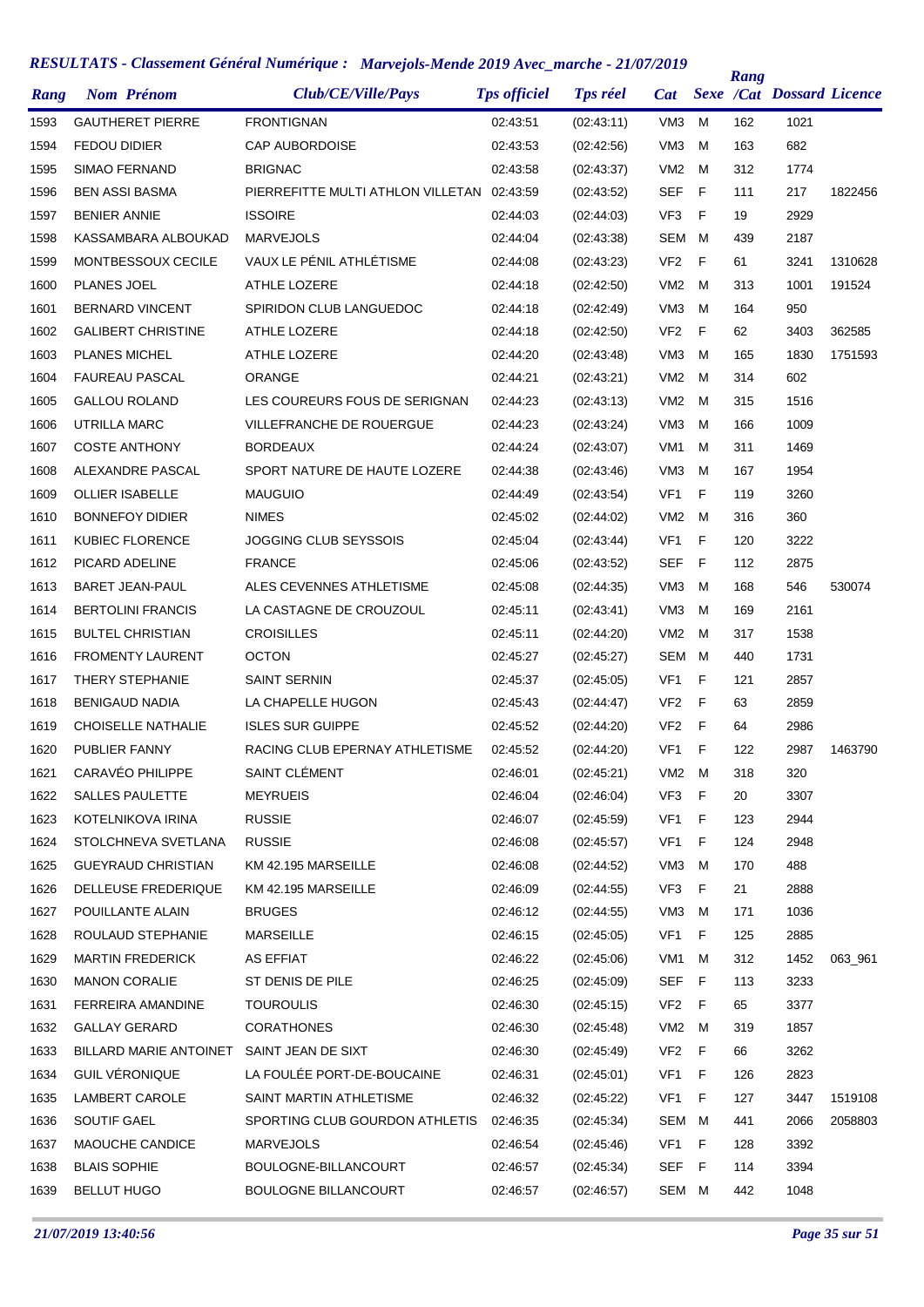| Rang | <b>Nom Prénom</b>            | Club/CE/Ville/Pays                  | <b>Tps officiel</b> | <b>Tps réel</b> | Cat             |              | Rang | <b>Sexe /Cat Dossard Licence</b> |         |
|------|------------------------------|-------------------------------------|---------------------|-----------------|-----------------|--------------|------|----------------------------------|---------|
| 1640 | <b>OLLIER STEPHANE</b>       | <b>CAP MELGUEIL</b>                 | 02:47:03            | (02:46:22)      | VM <sub>1</sub> | M            | 313  | 2020                             |         |
| 1641 | <b>RUBIO ANNE MARIE</b>      | <b>CAP MELGUEIL</b>                 | 02:47:04            | (02:46:20)      | VF <sub>2</sub> | $\mathsf{F}$ | 67   | 3370                             |         |
| 1642 | <b>UNGARO ALAIN</b>          | AIX EN PROVENCE                     | 02:47:05            | (02:47:05)      | VM <sub>2</sub> | M            | 320  | 1512                             |         |
| 1643 | RAYNAUD CLAIRE               | <b>TOULOUSE</b>                     | 02:47:11            | (02:45:51)      | <b>SEF</b>      | F            | 115  | 3384                             |         |
| 1644 | <b>GOURZECH VINCENT</b>      | <b>ORANGE</b>                       | 02:47:17            | (02:47:03)      | VM <sub>2</sub> | M            | 321  | 1851                             |         |
| 1645 | <b>SCHEIDECKER ANNE</b>      | <b>ECKBOLSHEIM</b>                  | 02:47:19            | (02:46:15)      | VF <sub>2</sub> | $\mathsf{F}$ | 68   | 3212                             |         |
| 1646 | DEILHES ESTELLE              | <b>EXTRAPEDESTRES</b>               | 02:47:22            | (02:45:55)      | VF <sub>1</sub> | F            | 129  | 2856                             |         |
| 1647 | <b>MALAVAL THIERRY</b>       | <b>SMA ATHLETISME</b>               | 02:47:24            | (02:46:13)      | VM <sub>1</sub> | M            | 314  | 1638                             | 2168300 |
| 1648 | ROQUES FRÉDÉRIC              | <b>MARSEILLE</b>                    | 02:47:24            | (02:46:14)      | VM <sub>1</sub> | м            | 315  | 481                              |         |
| 1649 | <b>VAGNEY OLIVIER</b>        | ST-MARTIN-DE-CRAU ATHL.             | 02:47:25            | (02:46:15)      | VM1             | м            | 316  | 947                              | 1697844 |
| 1650 | <b>RIVET FANNY</b>           | SAINT GENEST LERPT                  | 02:47:26            | (02:46:23)      | SEF             | F            | 116  | 2963                             |         |
| 1651 | <b>RIVET ROLAND</b>          | <b>ATOUTSPORTS</b>                  | 02:47:26            | (02:46:23)      | VM <sub>3</sub> | M            | 172  | 675                              | 936222  |
| 1652 | LE BAILLIF THIERRY           | <b>ANTONY</b>                       | 02:47:32            | (02:46:53)      | VM <sub>2</sub> | м            | 322  | 2028                             |         |
| 1653 | <b>CARAUD VINCENT</b>        | RUEIL AC                            | 02:47:38            | (02:46:55)      | VM <sub>2</sub> | M            | 323  | 1616                             | 1947534 |
| 1654 | <b>VEDRINES ROBERT</b>       | <b>LES LAUBIES</b>                  | 02:47:41            | (02:46:54)      | VM <sub>3</sub> | M            | 173  | 1848                             |         |
| 1655 | <b>TASSAN GURLE THIERRY</b>  | <b>VAL D'ORGE ATHLETIC</b>          | 02:47:47            | (02:47:24)      | VM <sub>3</sub> | M            | 174  | 1660                             | 1995244 |
| 1656 | LE DAERON SOPHIE             | KM 42.195 MARSEILLE                 | 02:47:51            | (02:46:36)      | VF <sub>2</sub> | F            | 69   | 2869                             | 5575377 |
| 1657 | <b>ROYO MICHEL</b>           | <b>ALBAS</b>                        | 02:47:56            | (02:46:33)      | VM <sub>3</sub> | M            | 175  | 1914                             |         |
| 1658 | <b>BALDY CHRISTOPHE</b>      | <b>POUSSAN</b>                      | 02:47:57            | (02:46:26)      | VM <sub>1</sub> | м            | 317  | 1930                             |         |
| 1659 | PONTILLE SYLVAIN             | CLUB ATHLETIQUE DU ROANNAIS*        | 02:47:59            | (02:47:09)      | VM <sub>1</sub> | м            | 318  | 418                              | 1737870 |
| 1660 | <b>NADAL CHRISTELLE</b>      | <b>MONTARNAUD</b>                   | 02:48:01            | (02:47:33)      | VF1             | F            | 130  | 2850                             |         |
| 1661 | <b>VIZCAINO SEBASTIEN</b>    | <b>MONTARNAUD</b>                   | 02:48:01            | (02:47:32)      | VM1             | M            | 319  | 374                              |         |
| 1662 | <b>FOURNIER MAXIME</b>       | ATHLE LOZERE                        | 02:48:01            | (02:47:54)      | SEM             | M            | 443  | 112                              | 1768884 |
| 1663 | <b>VENS CAMILLE</b>          | <b>ATHLE LOZERE</b>                 | 02:48:03            | (02:47:55)      | SEM             | M            | 444  | 142                              |         |
| 1664 | <b>RODIER VINCENT</b>        | LE BUISSON                          | 02:48:11            | (02:48:11)      | SEM             | M            | 445  | 2152                             |         |
| 1665 | <b>BERTOLI CLEMENCE</b>      | <b>NIMES</b>                        | 02:48:16            | (02:46:43)      | <b>SEF</b>      | F            | 117  | 3393                             |         |
| 1666 | <b>BARTHOMEUF JEAN-PHILI</b> | <b>AUBIERE</b>                      | 02:48:17            | (02:47:24)      | VM <sub>1</sub> | M            | 320  | 1820                             |         |
| 1667 | <b>CROUZET DIDIER</b>        | <b>JOGGING NARBONNE MONTPLAISIR</b> | 02:48:17            | (02:48:17)      | VM3             | M            | 176  | 538                              |         |
| 1668 | LE GUERNIC GWENAEL           | BORDEAUX                            | 02:48:33            | (02:48:13)      | VM1 M           |              | 321  | 432                              |         |
| 1669 | <b>CHAUDESAIGUES PHILIPP</b> | <b>MENDE</b>                        | 02:48:48            | (02:47:35)      | VM <sub>2</sub> | M            | 324  | 901                              |         |
| 1670 | <b>FAURE PATRICIA</b>        | LE PUY EN VELAY                     | 02:48:48            | (02:47:48)      | VF1             | F            | 131  | 2958                             |         |
| 1671 | <b>GINESTY ALAIN</b>         | ATHLE LOZERE                        | 02:48:49            | (02:48:17)      | VM2             | M            | 325  | 1835                             | 1371175 |
| 1672 | PLACE FRANCK                 | <b>TEAM CELR</b>                    | 02:48:57            | (02:47:46)      | VM1             | M            | 322  | 2103                             |         |
| 1673 | <b>LECONTE ALAIN</b>         | LES FURETS D'EIFFAGE                | 02:49:17            | (02:48:37)      | VM3             | M            | 177  | 593                              |         |
| 1674 | HEILIGENSTEIN DANIEL         | <b>NEUVECELLE</b>                   | 02:49:24            | (02:48:12)      | VM4             | M            | 26   | 380                              |         |
| 1675 | ROUX-BESTION NATHALIE        | LAMBESC                             | 02:49:27            | (02:48:41)      | VF <sub>1</sub> | F            | 132  | 2845                             |         |
| 1676 | SOUILLAT JOËL                | <b>PASS J'AIME COURIR</b>           | 02:49:35            | (02:48:03)      | VM2             | M            | 326  | 693                              | T307164 |
| 1677 | <b>BOUDON LUC</b>            | MENDE                               | 02:49:46            | (02:48:46)      | VM <sub>2</sub> | M            | 327  | 937                              |         |
| 1678 | <b>GAILLARD ERIC</b>         | LE HAVRE                            | 02:49:47            | (02:48:28)      | VM <sub>3</sub> | M            | 178  | 1799                             |         |
| 1679 | <b>DELGADO GERVAISE</b>      | LES FURETS D'EIFFAGE                | 02:49:47            | (02:49:10)      | VF <sub>2</sub> | F            | 70   | 2933                             |         |
| 1680 | <b>VORS DANIEL</b>           | LE CHASTEL NOUVEL                   | 02:49:51            | (02:49:22)      | VM3             | M            | 179  | 737                              |         |
| 1681 | <b>VALARIER BENOIT</b>       | SQUADRA JEAN-PAUL                   | 02:49:54            | (02:49:15)      | VM <sub>2</sub> | M            | 328  | 836                              |         |
| 1682 | <b>IHNATIUC ANDREI</b>       | <b>ROUMANIE</b>                     | 02:50:01            | (02:49:56)      | JEM             | M            | 34   | 57                               |         |
| 1683 | LUI SAINT AUBIN LINA         | LES COUREURS FOUS DE SERIGNAN       | 02:50:11            | (02:48:56)      | SEF             | F            | 118  | 3390                             |         |
| 1684 | PEREZ ANNE MARIE             | <b>VEDAS ENDURANCE</b>              | 02:50:23            | (02:49:50)      | VF3             | - F          | 22   | 2978                             |         |
| 1685 | JOURDAN PENILLO ELISE        | CLERMONT SPORT ENDURANCE            | 02:50:31            | (02:49:43)      | <b>SEF</b>      | - F          | 119  | 2829                             | 2086689 |
| 1686 | <b>COUSTOU ALAIN</b>         | <b>PARIS</b>                        | 02:50:35            | (02:49:26)      | VM2 M           |              | 329  | 1759                             |         |
|      |                              |                                     |                     |                 |                 |              |      |                                  |         |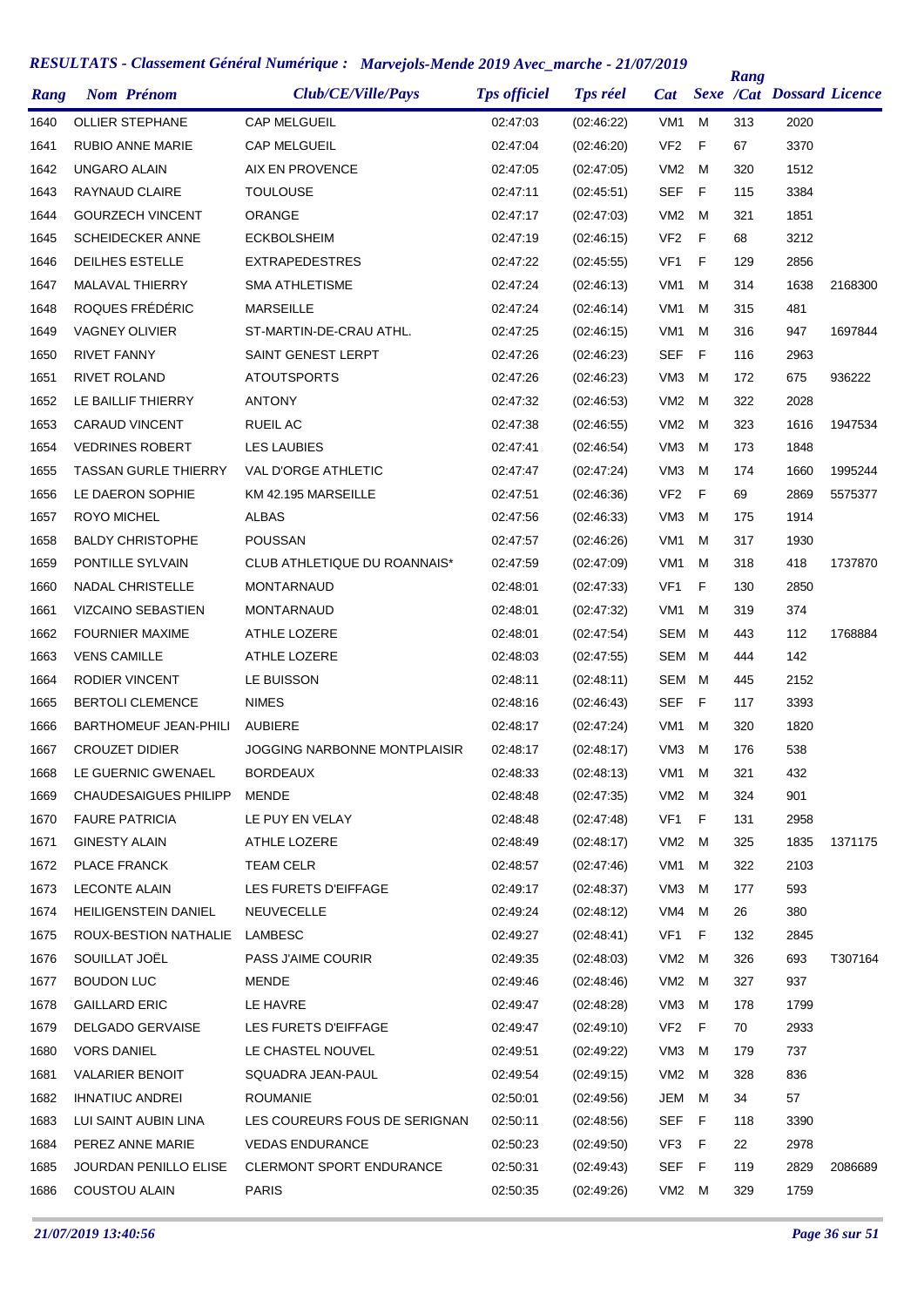| Rang | <b>Nom Prénom</b>            | Club/CE/Ville/Pays            | <b>Tps officiel</b> | <b>Tps réel</b> | Cat             |   | Rang | <b>Sexe /Cat Dossard Licence</b> |         |
|------|------------------------------|-------------------------------|---------------------|-----------------|-----------------|---|------|----------------------------------|---------|
| 1687 | CHEUVART NOÉMIE              | <b>MENDE ORIENTATION</b>      | 02:50:36            | (02:49:21)      | <b>JEF</b>      | F | 6    | 3293                             | 27835   |
| 1688 | NICOSIA SEVERINE             | <b>CLIPS ROCHE LA MOLIERE</b> | 02:50:43            | (02:49:42)      | VF <sub>1</sub> | F | 133  | 2996                             |         |
| 1689 | <b>MOLANO PEREZ AURELIO</b>  | SAINT GENEST LERPT            | 02:50:44            | (02.49.40)      | SEM             | м | 446  | 702                              |         |
| 1690 | NOEL JEAN-JACQUES            | <b>DOLLOT</b>                 | 02:50:48            | (02:49:17)      | VM <sub>3</sub> | M | 180  | 329                              |         |
| 1691 | <b>DUBOIS VALENTIN</b>       | <b>MARVEJOLS</b>              | 02:50:50            | (02:49:42)      | SEM             | м | 447  | 1767                             |         |
| 1692 | CHAPTAL DOMINIQUE            | <b>MENDE</b>                  | 02:50:51            | (02:49:21)      | VM <sub>2</sub> | M | 330  | 966                              |         |
| 1693 | ACHAUER STÉPHANE             | <b>VILLEURBANNE</b>           | 02:50:54            | (02:50:28)      | <b>SEM</b>      | м | 448  | 401                              |         |
| 1694 | <b>LAMETH NIELS</b>          | LES CHÈRES                    | 02:50:54            | (02:50:30)      | <b>SEM</b>      | M | 449  | 400                              |         |
| 1695 | LABERTRANDE GHISLAINE        | 1000 PATTES LE PONTET         | 02:50:57            | (02:50:38)      | VF <sub>2</sub> | F | 71   | 2910                             |         |
| 1696 | LABERTRANDE PASCAL           | 1000 PATTES LE PONTET         | 02:50:58            | (02:50:39)      | VM <sub>2</sub> | M | 331  | 541                              |         |
| 1697 | BLANC-BERNARD FRANÇO FR ANSE |                               | 02:50:59            | (02:49:49)      | VF4             | F | 4    | 3376                             |         |
| 1698 | <b>COHIN DANIEL</b>          | <b>LES MONTS VERTS</b>        | 02:51:02            | (02:50:34)      | VM <sub>3</sub> | M | 181  | 1557                             |         |
| 1699 | <b>MSALLAM NADIA</b>         | ROCHEFORT SPORT ATHLETISME    | 02:51:08            | (02:49:51)      | VF <sub>1</sub> | F | 134  | 2972                             | 2149217 |
| 1700 | <b>DEBUF KELLY</b>           | <b>CANS ET CEVENNES</b>       | 02:51:10            | (02:50:52)      | <b>SEF</b>      | F | 120  | 3267                             |         |
| 1701 | KOWALCZAK RAPHAEL            | <b>SEYNES</b>                 | 02:51:22            | (02:50:10)      | SEM             | M | 450  | 1919                             |         |
| 1702 | <b>CHAYRIGUES GERARD</b>     | FOULÉES SEVERAGAISES          | 02:51:22            | (02:51:04)      | VM <sub>3</sub> | M | 182  | 1955                             |         |
| 1703 | <b>CASTALDI STEPHANE</b>     | <b>LOGRIAN FLORIAN</b>        | 02:51:34            | (02:50:11)      | VM <sub>1</sub> | м | 323  | 943                              |         |
| 1704 | <b>MONTALBAN NATACHA</b>     | <b>ASSP VERGEZE</b>           | 02:51:38            | (02:51:05)      | VF <sub>2</sub> | F | 72   | 2957                             | 1999262 |
| 1705 | <b>WILQUIN MAXIME</b>        | SAINTE MARIE DU MONT          | 02:51:55            | (02:50:43)      | VM <sub>1</sub> | м | 324  | 1592                             |         |
| 1706 | DJOUKHADAR AYAD              | <b>ACN ANDUZE</b>             | 02:51:59            | (02:51:13)      | VM <sub>3</sub> | м | 183  | 1652                             | 1756316 |
| 1707 | <b>BULOURDE JEAN-JACQUE</b>  | VEUZY                         | 02:52:05            | (02:50:57)      | VM <sub>3</sub> | м | 184  | 1811                             |         |
| 1708 | <b>GRIUEHY LOUIS</b>         | <b>BIGNON (LE)</b>            | 02:52:08            | (02:51:41)      | VM <sub>3</sub> | м | 185  | 904                              |         |
| 1709 | <b>HABERKORN BRIGITTE</b>    | SAULE LES CHARTREUX           | 02:52:10            | (02:51:38)      | VF <sub>3</sub> | F | 23   | 2844                             |         |
| 1710 | MANOUELIDES ADELINE          | <b>MARSEILLE</b>              | 02:52:13            | (02:51:48)      | VF <sub>1</sub> | F | 135  | 2877                             |         |
| 1711 | <b>MAYOL FLORENCE</b>        | <b>FOURQUES</b>               | 02:52:24            | (02:51:12)      | VF <sub>2</sub> | F | 73   | 2817                             |         |
| 1712 | LAVERRAT JEROME              | LE CRES                       | 02:52:25            | (02:51:13)      | VM <sub>2</sub> | м | 332  | 279                              |         |
| 1713 | <b>MERCIER ELISE</b>         | <b>CONDEISSIAT</b>            | 02:52:27            | (02:51:10)      | VF <sub>1</sub> | F | 136  | 3206                             |         |
| 1714 | <b>CUSSAC ANNE-MARIE</b>     | <b>FLAGNAC</b>                | 02:52:42            | (02:51:17)      | VF <sub>2</sub> | F | 74   | 3409                             |         |
| 1715 | <b>PUZIN PATRICK</b>         | MAGUELONE JOGGING             | 02:52:42            | (02:51:40)      | VM3             | M | 186  | 1467                             | 172633  |
| 1716 | ALBOUY ROGER                 | <b>JOG 12</b>                 | 02:52:42            | (02.51.18)      | VM <sub>3</sub> | м | 187  | 2150                             |         |
| 1717 | <b>GRASSET MICHEL</b>        | <b>JOG 12</b>                 | 02:52:43            | (02:51:21)      | VM4             | м | 27   | 1791                             |         |
| 1718 | <b>CANNILLO FREDERIC</b>     | <b>BOULOGNE BILLANCOURT</b>   | 02:52:53            | (02:51:36)      | SEM             | M | 451  | 700                              |         |
| 1719 | <b>SAMSON BERNARD</b>        | <b>MARSEILLE</b>              | 02:52:57            | (02:51:22)      | VM <sub>3</sub> | м | 188  | 2157                             |         |
| 1720 | ROUVIERE JEAN LOUIS          | <b>MONTPELLIER</b>            | 02:53:12            | (02:51:50)      | VM3             | м | 189  | 528                              |         |
| 1721 | <b>BOUDET PIERRE</b>         | ATHLE LOZERE                  | 02:53:13            | (02:52:48)      | VM4             | м | 28   | 1948                             | 238803  |
| 1722 | <b>CHARDON FLORENCE</b>      | FR ANSE                       | 02:53:14            | (02:52:04)      | VF <sub>2</sub> | F | 75   | 3291                             |         |
| 1723 | HAIRABIAN CHRISTOPHE         | SARL SNR L'OLIVIER            | 02:53:16            | (02:52:10)      | VM2             | M | 333  | 1884                             |         |
| 1724 | MORTREUX JEANNE              | <b>FR'ANSE</b>                | 02:53:16            | (02:52:09)      | VF <sub>2</sub> | F | 76   | 3324                             |         |
| 1725 | PINNA LAURENT                | <b>FR'ANSE</b>                | 02:53:17            | (02:52:09)      | VM2             | M | 334  | 1897                             |         |
| 1726 | TROMEL LUDIVINE              | CASTELNAU LE LEZ              | 02:53:18            | (02:53:01)      | SEF             | F | 121  | 3245                             |         |
| 1727 | DE VOS JEAN-PIERRE           | COURIR EN LIVRADOIS FOREZ     | 02:53:20            | (02:52:43)      | VM3             | M | 190  | 1566                             | 1744115 |
| 1728 | <b>MERMET OLIVIER</b>        | <b>DOLE</b>                   | 02:53:21            | (02:52:38)      | VM <sub>2</sub> | м | 335  | 746                              |         |
| 1729 | <b>BAROUH JIMMY</b>          | ORANGE                        | 02:53:21            | (02:52:22)      | SEM             | M | 452  | 600                              |         |
| 1730 | <b>MONJU ROLAND</b>          | <b>FLORAC</b>                 | 02:53:23            | (02:51:58)      | SEM             | M | 453  | 611                              |         |
| 1731 | SOUQIERES SERGE              | SAINT GENÈS LA TOURETTE       | 02:53:23            | (02:53:03)      | VM <sub>2</sub> | M | 336  | 906                              |         |
| 1732 | RIEU GUILLAUME               | ORANGE                        | 02:53:24            | (02:52:25)      | SEM             | м | 454  | 601                              |         |
| 1733 | <b>VIDAL MICHEL</b>          | ATHLE LOZERE                  | 02:53:28            | (02:52:50)      | VM4             | M | 29   | 370                              | 238829  |
|      |                              |                               |                     |                 |                 |   |      |                                  |         |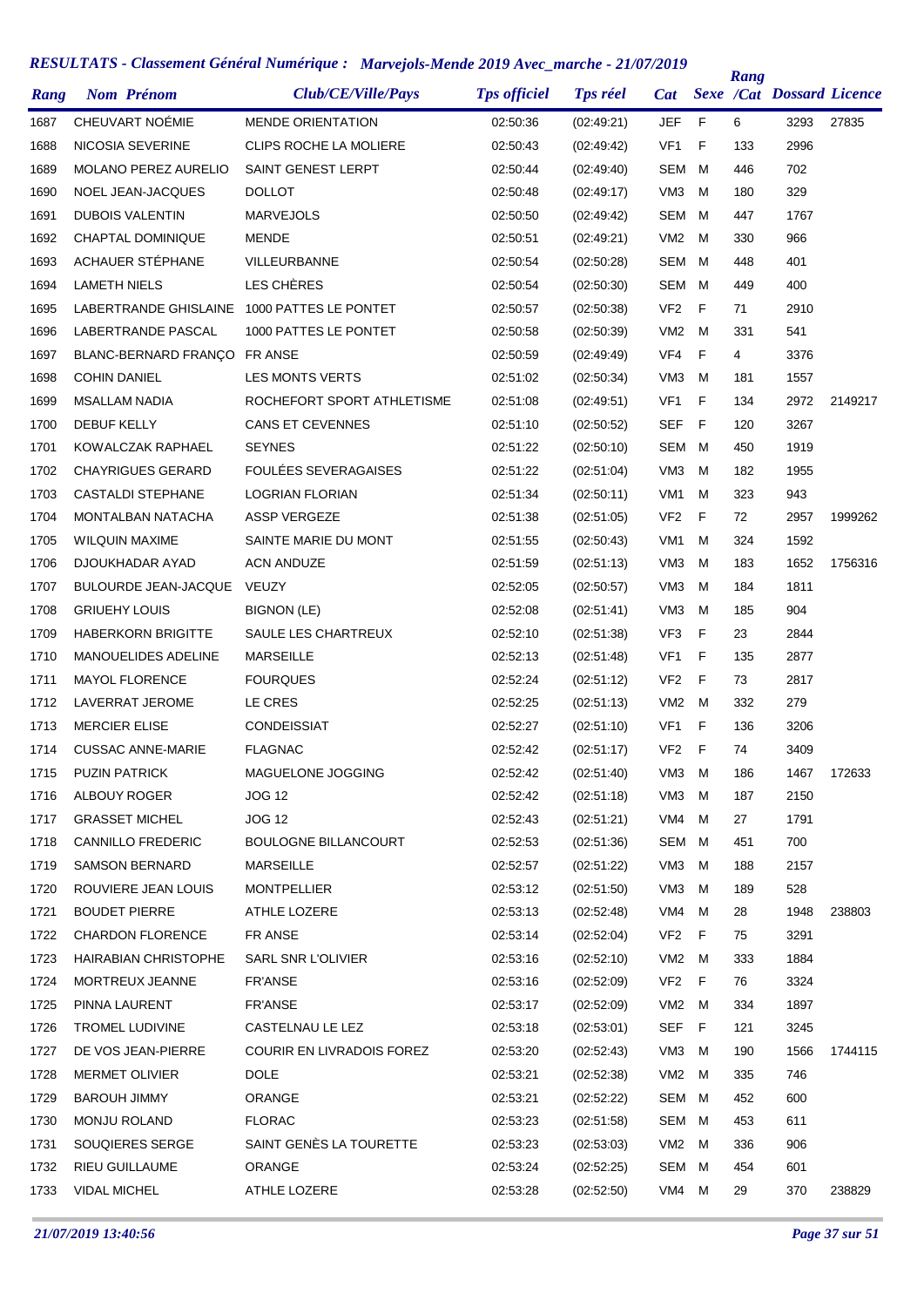| Rang | <b>Nom Prénom</b>                  | Club/CE/Ville/Pays              | <b>Tps officiel</b> | <b>Tps réel</b> | <b>Cat</b>      |    | Rang | <b>Sexe /Cat Dossard Licence</b> |         |
|------|------------------------------------|---------------------------------|---------------------|-----------------|-----------------|----|------|----------------------------------|---------|
| 1734 | <b>VIDAL DANIEL</b>                | <b>BLAGNAC</b>                  | 02:53:29            | (02:52:49)      | VM <sub>3</sub> | м  | 191  | 371                              |         |
| 1735 | <b>BOBAND CHRISTOPHE</b>           | <b>MASSY</b>                    | 02:53:42            | (02:53:01)      | VM <sub>1</sub> | м  | 325  | 1049                             |         |
| 1736 | <b>COLOMB JEAN CLAUDE</b>          | <b>MENDE</b>                    | 02:53:52            | (02:52:50)      | VM <sub>3</sub> | м  | 192  | 899                              |         |
| 1737 | <b>BOTTAIS REGIS</b>               | CAUDROT                         | 02:53:54            | (02:52:26)      | VM <sub>3</sub> | м  | 193  | 1822                             |         |
| 1738 | <b>RAPERRI MARLENE</b>             | <b>FRANCE</b>                   | 02:53:55            | (02:53:41)      | <b>SEF</b>      | F  | 122  | 3452                             |         |
| 1739 | ROUQUETTE SANDRINE                 | COURIR À VAUVERT                | 02:53:56            | (02:53:22)      | VF <sub>2</sub> | F  | 77   | 2959                             |         |
| 1740 | <b>BOULANGER CARMEN</b>            | <b>USM OLIVET</b>               | 02:53:57            | (02:53:07)      | VF <sub>3</sub> | F  | 24   | 3323                             | 621430C |
| 1741 | <b>MARCILLAC SANDRINE</b>          | ATHLE LOZERE                    | 02:54:09            | (02:53:04)      | VF <sub>1</sub> | F  | 137  | 2873                             | 1801458 |
| 1742 | ROUSSET MARINE                     | SAINT JEAN DE VEDAS             | 02:54:11            | (02:53:01)      | SEF             | -F | 123  | 3027                             |         |
| 1743 | <b>MONDET ELORA</b>                | <b>PIGNAN</b>                   | 02:54:12            | (02:53:01)      | <b>SEF</b>      | F  | 124  | 2854                             |         |
| 1744 | <b>CARPENTIER ZOHRA</b>            | <b>CORATHONES</b>               | 02:54:15            | (02:53:32)      | VF3             | F  | 25   | 3207                             | 1592990 |
| 1745 | <b>FACQUEZ INGRID</b>              | <b>VYTAJOG</b>                  | 02:54:23            | (02:53:32)      | VF <sub>2</sub> | F  | 78   | 3334                             | 1449920 |
| 1746 | <b>BATTAIS PATRICIA</b>            | TEAM13                          | 02:54:24            | (02:53:37)      | VF <sub>3</sub> | F  | 26   | 2824                             |         |
| 1747 | <b>LEGROS NATHALIE</b>             | <b>ISSOIRE</b>                  | 02:54:28            | (02:53:05)      | VF <sub>1</sub> | F  | 138  | 3374                             |         |
| 1748 | <b>BARTOSIK KARINE</b>             | GAGNY                           | 02:54:39            | (02:53:08)      | VF <sub>1</sub> | F  | 139  | 3214                             |         |
| 1749 | <b>BARTOSIK JEAN-CLAUDE</b>        | <b>GAGNY</b>                    | 02:54:40            | (02:53:09)      | VM <sub>2</sub> | M  | 337  | 1498                             |         |
| 1750 | <b>DELMAS ROSELYNE</b>             | <b>ATHLE LOZERE</b>             | 02:54:53            | (02:53:24)      | VF <sub>3</sub> | F  | 27   | 3271                             | 1319438 |
| 1751 | <b>GARIN JEAN-CLAUDE</b>           | MANOSQUE                        | 02:54:57            | (02:53:30)      | VM <sub>2</sub> | м  | 338  | 417                              |         |
| 1752 | RABIER MYRIAM                      | <b>VEDAS ENDURANCE</b>          | 02:54:57            | (02:54:25)      | VF <sub>2</sub> | F  | 79   | 2975                             | 1861819 |
| 1753 | ALBRECH HELOISE                    | <b>VEDAS ENDURANCE</b>          | 02:54:57            | (02:54:25)      | VF1             | F  | 140  | 2977                             |         |
| 1754 | <b>BRENET EMILIE</b>               | <b>CHASTEL NOUVEL</b>           | 02:55:01            | (02:54:07)      | <b>SEF</b>      | -F | 125  | 3036                             |         |
| 1755 | DARIES JOELLE                      | <b>COURIR AU FEMININ</b>        | 02:55:09            | (02:53:39)      | VF <sub>2</sub> | F  | 80   | 3354                             |         |
| 1756 | <b>DEBAR CHANTAL</b>               | COURIR ET MARCHER AU FEMININ    | 02:55:09            | (02:53:37)      | VF <sub>2</sub> | F  | 81   | 3357                             |         |
| 1757 | <b>AUSTROUY GEORGES</b>            | <b>FRANCE</b>                   | 02:55:24            | (02:53:56)      | VM <sub>3</sub> | м  | 194  | 1069                             |         |
| 1758 | <b>HERRGOTT CHRISTEL</b>           | <b>ENTZHEIM</b>                 | 02:55:30            | (02:54:28)      | VF <sub>1</sub> | F  | 141  | 3286                             |         |
| 1759 | <b>HERRGOTT CLAIRE</b>             | ATHLE LOZERE                    | 02:55:31            | (02:54:28)      | VF <sub>1</sub> | F  | 142  | 3281                             | 1682544 |
| 1760 | SOULARD JEAN CLAUDE                | CHATILLON                       | 02:55:34            | (02:54:04)      | VM <sub>2</sub> | M  | 339  | 1463                             |         |
| 1761 | <b>CHAUVET SARAH</b>               | LOUBEYRAT                       | 02:55:35            | (02.54.12)      | VF1             | F  | 143  | 3228                             |         |
| 1762 | CHAZALMARTIN JEAN-CLA ATHLE LOZERE |                                 | 02:55:45            | (02:55:23)      | VM4             | M  | 30   | 1839                             | 199832  |
| 1763 | <b>AUDET EDWIGE</b>                | SAINT MARTIN DE LA BRASQUE      | 02:56:02            | (02:54:44)      | VF1             | F  | 144  | 2973                             |         |
| 1764 | <b>ASTIER ERIC</b>                 | DEPARTEMENT DE LA LOZERE        | 02:56:08            | (02:55:44)      | VM1             | M  | 326  | 814                              |         |
| 1765 | SERIN STÉPHANIE                    | COURIR ET MARCHER AU FEMININ    | 02:56:08            | (02:55:02)      | VF1             | F  | 145  | 3332                             |         |
| 1766 | CALAS VERONIQUE                    | AC LACAUNE                      | 02:56:11            | (02:54:55)      | VF1             | F  | 146  | 3320                             | 1871133 |
| 1767 | UNAL SANDRA                        | <b>CLERMONT SPORT ENDURANCE</b> | 02:56:12            | (02.55.25)      | VF1             | F  | 147  | 3277                             | 1623749 |
| 1768 | ROUANET BENOIT                     | <b>TOULOUSE</b>                 | 02:56:15            | (02.55.01)      | VM1             | M  | 327  | 1770                             |         |
| 1769 | DAUBAN ELISABETH                   | <b>NIMES</b>                    | 02:56:39            | (02:55:09)      | VF <sub>2</sub> | -F | 82   | 3009                             |         |
| 1770 | <b>GANNE ISABELLE</b>              | COURIR A VAUVERT                | 02:56:47            | (02:56:17)      | VF <sub>2</sub> | F  | 83   | 2967                             |         |
| 1771 | <b>LECANTE MARTINE</b>             | CAP'AN                          | 02:56:54            | (02:55:35)      | VF3             | F  | 28   | 3285                             |         |
| 1772 | <b>SPIQUEL NICOLAS</b>             | FOYER LA COLAGNE                | 02:56:59            | (02:56:15)      | SEM             | M  | 455  | 2195                             |         |
| 1773 | <b>TIXIER AUDREY</b>               | ROCHEFORT DU GARD               | 02:57:25            | (02:57:25)      | SEF             | F  | 126  | 3450                             |         |
| 1774 | <b>FAUCHET DOMINIQUE</b>           | FONTENAY LE FLEURY              | 02:57:42            | (02:57:09)      | VM2             | M  | 340  | 364                              |         |
| 1775 | <b>BÉATRIX PHILIPPE</b>            | AC ST REMY                      | 02:57:43            | (02:57:43)      | VM <sub>2</sub> | M  | 341  | 1986                             |         |
| 1776 | MAGDELAINE PHILIPPE                | LA GUERINIERE                   | 02:57:45            | (02:57:45)      | VM <sub>2</sub> | M  | 342  | 1961                             |         |
| 1777 | ROUQUETTE BARBARA                  | RIMEIZE                         | 02:57:47            | (02:56:18)      | SEF             | F  | 127  | 3280                             |         |
| 1778 | <b>MARIANI FRANCIS</b>             | ST SEBASTIEN D'AIGREFEUILLE     | 02:57:51            | (02:57:44)      | VM3             | M  | 195  | 147                              |         |
| 1779 | <b>BOUSSARIE YOHANN</b>            | <b>BALARUC LES BAINS</b>        | 02:57:58            | (02:56:32)      | SEM             | M  | 456  | 1861                             |         |
| 1780 | <b>FELGEIROLLES PATRICK</b>        | ATHLE LOZERE                    | 02:57:59            | (02:57:25)      | VM2 M           |    | 343  | 1836                             | 1614358 |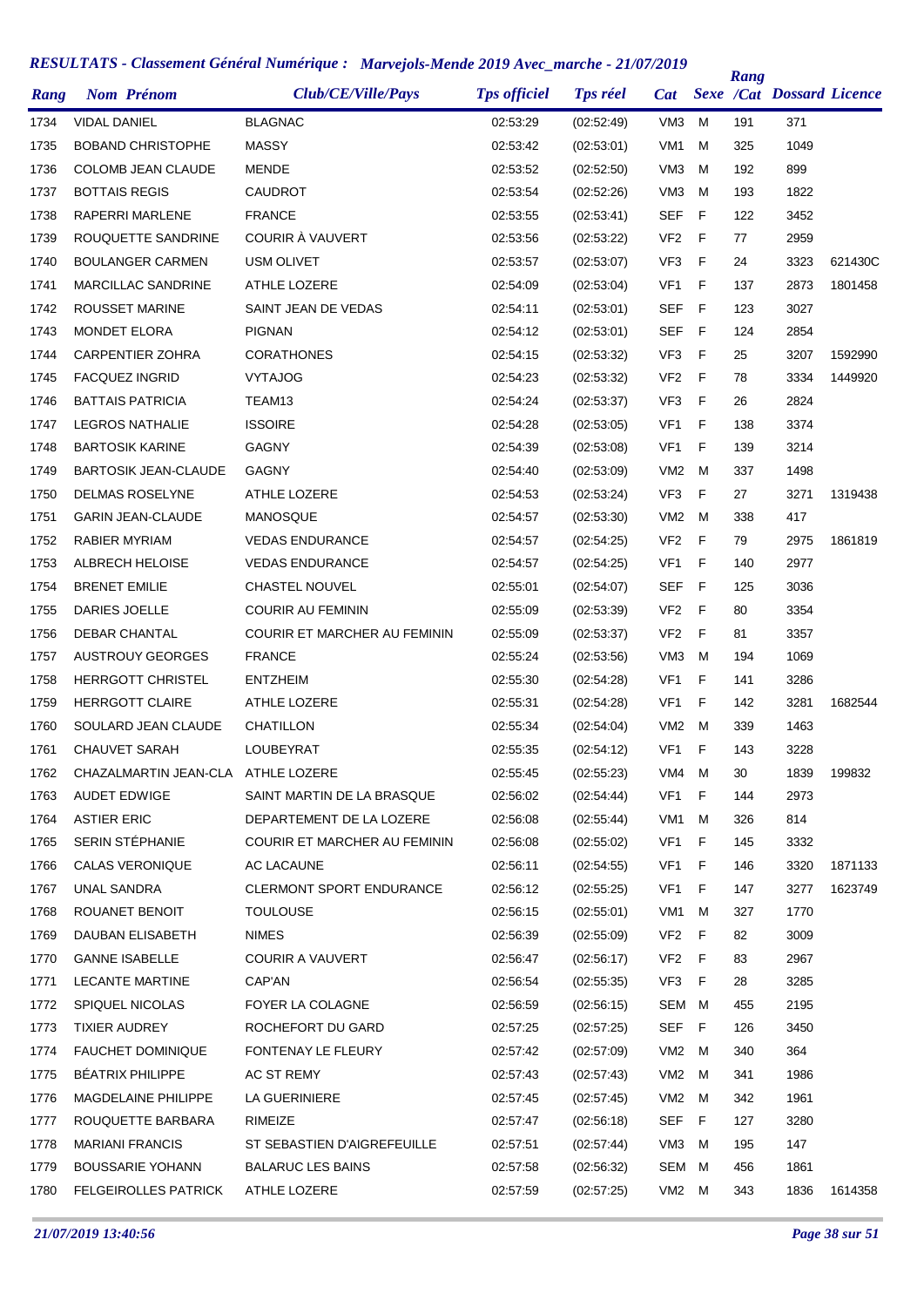| Rang | <b>Nom Prénom</b>          | Club/CE/Ville/Pays            | <b>Tps officiel</b> | <b>Tps réel</b> | Cat             |             | <b>Rang</b> | <b>Sexe /Cat Dossard Licence</b> |          |
|------|----------------------------|-------------------------------|---------------------|-----------------|-----------------|-------------|-------------|----------------------------------|----------|
| 1781 | <b>SARRUS THOMAS</b>       | <b>MENDE</b>                  | 02:58:09            | (02:57:00)      | <b>SEM</b>      | M           | 457         | 847                              |          |
| 1782 | MUNTEANU BOGDAN            | <b>ROUMANIE</b>               | 02:58:27            | (02:58:03)      | VM <sub>1</sub> | м           | 328         | 2044                             |          |
| 1783 | <b>MEYRUEIX PAULINE</b>    | BOULOGNE BILLANCOURT          | 02:58:33            | (02:57:11)      | <b>SEF</b>      | $\mathsf F$ | 128         | 2924                             |          |
| 1784 | <b>VEDEL ANDRE</b>         | S/L CGF MULHOUSE              | 02:58:33            | (02:57:44)      | VM <sub>3</sub> | M           | 196         | 1666                             | 2172364  |
| 1785 | <b>BONNEL MURIEL</b>       | <b>COURIR A FABREGUES</b>     | 02:58:42            | (02:57:53)      | VF <sub>1</sub> | F           | 148         | 3355                             |          |
| 1786 | <b>BONNET GUILHEM</b>      | <b>COURNONTERRAL</b>          | 02:58:42            | (02.57.53)      | VM <sub>2</sub> | м           | 344         | 512                              |          |
| 1787 | <b>BELICOURT VIVIANE</b>   | VIC-LE-COMTE                  | 02:59:05            | (02:58:17)      | <b>SEF</b>      | F           | 129         | 3401                             |          |
| 1788 | <b>ANDRE FRANCIS</b>       | <b>ARLES ATHLETISME</b>       | 02:59:08            | (02:59:07)      | VM <sub>3</sub> | M           | 197         | 757                              | 578654   |
| 1789 | <b>MEYNIER MATHILDE</b>    | <b>RIOM</b>                   | 02:59:11            | (02:58:21)      | VF <sub>1</sub> | F           | 149         | 3338                             |          |
| 1790 | <b>BARREAU JOSETTE</b>     | <b>KIWIS</b>                  | 02:59:12            | (02:58:14)      | VF3             | F           | 29          | 3372                             |          |
| 1791 | <b>MARTY GILLES</b>        | KIWI VILLEF 12                | 02:59:12            | (02:58:13)      | VM <sub>2</sub> | м           | 345         | 2035                             |          |
| 1792 | <b>MARIN GAETANE</b>       | ES SAINT-MARTIN-D'HERES       | 02:59:16            | (02:57:55)      | <b>SEF</b>      | F           | 130         | 3032                             | 2155962  |
| 1793 | <b>CHABERT EMMANUEL</b>    | DEPARTEMENT DE LA LOZERE      | 02:59:18            | (02:58:55)      | VM <sub>2</sub> | M           | 346         | 534                              |          |
| 1794 | SAVAJOLS SERGE             | <b>MENDE</b>                  | 02:59:18            | (02:58:41)      | VM <sub>2</sub> | M           | 347         | 879                              |          |
| 1795 | <b>SENDRON DANIEL</b>      | LANGLADE                      | 02:59:55            | (02:59:23)      | VM <sub>3</sub> | м           | 198         | 1934                             |          |
| 1796 | LATHUILIERE MARGE          | <b>CHANAC</b>                 | 03:00:24            | (02:59:03)      | VF <sub>1</sub> | F           | 150         | 3417                             |          |
| 1797 | <b>MENCARINI PAULETTE</b>  | <b>CHANAC</b>                 | 03:00:24            | (02:59:03)      | VF3             | F           | 30          | 3416                             |          |
| 1798 | <b>DELLION JACQUES</b>     | <b>BAZAS SPORT NATURE</b>     | 03:00:37            | (02:59:33)      | VM4             | M           | 31          | 270                              |          |
| 1799 | <b>TARDY HELENE</b>        | AS IBM LYON                   | 03:00:44            | (02:59:35)      | VF <sub>2</sub> | F           | 84          | 3290                             | 1829510  |
| 1800 | LE BAILLIF SEBASTIEN       | <b>ANTONY</b>                 | 03:00:44            | (03:00:06)      | SEM             | M           | 458         | 2027                             |          |
| 1801 | DALAYRAC DANIEL            | <b>XPO LOGISTICS</b>          | 03:00:46            | (03:00:18)      | VM <sub>2</sub> | м           | 348         | 646                              |          |
| 1802 | <b>JENTY ERIC</b>          | SOULAGES BONNEVAL             | 03:00:48            | (02:59:19)      | VM <sub>2</sub> | M           | 349         | 1709                             |          |
| 1803 | <b>SEBELIN IRENE</b>       | TGD                           | 03:00:52            | (02:59:47)      | VF <sub>1</sub> | F           | 151         | 2822                             | 530507   |
| 1804 | <b>JAMIN ERIC</b>          | <b>EYGUIERES</b>              | 03:00:57            | (02:59:39)      | VM1             | M           | 329         | 694                              |          |
| 1805 | PIGNOL AUDREY              | <b>MARVEJOLS</b>              | 03:01:01            | (03:00:38)      | <b>SEF</b>      | F           | 131         | 3300                             |          |
| 1806 | <b>FERRIER NATHALIE</b>    | MONT LOZERE ET GOULET         | 03:01:21            | (03:00:16)      | VF <sub>1</sub> | F           | 152         | 2904                             |          |
| 1807 | SAVOIE JEAN-MICHEL         | SAINT CHÉLY D'APCHER          | 03:01:31            | (03:00:54)      | VM <sub>2</sub> | M           | 350         | 1781                             |          |
| 1808 | <b>MESUIL SERGE</b>        | ASC BNP PARIBAS PARIS         | 03:01:35            | (03:00:07)      | VM3             | M           | 199         | 1885                             | 404603   |
| 1809 | CHAMBOREDON JEAN-LO        | ASC BNP PARIBAS PARIS         | 03:01:35            | (03:00:07)      | VM3             | M           | 200         | 2167                             | 2072096  |
| 1810 | ASSENAT ANNE-MARIE         | <b>ACN ANDUZE</b>             | 03:02:14            | (03:01:51)      | VF3             | - F         | 31          | 2890                             | 1034029  |
| 1811 | <b>GATIN MARIE-ASTRID</b>  | LA CANOURGUE                  | 03:02:19            | (03:01:05)      | SEF F           |             | 132         | 2867                             |          |
| 1812 | <b>CICLET BRIGITTE</b>     | <b>TEAM CELR</b>              | 03:02:25            | (03:00:53)      | VF <sub>2</sub> | F           | 85          | 3003                             |          |
| 1813 | <b>CICLET CHRISTOPHE</b>   | <b>TEAM CELR</b>              | 03:02:26            | (03:00:54)      | VM2             | M           | 351         | 808                              |          |
| 1814 | <b>ROSSERO ERIC</b>        | MAGUELONE JOGGING             | 03:02:27            | (03.01.25)      | VM4             | M           | 32          | 332                              | 126984   |
| 1815 | <b>GIANI SYLVIE</b>        | TEAM 13                       | 03:02:47            | (03:02:00)      | VF <sub>2</sub> | F           | 86          | 2832                             | T 307503 |
| 1816 | <b>BRINGER DAVID</b>       | SEVERAC LE CHATEAU            | 03:02:56            | (03:01:23)      | VM1             | M           | 330         | 1903                             |          |
| 1817 | <b>GODEFROY YANN</b>       | <b>ANIANE</b>                 | 03:03:10            | (03:01:44)      | VM1             | M           | 331         | 278                              |          |
| 1818 | <b>FLORES JEAN-PIERRE</b>  | <b>SETE</b>                   | 03:03:45            | (03:03:34)      | VM4             | M           | 33          | 542                              |          |
| 1819 | LAGARRIGUE FABRE CAMI      | SANVENSA                      | 03:03:53            | (03:02:25)      | <b>SEF</b>      | - F         | 133         | 3333                             |          |
| 1820 | POUCET CHRISTOPHE          | <b>FREMECOURT</b>             | 03:04:15            | (03:02:44)      | VM1             | M           | 332         | 2156                             |          |
| 1821 | MOUTET DAVID               | SAINT SERNIN                  | 03:04:21            | (03:03:49)      | SEM             | M           | 459         | 388                              |          |
| 1822 | <b>DANZI PATRICIA</b>      | JOGGING NARBONNE MONTPLAISIR  | 03:04:49            | (03:03:35)      | VF1             | F           | 153         | 2909                             |          |
| 1823 | <b>CABANE CLAUDE</b>       | <b>FOULEES PELISSANNAISES</b> | 03:05:32            | (03:03:59)      | VM4             | M           | 34          | 765                              |          |
| 1824 | <b>VIDAL ANNIE</b>         | MENDE                         | 03:06:51            | (03:05:17)      | VF <sub>2</sub> | F           | 87          | 3022                             |          |
| 1825 | <b>MANOUKIAN CATHERINE</b> | SAINT LAURENT D'AIGOUZE       | 03:07:09            | (03:05:44)      | VF3             | -F          | 32          | 2805                             |          |
| 1826 | MOREL PASCAL               | LA TESTE                      | 03:07:09            | (03:05:45)      | VM <sub>2</sub> | M           | 352         | 264                              |          |
| 1827 | <b>VINCK FANNY</b>         | ANIANE                        | 03:07:09            | (03:05:44)      | SEF F           |             | 134         | 2816                             |          |
|      |                            |                               |                     |                 |                 |             |             |                                  |          |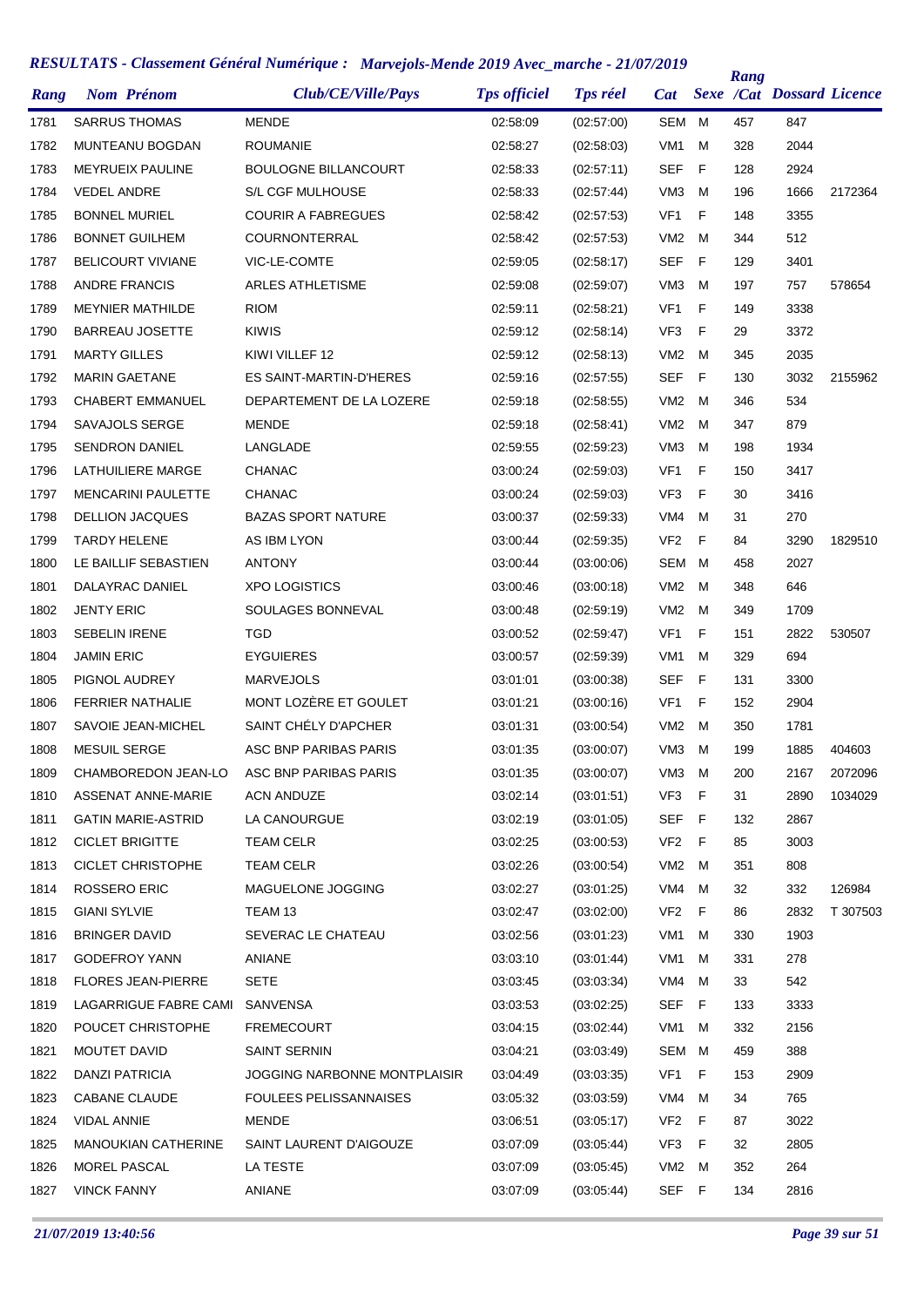| Rang | <b>Nom Prénom</b>            | Club/CE/Ville/Pays                   | <b>Tps officiel</b> | <b>Tps réel</b> | <b>Cat</b>      |     | Rang | <b>Sexe /Cat Dossard Licence</b> |         |
|------|------------------------------|--------------------------------------|---------------------|-----------------|-----------------|-----|------|----------------------------------|---------|
| 1828 | <b>CHOMMY FRANCK</b>         | <b>LYON SPORT METROPOLE</b>          | 03:07:28            | (03:06:08)      | VM <sub>2</sub> | м   | 353  | 679                              | 2156611 |
| 1829 | <b>BESSIERE JOSIANE</b>      | <b>FOULEES SEVERAGAISES</b>          | 03:07:47            | (03:07:28)      | VF4             | F   | 5    | 3373                             |         |
| 1830 | PELLUS PASCAL                | <b>FOULEES PERONNASSIENNES PERON</b> | 03:07:48            | (03:06:32)      | VM <sub>2</sub> | м   | 354  | 1459                             |         |
| 1831 | VIGNAL JOSIAN                | ATHLE LOZERE                         | 03:08:09            | (03:07:32)      | VM <sub>3</sub> | M   | 201  | 576                              | 491780  |
| 1832 | <b>EUSTACHE CORINNE</b>      | <b>ARGELIERS</b>                     | 03:08:13            | (03:07:11)      | VF <sub>2</sub> | F   | 88   | 3264                             |         |
| 1833 | <b>HOUNY FABRICE</b>         | LE GRAU DU ROI                       | 03:09:35            | (03:08:14)      | VM <sub>1</sub> | M   | 333  | 1555                             |         |
| 1834 | <b>FERRIERE PIERRE</b>       | LACHAMP-RIBENNES                     | 03:09:41            | (03:08:17)      | VM4             | м   | 35   | 1805                             |         |
| 1835 | <b>CAYROU SOPHIA</b>         | DRÉMIL-LAFAGE                        | 03:09:44            | (03:08:46)      | <b>SEF</b>      | F   | 135  | 3397                             |         |
| 1836 | <b>BLUSSON ANTOINE</b>       | QUINT-FONSEGRIVES                    | 03:09:45            | (03:08:46)      | SEM             | м   | 460  | 2180                             |         |
| 1837 | <b>BARDIN ELISABETH</b>      | <b>MENDE</b>                         | 03:10:07            | (03:09:41)      | VF <sub>2</sub> | F   | 89   | 3031                             |         |
| 1838 | NADAL GEOFFREY               | <b>CODOGNAN</b>                      | 03:10:13            | (03:08:47)      | SEM             | м   | 461  | 1483                             |         |
| 1839 | NEMROD-BONNAL MARIE-         | AS CAVAILLON                         | 03:10:24            | (03:09:38)      | VF <sub>3</sub> | F   | 33   | 2923                             | 1492493 |
| 1840 | ALAZARD-LORTAL NICOLE        | LA DRUELLOISE                        | 03:10:50            | (03:09:42)      | VF <sub>3</sub> | F   | 34   | 3242                             |         |
| 1841 | <b>THONNELIER JEAN-PIERR</b> | <b>MAZAMET</b>                       | 03:11:21            | (03:09:51)      | VM <sub>3</sub> | M   | 202  | 574                              |         |
| 1842 | <b>ANDRILLO HENRI</b>        | <b>BEZIERS</b>                       | 03:11:32            | (03:11:32)      | VM <sub>3</sub> | м   | 203  | 1942                             |         |
| 1843 | <b>BOTELLA FRANCOIS</b>      | <b>NIMES</b>                         | 03:11:41            | (03.11.06)      | VM4             | м   | 36   | 767                              |         |
| 1844 | <b>MATHIEU BERNARD</b>       | <b>FURANIA RUNNERS</b>               | 03:11:53            | (03:11:00)      | VM4             | м   | 37   | 614                              |         |
| 1845 | <b>GALVEZ ALAIN</b>          | LES COUREURS FOUS DE SERIGNAN        | 03:12:18            | (03:11:40)      | VM <sub>3</sub> | м   | 204  | 1742                             |         |
| 1846 | <b>MOARES VALERIE</b>        | <b>COURIR LE MONDE</b>               | 03:12:19            | (03:10:53)      | VF <sub>2</sub> | F   | 90   | 2878                             |         |
| 1847 | <b>BARTHE ALAIN</b>          | <b>NIMES</b>                         | 03:12:22            | (03:10:47)      | VM <sub>2</sub> | м   | 355  | 629                              |         |
| 1848 | <b>SIBRA SANDRINE</b>        | <b>JOGGING CLUB SEYSSOIS</b>         | 03:12:32            | (03:11:12)      | VF1             | F   | 154  | 3221                             |         |
| 1849 | RUDELLE VALÉRIE              | <b>CONQUES EN ROUERGUE</b>           | 03:12:46            | (03:12:15)      | VF1             | F   | 155  | 3269                             |         |
| 1850 | <b>GAIDELLA KARINE</b>       | LES FURETS D'EIFFAGE                 | 03:12:58            | (03:12:16)      | VF <sub>1</sub> | F   | 156  | 2934                             |         |
| 1851 | <b>BRULANT ALAIN</b>         | <b>CHAUMEILS DETENTE 48</b>          | 03:12:59            | (03:11:35)      | VM <sub>3</sub> | м   | 205  | 678                              |         |
| 1852 | <b>KRITICOS ALEXANDRE</b>    | LE ROVE                              | 03:13:00            | (03:11:32)      | SEM             | м   | 462  | 633                              |         |
| 1853 | LACOMBE AGNÈS                | <b>LES RABALAIRES</b>                | 03:13:00            | (03:11:59)      | <b>SEF</b>      | F.  | 136  | 3404                             |         |
| 1854 | LASSERRE ELODIE              | <b>SALLES CURAN</b>                  | 03:13:01            | (03:11:58)      | <b>SEF</b>      | F   | 137  | 3399                             |         |
| 1855 | <b>FRAYSSINET LUCILE</b>     | <b>LES RABALAIRES</b>                | 03:13:01            | (03:11:59)      | SEF             | - F | 138  | 3252                             |         |
| 1856 | PINET CHRISTOPHE             | <b>FR'ANSE</b>                       | 03:13:02            | (03:11:52)      | VM1             | M   | 334  | 1908                             |         |
| 1857 | <b>MUNCK NATHALIE</b>        | <b>FR'ANSE</b>                       | 03:13:03            | (03:11:52)      | VF <sub>2</sub> | F   | 91   | 3289                             |         |
| 1858 | <b>GILLE AURIANE</b>         | <b>CORMEILLES EN PARISIS</b>         | 03:14:03            | (03:12:33)      | SEF             | - F | 139  | 3266                             |         |
| 1859 | <b>LOISON RICHARD</b>        | AS ST SYLVAIN ANJOU                  | 03:14:15            | (03:13:00)      | VM <sub>2</sub> | м   | 356  | 1985                             | 417831  |
| 1860 | <b>TIXIER MICHEL</b>         | <b>UFOLEP</b>                        | 03:14:22            | (03.13.41)      | VM4             | м   | 38   | 742                              |         |
| 1861 | <b>BULDO ANNE</b>            | LES FOULEES SEVERAGAISES             | 03:15:09            | (03:14:50)      | VF3             | F   | 35   | 3327                             |         |
| 1862 | <b>CORNUT ALAIN</b>          | SONGIEU                              | 03:15:13            | (03:15:13)      | VM3             | м   | 206  | 366                              |         |
| 1863 | <b>REBUFFAT GERARD</b>       | <b>GAJAN SPORT</b>                   | 03:15:33            | (03:14:21)      | VM2             | м   | 357  | 1783                             |         |
| 1864 | <b>AUTHIER NICOLAS</b>       | <b>CLERMONT FERRAND</b>              | 03:15:51            | (03:15:01)      | VM <sub>1</sub> | м   | 335  | 1073                             |         |
| 1865 | <b>HERAULT ANTOINE</b>       | 60 000 REBONDS GRAND OUEST           | 03:16:23            | (03:15:53)      | VM1             | м   | 336  | 1895                             |         |
| 1866 | <b>GOUTEYRON KARINE</b>      | <b>BELIGNEUX</b>                     | 03:16:32            | (03:15:00)      | SEF             | F   | 140  | 3396                             |         |
| 1867 | <b>HENRY DAMIEN</b>          | <b>MARVEJOLS</b>                     | 03:17:07            | (03:15:58)      | SEM             | м   | 463  | 1935                             |         |
| 1868 | ANDRIEU JEAN-PIERRE          | UAG RUNNING GAILLAC                  | 03:17:17            | (03:16:26)      | VM1             | M   | 337  | 315                              |         |
| 1869 | <b>GAUDRON ANDRÉE</b>        | REVEIL SPORTIF DE ST CYR/LOIRE       | 03:17:37            | (03:16:57)      | VF4             | F   | 6    | 2915                             | 919109  |
| 1870 | <b>GUICHOU THIERRY</b>       | LES TOUROULIS                        | 03:17:38            | (03:16:16)      | VM1             | м   | 338  | 2003                             |         |
| 1871 | <b>GOUDRIC GEORGINA</b>      | <b>FRANCE</b>                        | 03:17:40            | (03:16:50)      | VF1             | F.  | 157  | 3455                             |         |
| 1872 | DELBERT ANNE-MARIE           | PORTET ATHLETIC CLUB                 | 03:17:47            | (03:16:46)      | VF <sub>2</sub> | F   | 92   | 2865                             | 1403034 |
| 1873 | MOREAU MONIQUE               | <b>MENDE</b>                         | 03:17:54            | (03:17:10)      | VF3             | F   | 36   | 2989                             |         |
| 1874 | VARANGE AUDREY               | SO MILLAU                            | 03:18:36            | (03:17:54)      | SEF F           |     | 141  | 3314                             | 2002895 |
|      |                              |                                      |                     |                 |                 |     |      |                                  |         |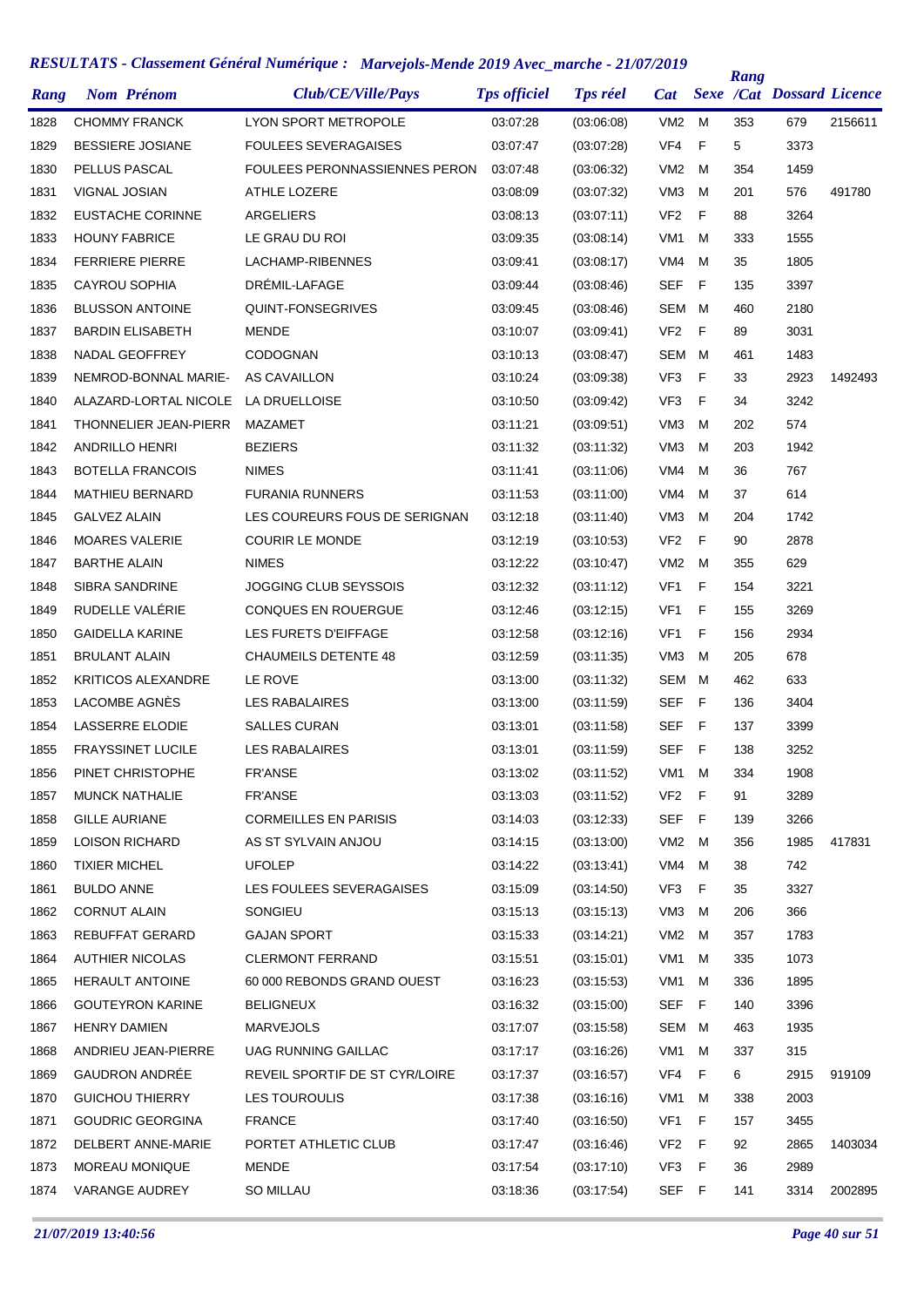| Rang | <b>Nom Prénom</b>                 | Club/CE/Ville/Pays                  | <b>Tps officiel</b> | <b>Tps réel</b> | <b>Cat</b>      |   | Rang | <b>Sexe /Cat Dossard Licence</b> |         |
|------|-----------------------------------|-------------------------------------|---------------------|-----------------|-----------------|---|------|----------------------------------|---------|
| 1875 | <b>OLPHAND LAURENCE</b>           | <b>GRESI' COURANT LE VERSOUD</b>    | 03:18:40            | (03:17:13)      | VF <sub>2</sub> | F | 93   | 3302                             | 1520303 |
| 1876 | LACOUR MICHÈLE                    | <b>GRESI' COURANT LE VERSOUD</b>    | 03:18:40            | (03:17:13)      | VF <sub>2</sub> | F | 94   | 3202                             | 1615118 |
| 1877 | <b>LARA FRANTZ</b>                | <b>MENDE</b>                        | 03:19:34            | (03:19:25)      | VM <sub>1</sub> | M | 339  | 747                              |         |
| 1878 | <b>TIXIER PAULETTE</b>            | <b>UFOLEP</b>                       | 03:20:09            | (03:19:26)      | VF <sub>3</sub> | F | 37   | 2984                             |         |
| 1879 | VIGNAL JULIE                      | BADAROUX                            | 03:22:30            | (03:22:30)      | <b>SEF</b>      | F | 142  | 2807                             |         |
| 1880 | <b>GILLET MARCEL</b>              | <b>TEYRAN</b>                       | 03:22:34            | (03:21:10)      | VM4             | м | 39   | 392                              |         |
| 1881 | <b>NAVES YVES</b>                 | <b>RODEZ</b>                        | 03:22:40            | (03:21:14)      | VM4             | м | 40   | 1806                             |         |
| 1882 | PEZET RAYMOND                     | GREALOU                             | 03:22:58            | (03:21:27)      | VM4             | M | 41   | 1810                             |         |
| 1883 | <b>WESTENHOEFFER PATRIC</b>       | ALTENSTADT                          | 03:24:39            | (03:24:23)      | VM <sub>2</sub> | м | 358  | 1778                             |         |
| 1884 | MATHON VÉRONIQUE                  | KM 42.195 MARSEILLE                 | 03:24:47            | (03:23:33)      | VF <sub>3</sub> | F | 38   | 2887                             |         |
| 1885 | <b>GUIGNOT ALEXANDRE</b>          | <b>OYONNAX</b>                      | 03:25:59            | (03:24:25)      | VM <sub>1</sub> | M | 340  | 491                              |         |
| 1886 | <b>PIGEON SARAH</b>               | <b>BOULOGNE BILLANCOURT</b>         | 03:26:35            | (03:25:13)      | SEF             | F | 143  | 2884                             |         |
| 1887 | POUGET JEAN MARC                  | US OLYMPIQUE DE CHELLES             | 03:26:45            | (03:25:38)      | VM <sub>3</sub> | M | 207  | 1969                             | 568997  |
| 1888 | SAINT LEGER DANIEL                | <b>FURETS D'EIFFAGE</b>             | 03:26:45            | (03:25:14)      | VM4             | M | 42   | 1850                             |         |
| 1889 | <b>GORIN FABIENNE</b>             | LES FURETS D'EIFFAGE                | 03:26:46            | (03:26:07)      | VF <sub>2</sub> | F | 95   | 2935                             |         |
| 1890 | <b>HAUDRECHY ARNAUD</b>           | AMICALE COUREURS AY                 | 03:27:20            | (03:25:47)      | VM <sub>2</sub> | M | 359  | 744                              | 451912  |
| 1891 | <b>BERTRAND JEAN</b>              | <b>REIMS</b>                        | 03:28:08            | (03:26:35)      | VM <sub>3</sub> | M | 208  | 743                              |         |
| 1892 | <b>MATEOS PASCAL</b>              | <b>MARVEJOLS</b>                    | 03:29:47            | (03.29.47)      | VM <sub>2</sub> | м | 360  | 1772                             |         |
| 1893 | <b>GUILLAUMIN PHILIPPE</b>        | <b>USPC COMMENTRY</b>               | 03:30:29            | (03:29:19)      | VM <sub>2</sub> | M | 361  | 1466                             | 1117219 |
| 1894 | <b>TUCCIO ADRIENNE</b>            | <b>COURIR LE MONDE</b>              | 03:30:48            | (03:29:22)      | VF <sub>3</sub> | F | 39   | 3001                             |         |
| 1895 | <b>BALESTER NATHALIE</b>          | <b>BALARUC-LES-BAINS</b>            | 03:31:28            | (03:29:53)      | SEF             | F | 144  | 3312                             |         |
| 1896 | D'ARRAS XAVIER                    | <b>BALARUC-LES-BAINS</b>            | 03:31:29            | (03:29:54)      | VM <sub>2</sub> | M | 362  | 1862                             |         |
| 1897 | <b>VITROLLES LOUIS</b>            | <b>SAINT BAUZILE</b>                | 03:32:51            | (03:32:51)      | VM4             | M | 43   | 930                              |         |
| 1898 | <b>GILLE PASCAL</b>               | <b>CORMEILLES EN PARISIS</b>        | 03:32:56            | (03:31:24)      | VM <sub>2</sub> | м | 363  | 1680                             |         |
| 1899 | <b>GLEIZE JEAN</b>                | <b>CHANAC</b>                       | 03:36:13            | (03:35:39)      | VM <sub>3</sub> | м | 209  | 939                              |         |
| 1900 | <b>COUTURIER PIERRE</b>           | <b>LYON</b>                         | 03:36:31            | (03:35:10)      | VM4             | м | 44   | 568                              |         |
| 1901 | <b>SURREL ROBERT</b>              | LA GRAND-COMBE                      | 03:36:52            | (03.36.12)      | VM <sub>3</sub> | м | 210  | 367                              |         |
| 1902 | <b>RUIZ GUY</b>                   | <b>GIEN ATHLE MARATHON</b>          | 03:38:22            | (03:38:01)      | VM4             | м | 45   | 1505                             | 1767490 |
| 1903 | PIERSON PATRICK                   | <b>SCO SAINTE MARGUERITE</b>        | 03:40:39            | (03:39:05)      | VM3             | М | 211  | 724                              |         |
| 1904 | <b>FEDELE LAURENCE</b>            | <b>COURIR ET MARCHER AU FEMININ</b> | 03:41:21            | (03:40:15)      | VF <sub>1</sub> | F | 158  | 3331                             |         |
| 1905 | <b>BEIS JEAN-LUC</b>              | <b>VEYRIGNAC</b>                    | 03:41:46            | (03.40.13)      | VM4             | м | 46   | 570                              |         |
| 1906 | RATINAUD CHRISTOPHE               | TEYRAN                              | 03:43:22            | (03:41:56)      | VM1             | м | 341  | 1800                             |         |
| 1907 | <b>FLOIRAC CLAUDE</b>             | SALON DE PROVENCE                   | 03:43:31            | (03:41:57)      | VM4             | м | 47   | 766                              |         |
| 1908 | CANU MARTINE                      | <b>ROZAY EN BRIE</b>                | 03:46:26            | (03:45:35)      | VF <sub>2</sub> | F | 96   | 3413                             |         |
| 1909 | CHEYNET RAYMOND                   | <b>ASAD MONTELIMAR</b>              | 03:47:37            | (03.47.21)      | VM4             | м | 48   | 554                              | 275476  |
| 1910 | PY LOUIS                          | <b>SPIRIDON MILLAU</b>              | 03:51:51            | (03:50:17)      | VM3             | м | 212  | 2045                             |         |
| 1911 | PARIETTI ROBERT                   | <b>DÉCINES</b>                      | 03:53:52            | (03.52.34)      | VM4             | м | 49   | 572                              |         |
| 1912 | <b>MERAVILLES FRANCIS</b>         | SEBAZAC CONCURES                    | 03:54:52            | (03.53.23)      | VM <sub>3</sub> | м | 213  | 2033                             |         |
| 1913 | CATHALA HENRI                     | GRAULHET                            | 04:12:16            | (04:11:10)      | VM4             | м | 50   | 815                              |         |
| 1914 | <b>GUYOT PIERRE-ALAIN</b>         | <b>LYON</b>                         | 04:15:13            | (04:14:46)      | VM4             | м | 51   | 1565                             |         |
| 1915 | <b>PANASIUK SERGII</b>            | <b>UKRAINE</b>                      | 04:15:16            | (04:15:02)      | VM1             | м | 342  | 837                              |         |
| 1916 | <b>RIVET NICOLAS</b>              | PIED-DE-BORNE                       | 04:24:22            | (04:23:39)      | VM1             | м | 343  | 695                              |         |
| 1917 | <b>GUELEI BERNARD</b>             | TA MONTADY                          | 04:25:28            | (04:24:05)      | VM4             | м | 52   | 588                              |         |
| 1918 | RAMIREZ MARECHAL LUCE MONTPELLIER |                                     |                     |                 | VF3             | F |      | 4000                             |         |
| 1919 | <b>GRANDIN BERNARD</b>            | <b>FFA</b>                          |                     |                 | VM <sub>3</sub> | м |      | 4001                             | T305963 |
| 1920 | <b>KERR CHRISTINE</b>             | <b>MONTPELLIER</b>                  |                     |                 | VF3             | F |      | 4002                             |         |
| 1921 | DEVEZE JEAN-CLAUDE                | CSP CG 13                           |                     |                 | VM3 M           |   |      | 4003                             |         |
|      |                                   |                                     |                     |                 |                 |   |      |                                  |         |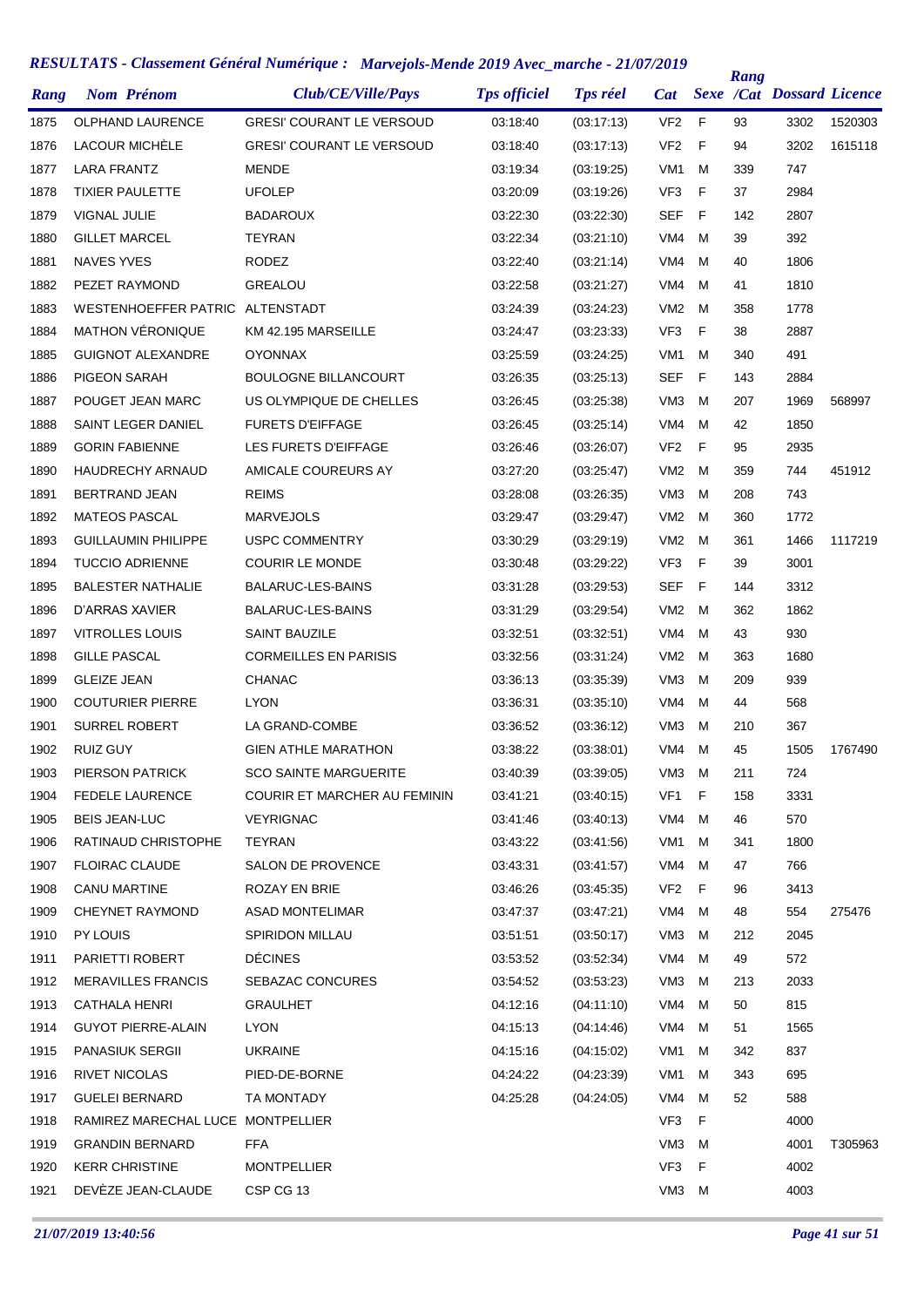|      |                                            | Club/CE/Ville/Pays         | <b>Tps officiel</b> | <b>Tps réel</b> |                 |     | Rang | <b>Sexe /Cat Dossard Licence</b> |         |
|------|--------------------------------------------|----------------------------|---------------------|-----------------|-----------------|-----|------|----------------------------------|---------|
| Rang | <b>Nom Prénom</b>                          |                            |                     |                 | <b>Cat</b>      |     |      |                                  |         |
| 1922 | DEVEZE ANNIE                               | CSP CG 13                  |                     |                 | VF3             | F   |      | 4004                             |         |
| 1923 | <b>MARSEILHAN PASCALE</b>                  | <b>GONCELIN</b>            |                     |                 | VF3             | F   |      | 4005                             |         |
| 1924 | <b>BONNAMY GILLES</b>                      | SAINT MARTIN D ABBAT       |                     |                 | VM <sub>2</sub> | м   |      | 4006                             |         |
| 1925 | BONNAMY MARIE-FRANC                        | SAINT MARTIN D ABBAT       |                     |                 | VF <sub>2</sub> | F   |      | 4007                             |         |
| 1926 | LAFONT FABIENNE                            | <b>APCH BRIVE</b>          |                     |                 | VF1             | F   |      | 4008                             |         |
| 1927 | <b>DESHORS SOPHIE</b>                      | <b>APCH BRIVE</b>          |                     |                 | SEF             | F   |      | 4009                             |         |
| 1928 | <b>PIC PASCAL</b>                          | <b>APCH BRIVE</b>          |                     |                 | VM <sub>2</sub> | м   |      | 4010                             |         |
| 1929 | <b>PROS SYBILLE</b>                        | <b>APCH BRIVE</b>          |                     |                 | VF <sub>2</sub> | F   |      | 4011                             |         |
| 1930 | PRADILLON JEAN-FRANÇO LES PLESSIS ROBINSON |                            |                     |                 | VM <sub>3</sub> | м   |      | 4012                             |         |
| 1931 | <b>BUISSON LILIANE</b>                     | <b>BOURG EN BRESSE</b>     |                     |                 | VF4             | F   |      | 4013                             |         |
| 1932 | POLLART NORBERT                            | <b>FONTAINE LES CLERCS</b> |                     |                 | VM <sub>2</sub> | м   |      | 4014                             |         |
| 1933 | POLLART LAURE                              | <b>FONTAINE LES CLERCS</b> |                     |                 | VF <sub>2</sub> | F   |      | 4015                             |         |
| 1934 | <b>COLLOT CHRISTINE</b>                    | <b>BOURG EN BRESSE</b>     |                     |                 | VF <sub>3</sub> | F   |      | 4016                             |         |
| 1935 | <b>FOURNIER NICOLAS</b>                    | BADAROUX                   |                     |                 | VM <sub>1</sub> | м   |      | 4017                             |         |
| 1936 | <b>REILHAN KARINE</b>                      | CAMPRIEU                   |                     |                 | VF <sub>1</sub> | F   |      | 4018                             |         |
| 1937 | PAGES ALAIN                                | LA COURNEUVE               |                     |                 | VM4             | M   |      | 4019                             |         |
| 1938 | SAVAJOLS YVES                              | <b>GARCHES</b>             |                     |                 | VM4             | м   |      | 4020                             |         |
| 1939 | DUVAL MICHEL                               | <b>GARCHES</b>             |                     |                 | VM4             | м   |      | 4021                             |         |
| 1940 | DALLEMAND JEAN-FRANÇ                       | <b>ITALIE</b>              |                     |                 | VM <sub>3</sub> | м   |      | 4022                             |         |
| 1941 | PRADIER MARTINE                            | <b>MONT DORE</b>           |                     |                 | VF3             | F   |      | 4023                             |         |
| 1942 | <b>BERNELLE SIGRID</b>                     | <b>MOULINS</b>             |                     |                 | VF <sub>2</sub> | F   |      | 4024                             |         |
| 1943 | VILLENEUVE JACKY                           | <b>MOULINS</b>             |                     |                 | VM <sub>2</sub> | м   |      | 4025                             |         |
| 1944 | DEMARCQ CHRISTINE                          | SAINT JULIEN DU TOURNEL    |                     |                 | VF3             | F   |      | 4026                             |         |
| 1945 | MARION-BERTHE AUDREY                       | <b>SAINT SANDOUX</b>       |                     |                 | VF1             | F   |      | 4027                             |         |
| 1946 | <b>JASSIN SONIA</b>                        | ISPAGNAC                   |                     |                 | VF <sub>1</sub> | F   |      | 4028                             |         |
| 1947 | CONIL CLAUDE                               | ST DIDIER                  |                     |                 | VM4             | м   |      | 4029                             |         |
| 1948 | PIJEYRE GUY                                | <b>CARPENTRAS</b>          |                     |                 | VM <sub>3</sub> | M   |      | 4030                             |         |
| 1949 | <b>VINCENT MARC</b>                        | <b>SAINT DIDIER</b>        |                     |                 | SEM M           |     |      | 4031                             |         |
| 1950 | <b>VIDAL LAURE</b>                         | <b>MENDE</b>               |                     |                 | SEF             | F   |      | 4032                             |         |
| 1951 | <b>DUFOUR PATRICK</b>                      | <b>BAJAMONT</b>            |                     |                 | VM3             | M   |      | 4033                             |         |
| 1952 | <b>MAILHAN EVELINE</b>                     | <b>CHASTANIER</b>          |                     |                 | VF3             | F   |      | 4034                             |         |
| 1953 | NOËL ALAIN                                 | RSSA MILLAU                |                     |                 | VM3             | м   |      | 4035                             | 0148124 |
| 1954 | <b>HUGEL DIDIER</b>                        | RSSA MILLAU                |                     |                 | VM3             | M   |      | 4036                             | 0198965 |
| 1955 | <b>VALLA CAROLINE</b>                      | VAUVERT                    |                     |                 | SEF             | - F |      | 4037                             |         |
| 1956 | PEREZ PAUL                                 | VAUVERT                    |                     |                 | SEM M           |     |      | 4038                             |         |
| 1957 | ALLANO MACHART COLET                       | <b>FONTENAY SOUS BOIS</b>  |                     |                 | VF2             | F   |      | 4039                             |         |
| 1958 | <b>MACHART PIERRE</b>                      | <b>FONTENAY SOUS BOIS</b>  |                     |                 | VM3             | M   |      | 4040                             |         |
| 1959 | <b>BOUREZ ALLISON</b>                      | THIVERNY                   |                     |                 | <b>SEF</b>      | - F |      | 4041                             |         |
| 1960 | BRASSAC DIJOUX JOSIAN                      | <b>TULLE</b>               |                     |                 | VF3 F           |     |      | 4042                             |         |
| 1961 | DIJOUX IZEL                                | <b>TULLE</b>               |                     |                 | <b>SEF</b>      | - F |      | 4043                             |         |
| 1962 | <b>VAURS AUDREY</b>                        | <b>BRETENOUX</b>           |                     |                 | SEF             | - F |      | 4044                             |         |
| 1963 | MALAVAL ALEXIA                             | CHEYLARD L'EVEQUE          |                     |                 | VF1             | F   |      | 4045                             |         |
| 1964 | MALAVAL ANGELIQUE                          | <b>ESCLANEDES</b>          |                     |                 | <b>SEF</b>      | - F |      | 4046                             |         |
| 1965 | SAINT LEGER ALCINA                         | <b>VIENNE</b>              |                     |                 | VF <sub>2</sub> | F   |      | 4047                             |         |
| 1966 | ROLLAND KARL                               | ATHLETIC CLUB LATITUDE 30  |                     |                 | VM <sub>2</sub> | M   |      | 4048                             | 1374252 |
| 1967 | PONTHUS SABINE                             | <b>ACVS</b>                |                     |                 | VF <sub>2</sub> | F   |      | 4049                             |         |
| 1968 | DOMENY AURORE                              | <b>MÉOUNES</b>             |                     |                 | SEF F           |     |      | 4050                             |         |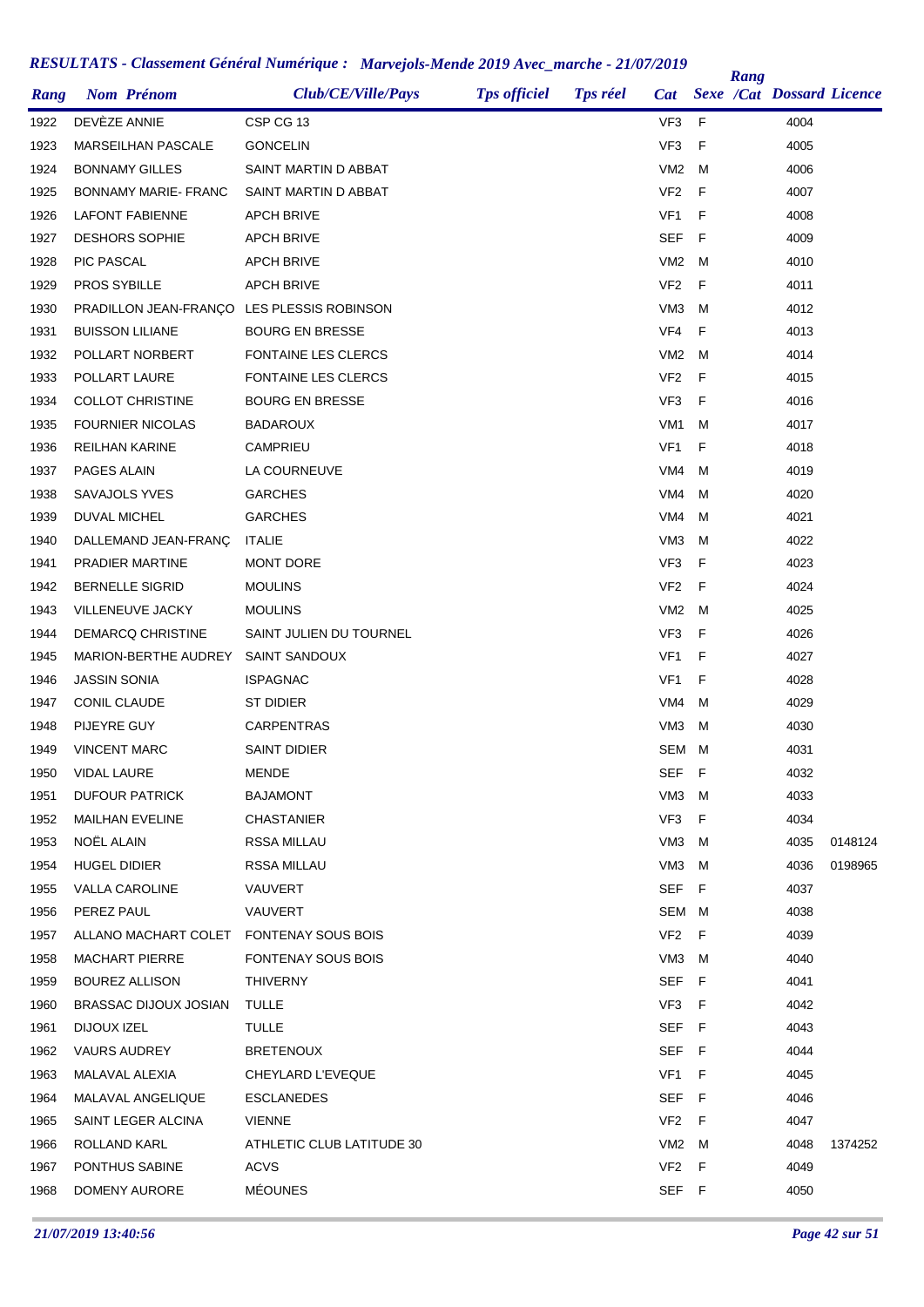| Rang | <b>Nom Prénom</b>              | Club/CE/Ville/Pays          | <b>Tps officiel</b> | <b>Tps réel</b> | <b>Cat</b>      |     | Rang | <b>Sexe /Cat Dossard Licence</b> |  |
|------|--------------------------------|-----------------------------|---------------------|-----------------|-----------------|-----|------|----------------------------------|--|
| 1969 | <b>GAY JOSETTE</b>             | <b>SLC MARTIGUES</b>        |                     |                 | VF4             | F   |      | 4051                             |  |
| 1970 | <b>MIES PIERRE</b>             | FONTENAY MAUVOISIN          |                     |                 | VM4             | M   |      | 4052                             |  |
| 1971 | <b>CHRETIEN DIDIER</b>         | <b>SLC MARTIGUES COURSE</b> |                     |                 | VM <sub>3</sub> | M   |      | 4053                             |  |
| 1972 | ROSETTE EVELYNE                | MARTIGUES                   |                     |                 | VF <sub>3</sub> | F   |      | 4054                             |  |
| 1973 | OLANDA ANNIE                   | <b>MARTIGUES</b>            |                     |                 | VF4             | F   |      | 4055                             |  |
| 1974 | OLANDA DANIEL                  | MARTIGUES                   |                     |                 | VM4             | M   |      | 4066                             |  |
| 1975 | RICHARD BERNADETTE             | <b>MARTIGUES</b>            |                     |                 | VF <sub>3</sub> | F   |      | 4067                             |  |
| 1976 | <b>BONNAL AGNES</b>            | <b>RIEUTORT DE RANDON</b>   |                     |                 | VF <sub>2</sub> | F   |      | 4068                             |  |
| 1977 | <b>GIBERT CORALIE</b>          | ST MARTIAL                  |                     |                 | <b>SEF</b>      | - F |      | 4069                             |  |
| 1978 | ROCHE RICHARD                  | <b>ARLES</b>                |                     |                 | VM <sub>3</sub> | M   |      | 4070                             |  |
| 1979 | <b>HEBRARD MANON</b>           | MENDE                       |                     |                 | SEF             | -F  |      | 4071                             |  |
| 1980 | <b>HEBRARD MELODIE</b>         | MENDE                       |                     |                 | SEF             | -F  |      | 4072                             |  |
| 1981 | <b>DELHOUSTAL LESLIE</b>       | MENDE                       |                     |                 | SEF             | - F |      | 4073                             |  |
| 1982 | ROCHE CLAUDIA                  | ARLES                       |                     |                 | VF <sub>3</sub> | F   |      | 4074                             |  |
| 1983 | <b>BIANCHI JEAN</b>            | LE PRADET                   |                     |                 | VM4             | M   |      | 4075                             |  |
| 1984 | <b>BOGLIOLO CHRISTIANE</b>     | LA GARDE                    |                     |                 | VF3             | F   |      | 4076                             |  |
| 1985 | <b>MIRAGLIO VERONIQUE</b>      | <b>SAINT RAPHAEL</b>        |                     |                 | VF <sub>2</sub> | -F  |      | 4077                             |  |
| 1986 | RIVIERE CHRISTIAN CLAU         | PASS RANDO                  |                     |                 | VM <sub>3</sub> | м   |      | 4078                             |  |
| 1987 | <b>BONNAL ANNIE</b>            | RIEUTORT DE RANDON          |                     |                 | VF <sub>2</sub> | F   |      | 4079                             |  |
| 1988 | <b>BESSETTES MARC</b>          | <b>VELAUX</b>               |                     |                 | VM3             | м   |      | 4080                             |  |
| 1989 | PELAPRAT VIOLAINE              | MENDE                       |                     |                 | SEF             | - F |      | 4083                             |  |
| 1990 | <b>MARTIN MELISA</b>           | YVELINES (78)               |                     |                 | VF <sub>1</sub> | F   |      | 4084                             |  |
| 1991 | <b>MARTIN CYRIL</b>            | YVELINES (78)               |                     |                 | VM <sub>1</sub> | M   |      | 4085                             |  |
| 1992 | <b>BONNET MURIEL</b>           | SAINT BAUZILE               |                     |                 | VF1             | F   |      | 4086                             |  |
| 1993 | PONS EVELYNE                   | DEPARTEMENT DE LA LOZERE    |                     |                 | VF <sub>2</sub> | - F |      | 4088                             |  |
| 1994 | PANTEL SOPHIE                  | DEPARTEMENT DE LA LOZERE    |                     |                 | VF <sub>2</sub> | -F  |      | 4089                             |  |
| 1995 | <b>FABRE VALERIE</b>           | DEPARTEMENT DE LA LOZERE    |                     |                 | VF <sub>2</sub> | -F  |      | 4090                             |  |
| 1996 | <b>ALMERAS VIVIANE</b>         | DEPARTEMENT DE LA LOZERE    |                     |                 | VF <sub>2</sub> | - F |      | 4091                             |  |
| 1997 | <b>BRUGUIER SERGE</b>          | DEPARTEMENT DE LA LOZERE    |                     |                 | VM <sub>2</sub> | M   |      | 4092                             |  |
| 1998 | CHARRADE AURÉLIE               | DEPARTEMENT DE LA LOZERE    |                     |                 | VF1             | F   |      | 4093                             |  |
| 1999 | CHEVALIER CHANTAL              | DEPARTEMENT DE LA LOZERE    |                     |                 | VF2 F           |     |      | 4094                             |  |
| 2000 | LEHNEBACH-HERDUIN EL           | DEPARTEMENT DE LA LOZERE    |                     |                 | VF1             | F   |      | 4095                             |  |
| 2001 | LLINAS LAURE                   | DEPARTEMENT DE LA LOZERE    |                     |                 | VF1             | F   |      | 4096                             |  |
| 2002 | <b>MATHIEU EMMANUEL</b>        | DEPARTEMENT DE LA LOZERE    |                     |                 | VM2             | M   |      | 4097                             |  |
| 2003 | <b>SALANSON CHRISTINE</b>      | DEPARTEMENT DE LA LOZERE    |                     |                 | SEF F           |     |      | 4098                             |  |
| 2004 | THIEULON ANGELE                | DEPARTEMENT DE LA LOZERE    |                     |                 | VF2             | - F |      | 4099                             |  |
| 2005 | <b>VERNHET LAURENT</b>         | DEPARTEMENT DE LA LOZERE    |                     |                 | VM1             | M   |      | 4100                             |  |
| 2006 | <b>BOINIAK OLENA</b>           | <b>UKRAINE</b>              |                     |                 | VF1             | F   |      | 4101                             |  |
| 2007 | <b>SMETIUKH YURII</b>          | <b>UKRAINE</b>              |                     |                 | SEM M           |     |      | 4102                             |  |
| 2008 | LEBLOND BERNARD                | LA GRANDE MOTTE             |                     |                 | VM4             | M   |      | 4103                             |  |
| 2009 | LEBLOND ROSE MARIE             | LA GRANDE MOTTE             |                     |                 | VF4             | F   |      | 4104                             |  |
| 2010 | RANC CHRISTOPHE                | DEPARTEMENT DE LA LOZERE    |                     |                 | VM <sub>2</sub> | M   |      | 4105                             |  |
| 2011 | TEISSEDRE JOSETTE              | MENDE                       |                     |                 | VF <sub>2</sub> | - F |      | 4106                             |  |
| 2012 | <b>BRINGER LAURIE</b>          | MENDE                       |                     |                 | SEF F           |     |      | 4107                             |  |
| 2013 | RASPAIL MARIE-CHRISTIN         | LE MALZIEU FORAIN           |                     |                 | VF1             | -F  |      | 4108                             |  |
| 2014 | MARTIN CHABRAT SANDRI ST BABEL |                             |                     |                 | VF1             | - F |      | 4109                             |  |
| 2015 | <b>BENGHALIA SYLVIE</b>        | <b>FIRMINY</b>              |                     |                 | VF2 F           |     |      | 4110                             |  |
|      |                                |                             |                     |                 |                 |     |      |                                  |  |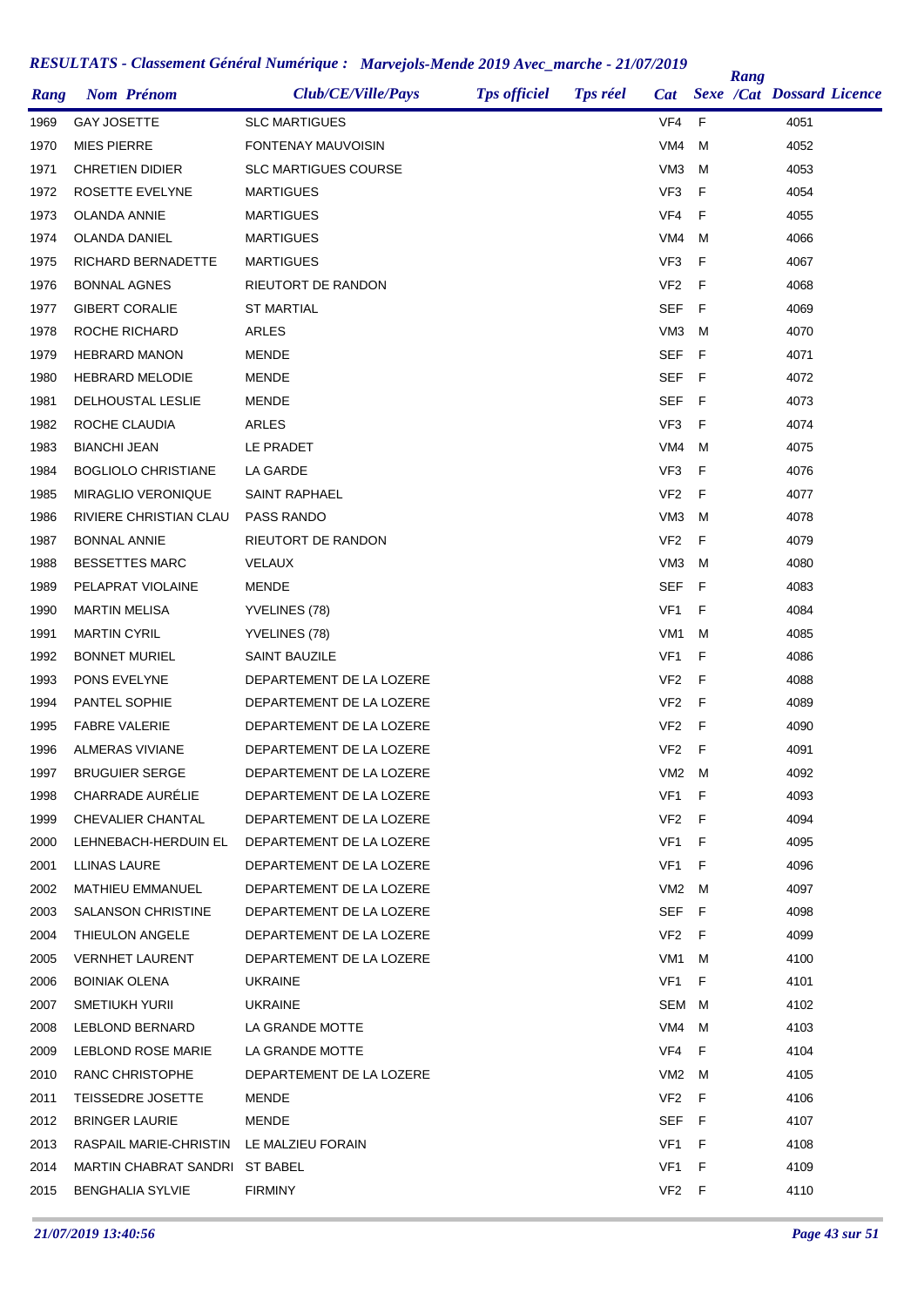|      |                                                   |                          |                     |                 |                 |     | Rang |                                  |         |
|------|---------------------------------------------------|--------------------------|---------------------|-----------------|-----------------|-----|------|----------------------------------|---------|
| Rang | <b>Nom Prénom</b>                                 | Club/CE/Ville/Pays       | <b>Tps officiel</b> | <b>Tps réel</b> | <b>Cat</b>      |     |      | <b>Sexe /Cat Dossard Licence</b> |         |
| 2016 | <b>FREYCENET MARION</b>                           | <b>BADAROUX</b>          |                     |                 | SEF             | - F |      | 4111                             |         |
| 2017 | ANDRÉ GERALDINE                                   | LANUÉJOLS                |                     |                 | SEF             | - F |      | 4112                             |         |
| 2018 | COLLET SÉGOLÈNE                                   | <b>BARJAC</b>            |                     |                 | <b>SEF</b>      | - F |      | 4113                             |         |
| 2019 | <b>BOUSQUIÉ FABIENNE</b>                          | <b>BRENOUX</b>           |                     |                 | VF1             | F   |      | 4114                             |         |
| 2020 | <b>LUCAS JUSTINE</b>                              | MENDE                    |                     |                 | <b>SEF</b>      | F   |      | 4115                             |         |
| 2021 | PRASNEAC CRISTIAN                                 | <b>ROUMANIE</b>          |                     |                 | VM <sub>1</sub> | м   |      | 4116                             |         |
| 2022 | ROSCANEANU DOGBAN                                 | <b>ROUMANIE</b>          |                     |                 | <b>SEM</b>      | м   |      | 4117                             |         |
| 2023 | LEMARCHAND CATHERINE ORANGE                       |                          |                     |                 | VF <sub>2</sub> | F   |      | 4118                             |         |
| 2024 | ROCHA AMANDINE                                    | <b>FLORAC</b>            |                     |                 | <b>SEF</b>      | -F  |      | 4119                             |         |
| 2025 | MONJU BERNARD                                     | <b>FLORAC</b>            |                     |                 | VM <sub>3</sub> | м   |      | 4120                             |         |
| 2026 | <b>BOUTAVIN MONIQUE</b>                           | ATHLE LOZERE             |                     |                 | VF3             | F   |      | 4121                             | 1484504 |
| 2027 | LESUEUR CATHERINE                                 | <b>LIMOGES</b>           |                     |                 | VF <sub>2</sub> | E   |      | 4122                             |         |
| 2028 | PAULHAN ALBERT                                    | GRANDRIEU                |                     |                 | VM4             | м   |      | 4123                             |         |
| 2029 | PAULHAN CECILE                                    | SAINT PRIEST SOUS AIXE   |                     |                 | VF <sub>1</sub> | F   |      | 4124                             |         |
| 2030 | <b>BREMOND CLÉMENCE</b>                           | <b>MENDE</b>             |                     |                 | JEF             | F   |      | 4125                             |         |
| 2031 | <b>CORREIA CLAUDIA</b>                            | <b>MENDE</b>             |                     |                 | SEF             | F   |      | 4126                             |         |
| 2032 | <b>DIJOUX RENE</b>                                | <b>TULLE</b>             |                     |                 | VM <sub>3</sub> | м   |      | 4127                             |         |
| 2033 | <b>ISSA MADI CHARMIA</b>                          | ATHLE LOZERE             |                     |                 | <b>SEF</b>      | F   |      | 4128                             | 2168184 |
| 2034 | <b>GOMEZ CHRISTINE</b>                            | LES DAHUS DU RHONE       |                     |                 | VF3             | F   |      | 4129                             |         |
| 2035 | <b>CAUSSE KARINE</b>                              | <b>CAMPRIEU</b>          |                     |                 | VF1             | F   |      | 4130                             |         |
| 2036 | PIALOT CAROLINE                                   | CAMPRIEU                 |                     |                 | VF1             | F   |      | 4131                             |         |
| 2037 | <b>JOUBERT ANNETTE</b>                            | <b>LYON</b>              |                     |                 | VF <sub>2</sub> | F   |      | 4132                             |         |
| 2038 | CAMPAN-MOLLARD CATHE ALLEVARD LES BAINS           |                          |                     |                 | VF <sub>2</sub> | F   |      | 4133                             |         |
| 2039 | <b>DURSO ASTRID</b>                               | <b>MONTPELLIER</b>       |                     |                 | <b>SEF</b>      | - F |      | 4134                             |         |
| 2040 | LEIDIER JOCELYNE                                  | <b>SALINDRES</b>         |                     |                 | VF4             | F   |      | 4135                             |         |
| 2041 | LEIDIER ALAIN                                     | <b>SALINDRES</b>         |                     |                 | VM4             | M   |      | 4136                             |         |
| 2042 | DELAHERCHE JACQUES                                | <b>CAP AUBORDOISE</b>    |                     |                 | VM <sub>3</sub> | м   |      | 4137                             |         |
| 2043 | DELAHERCHE FRANCOISE CAP AUBORDOISE               |                          |                     |                 | VF <sub>2</sub> | F   |      | 4138                             |         |
| 2044 | HUET JEAN-YVES                                    | NOGENT SUR MARNE         |                     |                 | VM3             | M   |      | 4139                             |         |
| 2045 | <b>FEDOU FRANCOISE</b>                            | <b>CAP AUBORDOISE</b>    |                     |                 | VF3             | F   |      | 4140                             |         |
| 2046 | <b>DESPORT ERIC</b>                               | MENDE                    |                     |                 | VM1             | M   |      | 4141                             |         |
| 2047 | <b>DUBUIS JEAN-PIERRE</b>                         | <b>ROGNAC</b>            |                     |                 | VM <sub>3</sub> | M   |      | 4142                             |         |
| 2048 | <b>BLANC JULIE</b>                                | LAUBERT                  |                     |                 | <b>SEF</b>      | - F |      | 4144                             |         |
|      | CAZOTTES LAURA                                    | ALBI                     |                     |                 | <b>SEF</b>      | - F |      | 4145                             |         |
| 2049 |                                                   |                          |                     |                 | SEM M           |     |      |                                  |         |
| 2050 | <b>WEIKERT ADRIEN</b>                             | SAINT DEZERY             |                     |                 |                 |     |      | 4146                             |         |
| 2051 | <b>BARTHE MARJORIE</b><br><b>IMBERT ELISABETH</b> | SAINT DEZERY             |                     |                 | <b>SEF</b>      | - F |      | 4147                             |         |
| 2052 |                                                   | COURIE A VAUVERT         |                     |                 | VF2 F           |     |      | 4148                             |         |
| 2053 | QUET SYLVAIN                                      | SEBAZAC                  |                     |                 | SEM             | M   |      | 4149                             |         |
| 2054 | LECLERC MARINE                                    | LANUEJOULS               |                     |                 | SEF F           |     |      | 4150                             |         |
| 2055 | SABATIER PATRICK                                  | <b>FAREINS</b>           |                     |                 | VM <sub>3</sub> | M   |      | 4151                             |         |
| 2056 | MALLET AURELIE                                    | MENDE                    |                     |                 | <b>SEF</b>      | - F |      | 4152                             |         |
| 2057 | LLINAS LAURENT                                    | ATHLE LOZERE             |                     |                 | VM1             | м   |      | 4153                             | 1423017 |
| 2058 | DUMOULIN KARINE                                   | LENTILLY                 |                     |                 | VF3             | F   |      | 4154                             |         |
| 2059 | DUMOULIN GILLES                                   | LENTILLY                 |                     |                 | VM3             | M   |      | 4155                             |         |
| 2060 | <b>MERCIER MARIE FRANCOI</b>                      | MENDE                    |                     |                 | VF3             | - F |      | 4156                             |         |
| 2061 | RANC VERONIQUE                                    | <b>ALLENC</b>            |                     |                 | VF1             | F   |      | 4157                             |         |
| 2062 | <b>FERRIER DOMINIQUE</b>                          | <b>BAGNOLS LES BAINS</b> |                     |                 | VM2             | М   |      | 4158                             |         |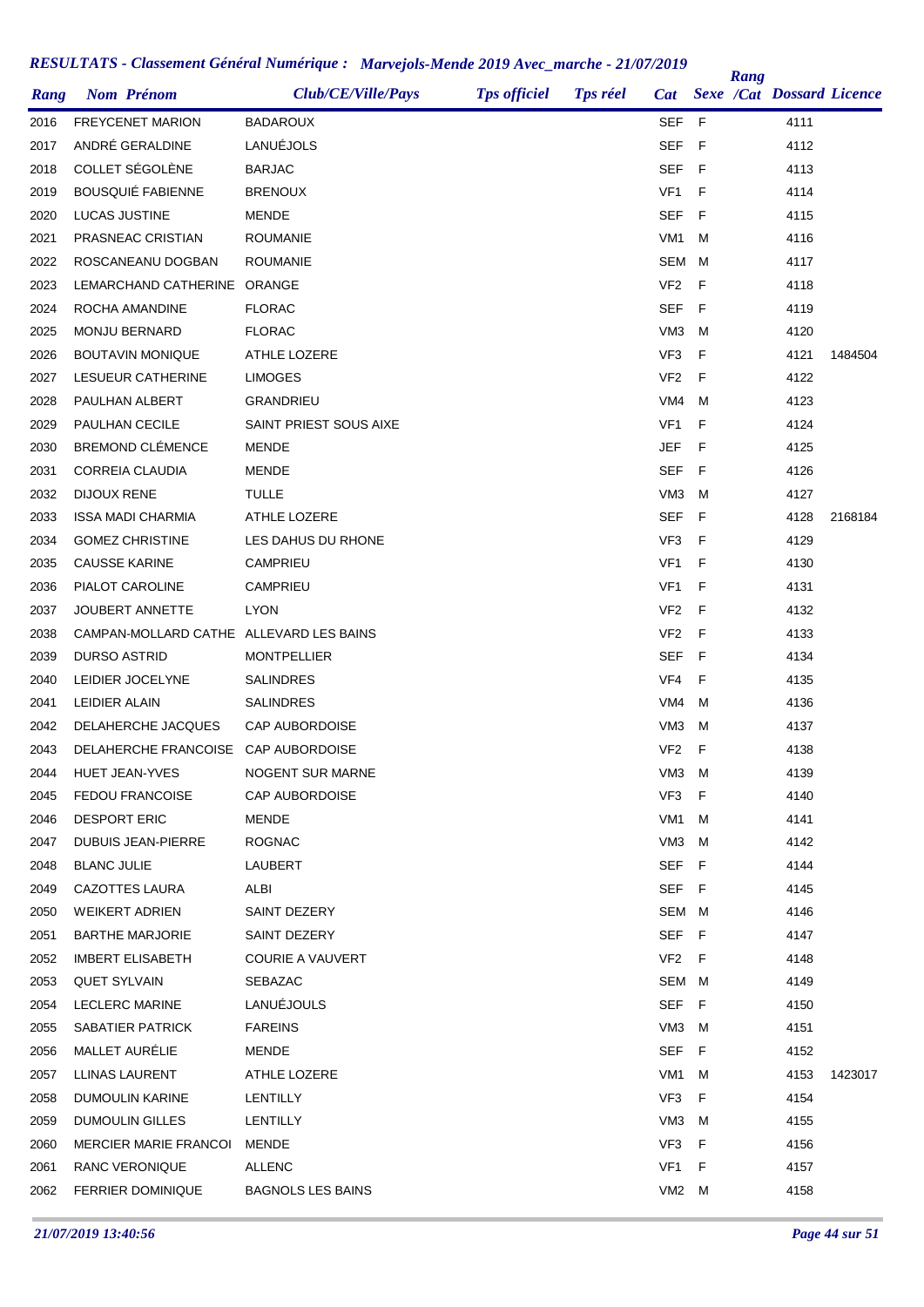| Rang | <b>Nom Prénom</b>            | Club/CE/Ville/Pays             | <b>Tps officiel</b> | <b>Tps réel</b> | Cat             |     | Rang | <b>Sexe /Cat Dossard Licence</b> |         |
|------|------------------------------|--------------------------------|---------------------|-----------------|-----------------|-----|------|----------------------------------|---------|
|      |                              |                                |                     |                 |                 |     |      |                                  |         |
| 2063 | <b>FERRIER SANDRINE</b>      | <b>BAGNOLS LES BAINS</b>       |                     |                 | VF <sub>1</sub> | F   |      | 4159                             |         |
| 2064 | MOUFFARD DANIELLE            | LES SALELLES                   |                     |                 | VF4             | F   |      | 4160                             |         |
| 2065 | SAVAJOLS GUY                 | MENDE                          |                     |                 | VM <sub>3</sub> | M   |      | 4162                             |         |
| 2066 | ROZÉ YANICK                  | CORMOST                        |                     |                 | VF3             | F   |      | 4163                             |         |
| 2067 | <b>KRAWCZUK DENIS</b>        | <b>CORMOST</b>                 |                     |                 | VM4             | м   |      | 4164                             |         |
| 2068 | THUILLIER JEAN-PAUL          | SAINT-MAUR                     |                     |                 | VM4             | M   |      | 4165                             |         |
| 2069 | <b>VINCENT BERNARD</b>       | ISPAGNAC                       |                     |                 | VM <sub>3</sub> | м   |      | 4166                             |         |
| 2070 | LAGET JEAN-LOUIS             | <b>ISPAGNAC</b>                |                     |                 | VM <sub>3</sub> | м   |      | 4167                             |         |
| 2071 | ARNAL MARIE-HELENE           | MENDE                          |                     |                 | VF <sub>2</sub> | F   |      | 4168                             |         |
| 2072 | <b>MAGNANELLI ERIC</b>       | LE MARTINET                    |                     |                 | VM <sub>2</sub> | M   |      | 4169                             |         |
| 2073 | <b>AUTHIER ALEXANDRE</b>     | <b>MIREFLEURS</b>              |                     |                 | VM1             | м   |      | 4170                             |         |
| 2074 | <b>FRANCOLON EMMANUEL</b>    | <b>CHIGNAT</b>                 |                     |                 | VM1             | M   |      | 4171                             |         |
| 2075 | <b>ANDRE LUCIE</b>           | <b>ENVAL</b>                   |                     |                 | <b>SEF</b>      | F   |      | 4172                             |         |
| 2076 | <b>OLAGNOL PERRINE</b>       | MENDE                          |                     |                 | SEF             | F   |      | 4173                             |         |
| 2077 | <b>CORDIER CHRISTIAN</b>     | <b>FLOR RANDO</b>              |                     |                 | VM <sub>3</sub> | м   |      | 4174                             | 0344314 |
| 2078 | PRADEILLES CLAUDE            | <b>FLOR RANDO</b>              |                     |                 | VM4             | м   |      | 4175                             | 0254977 |
| 2079 | JONQUET GISÈLE               | GORGES DU TARN CAUSSES         |                     |                 | VF3             | F   |      | 4176                             |         |
| 2080 | <b>TRIBOUILLOY GABRIELLE</b> | <b>NIMES</b>                   |                     |                 | SEF             | F   |      | 4177                             |         |
| 2081 | PELLETIER SEVERINE           | <b>MENDE</b>                   |                     |                 | VF <sub>1</sub> | F   |      | 4178                             |         |
| 2082 | <b>BALESTRI MARINA</b>       | <b>MENDE</b>                   |                     |                 | SEF             | F   |      | 4179                             |         |
| 2083 | <b>BONICEL GUILLAUME</b>     | <b>STE HELENE</b>              |                     |                 | SEM M           |     |      | 4180                             |         |
| 2084 | <b>JANVIER CELINE</b>        | MENDE                          |                     |                 | SEF             | F   |      | 4181                             |         |
| 2085 | <b>CORNIL CHARLOTTE</b>      | <b>VILLEJUIF</b>               |                     |                 | <b>SEF</b>      | - F |      | 4182                             |         |
| 2086 | <b>BENOIST ANNIE</b>         | <b>BARJAC</b>                  |                     |                 | VF3             | F   |      | 4183                             |         |
| 2087 | <b>FAURE ANDRÉ</b>           | <b>POLIGNAC</b>                |                     |                 | VM <sub>2</sub> | M   |      | 4184                             |         |
| 2088 | <b>LEFORT DIDIER</b>         | <b>COURIR LE MONDE</b>         |                     |                 | VM <sub>2</sub> | м   |      | 4185                             |         |
| 2089 | PARENT JEREMY                | LA MAISON DES AIRES            |                     |                 | SEM             | M   |      | 4186                             |         |
| 2090 | <b>BOISSIER FRANCK</b>       | LA MAISON DES AIRES            |                     |                 | VM2             | M   |      | 4187                             |         |
| 2091 | <b>DUCROCQ LAURENT</b>       | LA MAISON DES AIRES            |                     |                 | VM1             | M   |      | 4188                             |         |
| 2092 | PRANLONG OLIVIER             | LA MAISON DES AIRES            |                     |                 | SEM M           |     |      | 4189                             |         |
| 2093 | LECLERC JESSICA              | LA MAISON DES AIRES            |                     |                 | SEF F           |     |      | 4190                             |         |
| 2094 | <b>BELTRAN RICHARD</b>       | PAULHAN                        |                     |                 | VM1             | M   |      | 4191                             |         |
| 2095 | DEVITT RUSSELL               | SHAFTESBURY BARNET HARRIERS    |                     |                 | VM4             | M   |      | 4192                             | 2744108 |
| 2096 | <b>MEILLAN SYLVIE</b>        | <b>CEYRAS</b>                  |                     |                 | VF2             | - F |      | 4193                             |         |
| 2097 | ROBERT EMMANUELLE            | <b>FLORAC</b>                  |                     |                 | SEF F           |     |      | 4195                             |         |
| 2098 | <b>GERBAL CINDY</b>          | <b>CHASTEL NOUVEL</b>          |                     |                 | SEF F           |     |      | 4196                             |         |
| 2099 | <b>GERBAL MYRIAM</b>         | MENDE                          |                     |                 | VF1             | F   |      | 4197                             |         |
| 2100 | PRADIER MURIELLE             | MENDE                          |                     |                 | VF <sub>1</sub> | F   |      | 4198                             |         |
| 2101 | ROGER MANON                  | <b>HURES LA PARADE</b>         |                     |                 | SEF F           |     |      | 4199                             |         |
| 2102 | ROGER NATHALIE               | HURES LA PARADE                |                     |                 | VF <sub>2</sub> | F   |      | 4200                             |         |
| 2103 | PICARD SYLVIE                | REVEIL SPORTIF DE ST CYR/LOIRE |                     |                 | VF3             | F   |      | 4201                             | 107207  |
| 2104 | PICARD JEAN-PIERRE           | REVEIL SPORTIF DE ST CYR/LOIRE |                     |                 | VM3             | M   |      | 4202                             | 551382  |
| 2105 | ROUSSET MARTINE              | <b>LYON</b>                    |                     |                 | VF <sub>2</sub> | F   |      | 4203                             |         |
| 2106 | RAKOTOARIMANANA RIJA         | NOGENT SUR MARNE               |                     |                 | VM1             | M   |      | 4204                             |         |
| 2107 | PETRYK ALINA                 | <b>UKRAINE</b>                 |                     |                 | SEF             | - F |      | 4205                             |         |
|      |                              |                                |                     |                 | VF <sub>2</sub> | F   |      |                                  |         |
| 2108 | BORYSIUK VALENTYNA           | <b>UKRAINE</b>                 |                     |                 |                 |     |      | 4206                             |         |
| 2109 | <b>FEDORUK LIUBOV</b>        | <b>UKRAINE</b>                 |                     |                 | VM2 M           |     |      | 4207                             |         |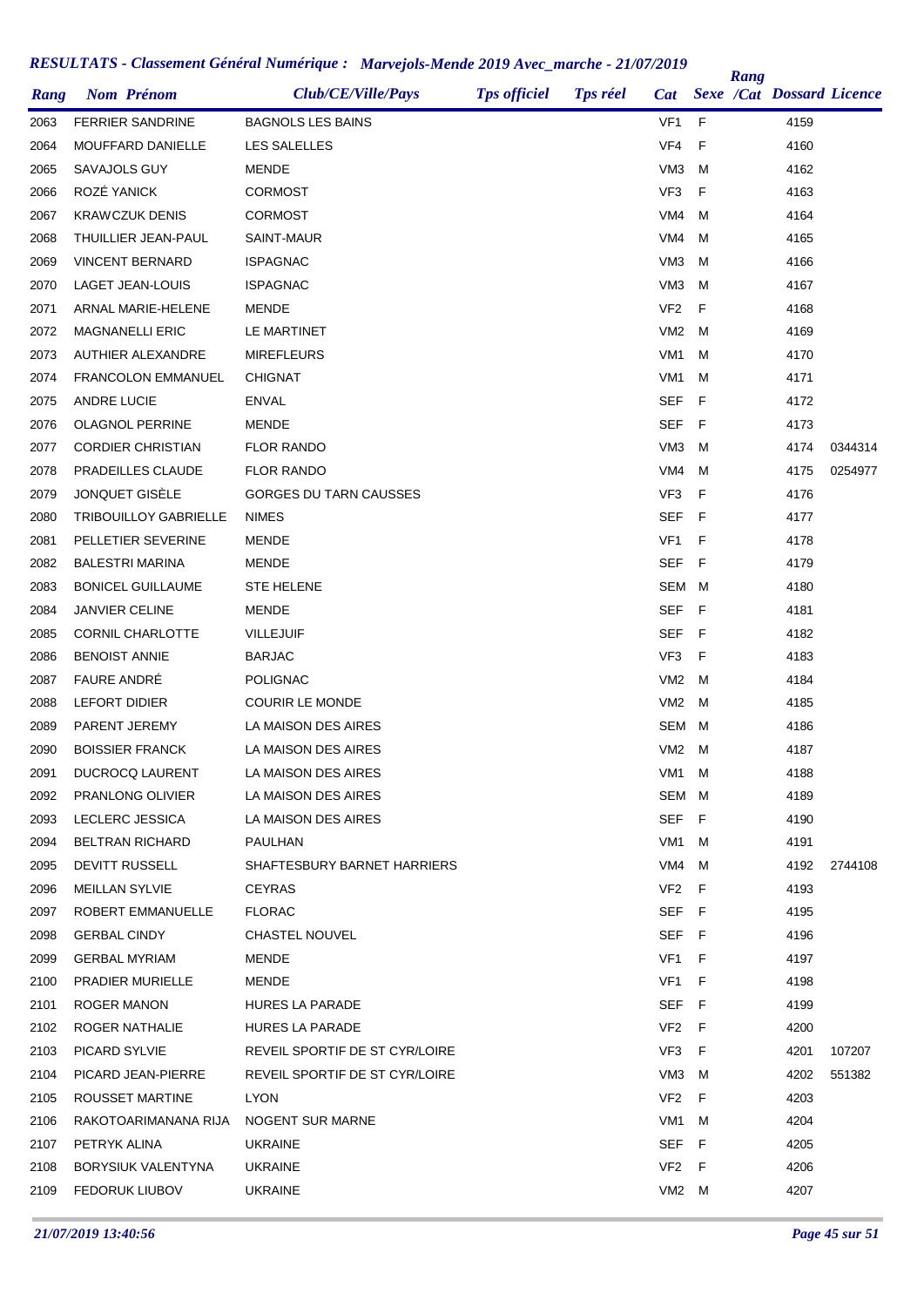|      |                                      | Club/CE/Ville/Pays        |                     | <b>Tps réel</b> |                 |     | Rang |                                  |         |
|------|--------------------------------------|---------------------------|---------------------|-----------------|-----------------|-----|------|----------------------------------|---------|
| Rang | <b>Nom Prénom</b>                    |                           | <b>Tps officiel</b> |                 | Cat             |     |      | <b>Sexe /Cat Dossard Licence</b> |         |
| 2110 | CHROMJAKOVA KRISTINA                 | REPUBLIQUE TCHEQUE        |                     |                 | VF <sub>2</sub> | F   |      | 4208                             |         |
| 2111 | CHROMJAK VACLAV                      | REPUBLIQUE TCHEQUE        |                     |                 | SEM             | M   |      | 4209                             |         |
| 2112 | <b>CAYRAC FRANCOIS</b>               | <b>MARVEJOLS</b>          |                     |                 | VM <sub>3</sub> | M   |      | 4210                             |         |
| 2113 | <b>PAUC MARLENE</b>                  | <b>MARVEJOLS</b>          |                     |                 | VF <sub>1</sub> | F   |      | 4211                             |         |
| 2114 | NOUGAILHAC CLAUDETTE                 | MARVEJOLS                 |                     |                 | VF3             | F   |      | 4212                             |         |
| 2115 | <b>BENABOU CAROLINE</b>              | <b>ESCLANEDES</b>         |                     |                 | VF <sub>1</sub> | F   |      | 4213                             |         |
| 2116 | SACCHELLI MURIELLE                   | LA CANOURGUE              |                     |                 | VF <sub>2</sub> | F   |      | 4214                             |         |
| 2117 | <b>CLEMOT GREGORY</b>                | <b>FRANCE</b>             |                     |                 | SEM             | M   |      | 4215                             |         |
| 2118 | MILHAU MATHILDE                      | <b>BOURGS SUR COLAGNE</b> |                     |                 | SEF             | F   |      | 4216                             |         |
| 2119 | MASSADOR SEBASTIEN                   | <b>FRANCE</b>             |                     |                 | VM <sub>1</sub> | M   |      | 4217                             |         |
| 2120 | <b>BAYLE GILLES</b>                  | RIEUTORT DE RANDON        |                     |                 | VM <sub>3</sub> | M   |      | 4218                             |         |
| 2121 | <b>ARAOU FLORENCE</b>                | ATHLE LOZERE              |                     |                 | VF <sub>2</sub> | E   |      | 4219                             | 1981548 |
| 2122 | LARRIERE SANDRINE                    | <b>ISPAGNAC</b>           |                     |                 | VF <sub>1</sub> | F   |      | 4220                             |         |
| 2123 | <b>LARRIERE OLIVIER</b>              | <b>ISPAGNAC</b>           |                     |                 | VM <sub>2</sub> | M   |      | 4221                             |         |
| 2124 | <b>GAILLARD PEGGY</b>                | SAINT PRIEST              |                     |                 | VF <sub>1</sub> | F   |      | 4222                             |         |
| 2125 | LOCATELLI FLORE                      | <b>MENDE</b>              |                     |                 | JEF             | F   |      | 4223                             |         |
| 2126 | <b>SAVANIER EMILIE</b>               | <b>INTERSPORT</b>         |                     |                 | SEF             | - F |      | 4224                             |         |
| 2127 | ALBEROLA STEPHANIE                   | <b>INTERSPORT</b>         |                     |                 | SEF             | -F  |      | 4225                             |         |
| 2128 | <b>BRAHIMI SEVERINE</b>              | <b>INTERSPORT</b>         |                     |                 | VF <sub>1</sub> | F   |      | 4226                             |         |
| 2129 | <b>SKALSKI STEPHANIE</b>             | <b>INTERSPORT</b>         |                     |                 | SEF             | - F |      | 4227                             |         |
| 2130 | <b>CLAVEL FABIEN</b>                 | <b>INTERSPORT</b>         |                     |                 | SEM             | M   |      | 4228                             |         |
| 2131 | <b>CLAVEL ERWAN</b>                  | <b>INTERSPORT</b>         |                     |                 | JEM             | M   |      | 4229                             |         |
| 2132 | <b>ESTOR GERARLD</b>                 | MENDE                     |                     |                 | VM <sub>2</sub> | M   |      | 4230                             |         |
| 2133 | PRASNEAC LUMINITA                    | <b>ROUMANIE</b>           |                     |                 | VF1             | F   |      | 4231                             |         |
| 2134 | LEMERLE LESLIE                       | <b>LYON</b>               |                     |                 | SEF             | - F |      | 4232                             |         |
| 2135 | LEMERLE SYLVIE                       | ST ANDRE EN MORVAN        |                     |                 | VF <sub>1</sub> | F   |      | 4233                             |         |
| 2136 | LEMERLE THIERRY                      | ST ANDRE EN MORVAN        |                     |                 | VM <sub>2</sub> | M   |      | 4234                             |         |
| 2137 | <b>MAURIN ALAIN</b>                  | MONT LOZERE ET GOULET     |                     |                 | VM4             | M   |      | 4235                             |         |
| 2138 | <b>BOIRAL SYLVIE</b>                 | <b>BADAROUX</b>           |                     |                 | VF <sub>2</sub> | - F |      | 4236                             |         |
| 2139 | RECOULIN ALEXANDRE                   | <b>MENDE</b>              |                     |                 | VM2 M           |     |      | 4237                             |         |
| 2140 | <b>GROUSSET LAURIE</b>               | MENDE                     |                     |                 | SEF F           |     |      | 4238                             |         |
| 2141 | <b>VERNAY STEPHANIE</b>              | MENDE                     |                     |                 | VF1             | - F |      | 4239                             |         |
| 2142 | <b>GERBAL SABINE</b>                 | SAINT BAUZILE             |                     |                 | VF1 F           |     |      | 4240                             |         |
| 2143 | <b>LAGORESSE MAGALI</b>              | <b>BADAROUX</b>           |                     |                 | VF1             | - F |      | 4241                             |         |
| 2144 | BERAL BLANDINE                       | MENDE                     |                     |                 | SEF F           |     |      | 4242                             |         |
| 2145 | <b>GARCIA MARIE-PIERRE</b>           | <b>PIA</b>                |                     |                 | VF1 F           |     |      | 4243                             |         |
| 2146 | MIROSHNYCHENLEO ALEK UKRAINE         |                           |                     |                 | SEF F           |     |      | 4244                             |         |
| 2147 | VLECHTOVA VAROSLAVA                  | REPUBLIQUE TCHEQUE        |                     |                 | VF1             | - F |      | 4245                             |         |
| 2148 | <b>BRUN JEAN MICHEL</b>              | HUPER U                   |                     |                 | VM2 M           |     |      | 4246                             |         |
| 2149 | ALMERAS BERNARD                      | MENDE                     |                     |                 | VM2 M           |     |      | 4247                             |         |
| 2150 | LAYRE ANAIS                          | CHIRAC                    |                     |                 | SEF F           |     |      | 4248                             |         |
| 2151 | <b>MARION FLORENCE</b>               | <b>BALARUC LES BAINS</b>  |                     |                 | VF2 F           |     |      | 4249                             |         |
| 2152 | ROFFINO CHRISTOPHE                   | <b>BALARUC LES BAINS</b>  |                     |                 | VM2 M           |     |      | 4250                             |         |
| 2153 | POUECHE LUIS                         | MENDE                     |                     |                 | VM3             | м   |      | 4251                             |         |
| 2154 | CHARBONNIER JEAN CLAU CHASTEL NOUVEL |                           |                     |                 | VM3             | м   |      | 4252                             |         |
| 2155 | RIVORY GERARD                        | ST PAUL EN JAREZ          |                     |                 | VM3             | M   |      | 4253                             |         |
|      |                                      |                           |                     |                 |                 |     |      |                                  |         |
| 2156 | CATHALAN JULIE                       | MENDE                     |                     |                 | SEF F           |     |      | 4254                             |         |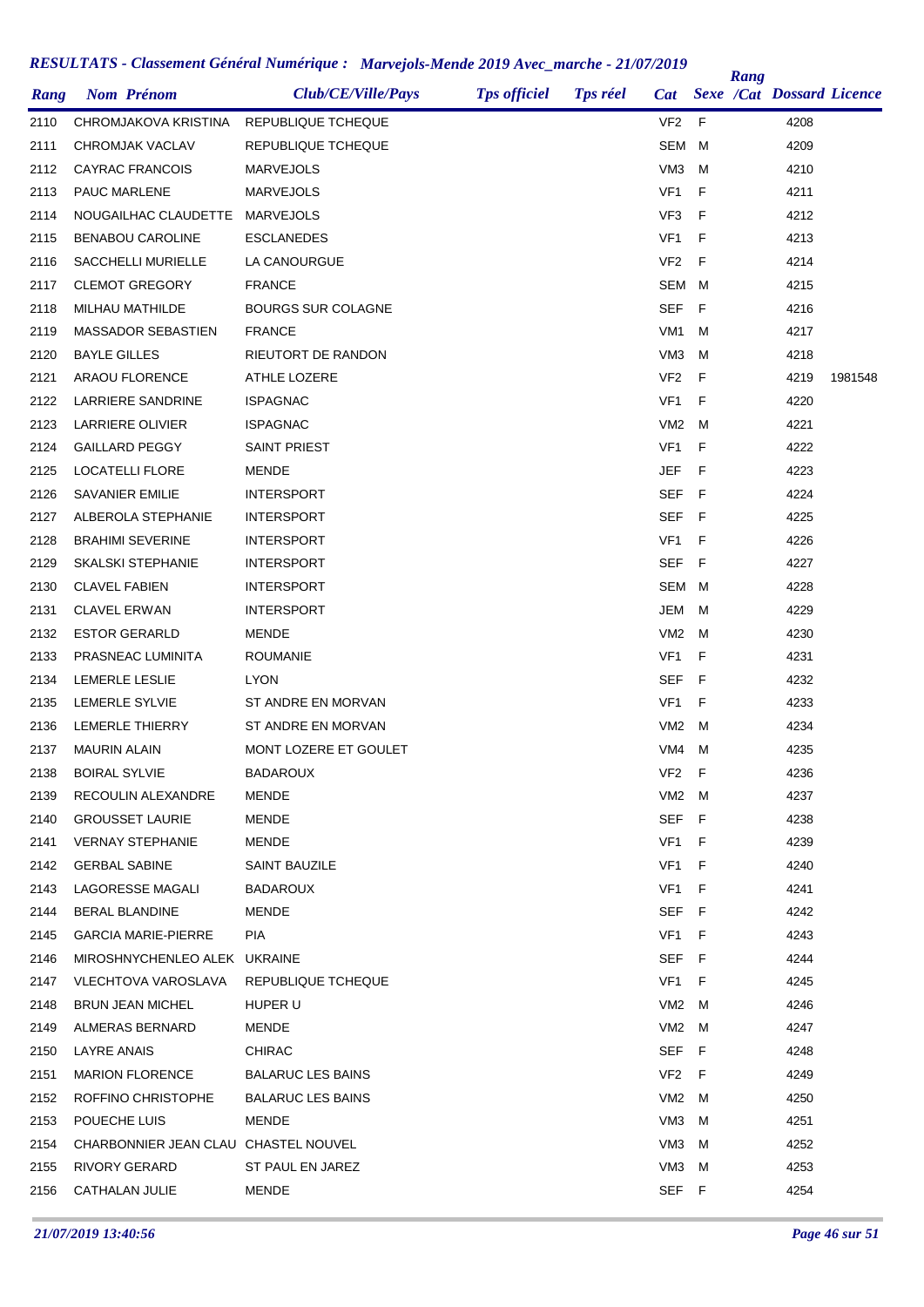| Rang | <b>Nom Prénom</b>                  | Club/CE/Ville/Pays         | <b>Tps officiel</b> | <b>Tps réel</b> | <b>Cat</b>      |     | Rang | <b>Sexe /Cat Dossard Licence</b> |  |
|------|------------------------------------|----------------------------|---------------------|-----------------|-----------------|-----|------|----------------------------------|--|
| 2157 | <b>BAYLE PAULINE</b>               | <b>MENDE</b>               |                     |                 | SEF F           |     |      | 4255                             |  |
| 2158 | <b>BRUNEL MANI</b>                 | <b>MENDE</b>               |                     |                 | SEF             | - F |      | 4256                             |  |
| 2159 | <b>BRUNEL OLIVIA</b>               | MENDE                      |                     |                 | <b>SEF</b>      | - F |      | 4257                             |  |
| 2160 | <b>GRIVEAU CHRISTINE</b>           | <b>FRANCE</b>              |                     |                 | VF <sub>2</sub> | F   |      | 4258                             |  |
| 2161 | PLANCHON FRANCOISE                 | MENDE                      |                     |                 | VF <sub>2</sub> | - F |      | 4259                             |  |
| 2162 | <b>BOURDARIE EMMANUEL</b>          | CHASTEL NOUVEL             |                     |                 | VM <sub>1</sub> | M   |      | 4260                             |  |
| 2163 | <b>PRIMET JEAN</b>                 | <b>PARIS</b>               |                     |                 | VM2             | M   |      | 4261                             |  |
| 2164 | <b>NEGRON ETIENNE</b>              | RIEUTORT DE RANDON         |                     |                 | VM3             | M   |      | 4262                             |  |
| 2165 | <b>MARTIN LOLA</b>                 | <b>CHANAC</b>              |                     |                 | <b>JEF</b>      | F   |      | 4263                             |  |
| 2166 | <b>JULIEN CHIARA</b>               | <b>SERVIERES</b>           |                     |                 | JEF             | F   |      | 4264                             |  |
| 2167 | <b>TERTE ALEXIS</b>                | MENDE                      |                     |                 | JEM             | M   |      | 4265                             |  |
| 2168 | <b>GATEL TITOUAN</b>               | <b>MENDE</b>               |                     |                 | JEM             | M   |      | 4266                             |  |
| 2169 | <b>CHEVALIER NATHALIE</b>          | <b>MENDE</b>               |                     |                 | VF <sub>1</sub> | F   |      | 4267                             |  |
| 2170 | CHEVALIER DANIEL                   | <b>MENDE</b>               |                     |                 | VM <sub>1</sub> | M   |      | 4268                             |  |
| 2171 | <b>BOULARD AUDREY</b>              | <b>MENDE</b>               |                     |                 | <b>SEF</b>      | -F  |      | 4269                             |  |
| 2172 | <b>MARTY CHRISTIAN</b>             | CASTELNAU LE LEZ           |                     |                 | VM4             | M   |      | 4270                             |  |
| 2173 | SABATIER LAURE                     | TASSIN LA DEMI LUNE        |                     |                 | <b>SEF</b>      | - F |      | 4271                             |  |
| 2174 | JIMENEZ MARIE                      | LA GRANDE MOTTE            |                     |                 | VF3             | -F  |      | 4272                             |  |
| 2175 | ROUSSET LYNE                       | <b>PARIS</b>               |                     |                 | VF <sub>2</sub> | - F |      | 4273                             |  |
| 2176 | <b>BARRY SUSY</b>                  | <b>COURIR A VAUVERT</b>    |                     |                 | VF <sub>2</sub> | -F  |      | 4274                             |  |
| 2177 | <b>ENGELVIN JEROME</b>             | <b>MENDE</b>               |                     |                 | VM1             | M   |      | 4275                             |  |
| 2178 | <b>ENGELVIN MIREILLE</b>           | MENDE                      |                     |                 | VF <sub>1</sub> | F   |      | 4276                             |  |
| 2179 | BREGAND JEAN BAPTISTE LILLE (CP 2) |                            |                     |                 | <b>SEM</b>      | M   |      | 4277                             |  |
| 2180 | <b>CIULLY JEREMY</b>               | <b>MAISONS ALFORT</b>      |                     |                 | SEM             | M   |      | 4278                             |  |
| 2181 | <b>LELOT MARINE</b>                | <b>SERVON</b>              |                     |                 | SEF F           |     |      | 4279                             |  |
| 2182 | <b>ENCINAS PIERRE</b>              | <b>CHASTEL NOUVEL</b>      |                     |                 | VM <sub>2</sub> | M   |      | 4280                             |  |
| 2183 | <b>ENCINAS VIVIANE</b>             | CHASTEL NOUVEL             |                     |                 | VF <sub>2</sub> | F   |      | 4281                             |  |
| 2184 | <b>DEVEZE NATHALIE</b>             | <b>MENDE</b>               |                     |                 | VF1             | F   |      | 4282                             |  |
| 2185 | RINAUDO RAPHAEL                    | <b>CHAPONNAY</b>           |                     |                 | SEM M           |     |      | 4300                             |  |
| 2186 | <b>VALLET MELANIE</b>              | <b>CABRIES</b>             |                     |                 | <b>SEF</b>      | F   |      | 4301                             |  |
| 2187 | <b>VALLET CELINE</b>               | <b>TOURNEFE</b>            |                     |                 | VF1             | - F |      | 4302                             |  |
| 2188 | <b>MERAH SYLVIE</b>                | <b>MAROLLES EN BRIE</b>    |                     |                 | VF <sub>2</sub> | F   |      | 4303                             |  |
| 2189 | <b>GUEGUEN MICHEL</b>              | <b>TORCY</b>               |                     |                 | VM3             | M   |      | 4304                             |  |
| 2190 | <b>GUEGUEN BERNADETTE</b>          | <b>TORCY</b>               |                     |                 | VF <sub>2</sub> | F   |      | 4305                             |  |
| 2191 | MEIU CATALIN                       | <b>GENISSAC</b>            |                     |                 | SEM             | M   |      | 4306                             |  |
| 2192 | <b>MAQUIN GABRIEL</b>              | <b>SERBANNES</b>           |                     |                 | VM4             | м   |      | 4307                             |  |
| 2193 | <b>FAURE ROBERT</b>                | <b>GRANDS FOND BRESSAN</b> |                     |                 | VM4             | M   |      | 4308                             |  |
| 2194 | <b>REYNIER BERNARD</b>             | <b>CHABANIERE</b>          |                     |                 | VM3             | M   |      | 4309                             |  |
| 2195 | RABEL CAROLINE                     | <b>COLOMBES</b>            |                     |                 | VF1             | F   |      | 4310                             |  |
| 2196 | <b>VAISSE MICHEL</b>               | VIC LE COMTE               |                     |                 | VM3             | M   |      | 4311                             |  |
| 2197 | <b>BORIES ANNE-MARIE</b>           | RPC CARMAUX                |                     |                 | VF4             | F   |      | 4312                             |  |
| 2198 | <b>GRIMAL JEAN-MICHEL</b>          | RPC CARMAUX                |                     |                 | VM2             | M   |      | 4313                             |  |
| 2199 | <b>FABRE MARIE-CLAUDE</b>          | RPC CARMAUX                |                     |                 | VF3             | F   |      | 4314                             |  |
| 2200 | <b>MAS CHRISTINE</b>               | RPC CARMAUX                |                     |                 | VF <sub>3</sub> | F   |      | 4315                             |  |
| 2201 | <b>BORIES GILBERT</b>              | RPC CARMAUX                |                     |                 | VM4             | M   |      | 4316                             |  |
| 2202 | <b>MERAH PAULINE</b>               | <b>MAROLLES EN BRIE</b>    |                     |                 | SEF             | F   |      | 4317                             |  |
| 2203 | PARASME BÉATRICE                   | LE GRAU DU ROI             |                     |                 | VF2 F           |     |      | 4318                             |  |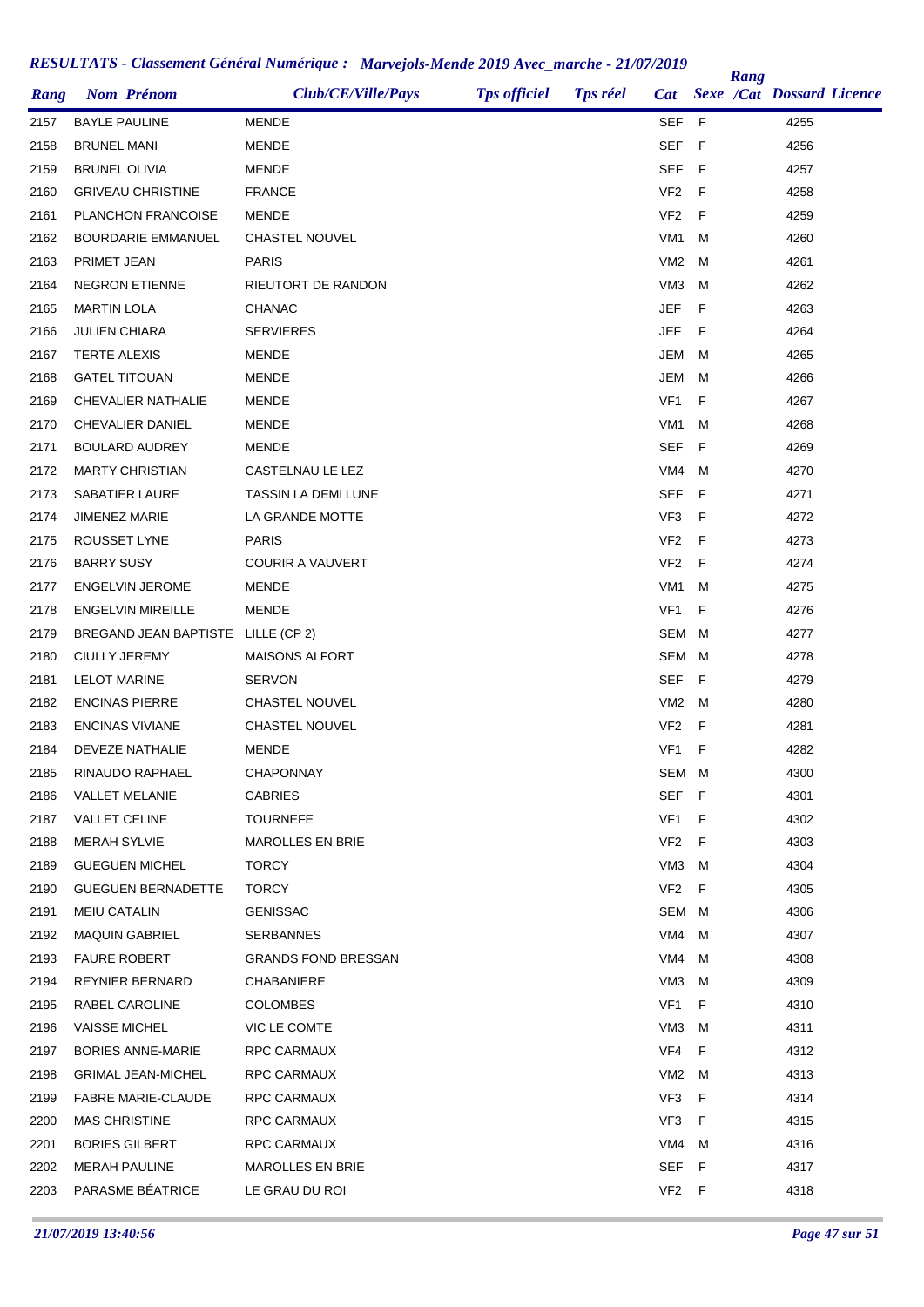| Rang | <b>Nom Prénom</b>         | Club/CE/Ville/Pays         | <b>Tps officiel</b> | <b>Tps réel</b> | <b>Cat</b>      |    | Rang | <b>Sexe /Cat Dossard Licence</b> |         |
|------|---------------------------|----------------------------|---------------------|-----------------|-----------------|----|------|----------------------------------|---------|
| 2204 | <b>SATO CATHERINE</b>     | <b>VERSAILLES</b>          |                     |                 | VF <sub>2</sub> | -F |      | 4319                             |         |
| 2205 | DERVEAUX NATHALIE         | ASSP VERGEZE               |                     |                 | VF <sub>1</sub> | F  |      | 4320                             | 2071343 |
| 2206 | <b>KIENE LYONEL</b>       | <b>ASSP VERGEZE</b>        |                     |                 | VM <sub>2</sub> | M  |      | 4321                             | 1279781 |
| 2207 | SANCHE FLORENCE           | AULAS                      |                     |                 | VF <sub>2</sub> | F  |      | 4322                             |         |
| 2208 | REMY DIDIER               | <b>BOURGS SUR COLAGNE</b>  |                     |                 | VM <sub>2</sub> | M  |      | 4323                             |         |
| 2209 | TEME ALBERTO RAMON        | SAINT ALBAN SUR LIMAGNOLE  |                     |                 | VM <sub>3</sub> | M  |      | 4324                             |         |
| 2210 | PUELLES CATHERINE         | <b>BOUJAN SUR LIBRON</b>   |                     |                 | VF <sub>2</sub> | F  |      | 4325                             |         |
| 2211 | <b>BULLIER NATHALIE</b>   | NOGENT SUR VERNISSON       |                     |                 | VF3             | F  |      | 4326                             |         |
| 2212 | RACHAS PATRICE            | SEVERAC D'AVEYRON          |                     |                 | SEM             | M  |      | 4327                             |         |
| 2213 | <b>VENZAL VALERIE</b>     | COURIRLEMONDE.ORG          |                     |                 | VF <sub>2</sub> | F  |      | 4328                             |         |
| 2214 | <b>CONTE HERVE</b>        | COURIRLEMONDE.ORG          |                     |                 | VM <sub>2</sub> | M  |      | 4329                             |         |
| 2215 | <b>CONTE BERNADETTE</b>   | COURIRLEMONDE.ORG          |                     |                 | VF <sub>2</sub> | -F |      | 4330                             |         |
| 2216 | <b>BOUSQUET HENRIETTE</b> | ALBI                       |                     |                 | VF <sub>2</sub> | -F |      | 4331                             |         |
| 2217 | ABRIC JEAN-PAUL           | ST PRIVAT DES VIEUX        |                     |                 | VM <sub>3</sub> | M  |      | 4332                             |         |
| 2218 | CASTANO AURORE            | AATAC                      |                     |                 | VF <sub>1</sub> | F  |      | 4333                             | 1285485 |
| 2219 | <b>MARTIN NATHALIE</b>    | SAINT BENOIT SUR LOIRE     |                     |                 | VF <sub>1</sub> | F  |      | 4334                             |         |
| 2220 | DROUOT CHRISTOPHE         | SAINT BENOIT SUR LOIRE     |                     |                 | VM <sub>2</sub> | M  |      | 4335                             |         |
| 2221 | METZGER AUDE              | <b>COURSE ET POUSSETTE</b> |                     |                 | SEF             | F  |      | 4336                             |         |
| 2222 | <b>FRAILLON SONIA</b>     | <b>MARVEJOLS</b>           |                     |                 | VF1             | F  |      | 4343                             |         |
| 2223 | <b>BONHOMME CELINE</b>    | <b>BARJAC</b>              |                     |                 | SEF             | -F |      | 4344                             |         |
| 2224 | <b>LECANTE NORBERT</b>    | CAP'AN                     |                     |                 | VM <sub>3</sub> | M  |      | 4345                             |         |
| 2225 | NAPOLITANO JO             | MARSEILLE                  |                     |                 | VM4             | M  |      | 4346                             |         |
| 2226 | <b>BELOT SYLVIE</b>       | DEPARTEMENT DE LA LOZERE   |                     |                 | VF <sub>2</sub> | F  |      | 4347                             |         |
| 2227 | <b>BELOT JEAN-PAUL</b>    | DEPARTEMENT DE LA LOZERE   |                     |                 | VM <sub>3</sub> | M  |      | 4348                             |         |
| 2228 | BETTENCOURT PIERRE        | DEPARTEMENT DE LA LOZERE   |                     |                 | VM <sub>2</sub> | M  |      | 4349                             |         |
| 2229 | TOULOUSE ANNE-MARIE       | DEPARTEMENT DE LA LOZERE   |                     |                 | VF <sub>2</sub> | F  |      | 4350                             |         |
| 2230 | PORTEFAIX MARIE-LAURE     | DEPARTEMENT DE LA LOZERE   |                     |                 | VF1             | F  |      | 4351                             |         |
| 2231 | <b>HANS THIBAUT</b>       | <b>POITIERS</b>            |                     |                 | SEM             | M  |      | 4352                             |         |
| 2232 | BERGERAT AUDREY           | <b>POITIERS</b>            |                     |                 | SEF             | F  |      | 4353                             |         |
| 2233 | <b>MOURGUES JEANNE</b>    | <b>PONTGIBAUD</b>          |                     |                 | VF3             | F  |      | 4354                             |         |
| 2234 | <b>COSTES FABIENNE</b>    | ST ANDOUX                  |                     |                 | VF1             | F  |      | 4355                             |         |
| 2235 | ROUDEL ERIC               | ST SATURNIN                |                     |                 | VM3             | м  |      | 4356                             |         |
| 2236 | <b>MARTIN YVONNE</b>      | SAINT SENDOUX              |                     |                 | VF3             | F  |      | 4357                             |         |
| 2237 | <b>MARTIN ALAIN</b>       | SAINT SENDOUX              |                     |                 | VM3             | M  |      | 4358                             |         |
| 2238 | ROCHER ALBERTE            | ST LAURENT D'OLT           |                     |                 | VF4             | F  |      | 4359                             |         |
| 2239 | <b>BARTHOMEUF DANIEL</b>  | VIEILLE-BRIOUDE            |                     |                 | VM3             | M  |      | 4360                             |         |
| 2240 | PORTANIER SANDRA          | MONTRODAT                  |                     |                 | VF <sub>2</sub> | F  |      | 4361                             |         |
| 2241 | SAVAJOLS AURELIE          | MONTRODAT                  |                     |                 | <b>SEF</b>      | F  |      | 4362                             |         |
| 2242 | PAGES CHRISTIAN           | <b>BOURGS SUR COLAGNE</b>  |                     |                 | VM2             | M  |      | 4363                             |         |
| 2243 | <b>GRIVOT SIMONE</b>      | <b>MEYRUEIS</b>            |                     |                 | VF4             | F  |      | 4364                             |         |
| 2244 | DOUAIS SABINNE            | <b>NIMES</b>               |                     |                 | VF <sub>2</sub> | F  |      | 4365                             |         |
| 2245 | <b>GAVINI LAURENT</b>     | LE RAINCY                  |                     |                 | VM <sub>2</sub> | м  |      | 4366                             |         |
| 2246 | <b>GAILLARD SEBASTIEN</b> | ANTRENAS                   |                     |                 | VM <sub>1</sub> | м  |      | 4367                             |         |
| 2247 | <b>TONSON CAROLE</b>      | SAINT-BABEL                |                     |                 | VF1             | F  |      | 4368                             |         |
| 2248 | LUCILE THIERRY            | MONTPELLIER                |                     |                 | VM <sub>3</sub> | M  |      | 4369                             |         |
| 2249 | <b>SABY MICHEL</b>        | MARCHASTEL                 |                     |                 | VM4             | M  |      | 4370                             |         |
| 2250 | <b>BERNARD ROLAND</b>     | MONTRODAT                  |                     |                 | VM3             | M  |      | 4371                             |         |
|      |                           |                            |                     |                 |                 |    |      |                                  |         |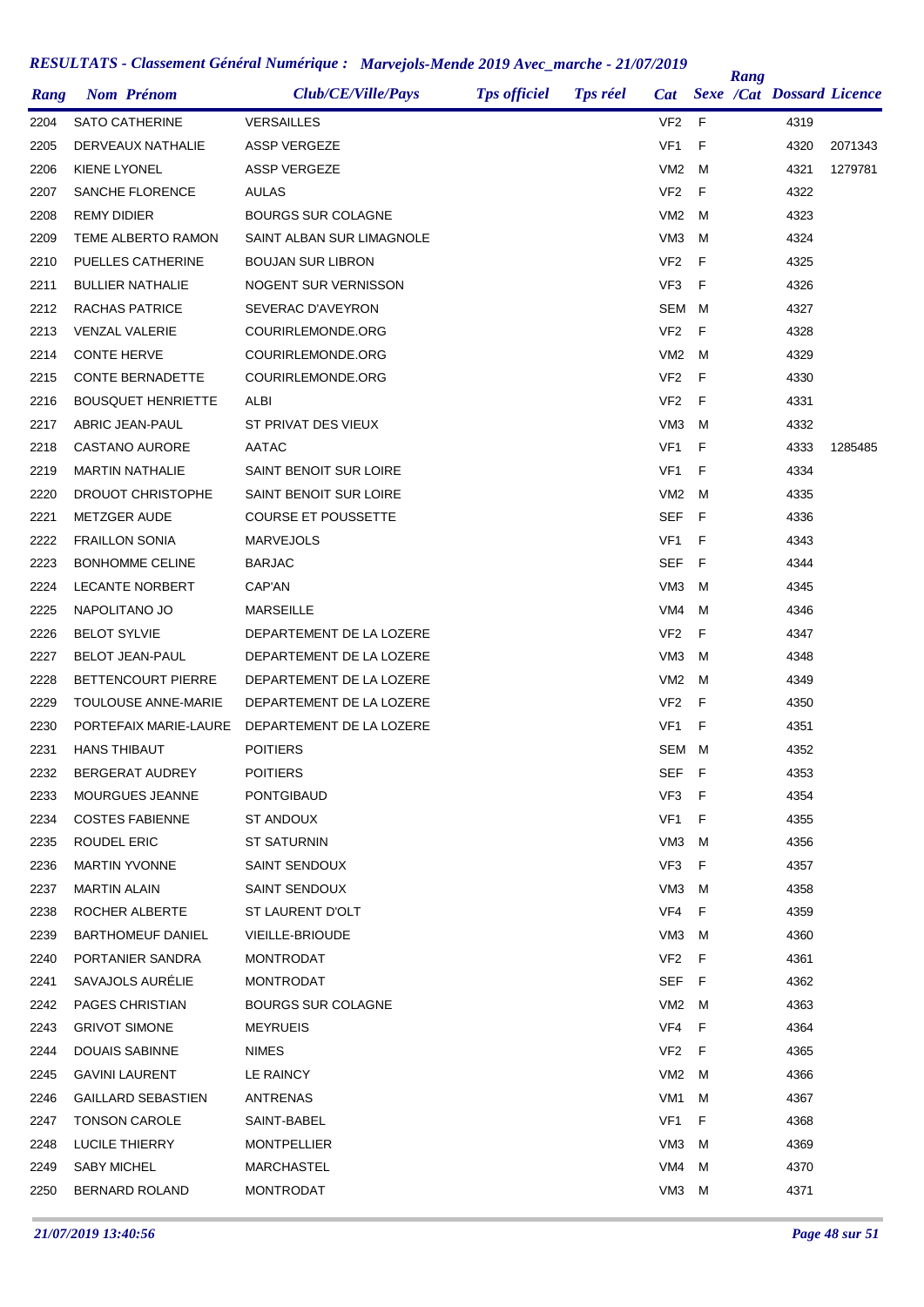|      |                               |                           |                     |                 |                 |     | Rang |                                  |  |
|------|-------------------------------|---------------------------|---------------------|-----------------|-----------------|-----|------|----------------------------------|--|
| Rang | <b>Nom Prénom</b>             | <b>Club/CE/Ville/Pays</b> | <b>Tps officiel</b> | <b>Tps réel</b> | <b>Cat</b>      |     |      | <b>Sexe /Cat Dossard Licence</b> |  |
| 2251 | <b>FERRIER BERNADETTE</b>     | <b>BOURGS SUR COLAGNE</b> |                     |                 | VF <sub>2</sub> | -F  |      | 4372                             |  |
| 2252 | CHAUDESAYGUES CALYPS NARBONNE |                           |                     |                 | JEF             | F   |      | 4373                             |  |
| 2253 | <b>METAIS CAROLINE</b>        | <b>NARBONNE</b>           |                     |                 | VF <sub>2</sub> | F   |      | 4374                             |  |
| 2254 | CHAUDESAYGUES CHLOE           | <b>NARBONNE</b>           |                     |                 | <b>SEF</b>      | F   |      | 4375                             |  |
| 2255 | CHAUDESAYGUES CASSA           | <b>NARBONNE</b>           |                     |                 | JEF             | F   |      | 4376                             |  |
| 2256 | CHAUDESAYGUES OLIVIE          | <b>NARBONNE</b>           |                     |                 | VM <sub>2</sub> | м   |      | 4377                             |  |
| 2257 | <b>TOURNAND LOUP</b>          | <b>PARIS</b>              |                     |                 | VM <sub>3</sub> | м   |      | 4378                             |  |
| 2258 | RAFFIER CAMILLE               | <b>TOULOUSE</b>           |                     |                 | <b>SEF</b>      | F   |      | 4379                             |  |
| 2259 | <b>JOUNET CAROLINE</b>        | <b>CEYRAT</b>             |                     |                 | VF <sub>1</sub> | F   |      | 4380                             |  |
| 2260 | DAUPEUX LAETITIA              | <b>SAINT BABEL</b>        |                     |                 | VF <sub>1</sub> | F   |      | 4381                             |  |
| 2261 | <b>VOZELLE ELODIE</b>         | <b>SALLEDES</b>           |                     |                 | <b>SEF</b>      | F   |      | 4382                             |  |
| 2262 | <b>BOUDET BEATRICE</b>        | MILLAU                    |                     |                 | SEF             | -F  |      | 4383                             |  |
| 2263 | LAVRILLOUX MAXIME             | MILLAU                    |                     |                 | SEM             | м   |      | 4384                             |  |
| 2264 | <b>GAZON JEAN PIERRE</b>      | <b>PLAISIR</b>            |                     |                 | VM <sub>3</sub> | м   |      | 4385                             |  |
| 2265 | <b>ROUX CHRISTINE</b>         | <b>BELGIQUE</b>           |                     |                 | VF <sub>2</sub> | F   |      | 4386                             |  |
| 2266 | <b>MANCHE CATHERINE</b>       | <b>ASL MEZOIS</b>         |                     |                 | VF3             | F   |      | 4387                             |  |
| 2267 | <b>BOULET DIDIER</b>          | LA CANOURGUE              |                     |                 | VM <sub>1</sub> | м   |      | 4388                             |  |
| 2268 | <b>BOULET CORINNE</b>         | LA CANOURGUE              |                     |                 | VF <sub>1</sub> | F   |      | 4389                             |  |
| 2269 | <b>BLANC JEAN PAUL</b>        | SEVERAC LE CHATEAU        |                     |                 | VM <sub>3</sub> | м   |      | 4390                             |  |
| 2270 | ROUSSET SOPHIE                | ST GERMAIN DU TEIL        |                     |                 | VF <sub>1</sub> | F   |      | 4391                             |  |
| 2271 | <b>DELMAS FRANCOIS</b>        | LA ROCHE-GUYON            |                     |                 | VM <sub>3</sub> | м   |      | 4392                             |  |
| 2272 | <b>RIVEILL MARTINE</b>        | <b>VERGEZE</b>            |                     |                 | VF3             | F   |      | 4393                             |  |
| 2273 | <b>GIMALAC ELISABETH</b>      | <b>BOZOULS</b>            |                     |                 | VF <sub>2</sub> | F   |      | 4394                             |  |
| 2274 | HUYNH JULIE                   | <b>MARVEJOLS</b>          |                     |                 | SEF             | F   |      | 4395                             |  |
| 2275 | AUDOUS BERNARD                | LA CANOURGUE              |                     |                 | VM4             | M   |      | 4396                             |  |
| 2276 | <b>JOURDAN MARIE FRANCE</b>   | MONT DE RANDON            |                     |                 | VF <sub>2</sub> | F   |      | 4397                             |  |
| 2277 | <b>HALNAIS VERONIQUE</b>      | <b>VEDAS ENDURANCE</b>    |                     |                 | VF <sub>2</sub> | F   |      | 4398                             |  |
| 2278 | <b>COUDEYRE JEAN</b>          | <b>MONTRODAT</b>          |                     |                 | VM <sub>3</sub> | м   |      | 4399                             |  |
| 2279 | DOMINGUEZ MURIEL              | <b>FRANCE</b>             |                     |                 | SEF             | - F |      | 4400                             |  |
| 2280 | LERICHE JEAN-LUC              | PEYRE EN AUBRAC           |                     |                 | VM3             | M   |      | 4401                             |  |
| 2281 | LERICHE MARCELLE-CHRI         | PEYRE EN AUBRAC           |                     |                 | VF3             | -F  |      | 4402                             |  |
| 2282 | ALBOUY MARIE-HELENE           | LA CANOURGUE              |                     |                 | VF3             | F   |      | 4403                             |  |
| 2283 | ALBOUY MARTINE                | BANASSAC-CANILHAC         |                     |                 | VF <sub>2</sub> | - F |      | 4404                             |  |
| 2284 | ADREANI JEAN-LOUIS            | ACRA ARLES                |                     |                 | VM2 M           |     |      | 4405                             |  |
| 2285 | DELMAS EDWIGE                 | <b>CHANAC</b>             |                     |                 | SEF F           |     |      | 4406                             |  |
| 2286 | DELMAS CLAUDE                 | <b>CHANAC</b>             |                     |                 | VM3             | M   |      | 4407                             |  |
| 2287 | <b>DELMAS VERONIQUE</b>       | <b>CHANAC</b>             |                     |                 | VF3             | F   |      | 4408                             |  |
| 2288 | <b>VINCHON ARTHUR</b>         | <b>GRENOBLE</b>           |                     |                 | SEM M           |     |      | 4409                             |  |
| 2289 | <b>JALRAN VERONIQUE</b>       | FOULEES VERTES DE LALO    |                     |                 | VF <sub>1</sub> | -F  |      | 4410                             |  |
| 2290 | LAURENS CHRISTIANE            | LANUEJOULS                |                     |                 | VF3             | F   |      | 4411                             |  |
| 2291 | <b>BOURICHON SYLVIE</b>       | LES MONTS VERTS           |                     |                 | VF <sub>1</sub> | F   |      | 4412                             |  |
| 2292 | <b>BOURICHON DAVID</b>        | LES MONTS VERTS           |                     |                 | VM1             | M   |      | 4413                             |  |
| 2293 | <b>DESROCQUES ALAIN</b>       | <b>EXTRAPEDESTRES</b>     |                     |                 | VM4             | м   |      | 4415                             |  |
| 2294 | <b>BONNEMAIRE CHRISTOPH</b>   | MARVEJOLS                 |                     |                 | VM2             | м   |      | 4416                             |  |
| 2295 | <b>BRAGUE ROGER</b>           | LA MAISON DES AIRES       |                     |                 | VM3             | м   |      | 4417                             |  |
| 2296 | <b>NURIT EMILIE</b>           | PEYRE EN AUBRAC           |                     |                 | <b>SEF</b>      | - F |      | 4418                             |  |
| 2297 | <b>BOUSSUGE CECILE</b>        | <b>PRUNIERES</b>          |                     |                 | VF1 F           |     |      | 4419                             |  |
|      |                               |                           |                     |                 |                 |     |      |                                  |  |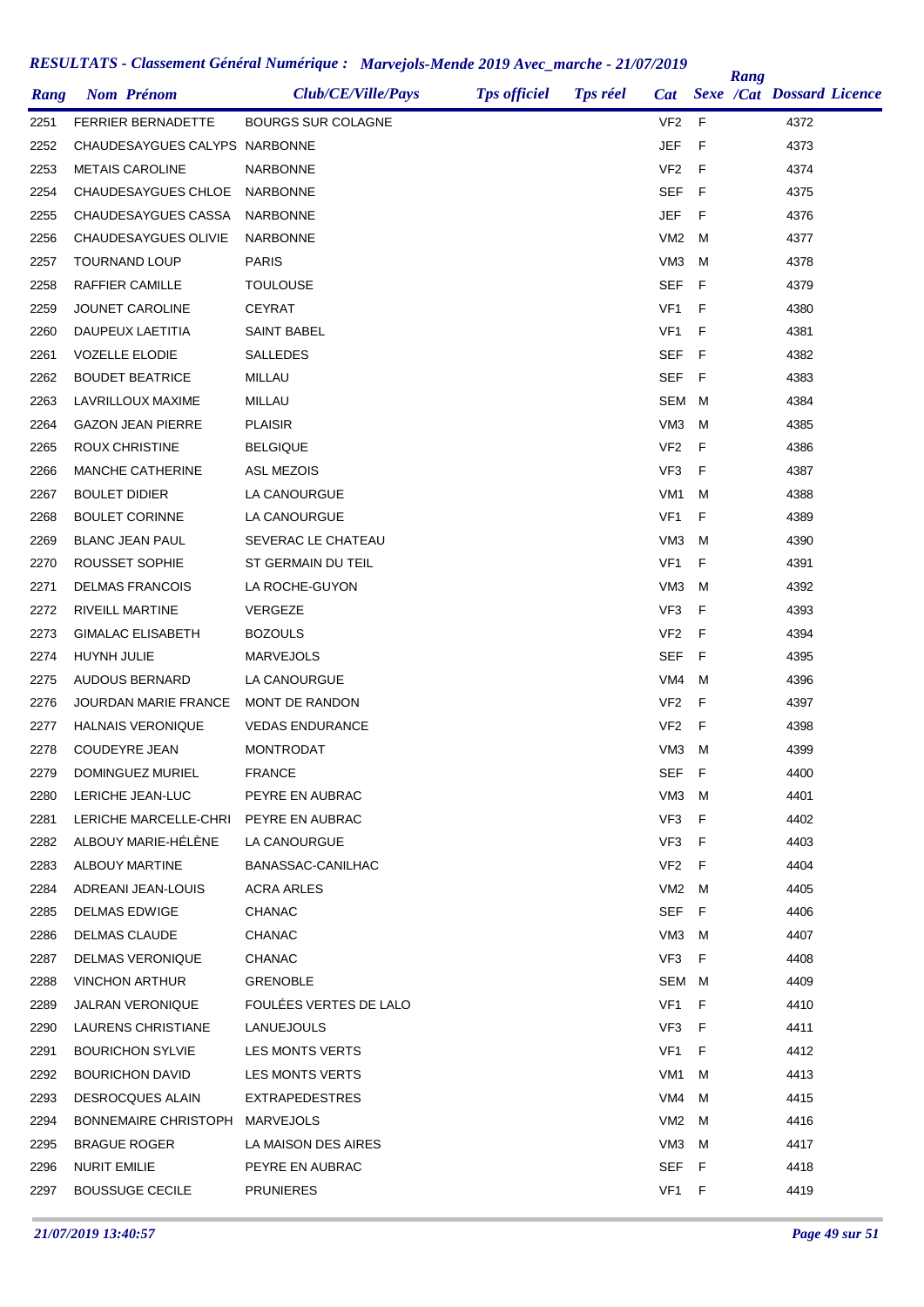| Rang | <b>Nom Prénom</b>         | Club/CE/Ville/Pays              | <b>Tps officiel</b> | <b>Tps réel</b> | <b>Cat</b>      |      | Rang | <b>Sexe /Cat Dossard Licence</b> |  |
|------|---------------------------|---------------------------------|---------------------|-----------------|-----------------|------|------|----------------------------------|--|
| 2298 | <b>COLLIN ANTOINE</b>     | <b>ALFORTVILLE</b>              |                     |                 | SEM M           |      |      | 4420                             |  |
| 2299 | MALAVAL ANNE MARIE&18     | ST GERMAIN DU TEIL              |                     |                 | VF <sub>3</sub> | F    |      | 4421                             |  |
| 2300 | <b>BRUNET PASCAL</b>      | CLERMONT-FERRAND                |                     |                 | VM <sub>2</sub> | м    |      | 4422                             |  |
| 2301 | ARNAL CAMILLE             | <b>VEBRON</b>                   |                     |                 | <b>SEF</b>      | F    |      | 4423                             |  |
| 2302 | <b>MARTIN LAURE</b>       | SAINT SANDOUX                   |                     |                 | SEF             | -F   |      | 4424                             |  |
| 2303 | <b>MARTIN MELITA</b>      | SAINT SANDOUX                   |                     |                 | VF3             | F    |      | 4425                             |  |
| 2304 | ANCILLO CRISTINA          | VITALRUNNERS                    |                     |                 | VF <sub>2</sub> | F    |      | 4426                             |  |
| 2305 | <b>DUATO MARCOS</b>       | <b>VITALRUNNERS</b>             |                     |                 | VM <sub>1</sub> | м    |      | 4427                             |  |
|      | <b>BUISSON CLAUDE</b>     |                                 |                     |                 | VM4             | M    |      | 4428                             |  |
| 2306 | DEFEVER ROBIN             | <b>ASQUINS</b><br><b>ASLH</b>   |                     |                 | SEM             | м    |      | 4429                             |  |
| 2307 | <b>GALTIER ELSA</b>       | <b>ASLH</b>                     |                     |                 | <b>SEF</b>      | -F   |      | 4430                             |  |
| 2308 | CREPEAU BOYER ANNE-S      | <b>ASLH</b>                     |                     |                 | SEF             |      |      | 4431                             |  |
| 2309 |                           |                                 |                     |                 |                 | F    |      |                                  |  |
| 2310 | <b>CHAYRIGUES OLIVIA</b>  | <b>ASLH</b>                     |                     |                 | <b>SEF</b>      | - F  |      | 4432                             |  |
| 2311 | ROLAND JÉRÉMIE            | <b>ASLH</b>                     |                     |                 | SEM             | M    |      | 4433                             |  |
| 2312 | MOULIN LUDOVIC            | <b>MONTRODAT</b>                |                     |                 | VM <sub>1</sub> | м    |      | 4434                             |  |
| 2313 | <b>HÉLIAS CÉLINE</b>      | ASLH                            |                     |                 | SEF             | F    |      | 4435                             |  |
| 2314 | NIJEAN DANY               | CEM DE MONTRODAT                |                     |                 | SEM             | M    |      | 4436                             |  |
| 2315 | <b>BESSIERE RÉMI</b>      | ASSOCIATION JUMELAGE MARVEJOLS- |                     |                 | JEM             | м    |      | 4437                             |  |
| 2316 | <b>BESSIERE PAUL</b>      | ASSOCIATION JUMELAGE MARVEJOLS- |                     |                 | JEM             | м    |      | 4438                             |  |
| 2317 | <b>FAVIER GATIEN</b>      | ASSOCIATION JUMELAGE MARVEJOLS- |                     |                 | JEM             | м    |      | 4439                             |  |
| 2318 | <b>HIGNETT CHARLOTTE</b>  | ASSOCIATION JUMELAGE MARVEJOLS- |                     |                 | <b>JEF</b>      | F    |      | 4440                             |  |
| 2319 | SOULBY JOSIE              | ROYAUME-UNI                     |                     |                 | JEF             | F    |      | 4441                             |  |
| 2320 | <b>MAURY BERNARD</b>      | <b>FLOR RANDO</b>               |                     |                 | VM <sub>3</sub> | M    |      | 4442                             |  |
| 2321 | <b>FOURNIER ANNE</b>      | <b>FLOR RANDO</b>               |                     |                 | VF <sub>2</sub> | F    |      | 4443                             |  |
| 2322 | <b>MAURY MERCEDES</b>     | <b>FLOR RANDO</b>               |                     |                 | VF3             | F    |      | 4444                             |  |
| 2323 | <b>GIBELIN GILBERT</b>    | JUDO CLUB LANGONAIS             |                     |                 | VM4             | M    |      | 4445                             |  |
| 2324 | PRAT JULIETTE             | LE COTEAU                       |                     |                 | SEF             | F    |      | 4446                             |  |
| 2325 | PRAT GILBERT              | LE COTEAU                       |                     |                 | VM2             | M    |      | 4447                             |  |
| 2326 | <b>BOULAT LAURENCE</b>    | MONT LOZERE ET GOULET           |                     |                 | VF <sub>2</sub> | $-F$ |      | 4448                             |  |
| 2327 | SMIDEREN HUGO             | <b>RIOM</b>                     |                     |                 | SEM M           |      |      | 4449                             |  |
| 2328 | REYNIER SEBASTIEN         | <b>ECHALAS</b>                  |                     |                 | SEM M           |      |      | 4450                             |  |
| 2329 | <b>MOULIN NINA</b>        | ALBARET SAINTE MARIE            |                     |                 | SEF F           |      |      | 4451                             |  |
| 2330 | <b>CONORT LAURE</b>       | ARBORAS                         |                     |                 | SEF F           |      |      | 4452                             |  |
| 2331 | <b>SENDRON LAURENCE</b>   | LANGLADE                        |                     |                 | $VF2$ F         |      |      | 4453                             |  |
| 2332 | DUHAMEL PHILIPPE          | MONT SAINT AIGNAN               |                     |                 | VM3             | M    |      | 4454                             |  |
| 2333 | ARNAL MARIE-EDITH         | LA CANOURGUE                    |                     |                 | SEF F           |      |      | 4455                             |  |
| 2334 | <b>HANS AMELIE</b>        | SAINT BABEL                     |                     |                 | SEF F           |      |      | 4456                             |  |
| 2335 | DEGAND JEREMY             | SAINT BABEL                     |                     |                 | SEM M           |      |      | 4457                             |  |
| 2336 | <b>CANTIN SIMON</b>       | LULLY                           |                     |                 | SEM M           |      |      | 4459                             |  |
| 2337 | TEISSANDIER NICOLE        | <b>MARVEJOLS</b>                |                     |                 | VF3             | - F  |      | 4460                             |  |
| 2338 | DE RON MARIE-BÉRÉNICE     | MARVEJOLS                       |                     |                 | VF1             | - F  |      | 4461                             |  |
| 2339 | ROQUES CÉCILE             | MARVEJOLS                       |                     |                 | VF3             | - F  |      | 4462                             |  |
| 2340 | <b>BIRON FABIEN</b>       | MARVEJOLS                       |                     |                 | SEM M           |      |      | 4463                             |  |
| 2341 | NELLI THIERRY             | ACRA ARLES                      |                     |                 | VM1             | M    |      | 4464                             |  |
| 2342 | CHAUDESAYGUES CELIA       | <b>CAVEIRAC</b>                 |                     |                 | SEF F           |      |      | 4465                             |  |
| 2343 | <b>VACHELARD PHILIPPE</b> | 30                              |                     |                 | VM3             | M    |      | 4466                             |  |
| 2344 | HEISLER JÉRÔME            | SAINTE-TERRE                    |                     |                 | VM2 M           |      |      | 4467                             |  |